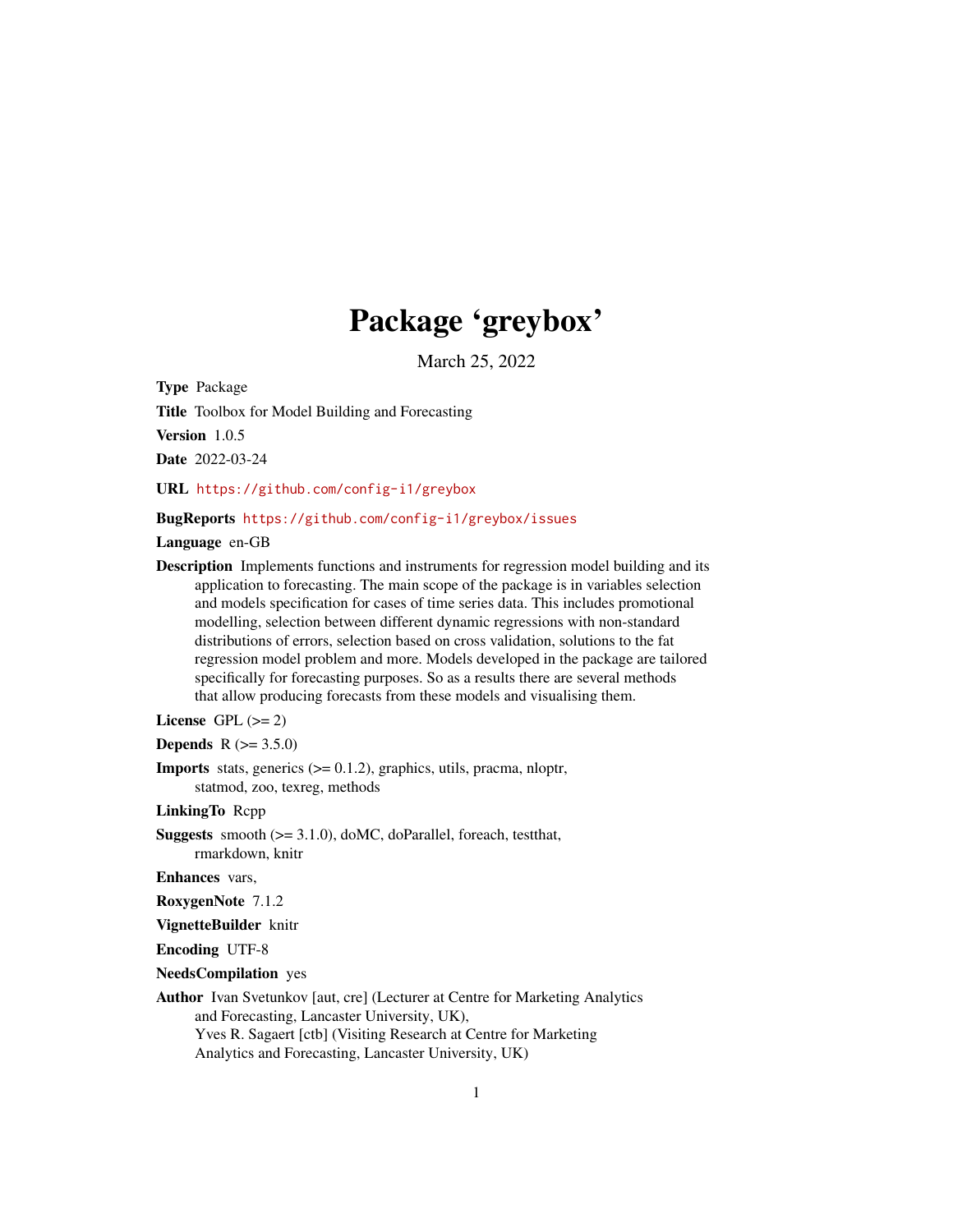Maintainer Ivan Svetunkov <ivan@svetunkov.ru> **Repository CRAN** Date/Publication 2022-03-25 07:50:09 UTC

# R topics documented:

| 3                  |
|--------------------|
| $\overline{4}$     |
| 5<br>alm           |
| 11                 |
| 12<br>coef.greybox |
| 14                 |
| 15                 |
| 16                 |
| 18                 |
| 20                 |
| 21                 |
| 22                 |
| 23                 |
| 25                 |
| 27                 |
| 28<br>ds           |
| 29                 |
| 31                 |
| 32                 |
| 33                 |
| 35                 |
| 37                 |
| 38<br>implant      |
| 39<br>$is.greybox$ |
| 40                 |
| 42                 |
| 44                 |
| 46<br>МE           |
| 49                 |
| 51                 |
| 52                 |
| 53                 |
| 54                 |
| 55                 |
| 56                 |
| 59                 |
| 60                 |
| 61                 |
| 63                 |
| 65<br>ro           |
| 68                 |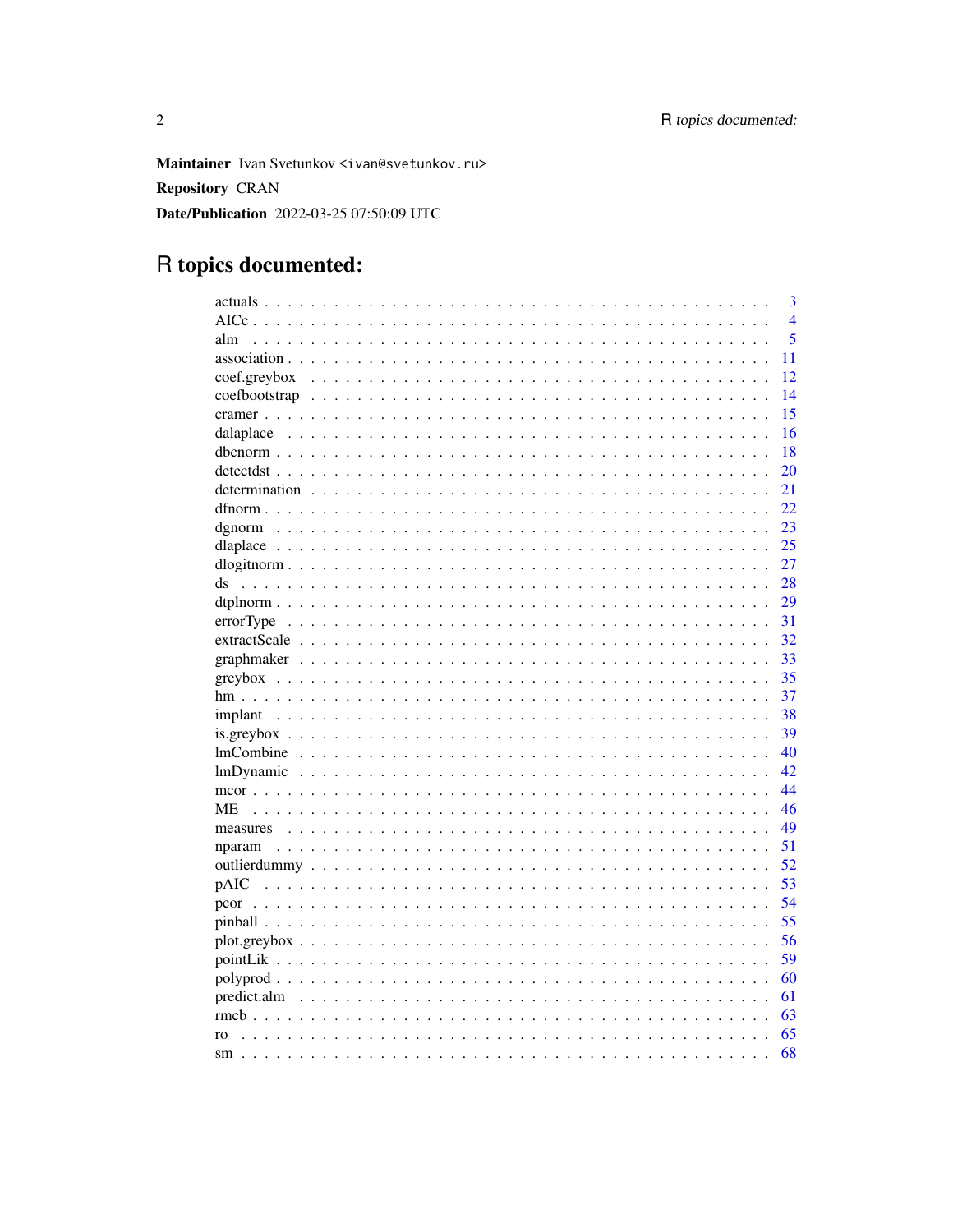#### <span id="page-2-0"></span>actuals 3

| Index | 80 |
|-------|----|
|       |    |
|       |    |
|       |    |
|       |    |
|       |    |
|       |    |
|       |    |

actuals *Function extracts the actual values from the function*

# Description

This is a simple method that returns the values of the response variable of the model

# Usage

```
actuals(object, all = TRUE, ...)## Default S3 method:
actuals(object, all = TRUE, ...)## S3 method for class 'lm'
actuals(object, all = TRUE, ...)
## S3 method for class 'alm'
actuals(object, all = TRUE, ...)
```
#### Arguments

| object                  | Model estimated using one of the functions of smooth package.                              |
|-------------------------|--------------------------------------------------------------------------------------------|
| a11                     | If FALSE, then in the case of the occurrence model, only demand sizes will be<br>returned. |
| $\cdot$ $\cdot$ $\cdot$ | Other parameters to pass to the method. Currently nothing is supported here.               |

# Value

The vector of the response variable.

#### Author(s)

Ivan Svetunkov, <ivan@svetunkov.ru>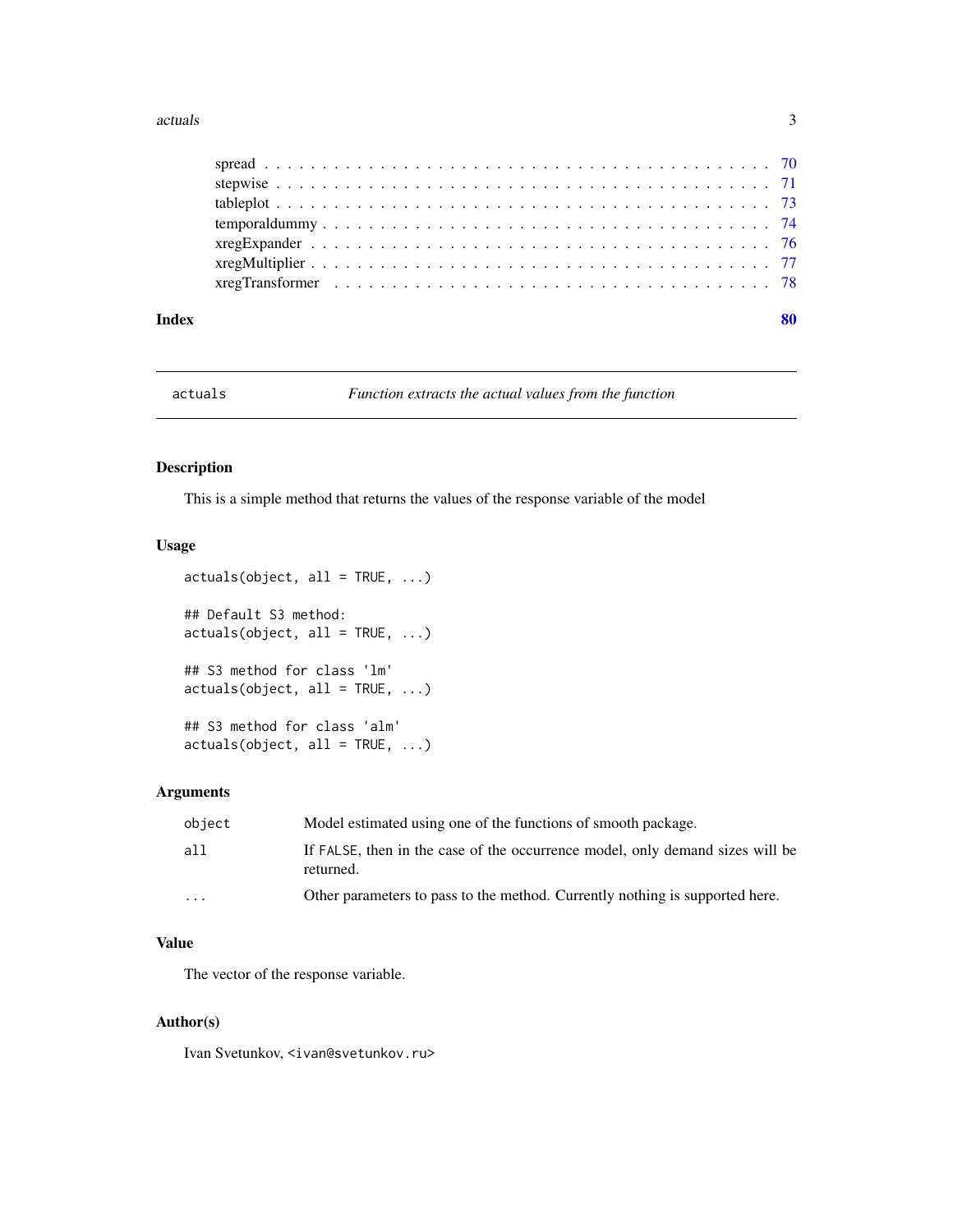# <span id="page-3-0"></span>Examples

```
xreg <- cbind(rnorm(100,10,3),rnorm(100,50,5))
xreg <- cbind(100+0.5*xreg[,1]-0.75*xreg[,2]+rnorm(100,0,3),xreg,rnorm(100,300,10))
colnames(xreg) <- c("y","x1","x2","Noise")
ourModel <- stepwise(xreg)
actuals(ourModel)
```
<span id="page-3-1"></span>

| AICc | Corrected Akaike's Information Criterion and Bayesian Information |  |  |  |
|------|-------------------------------------------------------------------|--|--|--|
|      | Criterion                                                         |  |  |  |

# <span id="page-3-2"></span>Description

This function extracts AICc / BICc from models. It can be applied to wide variety of models that use logLik() and nobs() methods (including the popular lm, forecast, smooth classes).

#### Usage

AICc(object, ...)

BICc(object, ...)

#### Arguments

| object | Time series model. |
|--------|--------------------|
| .      | Some stuff.        |

# Details

AICc was proposed by Nariaki Sugiura in 1978 and is used on small samples for the models with normally distributed residuals. BICc was derived in McQuarrie (1999) and is used in similar circumstances.

IMPORTANT NOTE: both of the criteria can only be used for univariate models (regression models, ARIMA, ETS etc) with normally distributed residuals! In case of multivariate models, both criteria need to be modified. See Bedrick & Tsai (1994) for details.

# Value

This function returns numeric value.

# Author(s)

Ivan Svetunkov, <ivan@svetunkov.ru>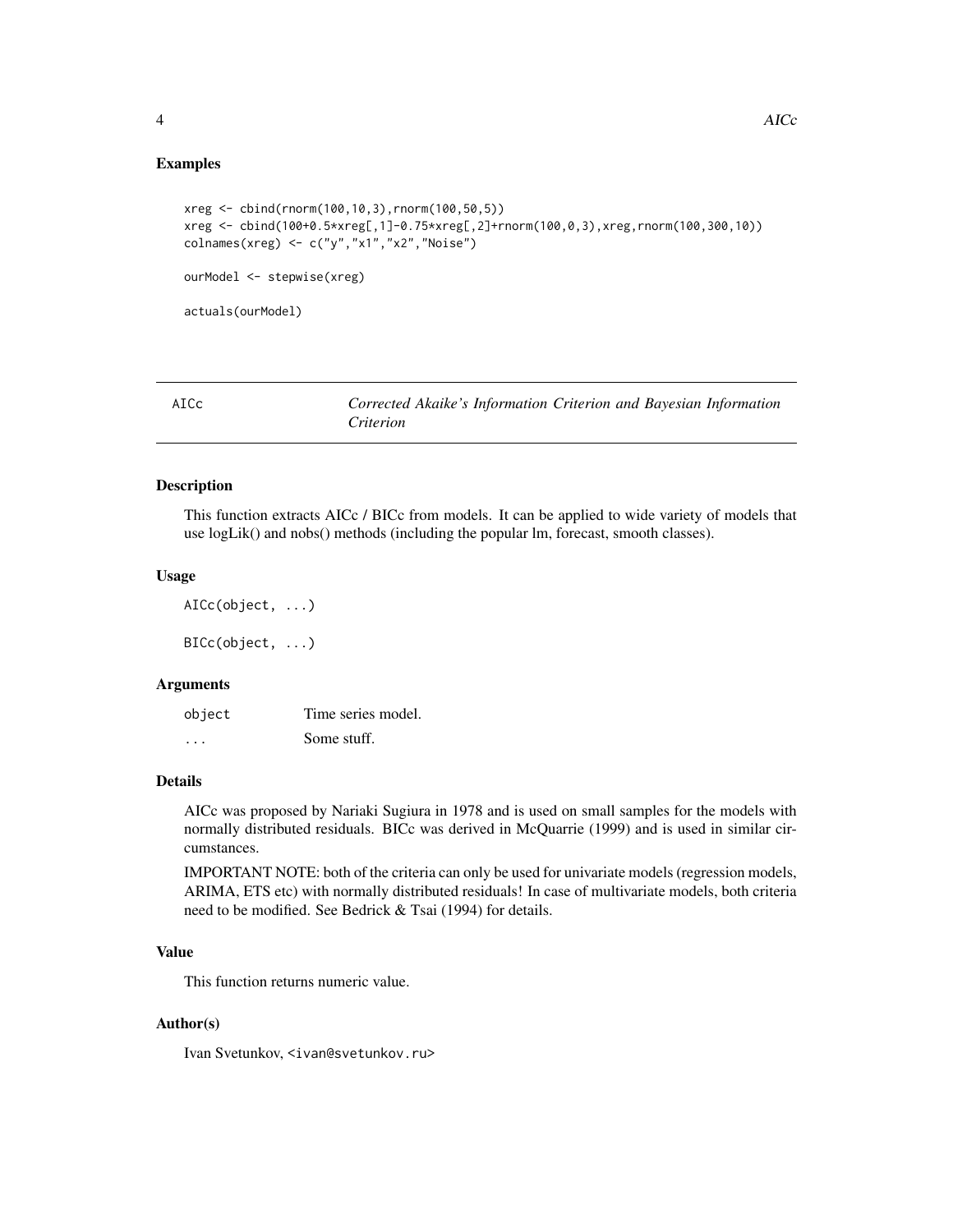#### References

- Burnham Kenneth P. and Anderson David R. (2002). Model Selection and Multimodel Inference. A Practical Information-Theoretic Approach. Springer-Verlag New York. DOI: [10.1007/b97636](http://dx.doi.org/10.1007/b97636).
- McQuarrie, A. D. (1999). A small-sample correction for the Schwarz SIC model selection criterion. Statistics & Probability Letters, 44(1), 79–86. [10.1016/S0167-7152(98)00294- 6](https://doi.org/10.1016/S0167-7152(98)00294-6).
- McQuarrie A.D., A small-sample correction for the Schwarz SIC model selection criterion, Statistics & Probability Letters 44 (1999) pp.79-86. doi: [10.1016/S01677152\(98\)002946](https://doi.org/10.1016/S0167-7152(98)00294-6)
- Sugiura Nariaki (1978) Further analysts of the data by Akaike's information criterion and the finite corrections, Communications in Statistics - Theory and Methods, 7:1, 13-26, doi: [10.1080](https://doi.org/10.1080/03610927808827599)/ [03610927808827599](https://doi.org/10.1080/03610927808827599)
- Bedrick, E. J., & Tsai, C.-L. (1994). Model Selection for Multivariate Regression in Small Samples. Biometrics, 50(1), 226. doi: [10.2307/2533213](https://doi.org/10.2307/2533213)

# See Also

#### [AIC,](#page-0-0) [BIC](#page-0-0)

# Examples

```
xreg <- cbind(rnorm(100,10,3),rnorm(100,50,5))
xreg <- cbind(100+0.5*xreg[,1]-0.75*xreg[,2]+rnorm(100,0,3),xreg,rnorm(100,300,10))
colnames(xreg) <- c("y","x1","x2","Noise")
ourModel <- stepwise(xreg)
AICc(ourModel)
BICc(ourModel)
```
<span id="page-4-1"></span>

alm *Augmented Linear Model*

#### **Description**

Function estimates model based on the selected distribution

#### Usage

```
alm(formula, data, subset, na.action, distribution = c("dnorm", "dlaplace",
  "ds", "dgnorm", "dlogis", "dt", "dalaplace", "dlnorm", "dllaplace", "dls",
  "dlgnorm", "dbcnorm", "dfnorm", "dinvgauss", "dgamma", "dexp", "dpois",
  "dnbinom", "dbeta", "dlogitnorm", "plogis", "pnorm"),
  loss = c("likelihood", "MSE", "MAE", "HAM", "LASSO", "RIDGE"),
  occurrence = c("none", "plogis", "pnorm"), scale = NULL, orders = <math>c(0,</math>0, 0), parameters = NULL, fast = FALSE, ...)
```
<span id="page-4-0"></span> $\lambda$ alm  $\sim$  5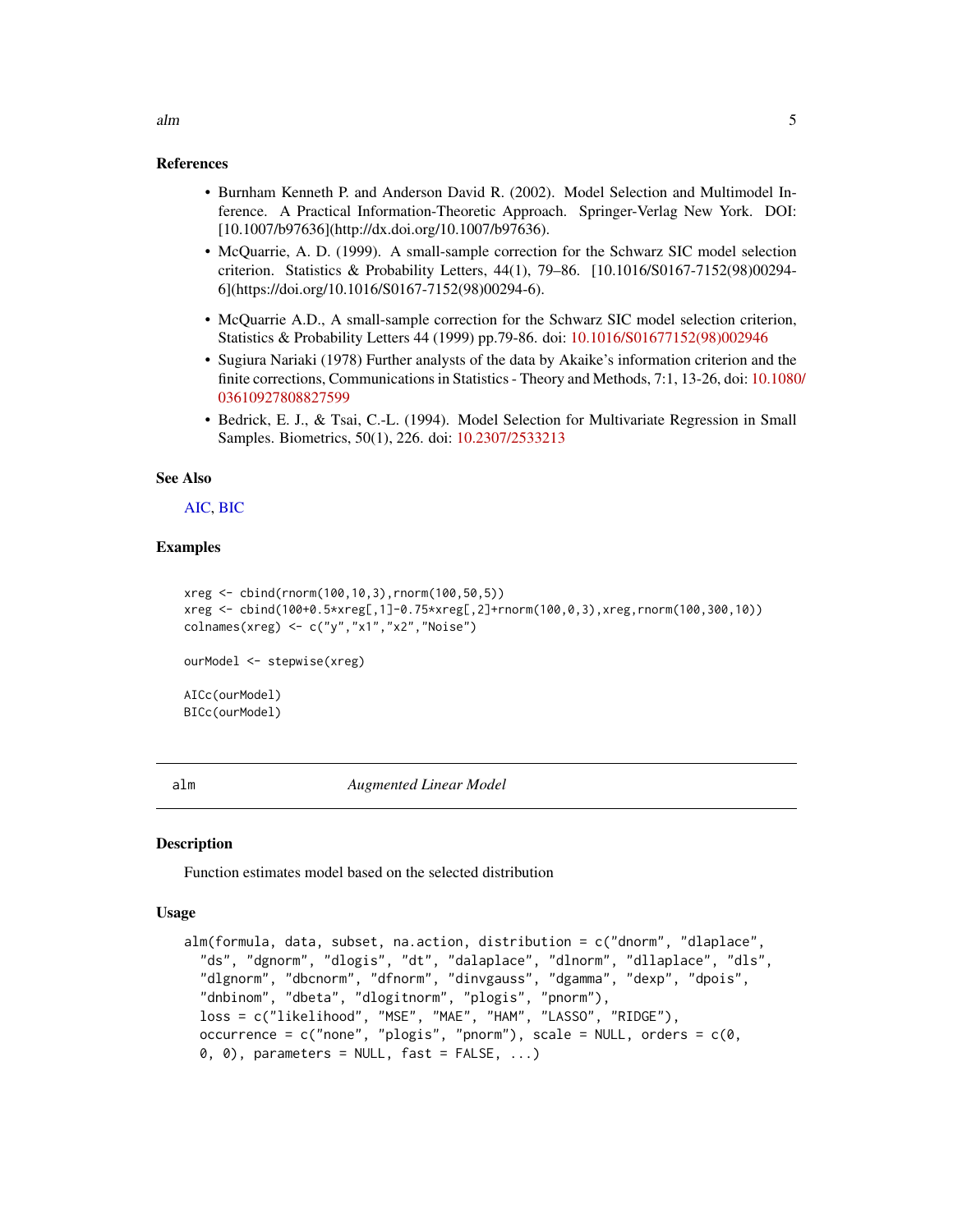# Arguments

| formula      | an object of class "formula" (or one that can be coerced to that class): a symbolic<br>description of the model to be fitted. Can also include trend, which would add<br>the global trend.                                                                                                                                                                                                                                                                                                                                                                                                                                                                                   |
|--------------|------------------------------------------------------------------------------------------------------------------------------------------------------------------------------------------------------------------------------------------------------------------------------------------------------------------------------------------------------------------------------------------------------------------------------------------------------------------------------------------------------------------------------------------------------------------------------------------------------------------------------------------------------------------------------|
| data         | a data frame or a matrix, containing the variables in the model.                                                                                                                                                                                                                                                                                                                                                                                                                                                                                                                                                                                                             |
| subset       | an optional vector specifying a subset of observations to be used in the fitting<br>process.                                                                                                                                                                                                                                                                                                                                                                                                                                                                                                                                                                                 |
| na.action    | a function which indicates what should happen when the data contain NAs. The<br>default is set by the na.action setting of options, and is na.fail if that is unset.<br>The factory-fresh default is na.omit. Another possible value is NULL, no action.<br>Value na.exclude can be useful.                                                                                                                                                                                                                                                                                                                                                                                  |
| distribution | what density function to use in the process. The full name of the distribution<br>should be provided here. Values with "d" in the beginning of the name refer to<br>the density function, while "p" stands for "probability" (cumulative distribution<br>function). The names align with the names of distribution functions in R. For<br>example, see dnorm.                                                                                                                                                                                                                                                                                                                |
| loss         | The type of Loss Function used in optimization. loss can be:                                                                                                                                                                                                                                                                                                                                                                                                                                                                                                                                                                                                                 |
|              | • likelihood - the model is estimated via the maximisation of the likelihood<br>of the function specified in distribution;                                                                                                                                                                                                                                                                                                                                                                                                                                                                                                                                                   |
|              | • MSE (Mean Squared Error),                                                                                                                                                                                                                                                                                                                                                                                                                                                                                                                                                                                                                                                  |
|              | • MAE (Mean Absolute Error),                                                                                                                                                                                                                                                                                                                                                                                                                                                                                                                                                                                                                                                 |
|              | • HAM (Half Absolute Moment),                                                                                                                                                                                                                                                                                                                                                                                                                                                                                                                                                                                                                                                |
|              | • LASSO - use LASSO to shrink the parameters of the model;<br>• RIDGE - use RIDGE to shrink the parameters of the model;                                                                                                                                                                                                                                                                                                                                                                                                                                                                                                                                                     |
|              | In case of LASSO / RIDGE, the variables are not normalised prior to the esti-<br>mation, but the parameters are divided by the standard deviations of explanatory<br>variables inside the optimisation. As the result the parameters of the final model<br>have the same interpretation as in the case of classical linear regression. Note<br>that the user is expected to provide the parameter lambda.                                                                                                                                                                                                                                                                    |
|              | A user can also provide their own function here as well, making sure that it<br>accepts parameters actual, fitted and B. Here is an example:                                                                                                                                                                                                                                                                                                                                                                                                                                                                                                                                 |
|              | lossFunction <-function(actual,fitted,B,xreg)return(mean(abs(actual-fitted)))<br>loss=lossFunction                                                                                                                                                                                                                                                                                                                                                                                                                                                                                                                                                                           |
|              | See vignette("alm", "greybox") for some details on losses and distributions.                                                                                                                                                                                                                                                                                                                                                                                                                                                                                                                                                                                                 |
| occurrence   | what distribution to use for occurrence variable. Can be "none", then nothing<br>happens; "plogis" - then the logistic regression using alm() is estimated for<br>the occurrence part; "pnorm" - then probit is constructed via alm() for the oc-<br>currence part. In both of the latter cases, the formula used is the same as the<br>formula for the sizes. Alternatively, you can provide the formula here, and alm<br>will estimate logistic occurrence model with that formula. Finally, an "alm"<br>model can be provided and its estimates will be used in the model construction.<br>If this is not "none", then the model is estimated in two steps: 1. Occurrence |
|              | part of the model; 2. Sizes part of the model (excluding zeroes from the data).                                                                                                                                                                                                                                                                                                                                                                                                                                                                                                                                                                                              |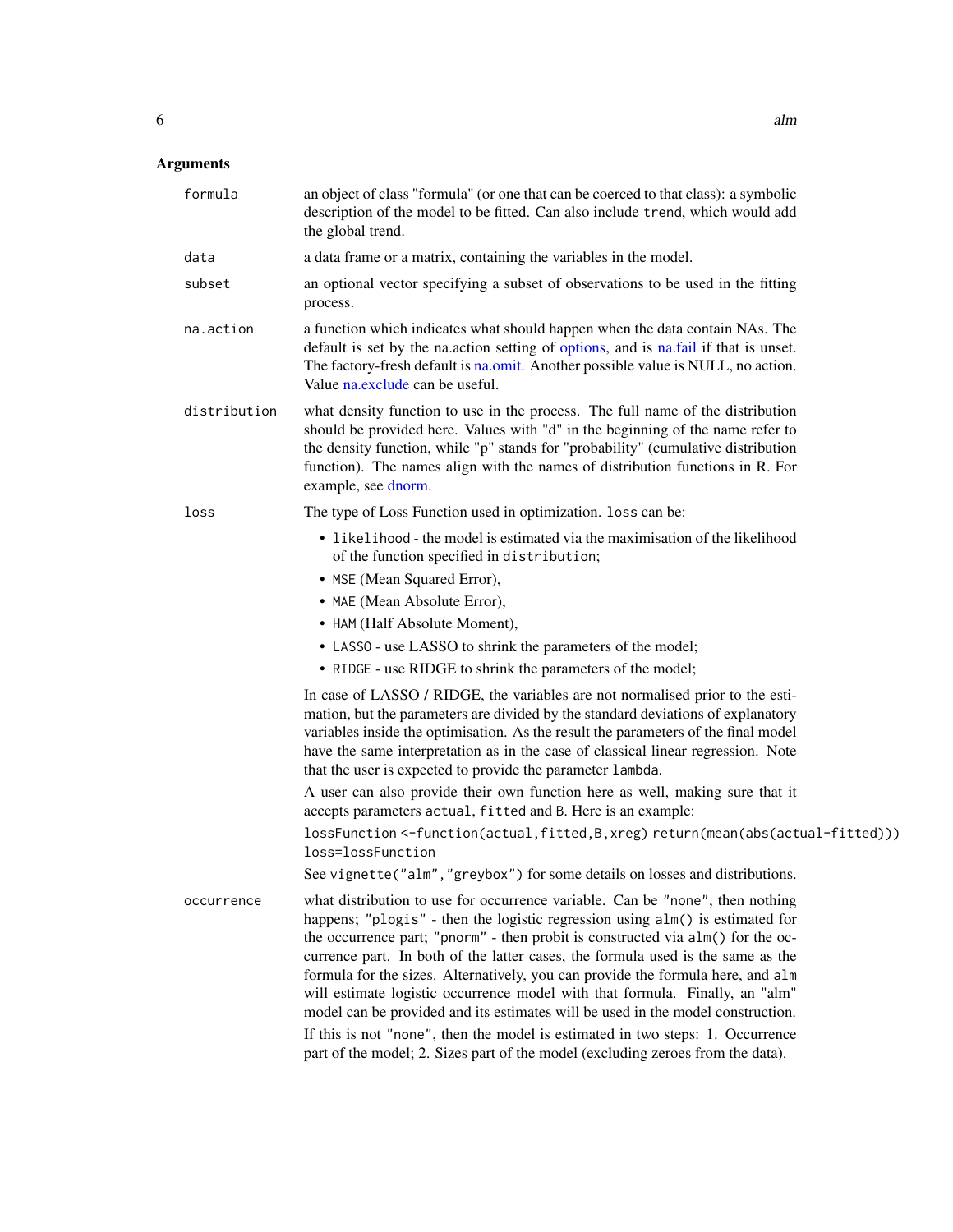| scale      | formula for scale parameter of the model. If NULL, then it is assumed that the<br>scale is constant. This might be useful if you need a model with changing vari-<br>ance (i.e. in case of heteroscedasticity). The log-link is used for the scale (i.e.<br>take exponent of obtained fitted value for the scale, so that it is always positive). |
|------------|---------------------------------------------------------------------------------------------------------------------------------------------------------------------------------------------------------------------------------------------------------------------------------------------------------------------------------------------------|
| orders     | the orders of ARIMA to include in the model. Only non-seasonal orders are<br>accepted.                                                                                                                                                                                                                                                            |
| parameters | vector of parameters of the linear model. When NULL, it is estimated.                                                                                                                                                                                                                                                                             |
| fast       | if TRUE, then the function won't check whether the data has variability and<br>whether the regressors are correlated. Might cause trouble, especially in cases<br>of multicollinearity.                                                                                                                                                           |
| .          | additional parameters to pass to distribution functions. This includes:                                                                                                                                                                                                                                                                           |
|            | • alpha - value for Asymmetric Laplace distribution;                                                                                                                                                                                                                                                                                              |
|            | • size - the size for the Negative Binomial distribution;                                                                                                                                                                                                                                                                                         |
|            | • nu - the number of degrees of freedom for Chi-Squared and Student's t;                                                                                                                                                                                                                                                                          |
|            | • shape - the shape parameter for Generalised Normal distribution;                                                                                                                                                                                                                                                                                |
|            | • lambda - the meta parameter for LASSO / RIDGE. Should be between 0<br>and 1, regulating the strength of shrinkage, where 0 means don't shrink<br>parameters (use MSE) and 1 means shrink everything (ignore MSE);                                                                                                                               |
|            | • lambdaBC - lambda for Box-Cox transform parameter in case of Box-Cox<br>Normal Distribution.                                                                                                                                                                                                                                                    |
|            | • FI=TRUE will make the function also produce Fisher Information matrix,<br>which then can be used to calculated variances of smoothing parameters<br>and initial states of the model. This is used in the voor method;                                                                                                                           |
|            | You can also pass parameters to the optimiser:                                                                                                                                                                                                                                                                                                    |
|            | 1. B - the vector of starting values of parameters for the optimiser, should<br>correspond to the explanatory variables. If formula for scale was provided,<br>the parameters for that part should follow the parameters for location;                                                                                                            |
|            | 2. algorithm - the algorithm to use in optimisation ("NLOPT_LN_SBPLX" by<br>default);                                                                                                                                                                                                                                                             |
|            | 3. maxeval - maximum number of evaluations to carry out. Default is 40<br>per estimated parameter. In case of LASSO / RIDGE the default is 80 per<br>estimated parameter;                                                                                                                                                                         |
|            | 4. maxtime - stop, when the optimisation time (in seconds) exceeds this;                                                                                                                                                                                                                                                                          |
|            | 5. xtol_rel - the precision of the optimiser (the default is 1E-6);                                                                                                                                                                                                                                                                               |
|            | 6. xtol_abs - the absolute precision of the optimiser (the default is 1E-8);                                                                                                                                                                                                                                                                      |
|            | 7. ftol_rel - the stopping criterion in case of the relative change in the loss<br>function (the default is 1E-4);                                                                                                                                                                                                                                |
|            | 8. ftol_abs - the stopping criterion in case of the absolute change in the loss<br>function (the default is 0 - not used);                                                                                                                                                                                                                        |
|            | 9. print_level - the level of output for the optimiser (0 by default). If equal<br>to 41, then the detailed results of the optimisation are returned.                                                                                                                                                                                             |
|            | You can read more about these parameters by running the function nloptr.print.options.                                                                                                                                                                                                                                                            |
|            |                                                                                                                                                                                                                                                                                                                                                   |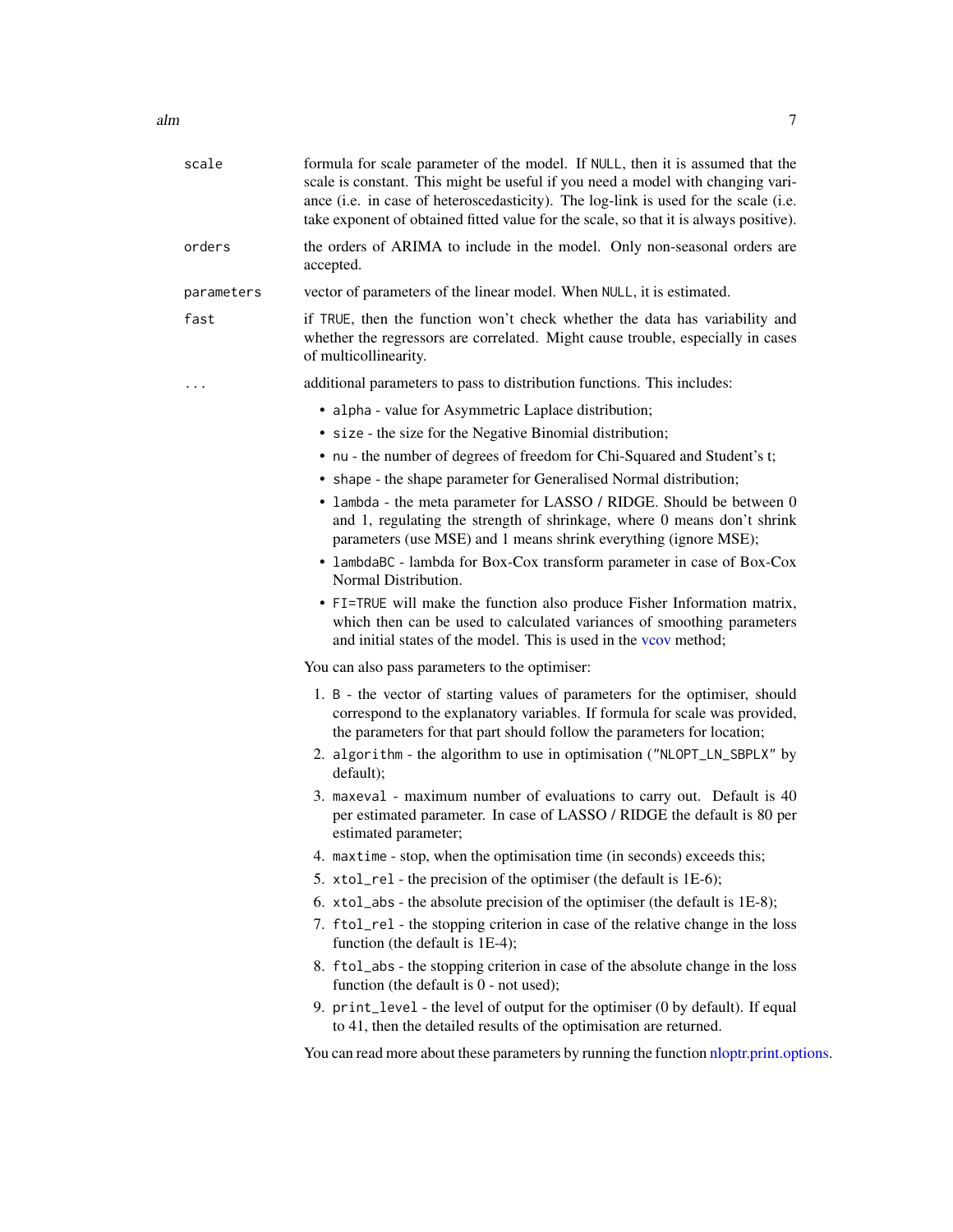This is a function, similar to [lm,](#page-0-0) but using likelihood for the cases of several non-normal distributions. These include:

- 1. [dnorm](#page-0-0) Normal distribution,
- 2. [dlaplace](#page-24-1) Laplace distribution,
- 3. [ds](#page-27-1) S-distribution,
- 4. [dgnorm](#page-22-1) Generalised Normal distribution,
- 5. [dlogis](#page-0-0) Logistic Distribution,
- 6. [dt](#page-0-0) T-distribution,
- 7. [dalaplace](#page-15-1) Asymmetric Laplace distribution,
- 8. [dlnorm](#page-0-0) Log-Normal distribution,
- 9. dllaplace Log-Laplace distribution,
- 10. dls Log-S distribution,
- 11. dlgnorm Log-Generalised Normal distribution,
- 12. [dfnorm](#page-21-1) Folded normal distribution,
- 13. [dbcnorm](#page-17-1) Box-Cox normal distribution,
- 14. [dinvgauss](#page-0-0) Inverse Gaussian distribution,
- 15. [dgamma](#page-0-0) Gamma distribution,
- 16. [dexp](#page-0-0) Exponential distribution,
- 17. [dlogitnorm](#page-26-1) Logit-normal distribution,
- 18. [dbeta](#page-0-0) Beta distribution,
- 19. [dpois](#page-0-0) Poisson Distribution,
- 20. [dnbinom](#page-0-0) Negative Binomial Distribution,
- 21. [plogis](#page-0-0) Cumulative Logistic Distribution,
- 22. [pnorm](#page-0-0) Cumulative Normal distribution.

This function can be considered as an analogue of [glm,](#page-0-0) but with the focus on time series. This is why, for example, the function has orders parameter for ARIMA and produces time series analysis plots with  $plot(alm(...))$ .

This function is slower than lm, because it relies on likelihood estimation of parameters, hessian calculation and matrix multiplication. So think twice when using distribution="dnorm" here.

The estimation is done via the maximisation of likelihood of a selected distribution, so the number of estimated parameters always includes the scale. Thus the number of degrees of freedom of the model in case of alm will typically be lower than in the case of lm.

See more details and examples in the vignette for "ALM": vignette("alm","greybox")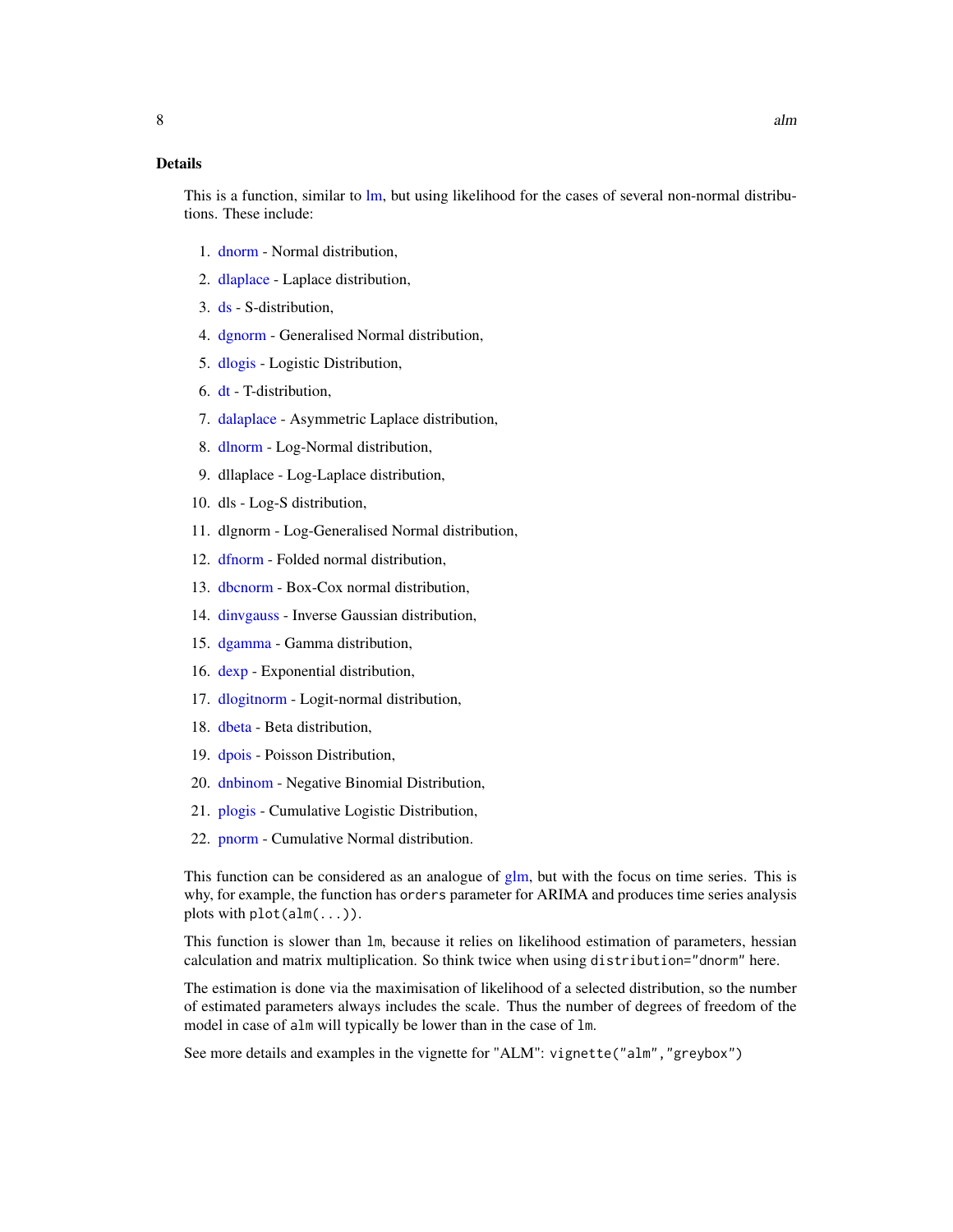#### Value

Function returns model - the final model of the class "alm", which contains:

- coefficients estimated parameters of the model,
- FI Fisher Information of parameters of the model. Returned only when FI=TRUE,
- fitted fitted values,
- residuals residuals of the model,
- mu the estimated location parameter of the distribution,
- scale the estimated scale parameter of the distribution. If a formula was provided for scale, then an object of class "scale" will be returned.
- distribution distribution used in the estimation,
- logLik log-likelihood of the model. Only returned, when loss="likelihood" and in several other special cases of distribution and loss combinations (e.g. loss="MSE", distribution="dnorm"),
- loss the type of the loss function used in the estimation,
- lossFunction the loss function, if the custom is provided by the user,
- loss Value the value of the loss function,
- df.residual number of degrees of freedom of the residuals of the model,
- df number of degrees of freedom of the model,
- call how the model was called,
- rank rank of the model,
- data data used for the model construction,
- terms terms of the data. Needed for some additional methods to work,
- occurrence the occurrence model used in the estimation,
- B the value of the optimised parameters. Typically, this is a duplicate of coefficients,
- other the list of all the other parameters either passed to the function or estimated in the process, but not included in the standard output (e.g. alpha for Asymmetric Laplace),
- timeElapsed the time elapsed for the estimation of the model.

#### Author(s)

Ivan Svetunkov, <ivan@svetunkov.ru>

# See Also

[stepwise](#page-70-1)[,lmCombine](#page-39-1)[,xregTransformer](#page-77-1)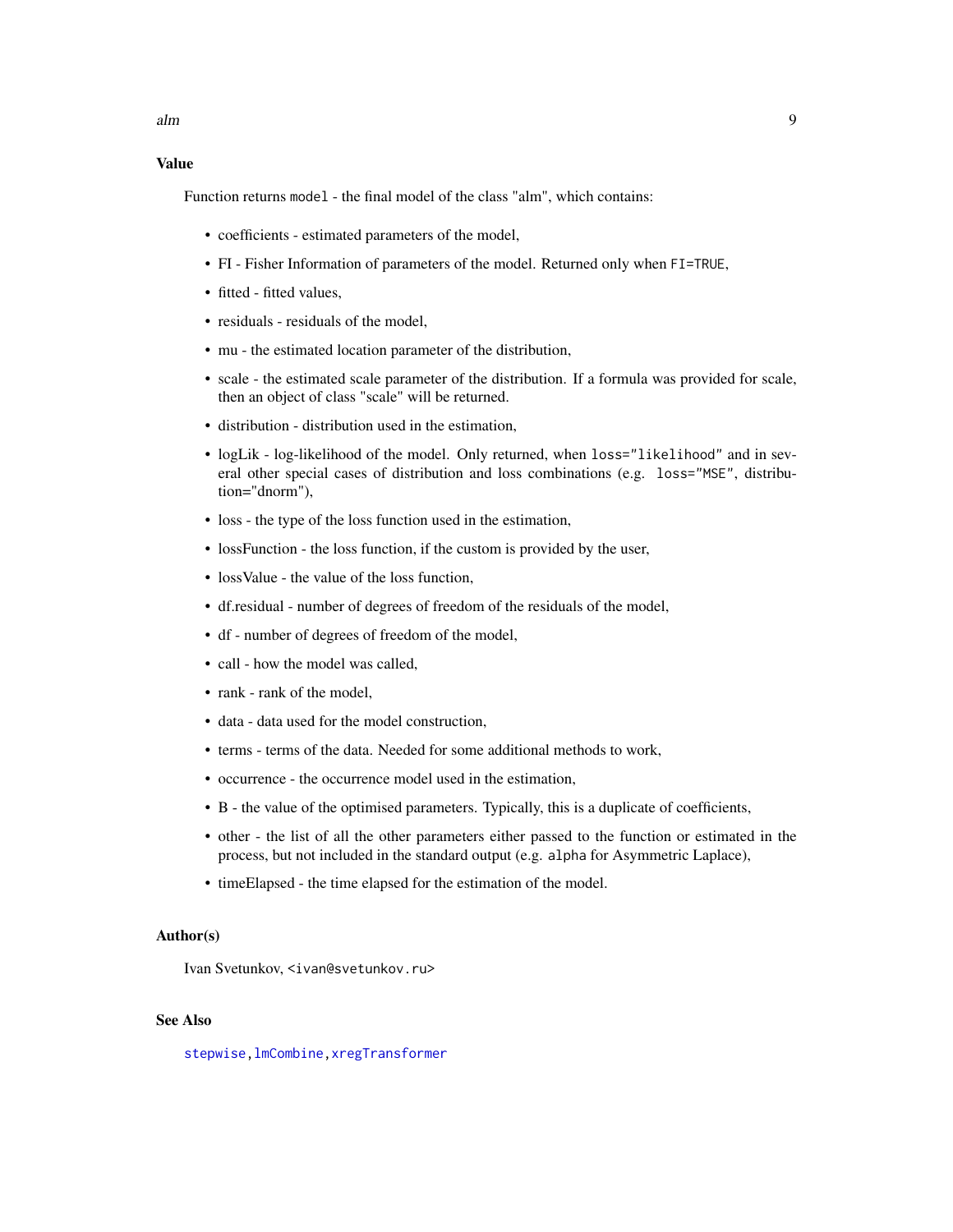# Examples

```
### An example with mtcars data and factors
mtcars2 <- within(mtcars, {
  vs \leftarrow factor(vs, labels = c("V", "S")am <- factor(am, labels = c("automatic", "manual"))
   cyl <- factor(cyl)
   gear <- factor(gear)
   carb <- factor(carb)
})
# The standard model with Log-Normal distribution
ourModel <- alm(mpg~., mtcars2[1:30,], distribution="dlnorm")
summary(ourModel)
plot(ourModel)
# Produce predictions with the one sided interval (upper bound)
predict(ourModel, mtcars2[-c(1:30),], interval="p", side="u")
# Model with heteroscedasticity (scale changes with the change of qsec)
ourModel <- alm(mpg~., mtcars2[1:30,], scale=~qsec)
### Artificial data for the other examples
xreg <- cbind(rlaplace(100,10,3),rnorm(100,50,5))
xreg <- cbind(100+0.5*xreg[,1]-0.75*xreg[,2]+rlaplace(100,0,3),xreg,rnorm(100,300,10))
colnames(xreg) <- c("y","x1","x2","Noise")
# An example with Laplace distribution
ourModel <- alm(y~x1+x2+trend, xreg, subset=c(1:80), distribution="dlaplace")
summary(ourModel)
plot(predict(ourModel,xreg[-c(1:80),]))
# And another one with Asymmetric Laplace distribution (quantile regression)
# with optimised alpha
ourModel <- alm(y~x1+x2, xreg, subset=c(1:80), distribution="dalaplace")
# An example with AR(1) order
ourModel <- alm(y~x1+x2, xreg, subset=c(1:80), distribution="dnorm", orders=c(1,0,0))
summary(ourModel)
plot(predict(ourModel,xreg[-c(1:80),]))
### Examples with the count data
xreg[,1] <- round(exp(xreg[,1]-70),0)
# Negative Binomial distribution
ourModel <- alm(y~x1+x2, xreg, subset=c(1:80), distribution="dnbinom")
summary(ourModel)
predict(ourModel,xreg[-c(1:80),],interval="p",side="u")
# Poisson distribution
ourModel <- alm(y~x1+x2, xreg, subset=c(1:80), distribution="dpois")
summary(ourModel)
predict(ourModel,xreg[-c(1:80),],interval="p",side="u")
```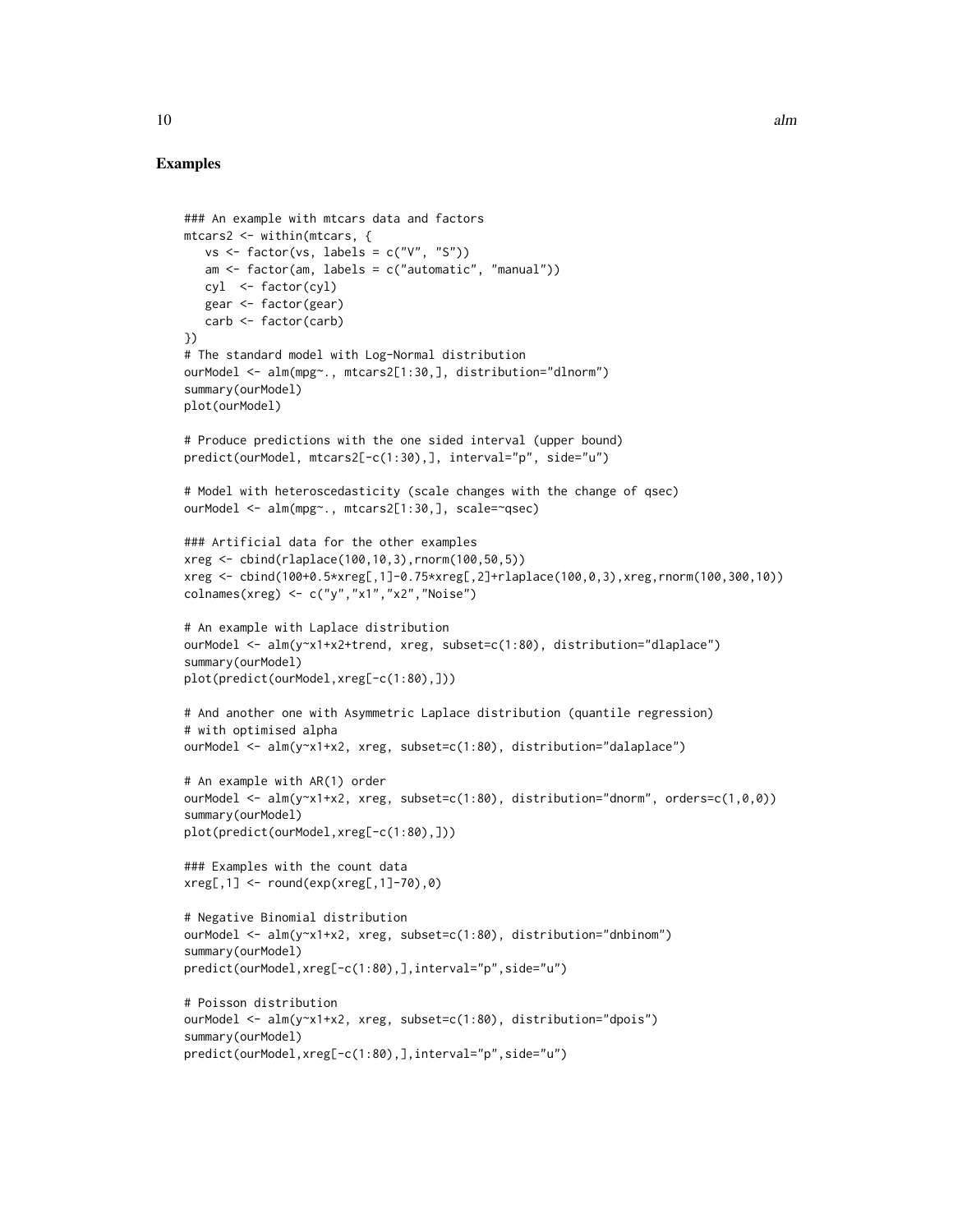```
### Examples with binary response variable
xreg[, 1] <- round(xreg[, 1] / (1 + xreg[, 1]), 0)
# Logistic distribution (logit regression)
ourModel <- alm(y~x1+x2, xreg, subset=c(1:80), distribution="plogis")
summary(ourModel)
plot(predict(ourModel,xreg[-c(1:80),],interval="c"))
# Normal distribution (probit regression)
ourModel <- alm(y~x1+x2, xreg, subset=c(1:80), distribution="pnorm")
summary(ourModel)
plot(predict(ourModel,xreg[-c(1:80),],interval="p"))
```
<span id="page-10-1"></span>association *Measures of association*

# <span id="page-10-2"></span>Description

Function returns the matrix of measures of association for different types of variables.

# Usage

```
association(x, y = NULL, use = c("na.or.complete", "complete.obs","everything", "all.obs"), method = c("auto", "pearson", "spearman",
  "kendall", "cramer"))
```

```
assoc(x, y = NULL, use = c("na.or.complete", "complete.obs", "everything",
  "all.obs"), method = c("auto", "pearson", "spearman", "kendall", "cramer"))
```
# Arguments

| X      | Either data frame or a matrix                                                                                                                                                                                                                                                                          |
|--------|--------------------------------------------------------------------------------------------------------------------------------------------------------------------------------------------------------------------------------------------------------------------------------------------------------|
| у      | The numerical variable.                                                                                                                                                                                                                                                                                |
| use    | What observations to use. See cor function for details. The only option that is<br>not available here is "pairwise.complete.obs".                                                                                                                                                                      |
| method | Which method to use for the calculation of measures of association. By default<br>this is "auto", which means that the function will use: cor, moor or cramer -<br>depending on the scales of variables. The other options force the function to use<br>one and the same method for all the variables: |
|        | • "pearson" - Pearson's correlation coefficient using cor;<br>• "spearman" - Spearman's correlation coefficient based on cor;<br>• "kendall" - Kendall's correlation coefficient via cor;<br>• "cramer" - Cramer's V using cramer;                                                                     |
|        | Be aware that the wrong usage of measures of association might give misleading<br>results.                                                                                                                                                                                                             |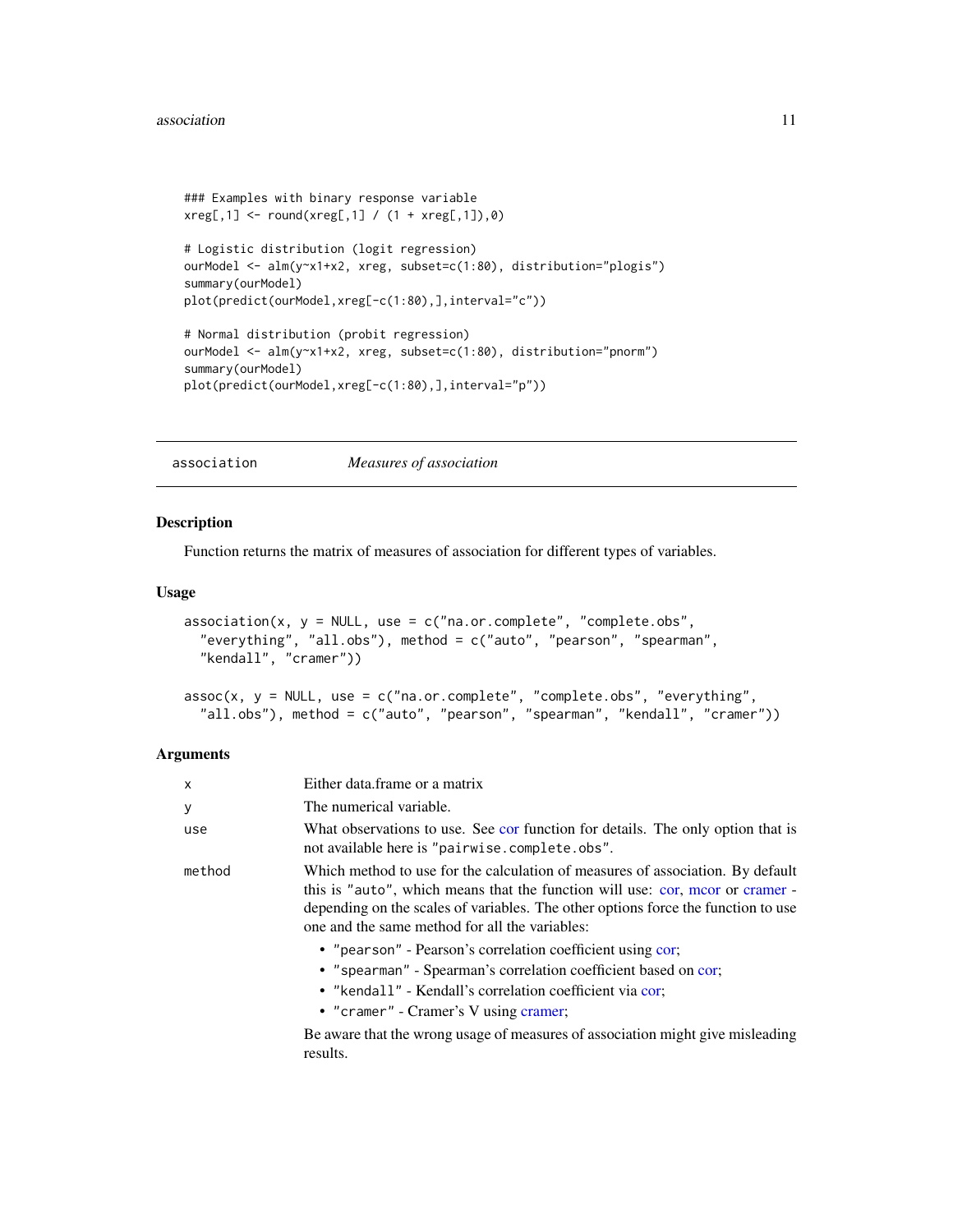# <span id="page-11-0"></span>Details

The function looks at the types of the variables and calculates different measures depending on the result:

- If both variables are numeric, then Pearson's correlation is calculated;
- If both variables are categorical, then Cramer's V is calculated;
- Finally, if one of the variables is categorical, and the other is numeric, then multiple correlation is returned.

After that the measures are wrapped up in a matrix.

Function also calculates the p-values associated with the respective measures (see the return). See details in the vignette "Marketing analytics with greybox": vignette("maUsingGreybox","greybox") assoc() is just a short name for the association{}.

# Value

The following list of values is returned:

- value Matrix of the coefficients of association;
- p.value The p-values for the parameters;
- type The matrix of the types of measures of association.

#### Author(s)

Ivan Svetunkov, <ivan@svetunkov.ru>

# See Also

[table](#page-0-0)[,tableplot](#page-72-1)[,spread,](#page-69-1)[cramer,](#page-14-1)[mcor](#page-43-1)

# Examples

association(mtcars)

coef.greybox *Coefficients of the model and their statistics*

#### Description

These are the basic methods for the alm and greybox models that extract coefficients, their covariance matrix, confidence intervals or generating the summary of the model. If the non-likelihood related loss was used in the process, then it is recommended to use bootstrap (which is slow, but more reliable).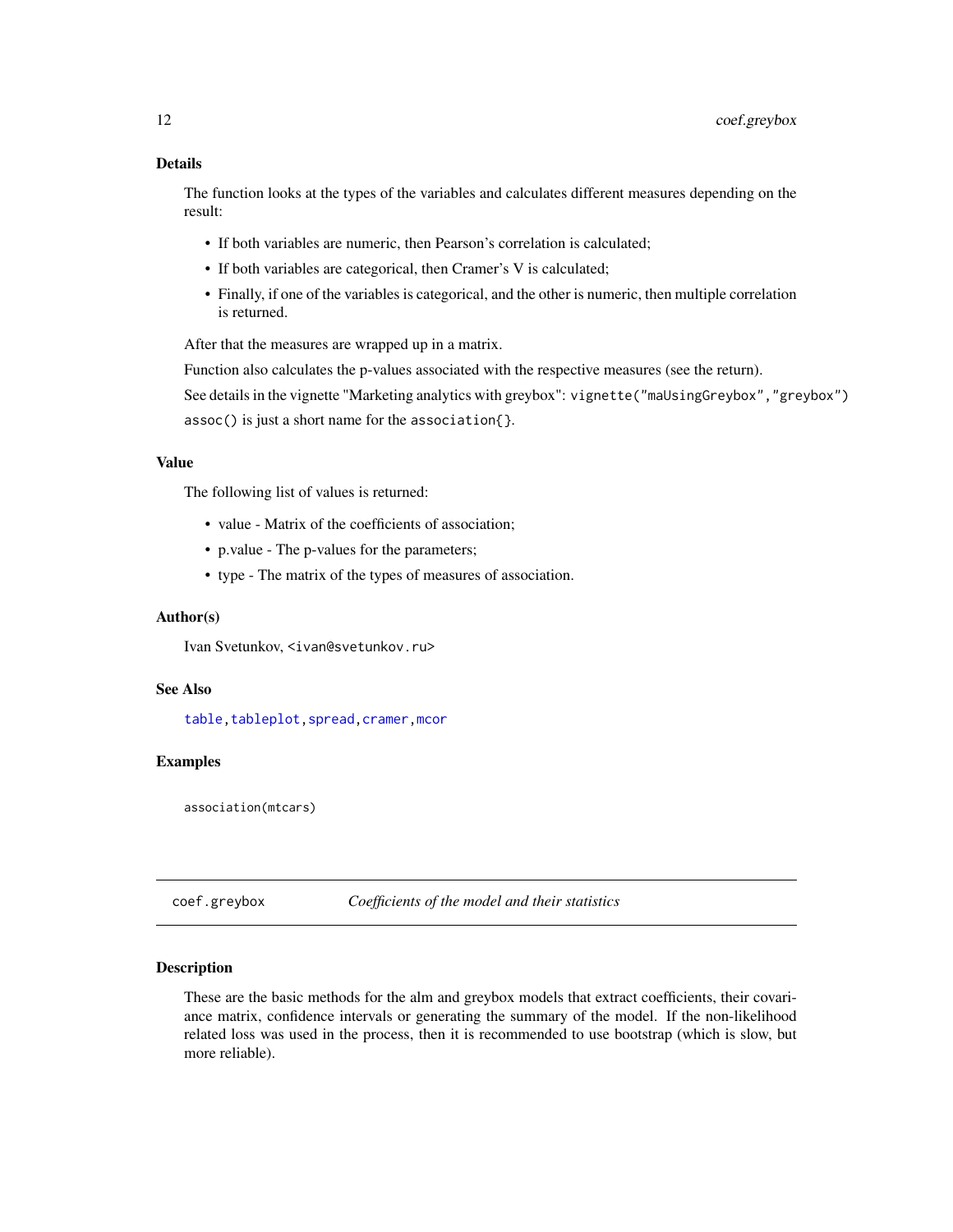# coef.greybox 13

#### Usage

```
## S3 method for class 'greybox'
coef(object, bootstrap = FALSE, ...)
## S3 method for class 'alm'
confint(object, parm, level = 0.95, bootstrap = FALSE, ...)## S3 method for class 'scale'
confint(object, parm, level = 0.95, bootstrap = FALSE, ...)## S3 method for class 'alm'
vcov(object, bootstrap = FALSE, ...)
## S3 method for class 'scale'
vcov(object, bootstrap = FALSE, ...)
## S3 method for class 'alm'
summary(object, level = 0.95, bootstrap = FALSE, ...)
```
# Arguments

| object    | The model estimated using alm or other greybox function.                       |
|-----------|--------------------------------------------------------------------------------|
| bootstrap | The logical, which determines, whether to use bootstrap in the process or not. |
| $\cdots$  | Parameters passed to coefbootstrap function.                                   |
| parm      | The parameters that need to be extracted.                                      |
| level     | The confidence level for the construction of the interval.                     |

# Details

The coef() method returns the vector of parameters of the model. If bootstrap=TRUE, then the coefficients are calculated as the mean values of the bootstrapped ones.

The vcov() method returns the covariance matrix of parameters. If bootstrap=TRUE, then the bootstrap is done using [coefbootstrap](#page-13-1) function

The confint() constructs the confidence intervals for parameters. Once again, this can be done using bootstrap=TRUE.

Finally, the summary() returns the table with parameters, their standard errors, confidence intervals and general information about the model.

#### Value

Depending on the used method, different values are returned.

#### Author(s)

Ivan Svetunkov, <ivan@svetunkov.ru>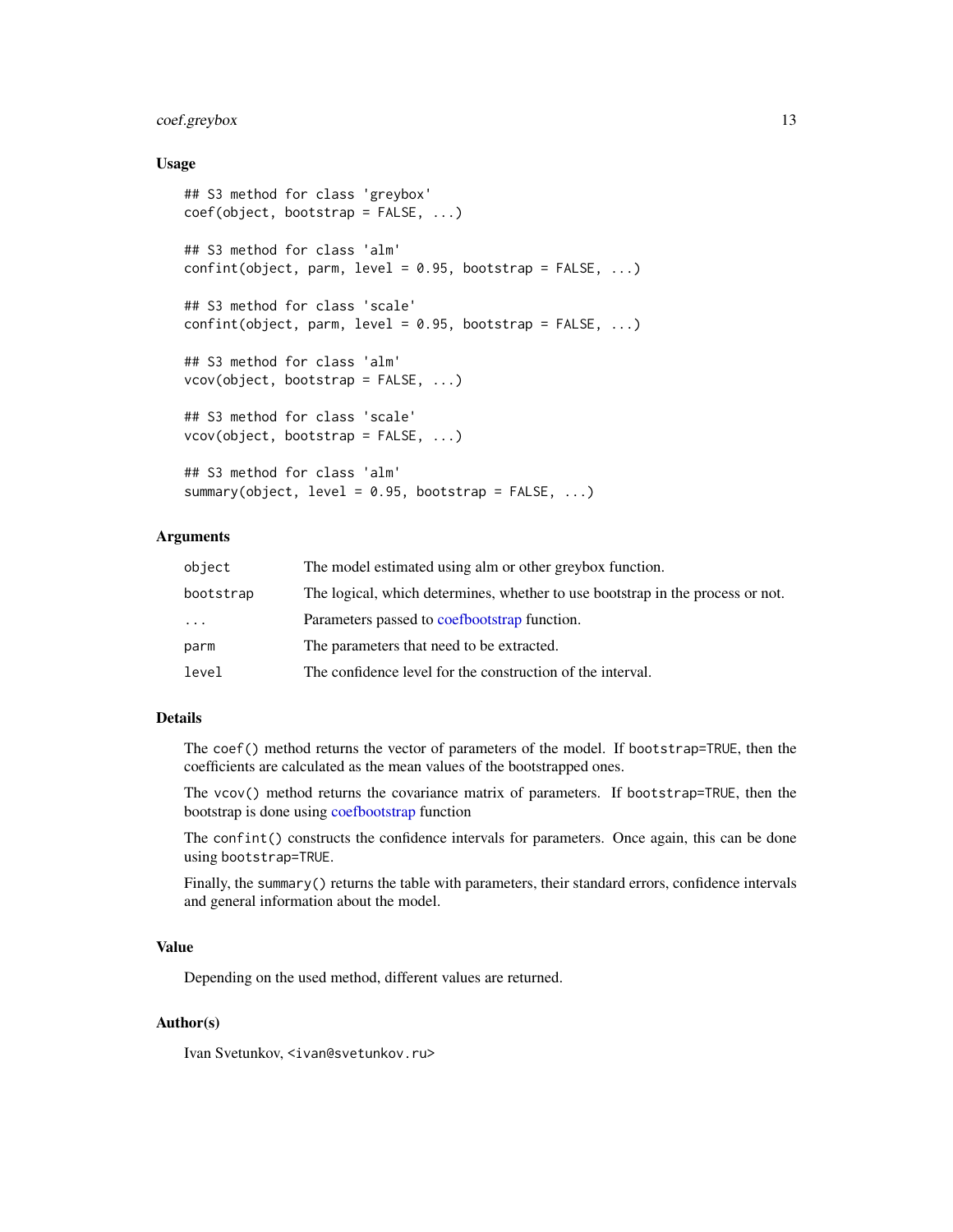# See Also

[alm](#page-4-1)[,coefbootstrap](#page-13-1)

#### Examples

```
# An example with ALM
ourModel <- alm(mpg~., mtcars, distribution="dlnorm")
coef(ourModel)
vcov(ourModel)
confint(ourModel)
summary(ourModel)
```
<span id="page-13-1"></span>coefbootstrap *Bootstrap for parameters of models*

#### Description

The function does the bootstrap for parameters of models and returns covariance matrix together with the original bootstrapped data.

# Usage

coefbootstrap(object, nsim = 1000, size = floor(0.75  $*$  nobs(object)), replace = FALSE, prob = NULL, parallel = FALSE)

```
## S3 method for class 'lm'
coefbootstrap(object, nsim = 1000, size = floor(0.75 *nobs(object)), replace = FALSE, prob = NULL, parallel = FALSE)
```

```
## S3 method for class 'alm'
coefbootstrap(object, nsim = 1000, size = floor(0.75 *nobs(object)), replace = FALSE, prob = NULL, parallel = FALSE)
```
# Arguments

| object   | The model estimated using either lm, or alm, or glm.                                                                                                                                                                               |
|----------|------------------------------------------------------------------------------------------------------------------------------------------------------------------------------------------------------------------------------------|
| nsim     | Number of iterations (simulations) to run.                                                                                                                                                                                         |
| size     | A non-negative integer giving the number of items to choose (the sample size),<br>passed to sample function in R. If not provided and model contains ARIMA<br>components, this value will be selected at random on each iteration. |
| replace  | Should sampling be with replacement? Also, passed to sample function in R.                                                                                                                                                         |
| prob     | A vector of probability weights for obtaining the elements of the vector being<br>sampled. This is passed to the sample as well.                                                                                                   |
| parallel | Either a logical, specifying whether to do the calculations in parallel, or the<br>number, specifying the number of cores to use for the parallel calculation.                                                                     |

<span id="page-13-0"></span>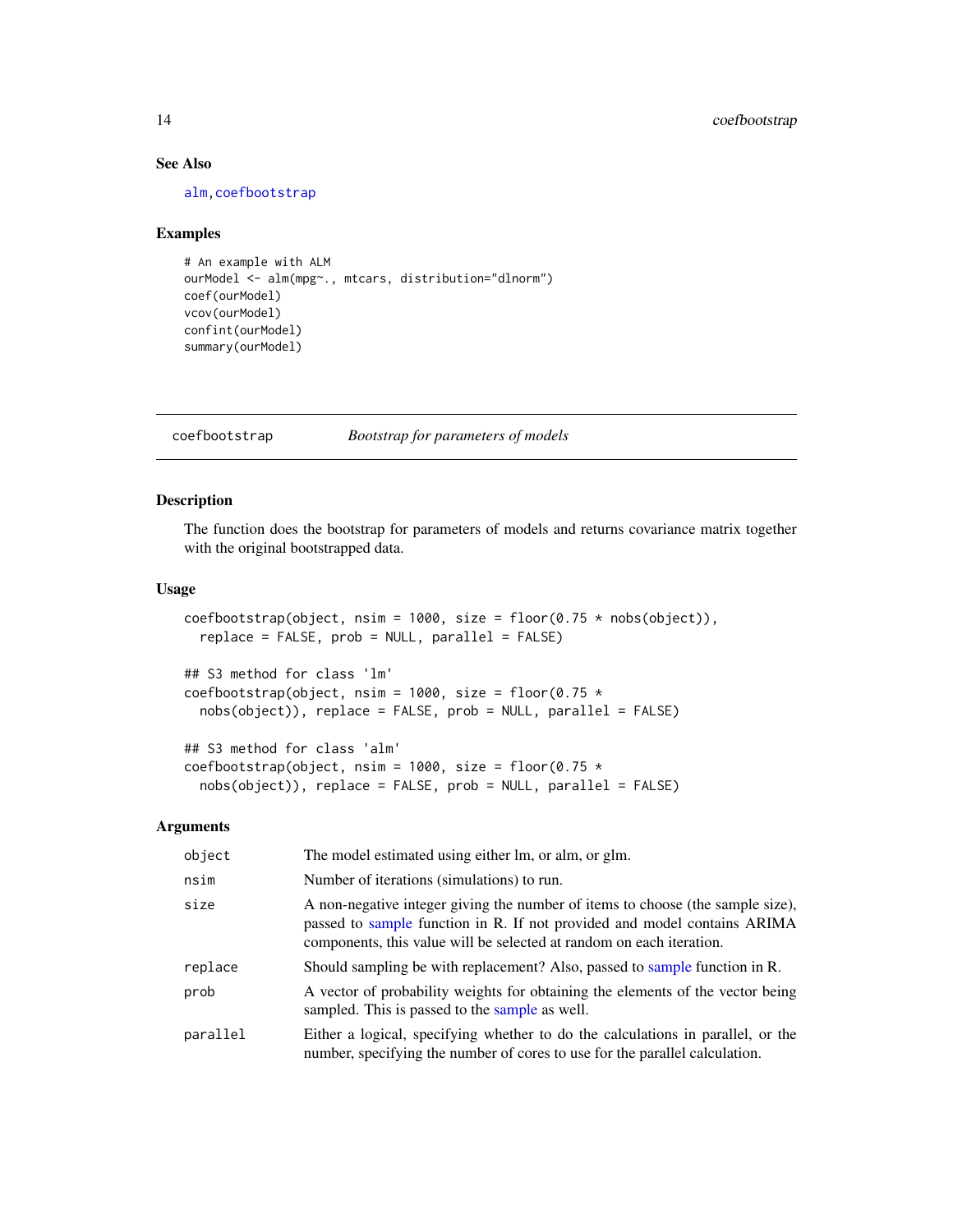#### <span id="page-14-0"></span>cramer and the contract of the contract of the contract of the contract of the contract of the contract of the contract of the contract of the contract of the contract of the contract of the contract of the contract of the

# Details

The function applies the same model as in the provided object on a smaller sample in order to get the estimates of parameters and capture the uncertainty about them. This is a simple implementation of the case resampling, which assumes that the observations are independent.

#### Value

Class "bootstrap" is returned, which contains:

- vcov the covariance matrix of parameters;
- coefficients the matrix with the bootstrapped coefficients.
- nsim number of runs done;
- size the sample size used in the bootstrap;
- replace whether the sampling was done with replacement;
- prob a vector of probability weights used in the process;
- parallel whether the calculations were done in parallel;
- model the name of the model used (the name of the function);
- timeElapsed the time that was spend on the calculations.

#### Author(s)

Ivan Svetunkov, <ivan@svetunkov.ru>

# See Also

[alm](#page-4-1)

# Examples

```
# An example with ALM
ourModel <- alm(mpg~., mtcars, distribution="dlnorm", loss="HAM")
# A fast example with 10 iterations. Use at least 1000 to get better results
coefbootstrap(ourModel, nsim=10)
```
<span id="page-14-1"></span>cramer *Calculate Cramer's V for categorical variables*

#### **Description**

Function calculates Cramer's V for two categorical variables based on the table function

#### Usage

```
cramer(x, y, use = c("na.or.complete", "complete.obs", "everything",
  "all.obs"))
```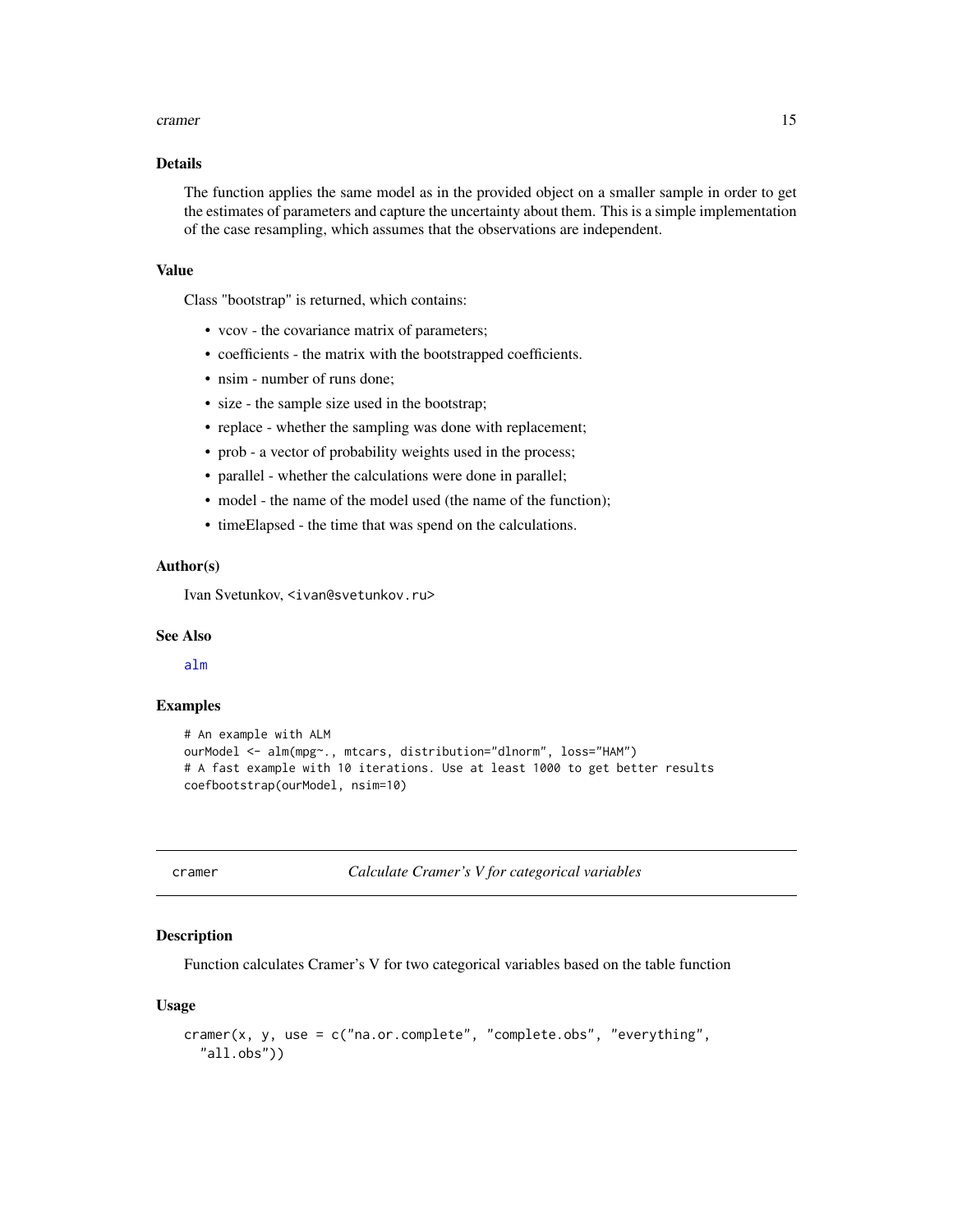<span id="page-15-0"></span>16 dalaplace data below the control of the control of the control of the control of the control of the control of the control of the control of the control of the control of the control of the control of the control of the

#### **Arguments**

| X        | First categorical variable.                                                                                                       |
|----------|-----------------------------------------------------------------------------------------------------------------------------------|
| <b>Y</b> | Second categorical variable.                                                                                                      |
| use      | What observations to use. See cor function for details. The only option that is<br>not available here is "pairwise.complete.obs". |

# Details

The function calculates Cramer's V and also returns the associated statistics from Chi-Squared test with the null hypothesis of independence of the two variables.

See details in the vignette "Marketing analytics with greybox": vignette("maUsingGreybox","greybox")

#### Value

The following list of values is returned:

- valueThe value of Cramer's V;
- statisticThe value of Chi squared statistic associated with the Cramer's V;
- p.valueThe p-value of Chi squared test associated with the Cramer's V;
- dfThe number of degrees of freedom from the test.

# Author(s)

Ivan Svetunkov, <ivan@svetunkov.ru>

# See Also

[table](#page-0-0)[,tableplot](#page-72-1)[,spread,](#page-69-1)[mcor,](#page-43-1)[association](#page-10-1)

# Examples

cramer(mtcars\$am, mtcars\$gear)

<span id="page-15-1"></span>dalaplace *Asymmetric Laplace Distribution*

# <span id="page-15-2"></span>Description

Density, cumulative distribution, quantile functions and random number generation for the Asymmetric Laplace distribution with the location parameter mu, scale and the asymmetry parameter alpha.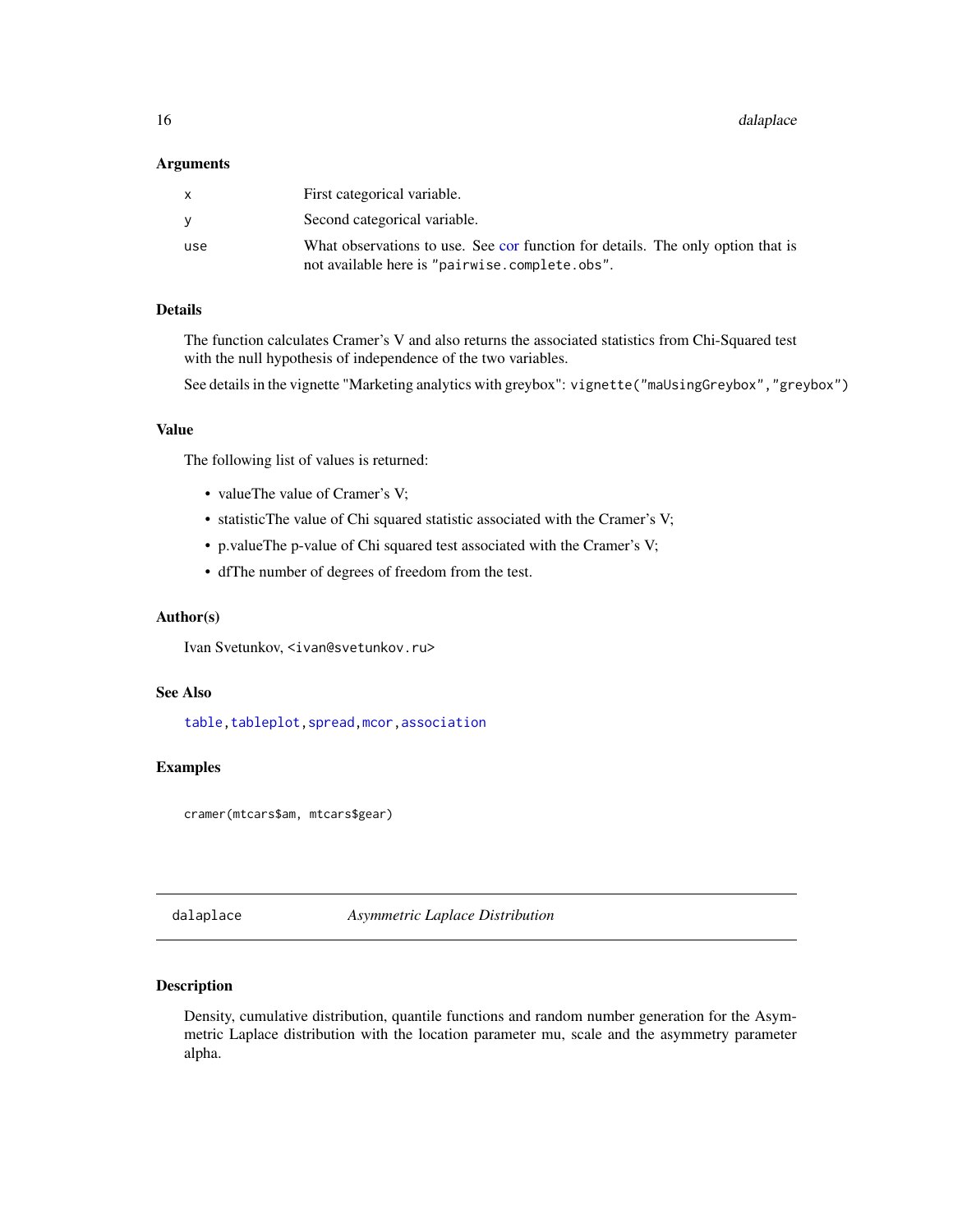#### dalaplace and the contract of the contract of the contract of the contract of the contract of the contract of the contract of the contract of the contract of the contract of the contract of the contract of the contract of

#### Usage

```
dalaplace(q, mu = 0, scale = 1, alpha = 0.5, log = FALSE)
palaplace(q, mu = 0, scale = 1, alpha = 0.5)
qalaplace(p, mu = 0, scale = 1, alpha = 0.5)
ralaplace(n = 1, mu = 0, scale = 1, alpha = 0.5)
```
#### Arguments

| q     | vector of quantiles.                                    |
|-------|---------------------------------------------------------|
| mu    | vector of location parameters (means).                  |
| scale | vector of scale parameters.                             |
| alpha | value of asymmetry parameter. Varies from 0 to 1.       |
| log   | if TRUE, then probabilities are returned in logarithms. |
| p     | vector of probabilities.                                |
| n     | number of observations. Should be a single number.      |

# Details

When mu=0 and scale=1, the Laplace distribution becomes standardized. The distribution has the following density function:

 $f(x) = alpha (1-alpha) / scale exp(-(x-mu)/scale (alpha - I(x=mu))),$ 

where I(.) is the indicator function (equal to 1 if the condition is satisfied and zero otherwise).

When alpha=0.5, then the distribution becomes Symmetric Laplace, where scale =  $1/2$  MAE.

This distribution function aligns with the quantile estimates of parameters (Geraci & Bottai, 2007).

Finally, both palaplace and qalaplace are returned for the lower tail of the distribution.

#### Value

Depending on the function, various things are returned (usually either vector or scalar):

- dalaplace returns the density function value for the provided parameters.
- palaplace returns the value of the cumulative function for the provided parameters.
- qalaplace returns quantiles of the distribution. Depending on what was provided in p, mu and scale, this can be either a vector or a matrix, or an array.
- ralaplace returns a vector of random variables generated from the Laplace distribution. Depending on what was provided in mu and scale, this can be either a vector or a matrix or an array.

# Author(s)

Ivan Svetunkov, <ivan@svetunkov.ru>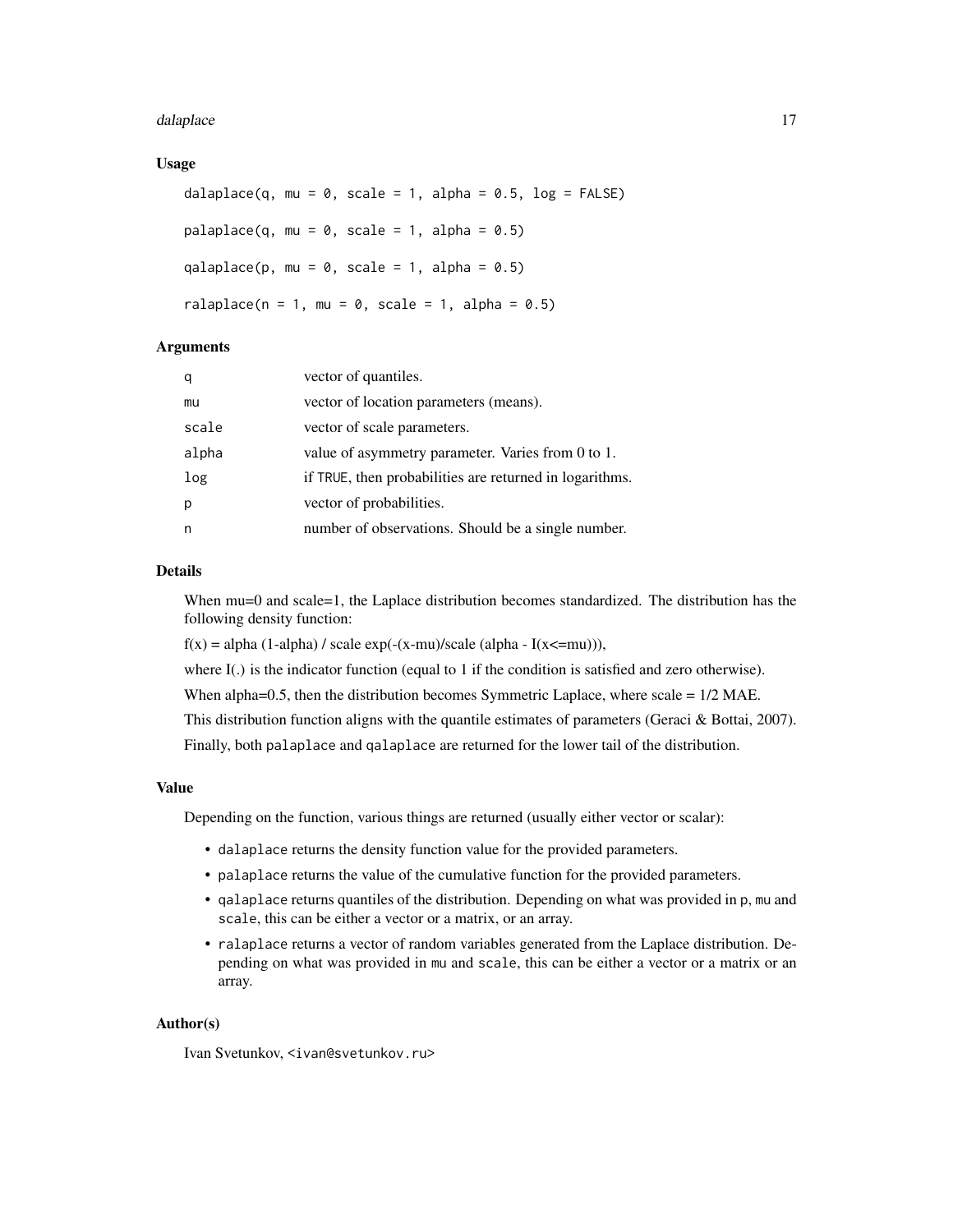#### <span id="page-17-0"></span>References

- Geraci Marco, Bottai Matteo (2007). Quantile regression for longitudinal data using the asymmetric Laplace distribution. Biostatistics (2007), 8, 1, pp. 140-154 doi: [10.1093/biostatistics/](https://doi.org/10.1093/biostatistics/kxj039) [kxj039](https://doi.org/10.1093/biostatistics/kxj039)
- Yu, K., & Zhang, J. (2005). A three-parameter asymmetric laplace distribution and its extension. Communications in Statistics - Theory and Methods, 34, 1867-1879. doi: [10.1080/](https://doi.org/10.1080/03610920500199018) [03610920500199018](https://doi.org/10.1080/03610920500199018)

#### Examples

```
x <- dalaplace(c(-100:100)/10, 0, 1, 0.2)
plot(x, type="l")
x <- palaplace(c(-100:100)/10, 0, 1, 0.2)
plot(x, type="l")
qalaplace(c(0.025,0.975), 0, c(1,2), c(0.2,0.3))
x <- ralaplace(1000, 0, 1, 0.2)
hist(x)
```
<span id="page-17-1"></span>

#### dbcnorm *Box-Cox Normal Distribution*

#### <span id="page-17-2"></span>Description

Density, cumulative distribution, quantile functions and random number generation for the distribution that becomes normal after the Box-Cox transformation. Note that this is based on the original Box-Cox paper.

# Usage

```
dbcnorm(q, mu = 0, sigma = 1, lambda = 0, log = FALSE)
pbcnorm(q, mu = 0, sigma = 1, lambda = 0)
qbcnorm(p, mu = 0, sigma = 1, lambda = 0)
rbcnorm(n = 1, mu = 0, sigma = 1, lambda = 0)
```
#### **Arguments**

| q      | vector of quantiles.                          |
|--------|-----------------------------------------------|
| mu     | vector of location parameters (means).        |
| sigma  | vector of scale parameters.                   |
| lambda | the value of the Box-Cox transform parameter. |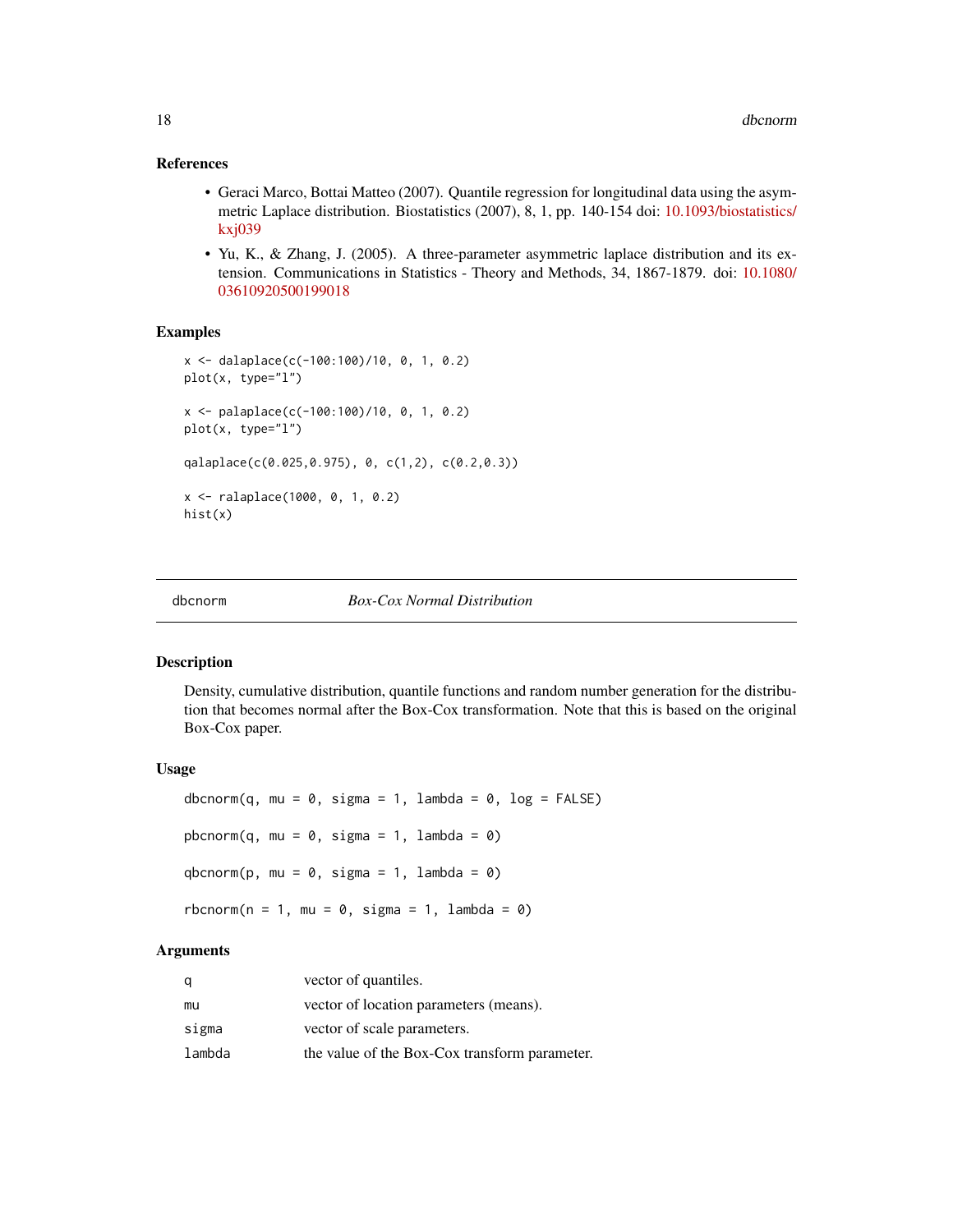#### dbcnorm and the control of the control of the control of the control of the control of the control of the control of the control of the control of the control of the control of the control of the control of the control of

| log | if TRUE, then probabilities are returned in logarithms. |
|-----|---------------------------------------------------------|
| p   | vector of probabilities.                                |
| n,  | number of observations. Should be a single number.      |

#### Details

The distribution has the following density function:

 $f(y) = y^{\text{Alambda-1 1/sqrt}(2 \text{pi}) \exp(-(y^{\text{Alambda-1})/lambda -mu)^{\text{2}} / (2 \text{sigma}^{\text{2}}))$ 

Both pbcnorm and qbcnorm are returned for the lower tail of the distribution.

In case of lambda=0, the values of the log normal distribution are returned. In case of lambda=1, the values of the normal distribution are returned with mu=mu+1.

All the functions are defined for non-negative values only.

# Value

Depending on the function, various things are returned (usually either vector or scalar):

- dbcnorm returns the density function value for the provided parameters.
- pbcnorm returns the value of the cumulative function for the provided parameters.
- qbcnorm returns quantiles of the distribution. Depending on what was provided in p, mu and sigma, this can be either a vector or a matrix, or an array.
- rbcnorm returns a vector of random variables generated from the bcnorm distribution. Depending on what was provided in mu and sigma, this can be either a vector or a matrix or an array.

# Author(s)

Ivan Svetunkov, <ivan@svetunkov.ru>

# References

• Box, G. E., & Cox, D. R. (1964). An Analysis of Transformations. Journal of the Royal Statistical Society. Series B (Methodological), 26(2), 211–252. Retrieved from https://www.jstor.org/stable/2984418

#### Examples

```
x <- dbcnorm(c(-1000:1000)/200, 0, 1, 1)
plot(c(-1000:1000)/200, x, type="l")
x <- pbcnorm(c(-1000:1000)/200, 0, 1, 1)
plot(c(-1000:1000)/200, x, type="l")
qbcnorm(c(0.025,0.975), 0, c(1,2), 1)
x <- rbcnorm(1000, 0, 1, 1)
hist(x)
```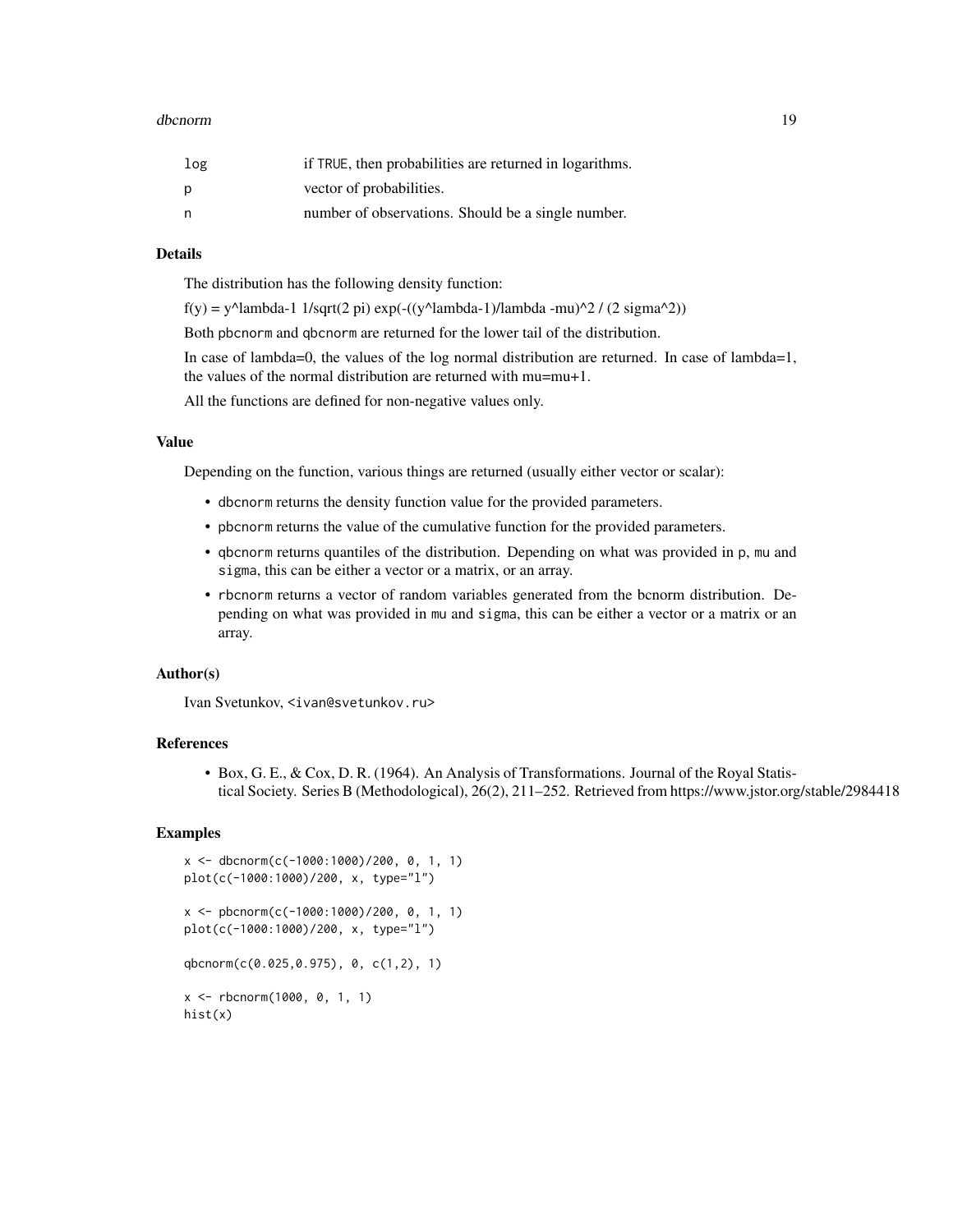<span id="page-19-0"></span>

#### Description

Functions to detect, when Daylight Saving Time and leap year start and finish

# Usage

```
detectdst(object)
```
detectleap(object)

#### Arguments

object Either a zoo / xts object or a vector of dates / times in POSIXt / Date class. Note that in order for detectdst() to work correctly, your data should not have missing observations. Otherwise it might not be possible to locate, when DST happens.

# Details

The detectdst function detects, when the change for the DST starts and ends. It assumes that the frequency of data is not lower than hourly. The detectleap function does similar for the leap year, but flagging the 29th of February as a starting and to the 28th of February next year as the ending dates.

In order for the methods to work, the object needs to be of either zoo / xts or POSIXt class and should contain valid dates.

#### Value

List containing:

- start data frame with id (number of observation) and the respective dates, when the DST / leap year start;
- end data frame with id and dates, when DST / leap year end.

#### Author(s)

Ivan Svetunkov, <ivan@svetunkov.ru>

# See Also

[xregExpander](#page-75-1)[,temporaldummy,](#page-73-1)[outlierdummy](#page-51-1)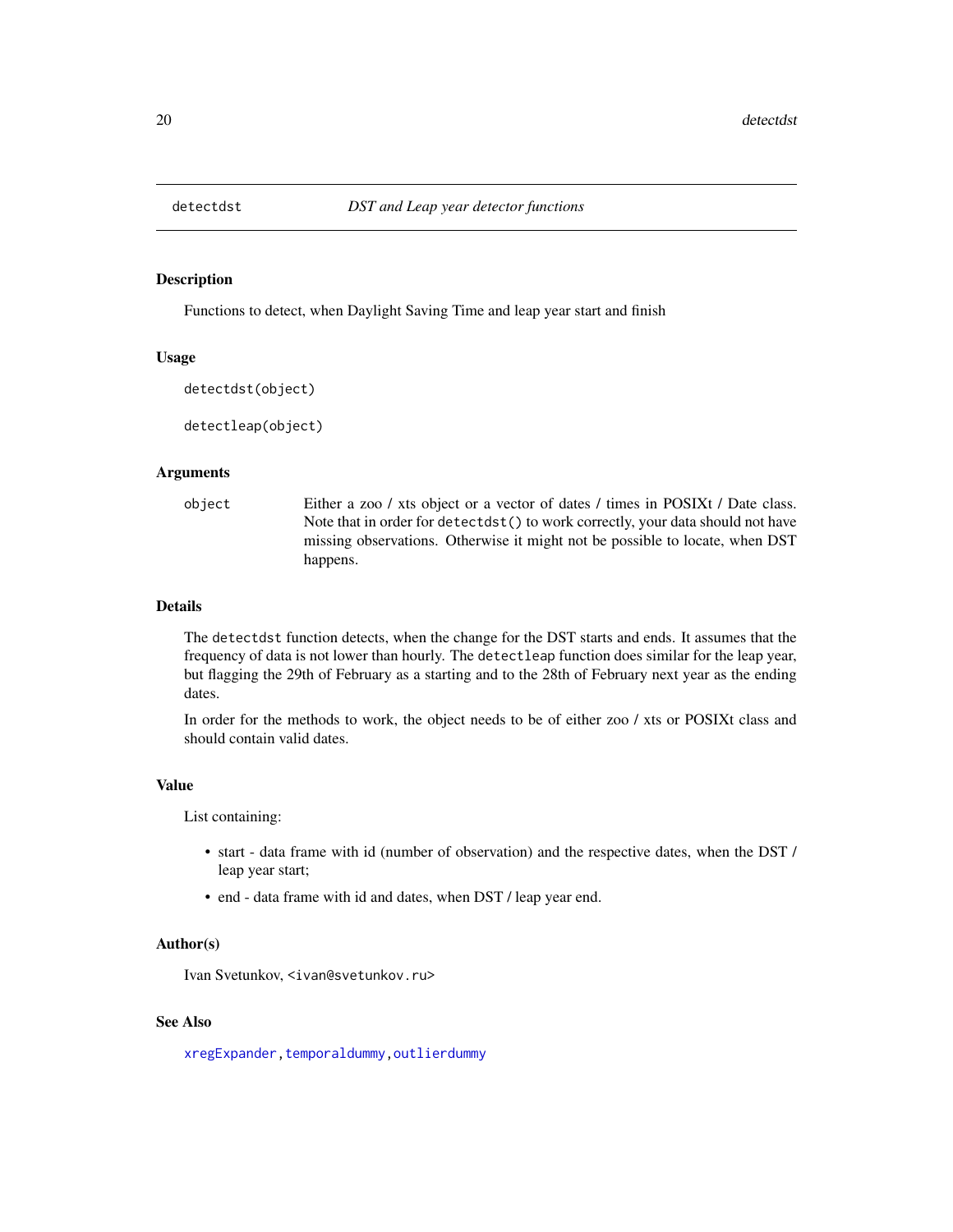# <span id="page-20-0"></span>determination 21

#### Examples

```
# Generate matrix with monthly dummies for a zoo object
x <- as.POSIXct("2004-01-01")+0:(365*24*8)*60*60
detectdst(x)
detectleap(x)
```
<span id="page-20-1"></span>determination *Coefficients of determination*

# Description

Function produces coefficients of determination for the provided data

#### Usage

```
determination(xreg, bruteforce = TRUE, ...)
```
determ(object, ...)

# Arguments

| xreg       | Data frame or a matrix, containing the exogenous variables.                                                                                                                                                                                                                                                                                |
|------------|--------------------------------------------------------------------------------------------------------------------------------------------------------------------------------------------------------------------------------------------------------------------------------------------------------------------------------------------|
| bruteforce | If TRUE, then all the variables will be used for the regression construction (sink<br>regression). If the number of observations is smaller than the number of series,<br>the function will use stepwise function and select only meaningful variables. So<br>the reported values will be based on stepwise regressions for each variable. |
| $\cdots$   | Other values passed to cor function.                                                                                                                                                                                                                                                                                                       |
| object     | The object, for which to calculate the coefficients of determination.                                                                                                                                                                                                                                                                      |

# Details

The function calculates coefficients of determination (aka  $R^2$ ) between all the provided variables. The higher the coefficient for a variable is, the higher the potential multicollinearity effect in the model with the variable will be. Coefficients of determination are connected directly to Variance Inflation Factor (VIF): VIF =  $1/(1 -$  determination). Arguably it is easier to interpret, because it is restricted with (0, 1) bounds. The multicollinearity can be considered as serious, when determination  $> 0.9$  (which corresponds to VIF  $> 10$ ).

The method determ can be applied to wide variety of classes, including lm, glm and alm.

See details in the vignette "Marketing analytics with greybox": vignette("maUsingGreybox","greybox")

#### Value

Function returns the vector of determination coefficients.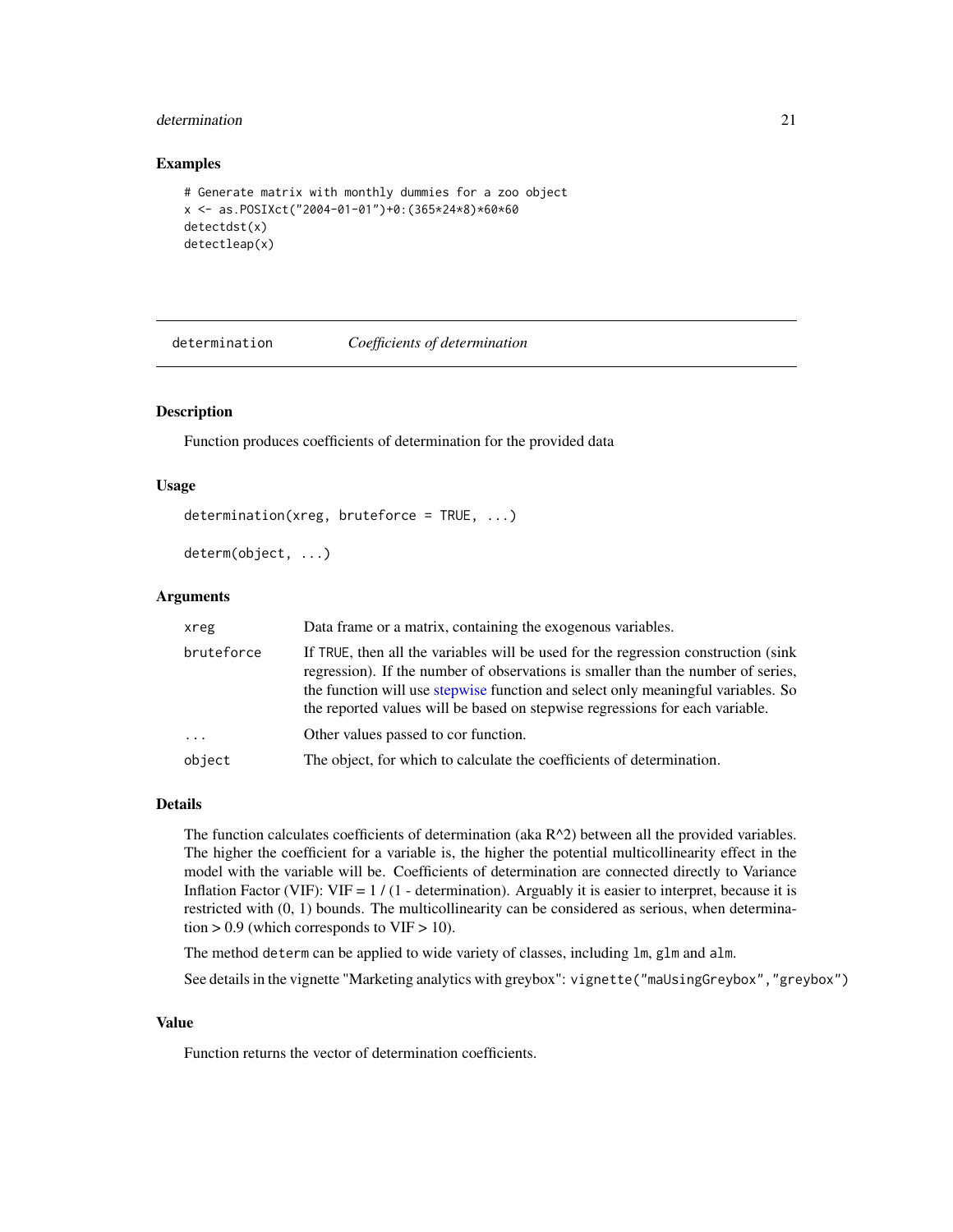#### 22 dfnorm and the contract of the contract of the contract of the contract of the contract of the contract of the contract of the contract of the contract of the contract of the contract of the contract of the contract of

# Author(s)

Ivan Svetunkov, <ivan@svetunkov.ru>

# See Also

[cor,](#page-0-0) [mcor,](#page-43-1) [stepwise](#page-70-1)

# Examples

```
### Simple example
xreg <- cbind(rnorm(100,10,3),rnorm(100,50,5))
xreg <- cbind(100+0.5*xreg[,1]-0.75*xreg[,2]+rnorm(100,0,3),xreg,rnorm(100,300,10))
colnames(xreg) <- c("x1","x2","x3","Noise")
determination(xreg)
```
# dfnorm *Folded Normal Distribution*

#### <span id="page-21-2"></span>Description

Density, cumulative distribution, quantile functions and random number generation for the folded normal distribution with the location parameter mu and the scale sigma (which corresponds to standard deviation in normal distribution).

#### Usage

dfnorm(q, mu =  $0$ , sigma = 1, log = FALSE) pfnorm $(q, mu = 0, sigma = 1)$  $q\nfnorm(p, mu = 0, sigma = 1)$ rfnorm $(n = 1, mu = 0, sigma = 1)$ 

# Arguments

| q     | vector of quantiles.                                    |
|-------|---------------------------------------------------------|
| mu    | vector of location parameters (means).                  |
| sigma | vector of scale parameters.                             |
| log   | if TRUE, then probabilities are returned in logarithms. |
| p     | vector of probabilities.                                |
| n     | number of observations. Should be a single number.      |

<span id="page-21-0"></span>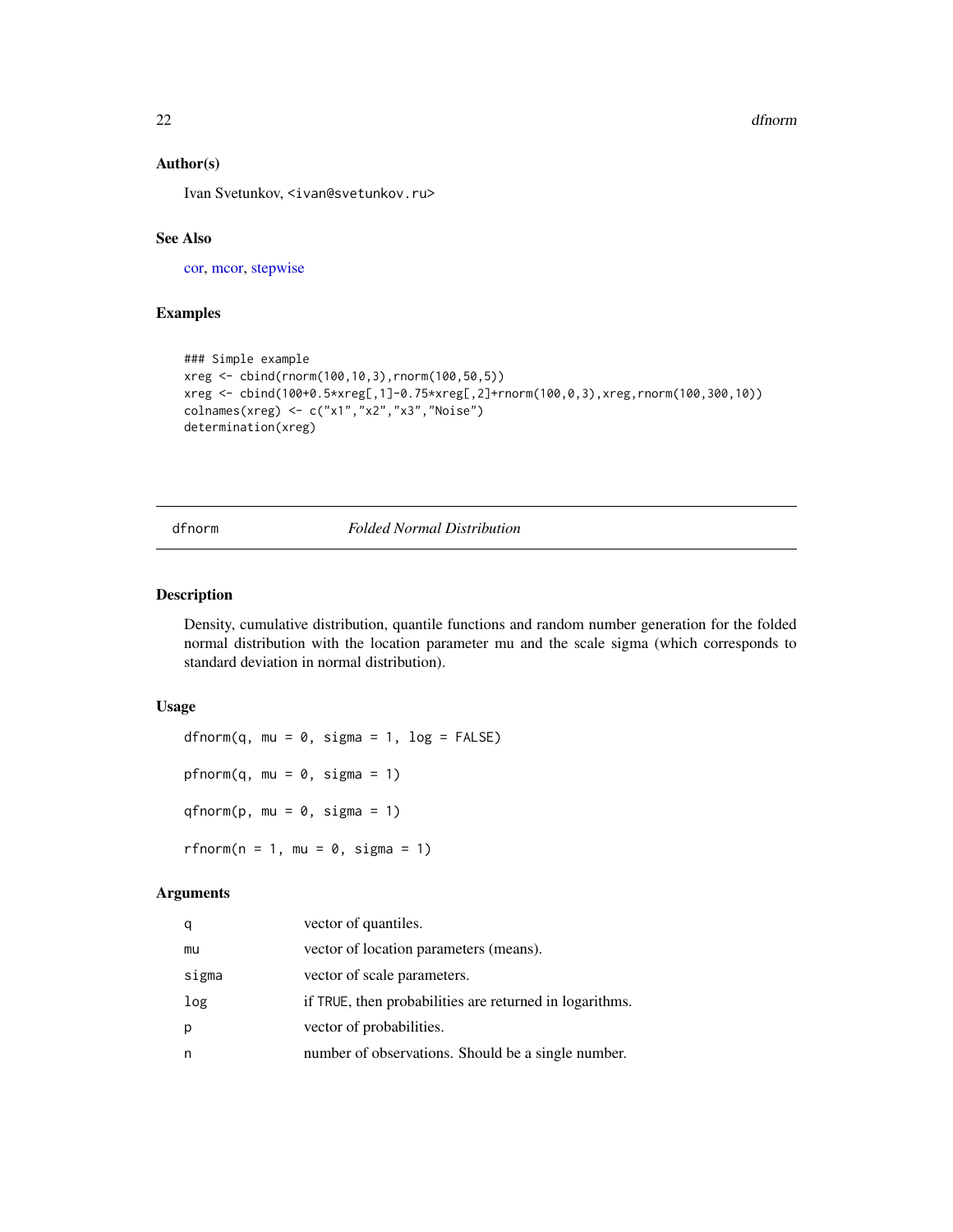#### <span id="page-22-0"></span>dgnorm 23

# Details

The distribution has the following density function:

 $f(x) = 1/\sqrt{(2pi)(2pi)(\exp(-(x-mu)^2/2)(2sigma^2/2)) + \exp(-(x+mu)^2/2 (2sigma^2/2))}$ 

Both pfnorm and qfnorm are returned for the lower tail of the distribution.

#### Value

Depending on the function, various things are returned (usually either vector or scalar):

- dfnorm returns the density function value for the provided parameters.
- pfnorm returns the value of the cumulative function for the provided parameters.
- qfnorm returns quantiles of the distribution. Depending on what was provided in p, mu and sigma, this can be either a vector or a matrix, or an array.
- rfnorm returns a vector of random variables generated from the fnorm distribution. Depending on what was provided in mu and sigma, this can be either a vector or a matrix or an array.

#### Author(s)

Ivan Svetunkov, <ivan@svetunkov.ru>

# References

• Wikipedia page on folded normal distribution: [https://en.wikipedia.org/wiki/Folded\\_](https://en.wikipedia.org/wiki/Folded_normal_distribution) [normal\\_distribution](https://en.wikipedia.org/wiki/Folded_normal_distribution).

#### Examples

```
x <- dfnorm(c(-1000:1000)/200, 0, 1)
plot(x, type="l")
x <- pfnorm(c(-1000:1000)/200, 0, 1)
plot(x, type="l")
qfnorm(c(0.025,0.975), 0, c(1,2))
x <- rfnorm(1000, 0, 1)
hist(x)
```
<span id="page-22-1"></span>dgnorm *The generalized normal distribution*

#### **Description**

Density, cumulative distribution, quantile functions and random number generation for the Generalised Normal distribution with the location mu, a scale and a shape parameters.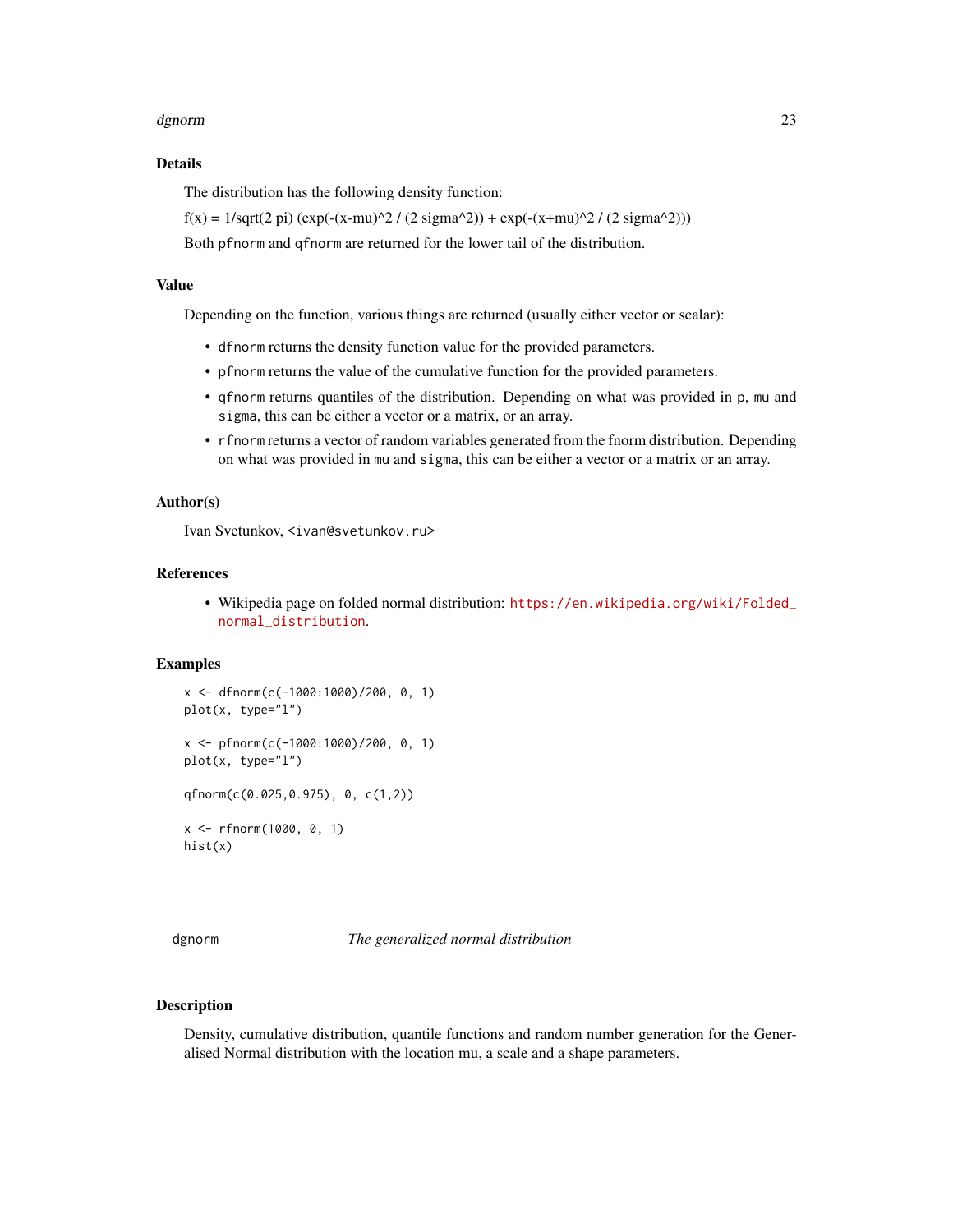#### Usage

```
dgnorm(q, mu = 0, scale = 1, shape = 1, log = FALSE)
pgnorm(q, mu = 0, scale = 1, shape = 1, lower.tail = TRUE, log.p = FALSE)
qgnorm(p, mu = 0, scale = 1, shape = 1, lowertail = TRUE, log.p = FALSE)
rgnorm(n, mu = 0, scale = 1, shape = 1)
```
#### Arguments

| q          | vector of quantiles                                                               |
|------------|-----------------------------------------------------------------------------------|
| mu         | location parameter                                                                |
| scale      | scale parameter                                                                   |
| shape      | shape parameter                                                                   |
| log, log.p | logical; if TRUE, probabilities p are given as $log(p)$                           |
| lower.tail | logical; if TRUE (default), probabilities are $P[X \le x]$ , otherwise $P[X > x]$ |
| p          | vector of probabilities                                                           |
| n          | number of observations                                                            |

#### Details

A generalized normal random variable x with parameters location  $\mu$ , scale  $s > 0$  and shape  $\beta > 0$ has density:

$$
p(x) = \beta \exp(-(|x - \mu|/s)^{\beta}/(2s\Gamma(1/\beta))).
$$

The mean and variance of x are  $\mu$  and  $s^2 \Gamma(3/\beta)/\Gamma(1/\beta)$ , respectively.

The function are based on the functions from gnorm package of Maryclare Griffin (package has been abandoned since 2018).

The quantile and cumulative functions use uniform approximation for cases shape>100. This is needed, because otherwise it is not possible to calculate the values correctly due to scale^(shape)=Inf in R.

# Author(s)

Maryclare Griffin and Ivan Svetunkov

#### Source

dgnorm, pgnorm, qgnorm andrgnorm are all parametrized as in Version 1 of the [Generalized Nor](https://en.wikipedia.org/wiki/Generalized_normal_distribution)[mal Distribution Wikipedia page,](https://en.wikipedia.org/wiki/Generalized_normal_distribution) which uses the parametrization given by in Nadarajah (2005). The same distribution was described much earlier by Subbotin (1923) and named the exponential power distribution by Box and Tiao (1973).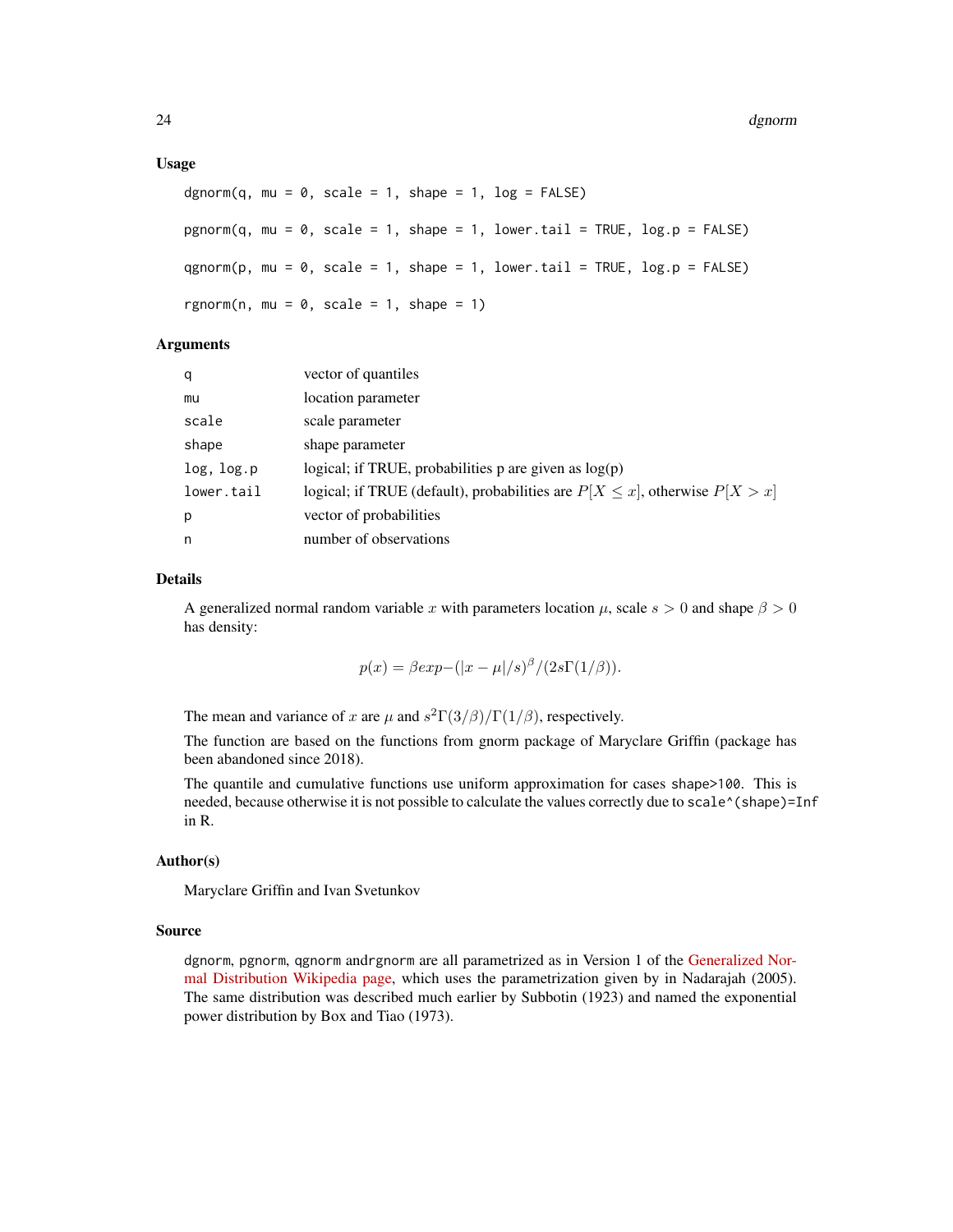#### <span id="page-24-0"></span>dlaplace 25

# References

- Box, G. E. P. and G. C. Tiao. "Bayesian inference in Statistical Analysis." Addison-Wesley Pub. Co., Reading, Mass (1973).
- Nadarajah, Saralees. "A generalized normal distribution." Journal of Applied Statistics 32.7 (2005): 685-694.
- Subbotin, M. T. "On the Law of Frequency of Error." Matematicheskii Sbornik 31.2 (1923): 206-301.

#### Examples

```
# Density function values for standard normal distribution
x < - dgnorm(seq(-1, 1, length.out = 100), 0, sqrt(2), 2)
plot(x, type="l")
#CDF of standard Laplace
x \leq -pgnorm(c(-100:100), 0, 1, 1)
plot(x, type="l")
# Quantiles of S distribution
qgnorm(c(0.025,0.975), 0, 1, 0.5)
# Random numbers from a distribution with shape=10000 (approximately uniform)
x <- rgnorm(1000, 0, 1, 1000)
hist(x)
```
<span id="page-24-1"></span>dlaplace *Laplace Distribution*

#### <span id="page-24-2"></span>Description

Density, cumulative distribution, quantile functions and random number generation for the Laplace distribution with the location parameter mu and the scale parameter (which is equal to Mean Absolute Error, aka Mean Absolute Deviation).

#### Usage

```
dlaplace(q, mu = 0, scale = 1, log = FALSE)
plaplace(q, mu = 0, scale = 1)
qlaplace(p, mu = 0, scale = 1)
rlaplace(n = 1, mu = 0, scale = 1)
```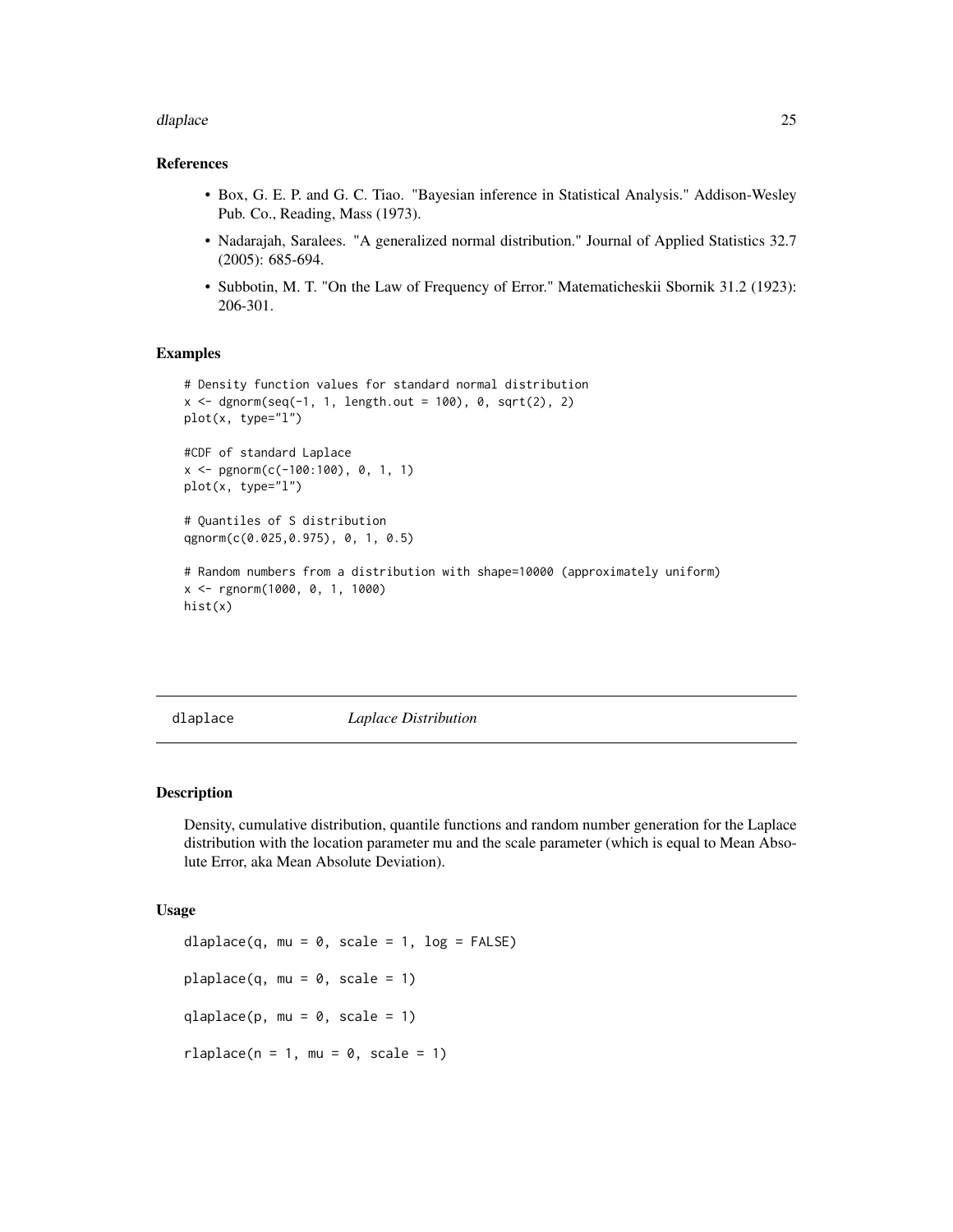26 dlaplace and the control of the control of the control of the control of the control of the control of the control of the control of the control of the control of the control of the control of the control of the control

#### **Arguments**

| q     | vector of quantiles.                                    |
|-------|---------------------------------------------------------|
| mu    | vector of location parameters (means).                  |
| scale | vector of mean absolute errors.                         |
| log   | if TRUE, then probabilities are returned in logarithms. |
| p     | vector of probabilities.                                |
| n     | number of observations. Should be a single number.      |

# Details

When mu=0 and scale=1, the Laplace distribution becomes standardized. The distribution has the following density function:

 $f(x) = 1/(2 \text{ scale}) \exp(-\text{abs}(x-mu) / \text{ scale})$ 

Both plaplace and qlaplace are returned for the lower tail of the distribution.

#### Value

Depending on the function, various things are returned (usually either vector or scalar):

- dlaplace returns the density function value for the provided parameters.
- plaplace returns the value of the cumulative function for the provided parameters.
- qlaplace returns quantiles of the distribution. Depending on what was provided in p, mu and scale, this can be either a vector or a matrix, or an array.
- rlaplace returns a vector of random variables generated from the Laplace distribution. Depending on what was provided in mu and scale, this can be either a vector or a matrix or an array.

### Author(s)

Ivan Svetunkov, <ivan@svetunkov.ru>

#### References

• Wikipedia page on Laplace distribution: [https://en.wikipedia.org/wiki/Laplace\\_distribution](https://en.wikipedia.org/wiki/Laplace_distribution).

# Examples

```
x <- dlaplace(c(-100:100)/10, 0, 1)
plot(x, type="l")
x <- plaplace(c(-100:100)/10, 0, 1)
plot(x, type="l")
qlaplace(c(0.025,0.975), 0, c(1,2))
x <- rlaplace(1000, 0, 1)
hist(x)
```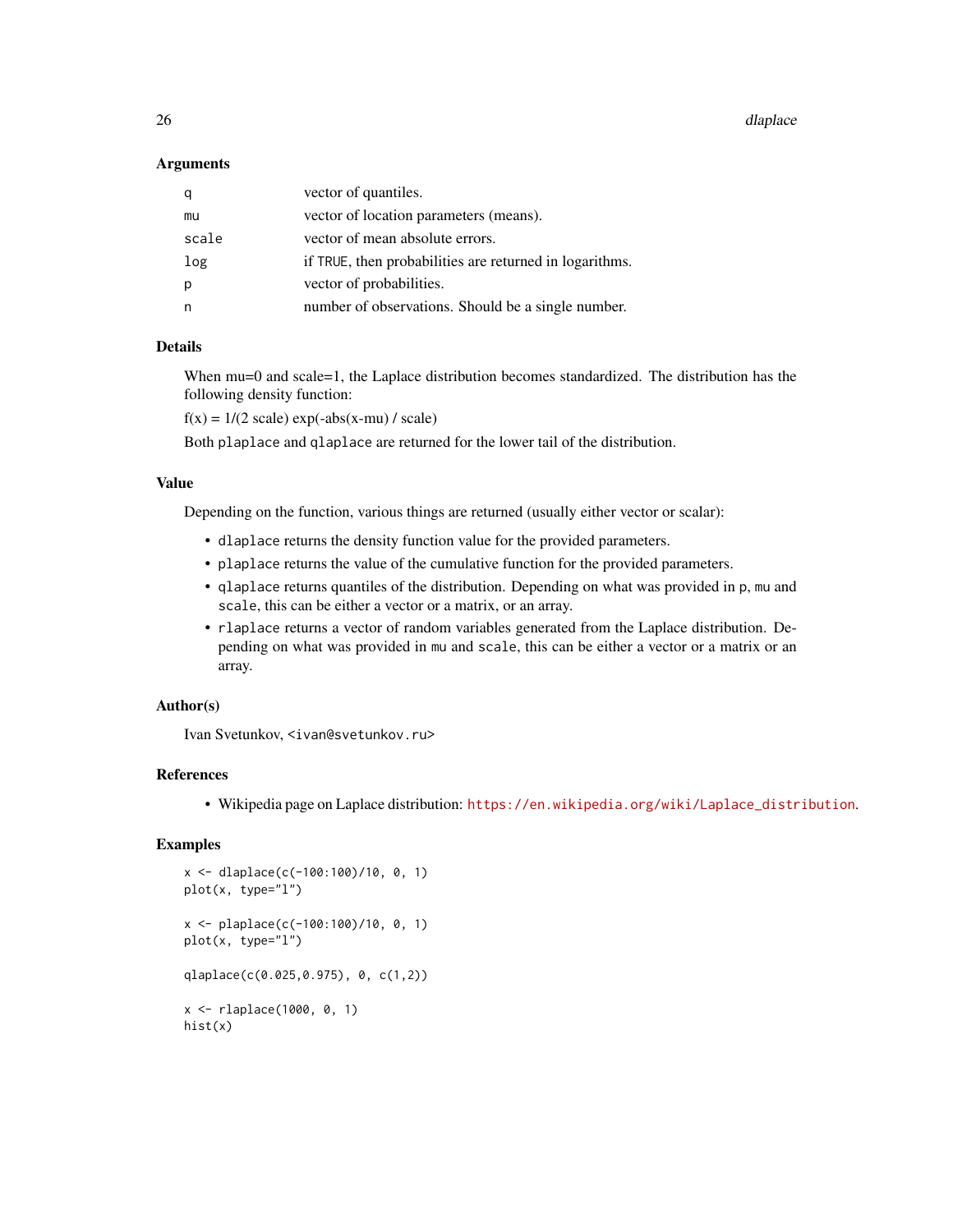<span id="page-26-1"></span><span id="page-26-0"></span>

#### Description

Density, cumulative distribution, quantile functions and random number generation for the distribution that becomes normal after the Logit transformation.

#### Usage

```
dlogitnorm(q, mu = 0, sigma = 1, log = FALSE)
plogitnorm(q, mu = 0, sigma = 1)
qlogitnorm(p, mu = 0, sigma = 1)
rlogitnorm(n = 1, mu = 0, sigma = 1)
```
#### **Arguments**

|       | vector of quantiles.                                    |
|-------|---------------------------------------------------------|
| mu    | vector of location parameters (means).                  |
| sigma | vector of scale parameters.                             |
| log   | if TRUE, then probabilities are returned in logarithms. |
| р     | vector of probabilities.                                |
|       | number of observations. Should be a single number.      |

#### Details

The distribution has the following density function:

```
f(y) = 1/(sqrt(2 \pi y) y (1-y)) exp(-(logit(y) -mu)^2 / (2 signa^2))
```
where y is in  $(0, 1)$  and  $logit(y) = log(y/(1-y))$ .

Both plogitnorm and qlogitnorm are returned for the lower tail of the distribution.

All the functions are defined for the values between 0 and 1.

# Value

Depending on the function, various things are returned (usually either vector or scalar):

- dlogitnorm returns the density function value for the provided parameters.
- plogitnorm returns the value of the cumulative function for the provided parameters.
- qlogitnorm returns quantiles of the distribution. Depending on what was provided in p, mu and sigma, this can be either a vector or a matrix, or an array.
- rlogitnorm returns a vector of random variables generated from the logitnorm distribution. Depending on what was provided in mu and sigma, this can be either a vector or a matrix or an array.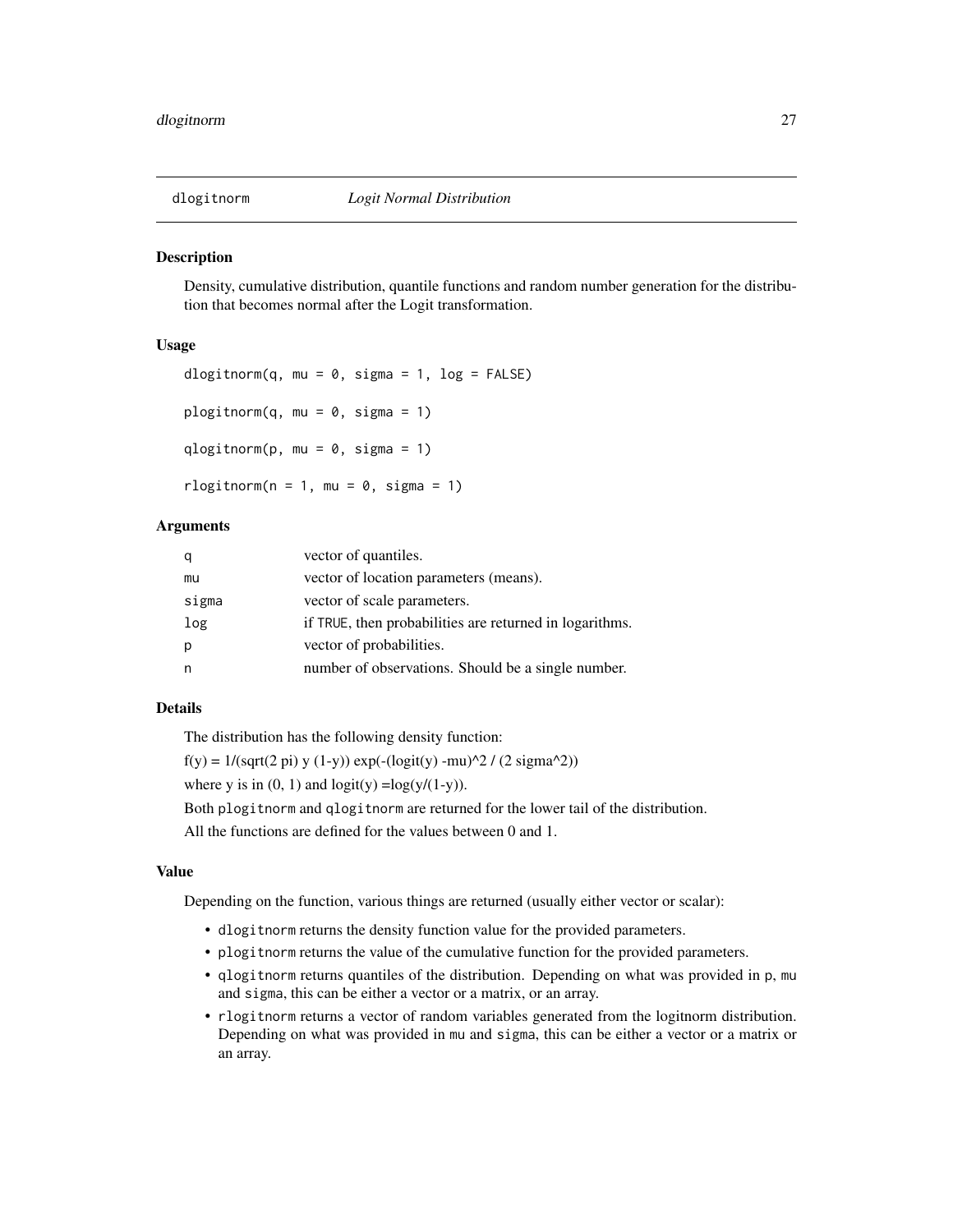# <span id="page-27-0"></span>Author(s)

Ivan Svetunkov, <ivan@svetunkov.ru>

# References

• Mead, R. (1965). A Generalised Logit-Normal Distribution. Biometrics, 21 (3), 721–732. doi: 10.2307/2528553

# Examples

```
x <- dlogitnorm(c(-1000:1000)/200, 0, 1)
plot(c(-1000:1000)/200, x, type="l")
x <- plogitnorm(c(-1000:1000)/200, 0, 1)
plot(c(-1000:1000)/200, x, type="l")
qlogitnorm(c(0.025,0.975), 0, c(1,2))
x <- rlogitnorm(1000, 0, 1)
hist(x)
```
<span id="page-27-1"></span>

ds *S Distribution*

# <span id="page-27-2"></span>Description

Density, cumulative distribution, quantile functions and random number generation for the S distribution with the location parameter mu and a scaling parameter scale.

# Usage

 $ds(q, mu = 0, scale = 1, log = FALSE)$  $ps(q, mu = 0, scale = 1)$ qs(p, mu =  $0$ , scale = 1)  $rs(n = 1, mu = 0, scale = 1)$ 

# Arguments

| q     | vector of quantiles.                                    |
|-------|---------------------------------------------------------|
| mu    | vector of location parameters (means).                  |
| scale | vector of scaling parameter (which are equal to ham/2). |
| log   | if TRUE, then probabilities are returned in logarithms. |
| p     | vector of probabilities.                                |
| n     | number of observations. Should be a single number.      |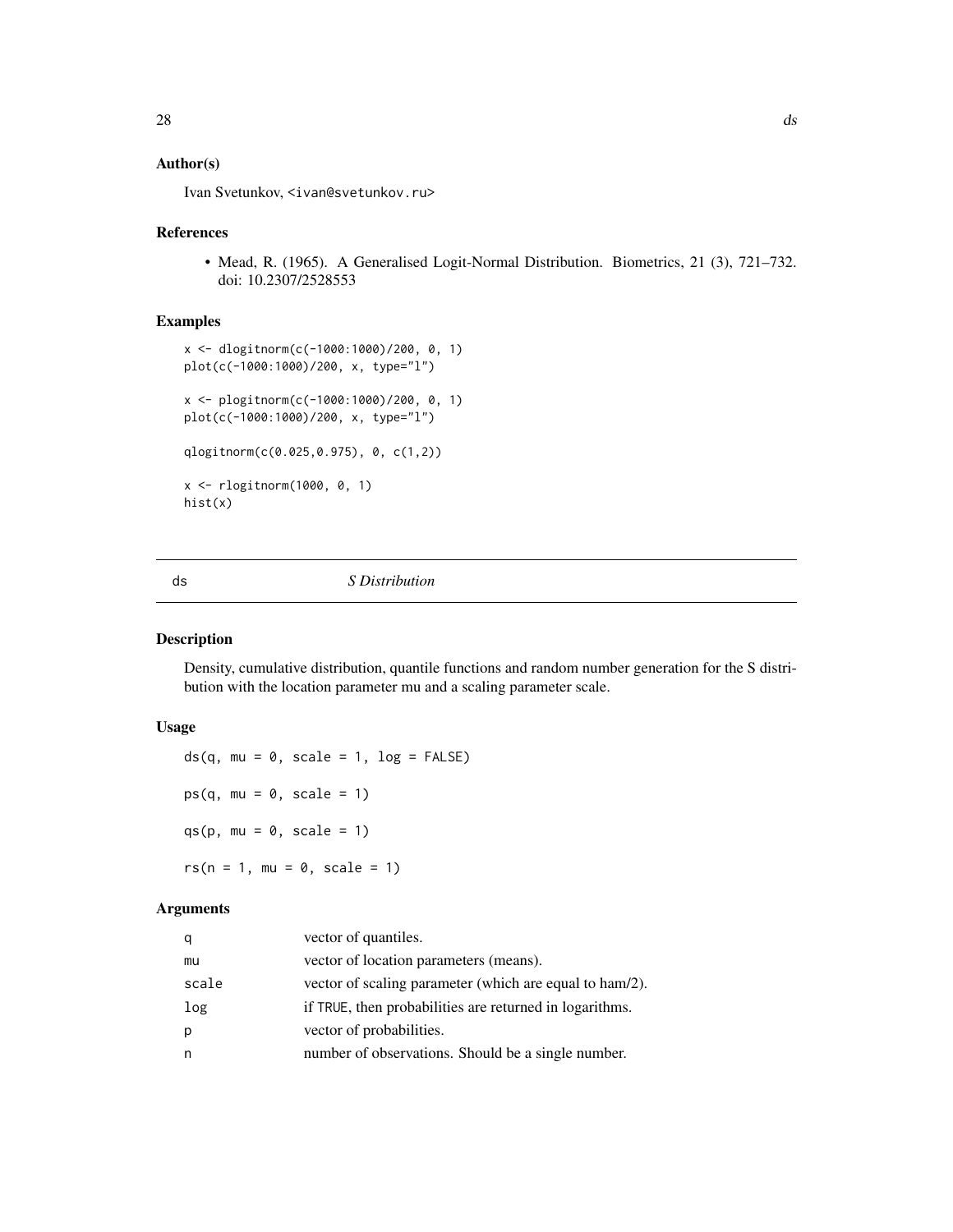#### <span id="page-28-0"></span>dtplnorm 29

# Details

When mu=0 and ham=2, the S distribution becomes standardized with scale=1 (this is because scale=ham/2). The distribution has the following density function:

 $f(x) = 1/(4 \text{ scale}^{\lambda}2) \text{ exp}(-\text{sqrt}(abs(x-mu)) / \text{ scale})$ 

The S distribution has fat tails and large excess.

Both ps and qs are returned for the lower tail of the distribution.

# Value

Depending on the function, various things are returned (usually either vector or scalar):

- ds returns the density function value for the provided parameters.
- ps returns the value of the cumulative function for the provided parameters.
- qs returns quantiles of the distribution. Depending on what was provided in p, mu and scale, this can be either a vector or a matrix, or an array.
- rs returns a vector of random variables generated from the S distribution. Depending on what was provided in mu and scale, this can be either a vector or a matrix or an array.

#### Author(s)

Ivan Svetunkov, <ivan@svetunkov.ru>

# Examples

```
x <- ds(c(-1000:1000)/10, 0, 1)
plot(x, type="l")
x <- ps(c(-1000:1000)/10, 0, 1)
plot(x, type="l")
qs(c(0.025,0.975), 0, 1)
x \leq -rs(1000, 0, 1)hist(x)
```
<span id="page-28-2"></span>dtplnorm *Three Parameter Log Normal Distribution*

#### <span id="page-28-1"></span>**Description**

Density, cumulative distribution, quantile functions and random number generation for the 3 parameter log normal distribution with the location parameter mu, scale sigma (which corresponds to standard deviation in normal distribution) and shifting parameter shift.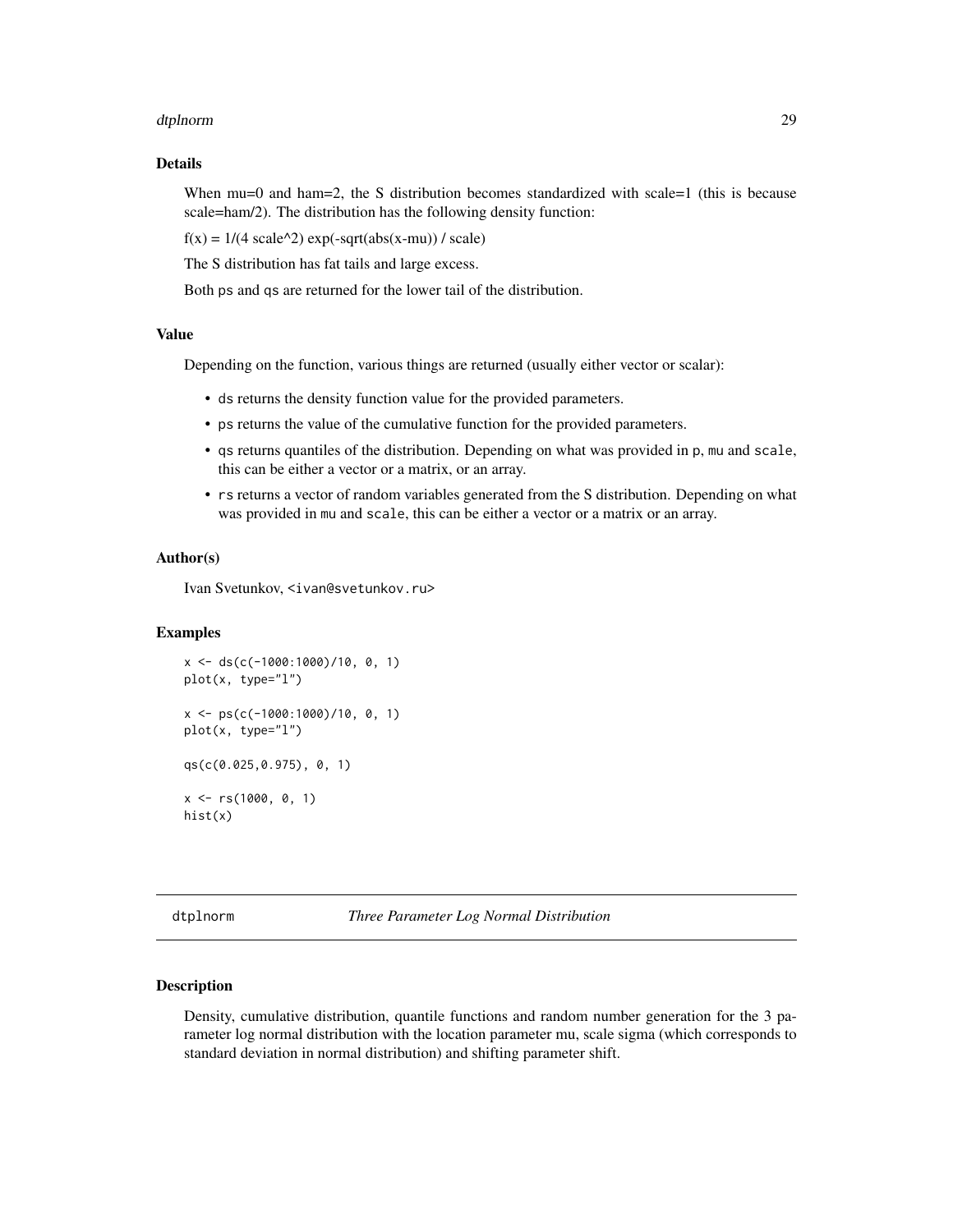#### Usage

```
dtplnorm(q, mu = 0, sigma = 1, shift = 0, log = FALSE)
ptplnorm(q, mu = 0, sigma = 1, shift = 0)
qtplnorm(p, mu = 0, sigma = 1, shift = 0)
rtplnorm(n = 1, mu = 0, sigma = 1, shift = 0)
```
#### Arguments

| q     | vector of quantiles.                                    |
|-------|---------------------------------------------------------|
| mu    | vector of location parameters (means).                  |
| sigma | vector of scale parameters.                             |
| shift | vector of shift parameters.                             |
| log   | if TRUE, then probabilities are returned in logarithms. |
| p     | vector of probabilities.                                |
| n     | number of observations. Should be a single number.      |

# Details

The distribution has the following density function:

 $f(x) = 1/(x-a) 1/sqrt(2 pi) exp(-(log(x-a)-mu)^2) / (2 sigma^2)$ 

Both ptplnorm and qtplnorm are returned for the lower tail of the distribution.

The function is based on the lnorm functions from stats package, introducing the shift parameter.

#### Value

Depending on the function, various things are returned (usually either vector or scalar):

- dtplnorm returns the density function value for the provided parameters.
- ptplnorm returns the value of the cumulative function for the provided parameters.
- qtplnorm returns quantiles of the distribution. Depending on what was provided in p, mu and sigma, this can be either a vector or a matrix, or an array.
- rtplnorm returns a vector of random variables generated from the tplnorm distribution. Depending on what was provided in mu and sigma, this can be either a vector or a matrix or an array.

#### Author(s)

Ivan Svetunkov, <ivan@svetunkov.ru>

#### References

• Sangal, B. P., & Biswas, A. K. (1970). The 3-Parameter Distribution Applications in Hydrology. Water Resources Research, 6(2), 505–515. doi: [10.1029/WR006i002p00505](https://doi.org/10.1029/WR006i002p00505)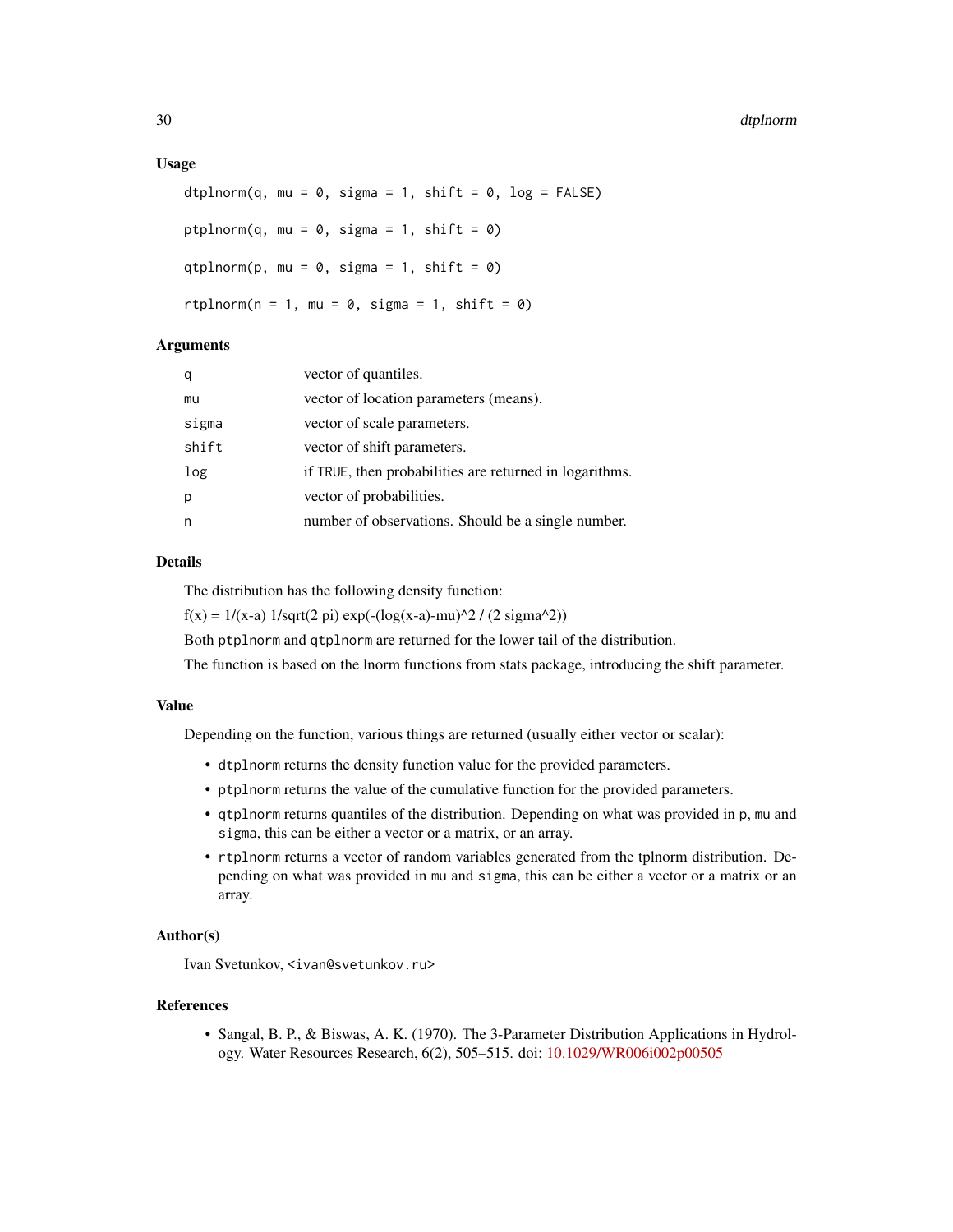#### <span id="page-30-0"></span>errorType 31

# Examples

```
x <- dtplnorm(c(-1000:1000)/200, 0, 1, 1)
plot(c(-1000:1000)/200, x, type="l")
x <- ptplnorm(c(-1000:1000)/200, 0, 1, 1)
plot(c(-1000:1000)/200, x, type="l")
qtplnorm(c(0.025,0.975), 0, c(1,2), 1)
x <- rtplnorm(1000, 0, 1, 1)
hist(x)
```
# errorType *Functions that extracts type of error from the model*

# Description

This function allows extracting error type from any model.

# Usage

```
errorType(object, ...)
```
# Arguments

| object   | Model estimated using one of the functions of smooth package. |
|----------|---------------------------------------------------------------|
| $\cdots$ | Currently nothing is accepted via ellipsis.                   |

# Details

errorType extracts the type of error from the model (either additive or multiplicative).

# Value

Either "A" for additive error or "M" for multiplicative. All the other functions return strings of character.

# Author(s)

Ivan Svetunkov, <ivan@svetunkov.ru>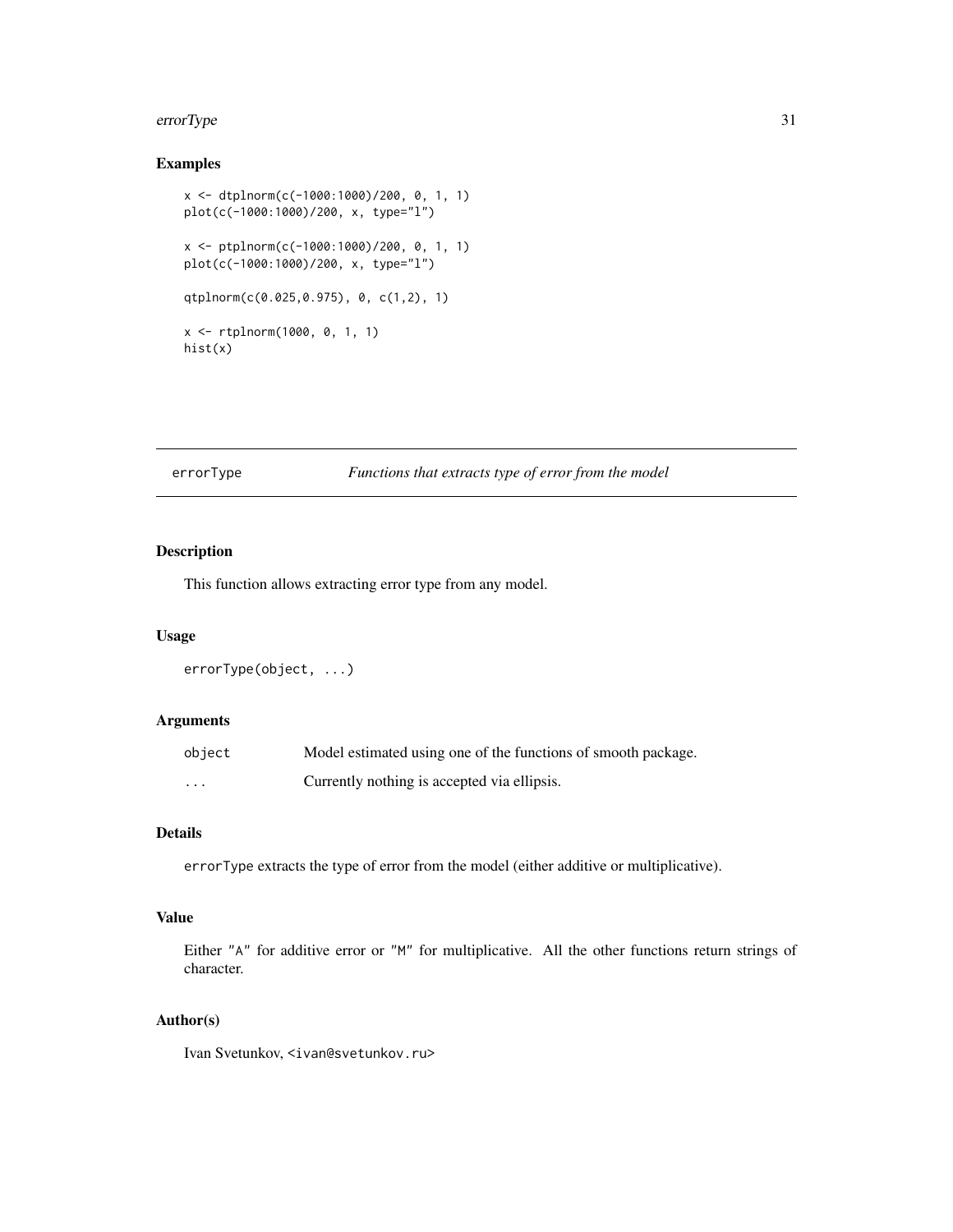# Examples

```
xreg <- cbind(rnorm(100,10,3),rnorm(100,50,5))
xreg <- cbind(100+0.5*xreg[,1]-0.75*xreg[,2]+rnorm(100,0,3),xreg,rnorm(100,300,10))
colnames(xreg) <- c("y","x1","x2","Noise")
ourModel <- alm(y~x1+x2,as.data.frame(xreg))
```
errorType(ourModel)

extractScale *Functions to extract scale and standard error from a model*

# Description

Functions extract scale and the standard error of the residuals. Mainly needed for the work with the model estimated via [sm.](#page-67-1)

#### Usage

```
extractScale(object, ...)
## Default S3 method:
extractScale(object, ...)
## S3 method for class 'greybox'
extractScale(object, ...)
extractSigma(object, ...)
## Default S3 method:
extractSigma(object, ...)
## S3 method for class 'greybox'
extractSigma(object, ...)
```
#### **Arguments**

| object   | The model estimated using lm / alm / etc. |
|----------|-------------------------------------------|
| $\cdots$ | Other parameters (currently nothing).     |

# Details

In case of a simpler model, the functions will return the scalar using sigma() method. If the scale model was estimated, extractScale() and extractSigma() will return the conditional scale and the conditional standard error of the residuals respectively.

<span id="page-31-0"></span>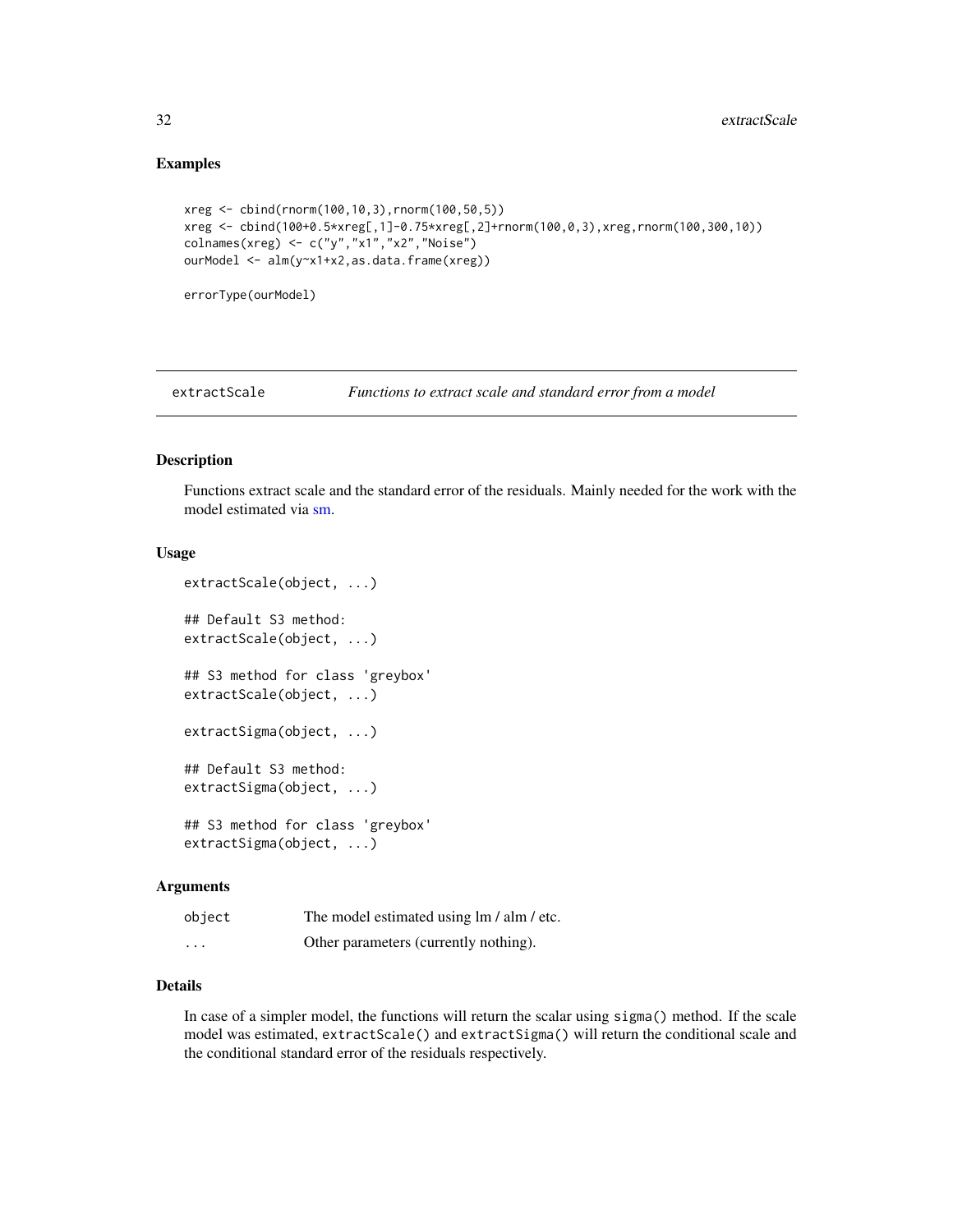# <span id="page-32-0"></span>graphmaker 33

### Value

One of the two is returned, depending on the type of estimated model:

- Scalar from sigma() method if the variance is assumed to be constant.
- Vector of values if the scale model was estimated

# Author(s)

Ivan Svetunkov, <ivan@svetunkov.ru>

# See Also

[sm](#page-67-1)

# Examples

```
# Generate the data
xreg <- cbind(rnorm(100,10,3),rnorm(100,50,5))
xreg <- cbind(100+0.5*xreg[,1]-0.75*xreg[,2]+sqrt(exp(0.8+0.2*xreg[,1]))*rnorm(100,0,1),
              xreg,rnorm(100,300,10))
colnames(xreg) <- c("y","x1","x2","Noise")
# Estimate the location and scale model
```

```
ourModel <- alm(y~., xreg, scale=~x1+x2)
```

```
# Extract scale
extractScale(ourModel)
# Extract standard error
extractSigma(ourModel)
```
# graphmaker *Linear graph construction function*

#### Description

The function makes a standard linear graph using the provided actuals and forecasts.

#### Usage

```
graphmaker(actuals, forecast, fitted = NULL, lower = NULL, upper = NULL,
  level = NULL, legend = TRUE, cumulative = FALSE, vline = TRUE,
 parRest = TRUE, ...
```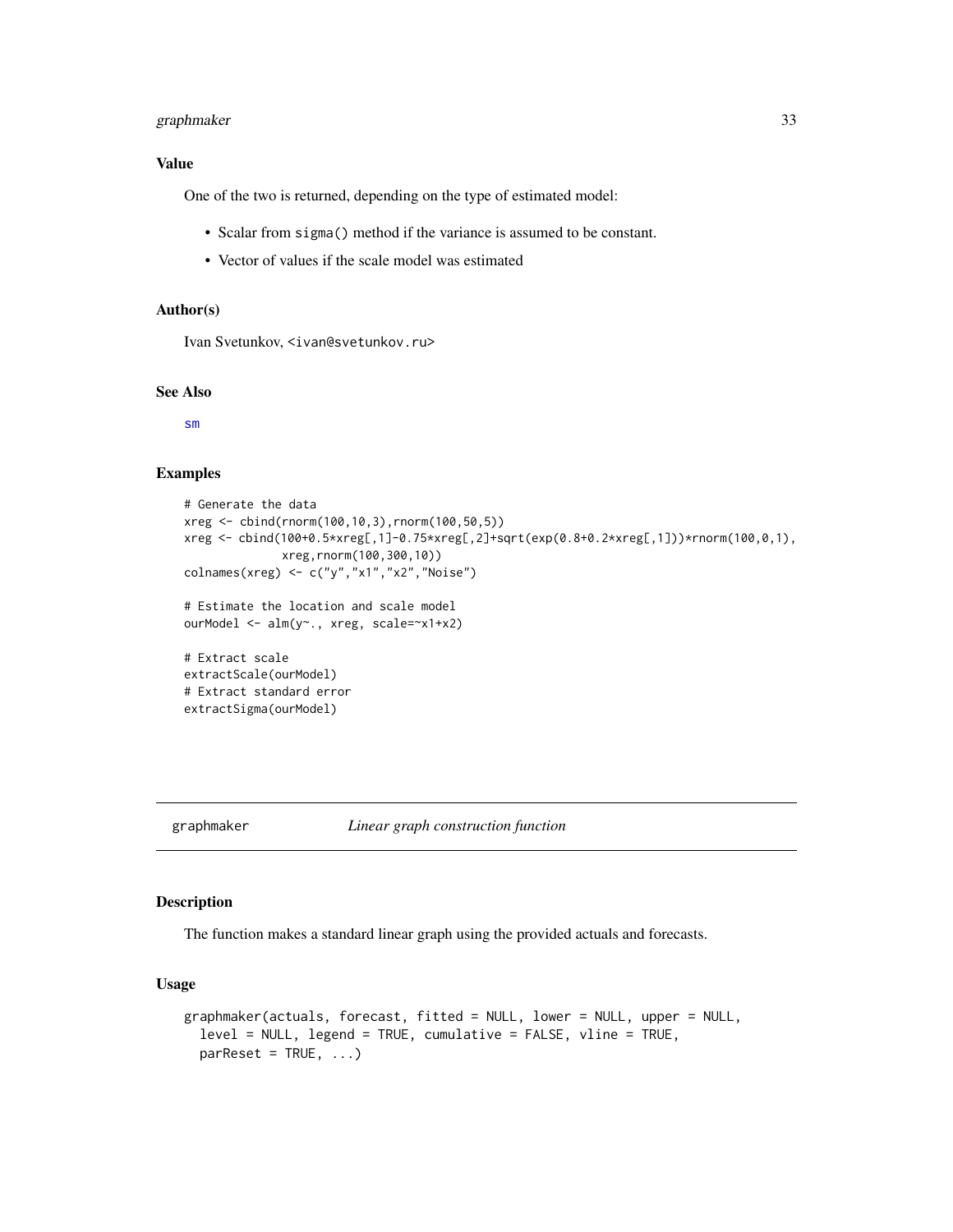#### Arguments

| actuals    | The vector of actual values                                                                                                     |
|------------|---------------------------------------------------------------------------------------------------------------------------------|
| forecast   | The vector of forecasts. Should be ts object that starts at the end of fitted<br>values.                                        |
| fitted     | The vector of fitted values.                                                                                                    |
| lower      | The vector of lower bound values of a prediction interval. Should be ts object<br>that start at the end of fitted values.       |
| upper      | The vector of upper bound values of a prediction interval. Should be ts object<br>that start at the end of fitted values.       |
| level      | The width of the prediction interval.                                                                                           |
| legend     | If TRUE, the legend is drawn.                                                                                                   |
| cumulative | If TRUE, then the forecast is treated as cumulative and value per period is plotted.                                            |
| vline      | Whether to draw the vertical line, splitting the in-sample and the holdout sample.                                              |
| parReset   | Whether to reset par() after plotting things or not. If FALSE then you can add<br>elements to the plot (e.g. additional lines). |
| $\cdots$   | Other parameters passed to plot() function.                                                                                     |

# Details

Function uses the provided data to construct a linear graph. It is strongly advised to use ts objects to define the start of each of the vectors. Otherwise the data may be plotted incorrectly.

#### Value

Function does not return anything.

#### Author(s)

Ivan Svetunkov

#### See Also

[ts](#page-0-0)

# Examples

```
xreg <- cbind(y=rnorm(100,100,10),x=rnorm(100,10,10))
almModel <- alm(y~x, xreg, subset=c(1:90))
values <- predict(almModel, newdata=xreg[-c(1:90),], interval="prediction")
graphmaker(xreg[,1],values$mean,fitted(values))
graphmaker(xreg[,1],values$mean,fitted(values),legend=FALSE)
graphmaker(xreg[,1],values$mean,fitted(values),legend=FALSE,lower=values$lower,upper=values$upper)
# Produce the necessary ts objects from an arbitrary vectors
actuals < -ts(c(1:10), start=c(2000,1), frequency=4)
```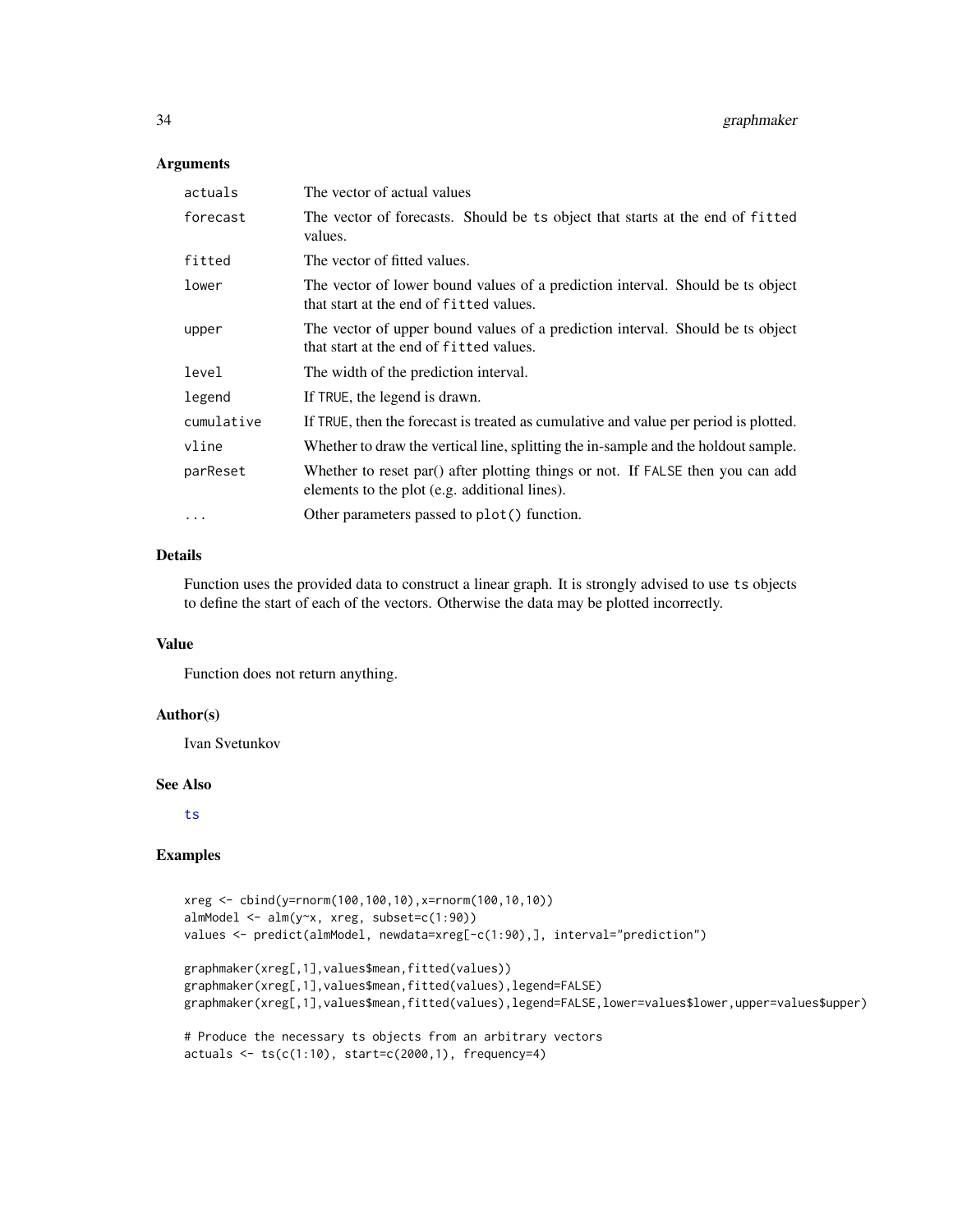#### <span id="page-34-0"></span>greybox 35

```
forecast <- ts(c(11:15),start=end(actuals)[1]+end(actuals)[2]*deltat(actuals),
               frequency=frequency(actuals))
graphmaker(actuals,forecast)
# This should work as well
graphmaker(c(1:10),c(11:15))
# This way you can add additional elements to the plot
graphmaker(c(1:10),c(11:15), parReset=FALSE)
points(c(1:15))
# But don't forget to do dev.off() in order to reset the plotting area afterwards
```
greybox *Grey box*

#### Description

Toolbox for working with univariate models for purposes of analysis and forecasting

# Details

| Package: | greybox                       |
|----------|-------------------------------|
| Type:    | Package                       |
| Date:    | $2018 - 02 - 13 - \text{Inf}$ |
| License: | $GPL-2$                       |

The following functions are included in the package:

- [AICc](#page-3-1) and [BICc](#page-3-2) AIC / BIC corrected for the sample size.
- [pointLik](#page-58-1) point likelihood of the function.
- [pAIC,](#page-52-1) [pAICc,](#page-52-2) [pBIC,](#page-52-2) [pBICc](#page-52-2) point versions of respective information criteria.
- [determination](#page-20-1) Coefficients of determination between different exogenous variables.
- [temporaldummy](#page-73-1) Matrix with seasonal dummy variables.
- [outlierdummy](#page-51-1) Matrix with dummies for outliers.
- [alm](#page-4-1) Advanced Linear Model regression, estimated using likelihood with specified distribution (e.g. Laplace or Chi-Squared).
- [sm](#page-67-1) Scale Model Regression model for scale of distribution (e.g. for Variance of Normal distribution). Requires an  $lm()$  or alm() model.
- [stepwise](#page-70-1) Stepwise based on information criteria and partial correlations. Efficient and fast.
- [xregExpander](#page-75-1) Function that expands the provided data into the data with lags and leads.
- [xregTransformer](#page-77-1) Function produces mathematical transformations of the variables, such as taking logarithms, square roots etc.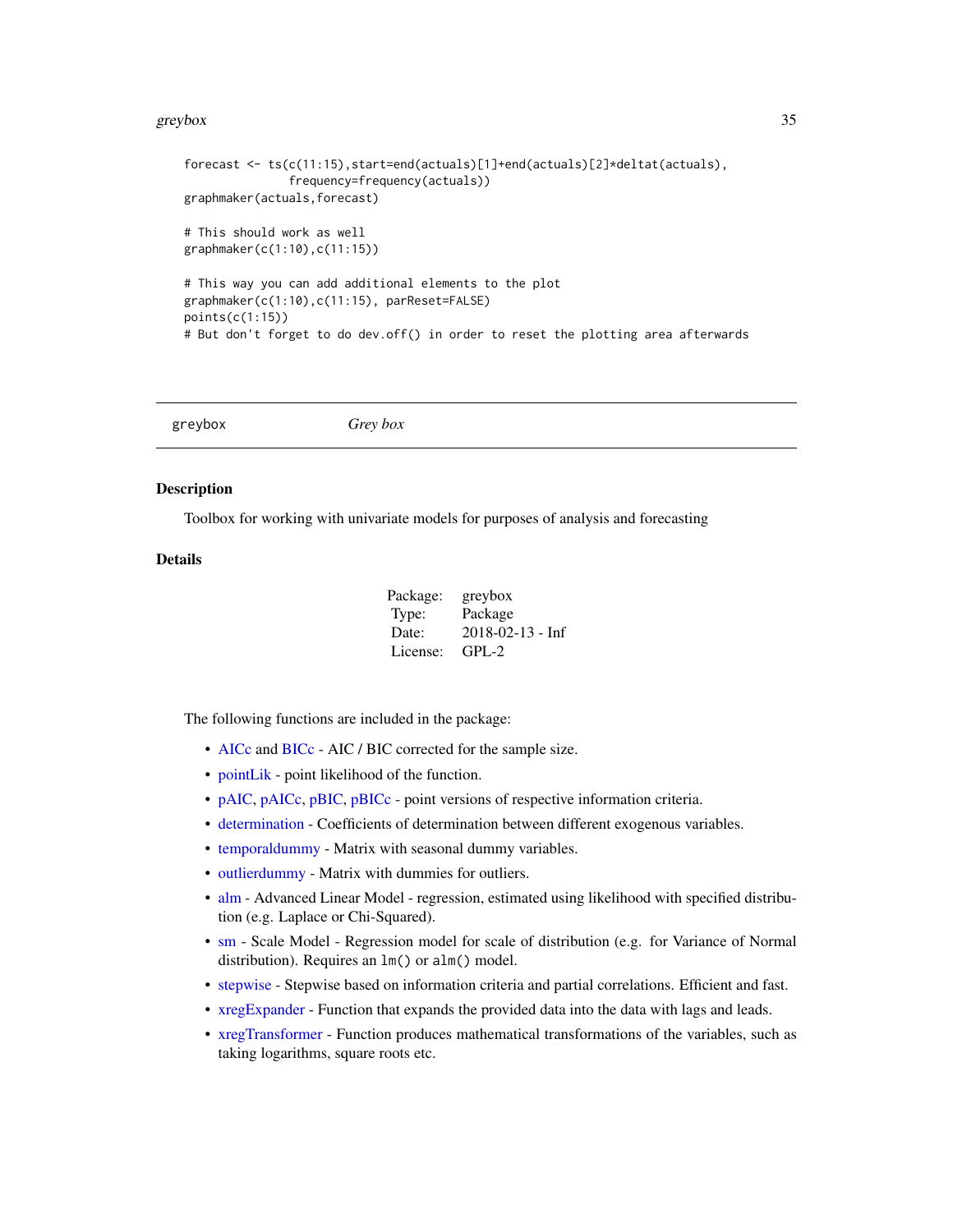- [xregMultiplier](#page-76-1) Function produces cross-products of the matrix of the provided variables.
- [lmCombine](#page-39-1) Function combines lm models from the estimated based on information criteria weights.
- [lmDynamic](#page-41-1) Dynamic regression based on point AIC.
- [ro](#page-64-1) Rolling origin evaluation.
- [qlaplace,](#page-24-2) [dlaplace,](#page-24-1) [plaplace,](#page-24-2) [rlaplace](#page-24-2) Laplace distribution and the respective functions.
- [qalaplace,](#page-15-2) [dalaplace,](#page-15-1) [palaplace,](#page-15-2) [ralaplace](#page-15-2) Asymmetric Laplace distribution and the respective functions.
- [qfnorm,](#page-21-2) [dfnorm,](#page-21-1) [pfnorm,](#page-21-2) [rfnorm](#page-21-2) Folded normal distribution and the respective functions.
- [qs,](#page-27-2) [ds,](#page-27-1) [ps,](#page-27-2) [rs](#page-27-2) S distribution and the respective functions.
- [qtplnorm,](#page-28-1) [dtplnorm,](#page-28-2) [ptplnorm,](#page-28-1) [rtplnorm](#page-28-1) Three parameter log normal distribution and the respective functions.
- [qbcnorm,](#page-17-2) [dbcnorm,](#page-17-1) [pbcnorm,](#page-17-2) [rbcnorm](#page-17-2) Box-Cox normal distribution and the respective functions.
- [qtplnorm,](#page-28-1) [dtplnorm,](#page-28-2) [ptplnorm,](#page-28-1) [rtplnorm](#page-28-1) Three parameter log normal distribution and the respective functions.
- [spread](#page-69-1) function that produces scatterplots / boxplots / tableplots, depending on the types of variables.
- [assoc](#page-10-2) function that calculates measures of association, depending on the types of variables.

# Author(s)

Ivan Svetunkov, <ivan@svetunkov.ru>

Maintainer: Ivan Svetunkov

# See Also

[stepwise](#page-70-1)[,lmCombine](#page-39-1)

# **Examples**

```
xreg <- cbind(rnorm(100,10,3),rnorm(100,50,5))
xreg <- cbind(100+0.5*xreg[,1]-0.75*xreg[,2]+rnorm(100,0,3),xreg,rnorm(100,300,10))
colnames(xreg) <- c("y", "x1", "x2", "Noise")
```
stepwise(xreg)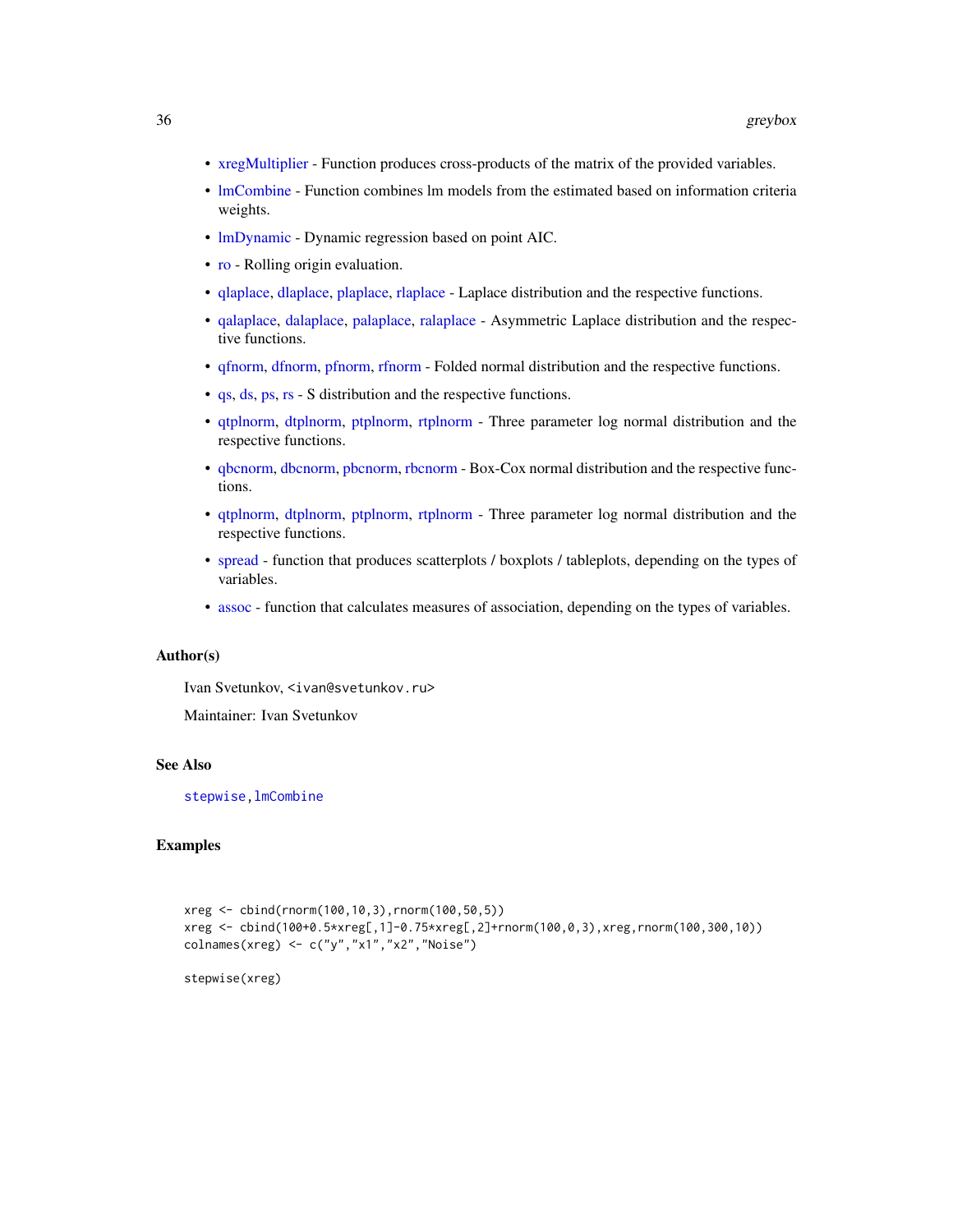# <span id="page-36-0"></span>Description

hm function estimates half moment from some predefined constant C. ham estimates half absolute moment. Finally, asymmetry function returns asymmetry coefficient, while extremity returns the coefficient of excess, both based on hm.

### Usage

```
hm(x, C = mean(x), \ldots)ham(x, C = \text{mean}(x), \ldots)
asymmetry(x, C = \text{mean}(x), \ldots)
extremity(x, C = mean(x), ...)
```
# Arguments

| $\mathsf{x}$ | A variable based on which HM is estimated. |
|--------------|--------------------------------------------|
| $\mathsf{C}$ | Centring parameter.                        |
| .            | Other parameters passed to mean function.  |

# Details

NA values of x are excluded on the first step of calculation.

# Value

A complex variable is returned for hm function and real values are returned for asymmetry and ham.

# Author(s)

Ivan Svetunkov, <ivan@svetunkov.ru>

# Examples

```
x <- rnorm(100,0,1)
hm(x)ham(x)
asymmetry(x)
```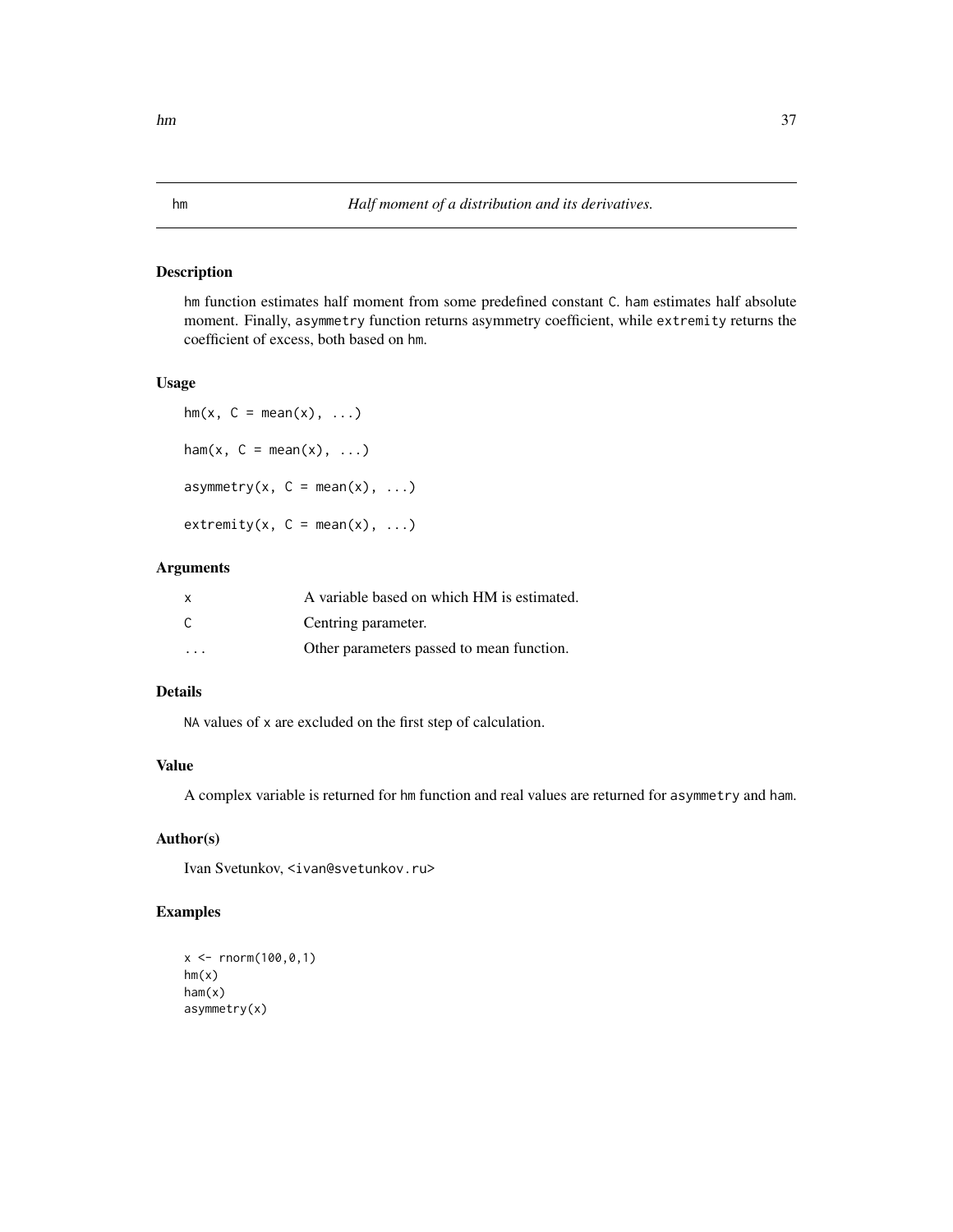### Description

The function implants the scale model into the location model. It currently works with [alm](#page-4-0) / [adam](#page-0-0) and sm() method.

# Usage

implant(location, scale, ...)

# **Arguments**

| location                | Model estimated using either alm or adam.       |
|-------------------------|-------------------------------------------------|
| scale                   | The scale model, estimate with sm method.       |
| $\cdot$ $\cdot$ $\cdot$ | Currently nothing. Implemented for flexibility. |

### Details

The function is needed in order to treat the scale of model correctly in the methods like forecast().

# Value

The model of the same class as the location model, but with scale from the estimated model via sm(). This is needed to produce appropriate forecasts in case of scale model and to take into account the correct number of estimated parameters.

### Author(s)

Ivan Svetunkov, <ivan@svetunkov.ru>

### See Also

[alm,](#page-4-0) [adam,](#page-0-0) [sm](#page-67-0)

### Examples

```
xreg <- cbind(rnorm(100,10,3),rnorm(100,50,5))
xreg <- cbind(100+0.5*xreg[,1]-0.75*xreg[,2]+sqrt(exp(0.8+0.2*xreg[,1]))*rnorm(100,0,1),
              xreg,rnorm(100,300,10))
colnames(xreg) <- c("y","x1","x2","Noise")
# Estimate the location model
ourModel <- alm(y~.,xreg)
# Estimate the scale model
ourScale <- sm(ourModel,formula=~x1+x2)
```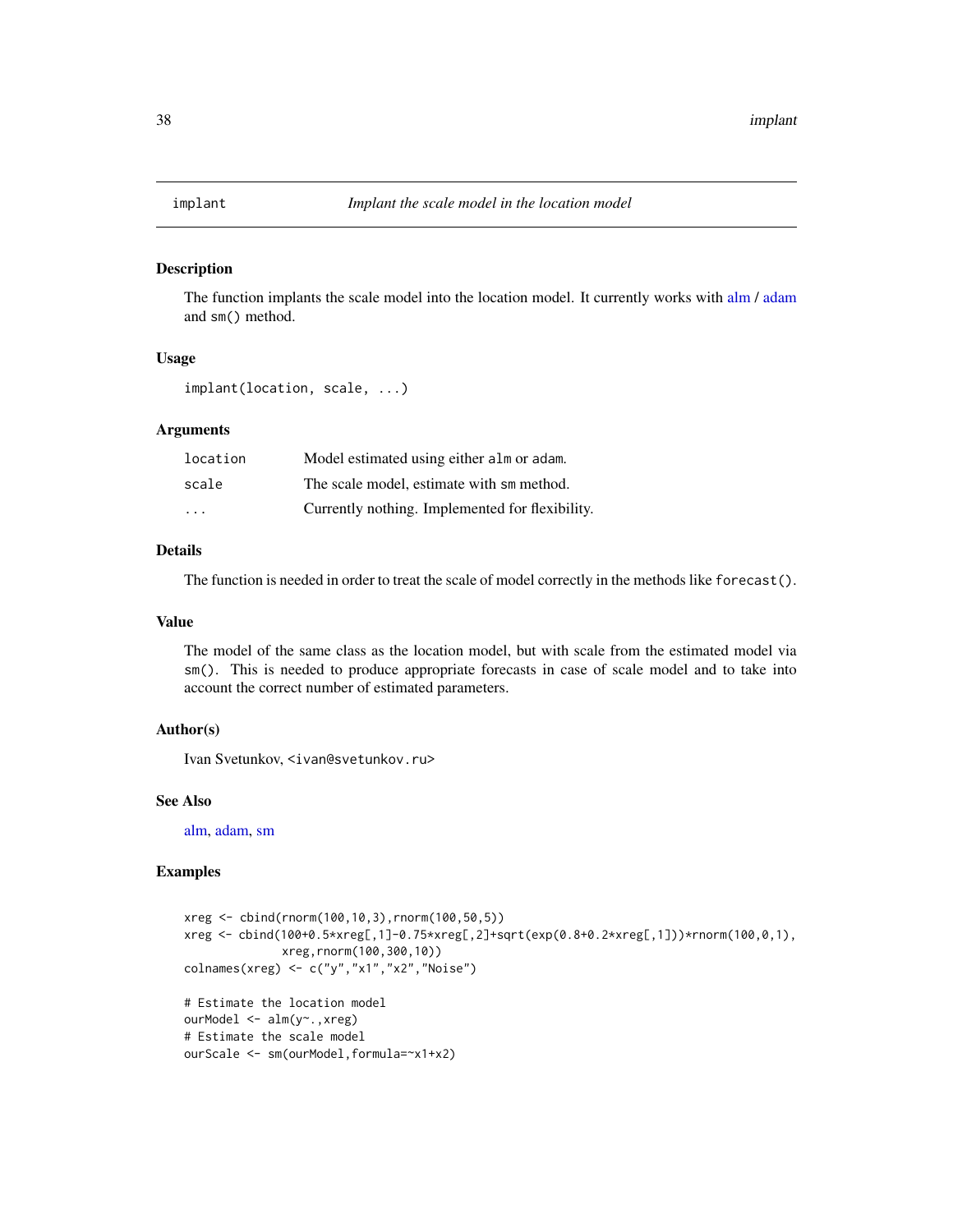# is.greybox 39

```
# Implant scale into location
ourModel <- implant(ourModel, ourScale)
```
is.greybox *Greybox classes checkers*

# Description

Functions to check if an object is of the specified class

# Usage

```
is.greybox(x)
```
is.alm(x)

```
is.occurrence(x)
```
is.greyboxC(x)

is.greyboxD(x)

is.rollingOrigin(x)

is.rmc(x)

is.scale(x)

### **Arguments**

x The object to check.

### Details

The list of functions includes:

- is.greybox() tests if the object was produced by a greybox function (e.g. [alm](#page-4-0) / [stepwise](#page-70-0) / [lmCombine](#page-39-0) / [lmDynamic\)](#page-41-0);
- is.alm() tests if the object was produced by alm() function;
- is.occurrence() tests if an occurrence part of the model was produced;
- is.greyboxC() tests if the object was produced by lmCombine() function;
- is.greyboxD() tests if the object was produced by lmDynamic() function;
- is.rmc() tests if the object was produced by rmc() function;
- is.rollingOrigin() tests if the object was produced by ro() function;
- is.scale() tests if the object is of the class "scale" (produced by alm in case of heteroscedastic model);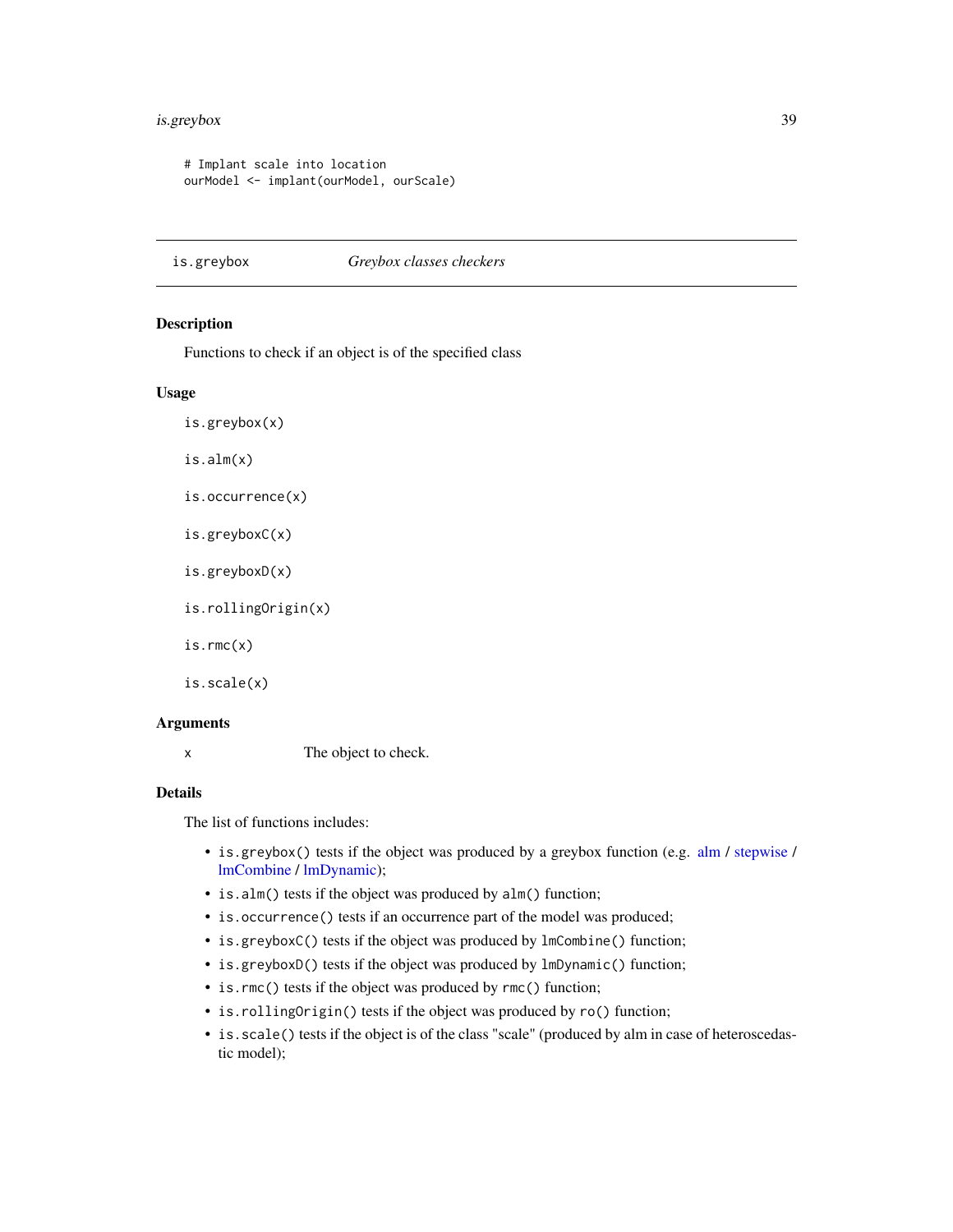TRUE if this is the specified class and FALSE otherwise.

### Author(s)

Ivan Svetunkov, <ivan@svetunkov.ru>

### Examples

```
xreg <- cbind(rlaplace(100,10,3),rnorm(100,50,5))
xreg <- cbind(100+0.5*xreg[,1]-0.75*xreg[,2]+rlaplace(100,0,3),xreg,rnorm(100,300,10))
colnames(xreg) <- c("y","x1","x2","Noise")
ourModel <- alm(y~x1+x2, xreg, distribution="dnorm")
is.alm(ourModel)
is.greybox(ourModel)
is.greyboxC(ourModel)
is.greyboxD(ourModel)
```

```
lmCombine Combine regressions based on information criteria
```
#### Description

Function combines parameters of linear regressions of the first variable on all the other provided data.

# Usage

```
lmCombine(data, ic = c("AICc", "AIC", "BIC", "BICc"), bruteforce = FALSE,
  silent = TRUE, distribution = c("dnorm", "dlaplace", "ds", "dgnorm",
  "dlogis", "dt", "dalaplace", "dlnorm", "dllaplace", "dls", "dlgnorm",
  "dbcnorm", "dfnorm", "dinvgauss", "dgamma", "dpois", "dnbinom", "dlogitnorm",
  "plogis", "pnorm"), parallel = FALSE, ...)
```
# Arguments

| data       | Data frame containing dependent variable in the first column and the others in<br>the rest.                                                                               |
|------------|---------------------------------------------------------------------------------------------------------------------------------------------------------------------------|
| ic         | Information criterion to use.                                                                                                                                             |
| bruteforce | If TRUE, then all the possible models are generated and combined. Otherwise<br>the best model is found and then models around that one are produced and then<br>combined. |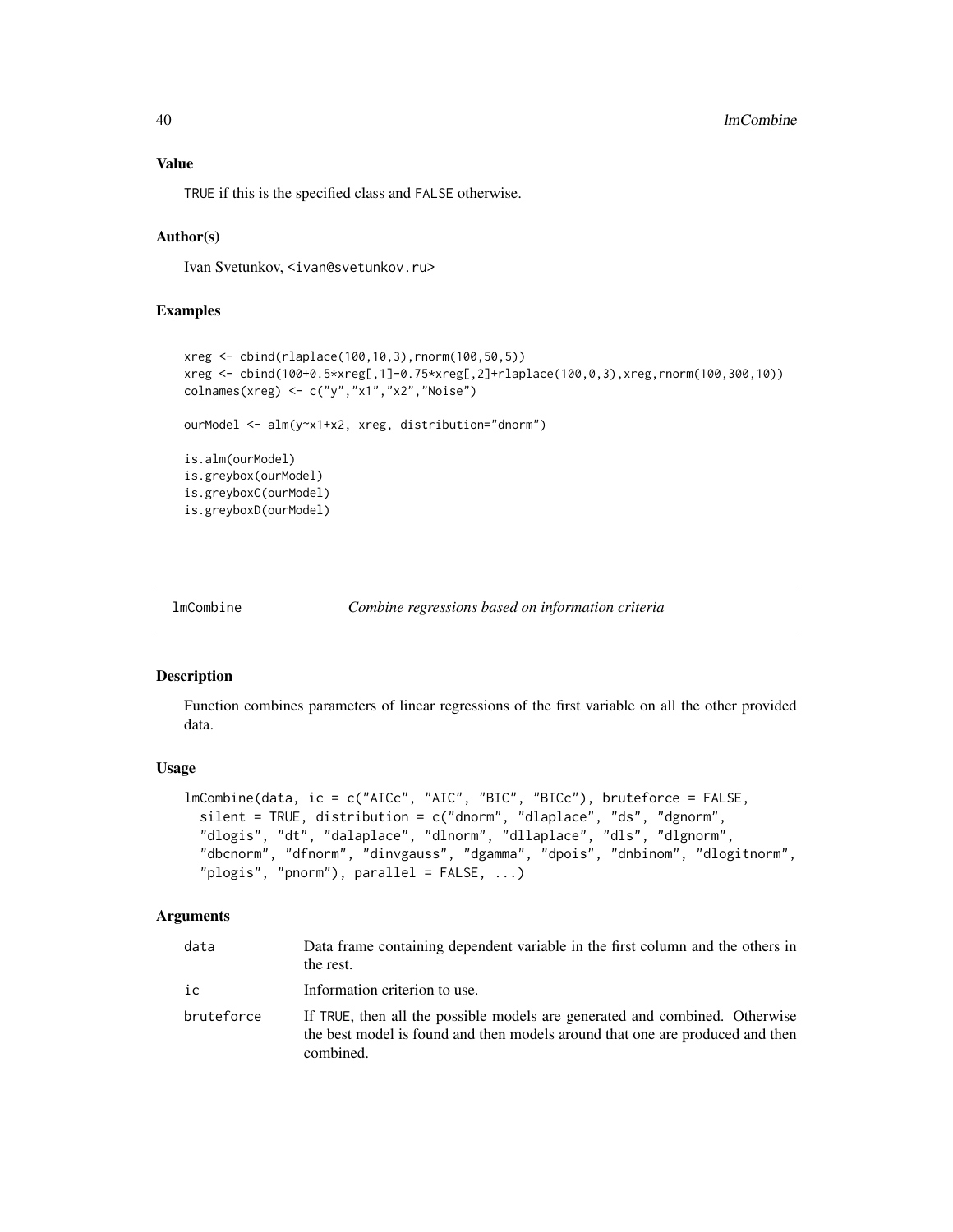# lmCombine 41

| silent                  | If FALSE, then nothing is silent, everything is printed out. TRUE means that<br>nothing is produced.                                                                                          |  |
|-------------------------|-----------------------------------------------------------------------------------------------------------------------------------------------------------------------------------------------|--|
| distribution            | Distribution to pass to $\alpha \ln(\theta)$ . See alm for details.                                                                                                                           |  |
| parallel                | If TRUE, then the model fitting is done in parallel. WARNING! Packages for each<br>and either doMC (Linux and Mac only) or doParallel are needed in order to run<br>the function in parallel. |  |
| $\cdot$ $\cdot$ $\cdot$ | Other parameters passed to alm().                                                                                                                                                             |  |

### Details

The algorithm uses alm() to fit different models and then combines the models based on the selected IC. The parameters are combined so that if they are not present in some of models, it is assumed that they are equal to zero. Thus, there is a shrinkage effect in the combination.

Some details and examples of application are also given in the vignette "Greybox": vignette("greybox","greybox")

# Value

Function returns model - the final model of the class "greyboxC". The list of variables:

- coefficients combined parameters of the model,
- vcov combined covariance matrix of the model,
- fitted the fitted values,
- residuals residual of the model.
- distribution distribution used in the estimation,
- logLik combined log-likelihood of the model,
- IC the values of the combined information criterion,
- ICType the type of information criterion used,
- df.residual number of degrees of freedom of the residuals of the combined model,
- df number of degrees of freedom of the combined model,
- importance importance of the parameters,
- combination the table, indicating which variables were used in every model construction and what were the weights for each model,
- timeElapsed the time elapsed for the estimation of the model.

# Author(s)

Ivan Svetunkov, <ivan@svetunkov.ru>

### References

- Burnham Kenneth P. and Anderson David R. (2002). Model Selection and Multimodel Inference. A Practical Information-Theoretic Approach. Springer-Verlag New York. DOI: [10.1007/b97636](http://dx.doi.org/10.1007/b97636).
- McQuarrie, A. D. (1999). A small-sample correction for the Schwarz SIC model selection criterion. Statistics & Probability Letters, 44(1), 79–86. [10.1016/S0167-7152(98)00294- 6](https://doi.org/10.1016/S0167-7152(98)00294-6).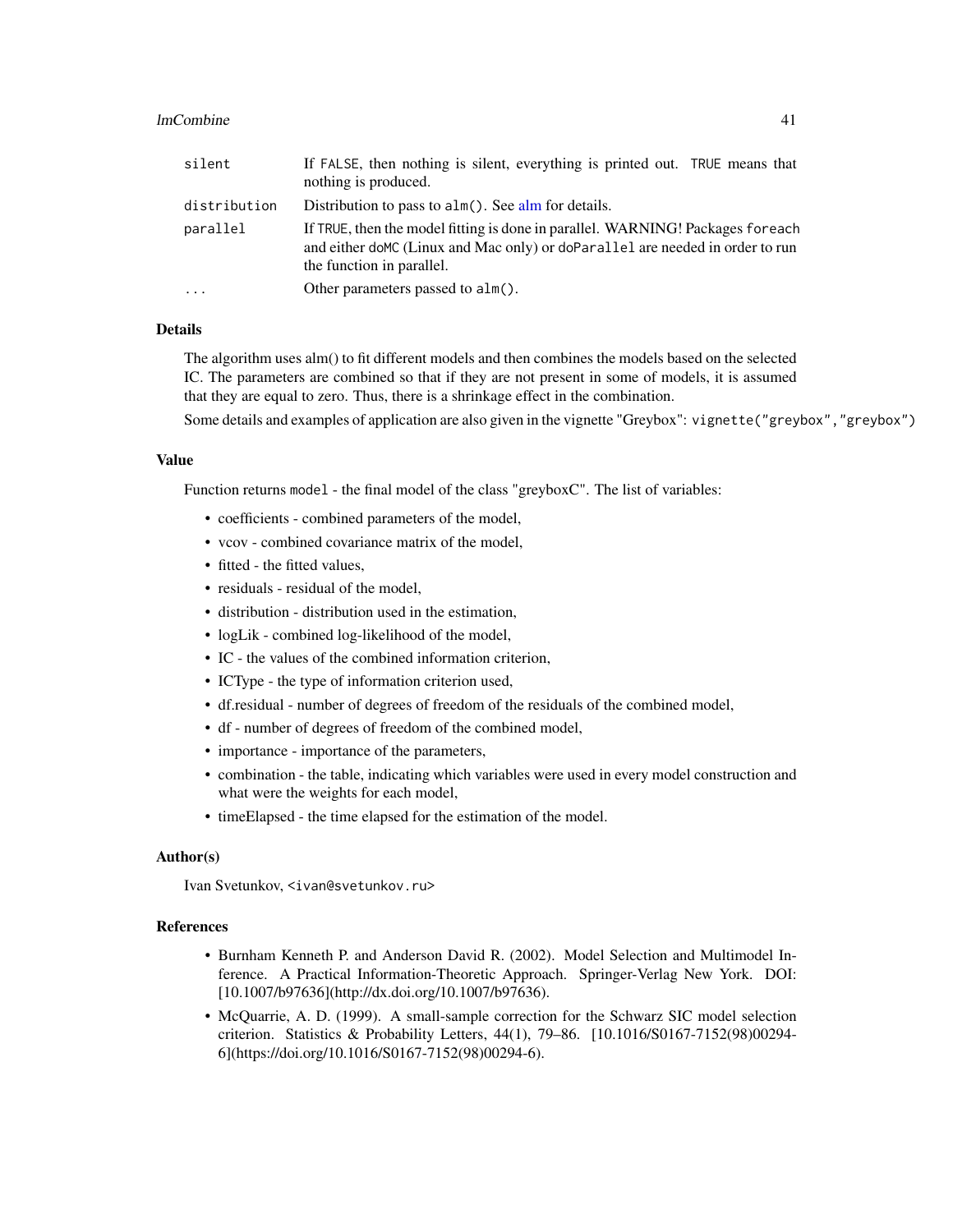### See Also

[step](#page-0-0)[,xregExpander](#page-75-0)[,stepwise](#page-70-0)

#### Examples

```
### Simple example
xreg <- cbind(rnorm(100,10,3),rnorm(100,50,5))
xreg <- cbind(100+0.5*xreg[,1]-0.75*xreg[,2]+rnorm(100,0,3),xreg,rnorm(100,300,10))
colnames(xreg) <- c("y","x1","x2","Noise")
inSample <- xreg[1:80,]
outSample <- xreg[-c(1:80),]
# Combine all the possible models
ourModel <- lmCombine(inSample,bruteforce=TRUE)
predict(ourModel,outSample)
plot(predict(ourModel,outSample))
### Fat regression example
xreg <- matrix(rnorm(5000,10,3),50,100)
xreg <- cbind(100+0.5*xreg[,1]-0.75*xreg[,2]+rnorm(50,0,3),xreg,rnorm(50,300,10))
colnames(xreg) <- c("y",paste0("x",c(1:100)),"Noise")
insample < -xreg[1:40,]outSample <- xreg[-c(1:40),]
# Combine only the models close to the optimal
ourModel <- lmCombine(inSample, ic="BICc",bruteforce=FALSE)
summary(ourModel)
plot(predict(ourModel, outSample))
# Combine in parallel - should increase speed in case of big data
## Not run: ourModel <- lmCombine(inSample, ic="BICc", bruteforce=TRUE, parallel=TRUE)
summary(ourModel)
plot(predict(ourModel, outSample))
## End(Not run)
```
lmDynamic *Combine regressions based on point information criteria*

### **Description**

Function combines parameters of linear regressions of the first variable on all the other provided data using pAIC weights

```
lmDynamic(data, ic = c("AICc", "AIC", "BIC", "BICc"), bruteforce = FALSE,
 silent = TRUE, distribution = c("dnorm", "dlaplace", "ds", "dgnorm",
  "dlogis", "dt", "dalaplace", "dlnorm", "dllaplace", "dls", "dlgnorm",
  "dbcnorm", "dfnorm", "dinvgauss", "dgamma", "dpois", "dnbinom", "dlogitnorm",
  "plogis", "pnorm"), parallel = FALSE, ...)
```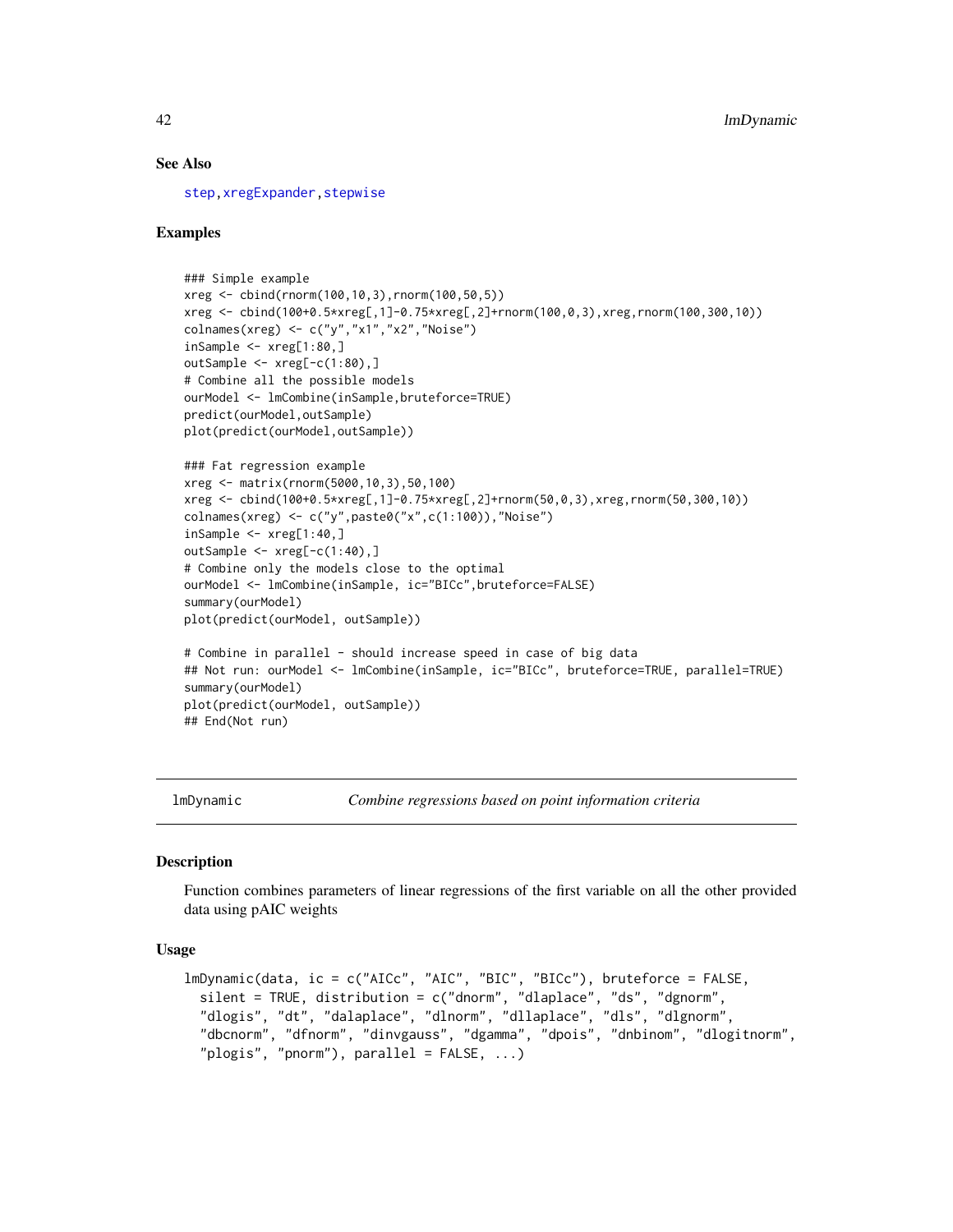# lmDynamic 43

### Arguments

| data         | Data frame containing dependent variable in the first column and the others in<br>the rest.                                                                                                     |
|--------------|-------------------------------------------------------------------------------------------------------------------------------------------------------------------------------------------------|
| ic           | Information criterion to use.                                                                                                                                                                   |
| bruteforce   | If TRUE, then all the possible models are generated and combined. Otherwise<br>the best model is found and then models around that one are produced and then<br>combined.                       |
| silent       | If FALSE, then nothing is silent, everything is printed out. TRUE means that<br>nothing is produced.                                                                                            |
| distribution | Distribution to pass to alm(). See alm for details.                                                                                                                                             |
| parallel     | If TRUE, then the model fitting is done in parallel. WARNING! Packages for each<br>and either do MC (Linux and Mac only) or do Parallel are needed in order to run<br>the function in parallel. |
| $\cdots$     | Other parameters passed to alm().                                                                                                                                                               |

### Details

The algorithm uses alm() to fit different models and then combines the models based on the selected point IC. This is a dynamic counterpart of [lmCombine](#page-39-0) function.

Some details and examples of application are also given in the vignette "Greybox": vignette("greybox","greybox")

### Value

Function returns model - the final model of the class "greyboxD", which includes time varying parameters and dynamic importance of each variable. The list of variables:

- coefficients the mean (over time) parameters of the model,
- vcov the combined covariance matrix of the model,
- fitted the fitted values,
- residuals the residuals of the model,
- distribution the distribution used in the estimation,
- logLik the mean (over time) log-likelihood of the model,
- IC dynamic values of the information criterion (pIC),
- ICType the type of information criterion used,
- df.residual mean number of degrees of freedom of the residuals of the model,
- df mean number of degrees of freedom of the model,
- importance dynamic importance of the parameters,
- call call used in the function,
- rank rank of the combined model,
- data the data used in the model,
- mu the location value of the distribution,
- scale the scale parameter if alm() was used,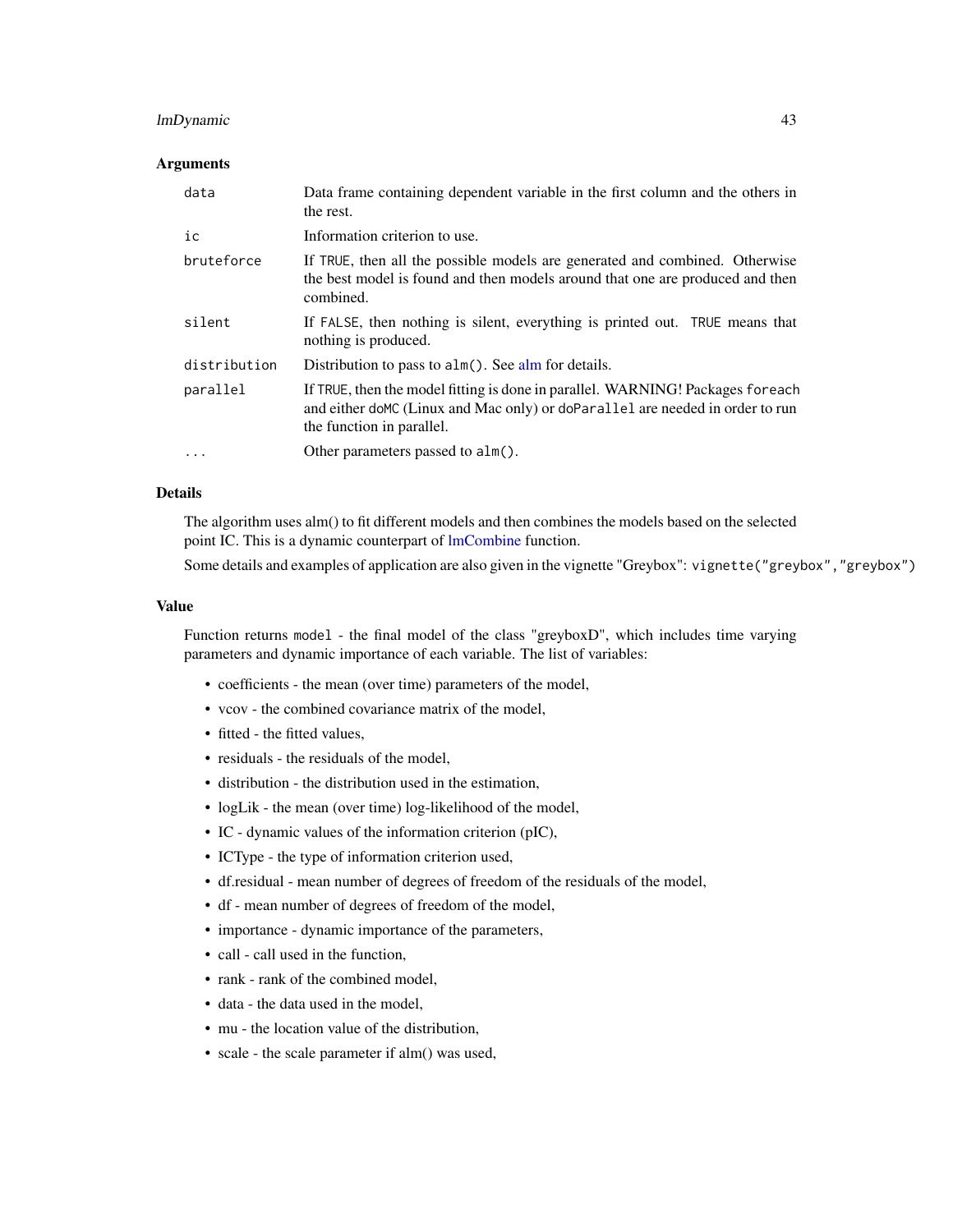- coefficientsDynamic table with parameters of the model, varying over the time,
- df.residualDynamic dynamic df.residual,
- dfDynamic dynamic df,
- weights the dynamic weights for each model under consideration,
- timeElapsed the time elapsed for the estimation of the model.

### Author(s)

Ivan Svetunkov, <ivan@svetunkov.ru>

## References

- Burnham Kenneth P. and Anderson David R. (2002). Model Selection and Multimodel Inference. A Practical Information-Theoretic Approach. Springer-Verlag New York. DOI: [10.1007/b97636](http://dx.doi.org/10.1007/b97636).
- McQuarrie, A. D. (1999). A small-sample correction for the Schwarz SIC model selection criterion. Statistics & Probability Letters, 44(1), 79–86. [10.1016/S0167-7152(98)00294- 6](https://doi.org/10.1016/S0167-7152(98)00294-6).

# See Also

[stepwise](#page-70-0)[,lmCombine](#page-39-0)

### Examples

```
### Simple example
xreg <- cbind(rnorm(100,10,3),rnorm(100,50,5))
xreg <- cbind(100+0.5*xreg[,1]-0.75*xreg[,2]+rnorm(100,0,3),xreg,rnorm(100,300,10))
colnames(xreg) <- c("y","x1","x2","Noise")
insample < -xreg[1:80, ]outSample <- xreg[-c(1:80),]
# Combine all the possible models
ourModel <- lmDynamic(inSample,bruteforce=TRUE)
predict(ourModel,outSample)
plot(predict(ourModel,outSample))
```
<span id="page-43-0"></span>

mcor *Multiple correlation*

### **Description**

Function calculates multiple correlation between y and x, constructing a linear regression model

#### Usage

mcor(x, y, use = c("na.or.complete", "complete.obs", "everything", "all.obs"))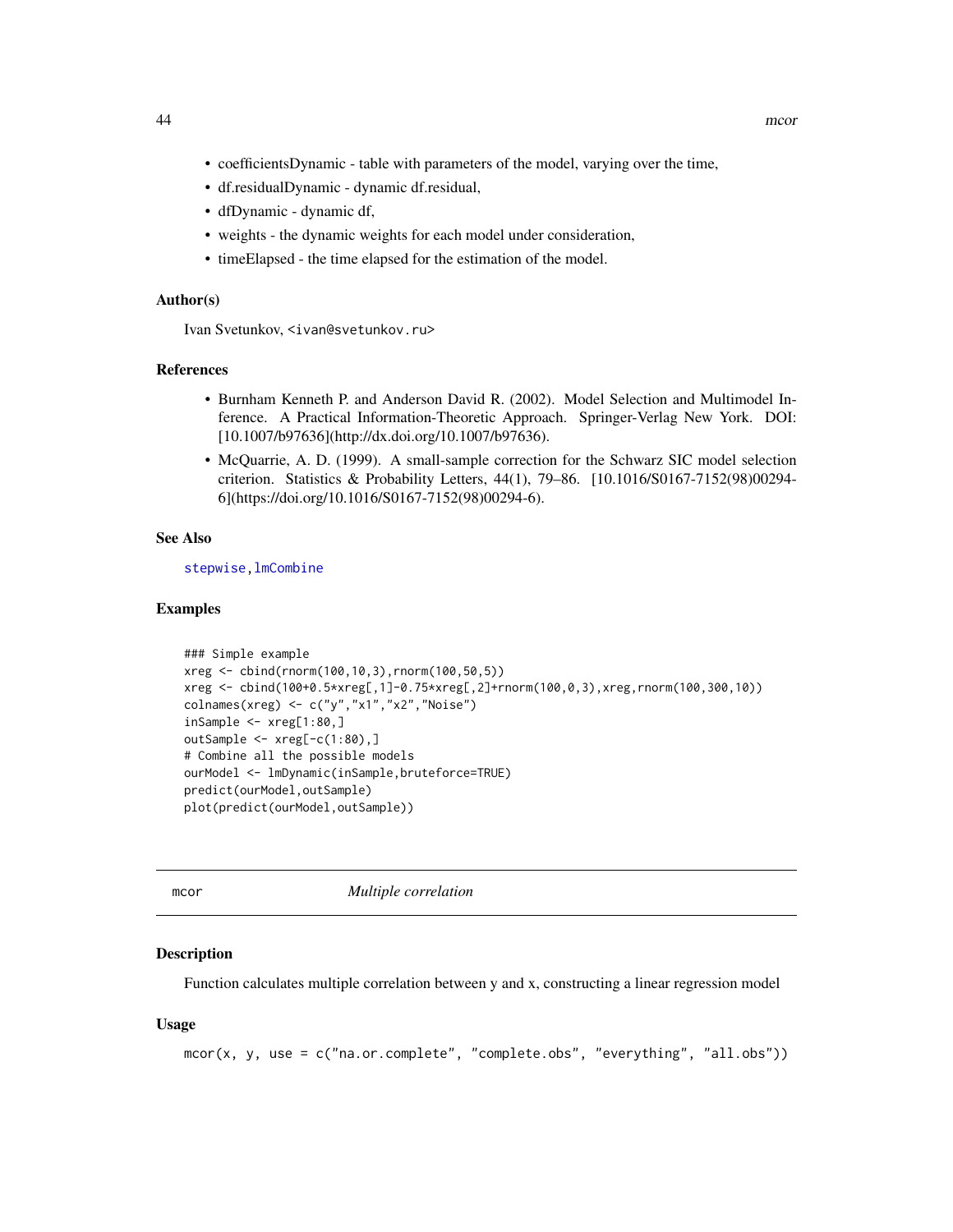#### $\sim$  45

## **Arguments**

| $\mathsf{x}$ | Either data frame or a matrix                                                                                                     |
|--------------|-----------------------------------------------------------------------------------------------------------------------------------|
| <b>V</b>     | The numerical variable.                                                                                                           |
| use          | What observations to use. See cor function for details. The only option that is<br>not available here is "pairwise.complete.obs". |

# Details

This is based on the linear regression model with the set of variables in x. The returned value is just a coefficient of multiple correlation from regression, the F-statistics of the model (thus testing the null hypothesis that all the parameters are equal to zero), the associated p-value and the degrees of freedom.

See details in the vignette "Marketing analytics with greybox": vignette("maUsingGreybox","greybox")

# Value

The following list of values is returned:

- valueThe value of the coefficient;
- statisticThe value of F-statistics associated with the parameter;
- p.valueThe p-value of F-statistics associated with the parameter;
- df.residualThe number of degrees of freedom for the residuals;
- dfThe number of degrees of freedom for the data.

### Author(s)

Ivan Svetunkov, <ivan@svetunkov.ru>

# See Also

[table](#page-0-0)[,tableplot](#page-72-0)[,spread,](#page-69-0)[cramer,](#page-14-0)[association](#page-10-0)

# Examples

mcor(mtcars\$am, mtcars\$mpg)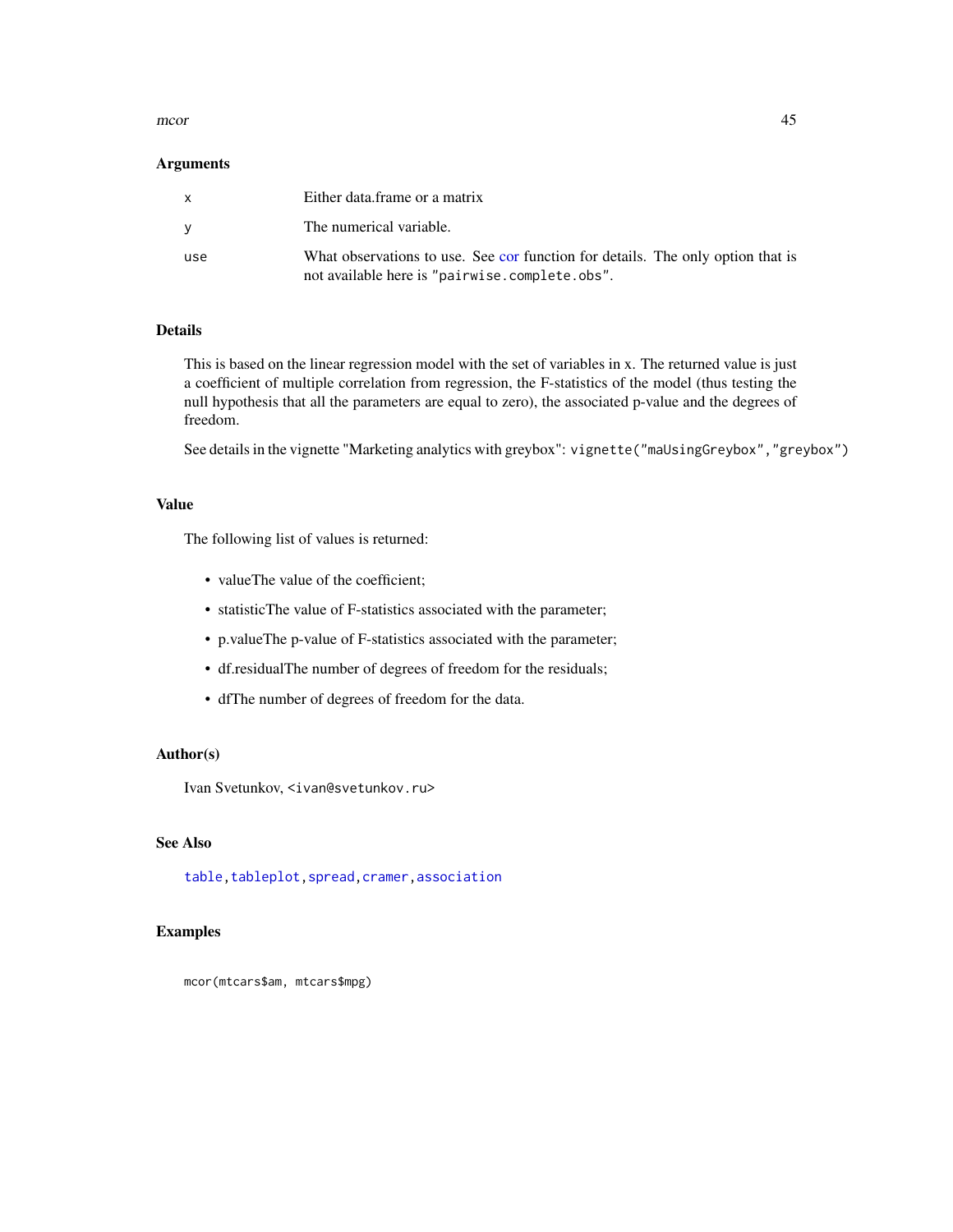### <span id="page-45-0"></span>Description

Functions allow to calculate different types of errors for point and interval predictions:

- 1. ME Mean Error,
- 2. MAE Mean Absolute Error,
- 3. MSE Mean Squared Error,
- 4. MRE Mean Root Error (Kourentzes, 2014),
- 5. MIS Mean Interval Score (Gneiting & Raftery, 2007),
- 6. MPE Mean Percentage Error,
- 7. MAPE Mean Absolute Percentage Error (See Svetunkov, 2017 for the critique),
- 8. MASE Mean Absolute Scaled Error (Hyndman & Koehler, 2006),
- 9. RMSSE Root Mean Squared Scaled Error (used in M5 Competition),
- 10. rMAE Relative Mean Absolute Error (Davydenko & Fildes, 2013),
- 11. rRMSE Relative Root Mean Squared Error,
- 12. rAME Relative Absolute Mean Error,
- 13. rMIS Relative Mean Interval Score,
- 14. sMSE Scaled Mean Squared Error (Petropoulos & Kourentzes, 2015),
- 15. sPIS- Scaled Periods-In-Stock (Wallstrom & Segerstedt, 2010),
- 16. sCE Scaled Cumulative Error,
- 17. sMIS Scaled Mean Interval Score,
- 18. GMRAE Geometric Mean Relative Absolute Error.

#### Usage

ME(holdout, forecast, na.rm = TRUE) MAE(holdout, forecast, na.rm = TRUE) MSE(holdout, forecast, na.rm = TRUE) MRE(holdout, forecast, na.rm = TRUE) MIS(holdout, lower, upper, level = 0.95, na.rm = TRUE) MPE(holdout, forecast, na.rm = TRUE) MAPE(holdout, forecast, na.rm = TRUE)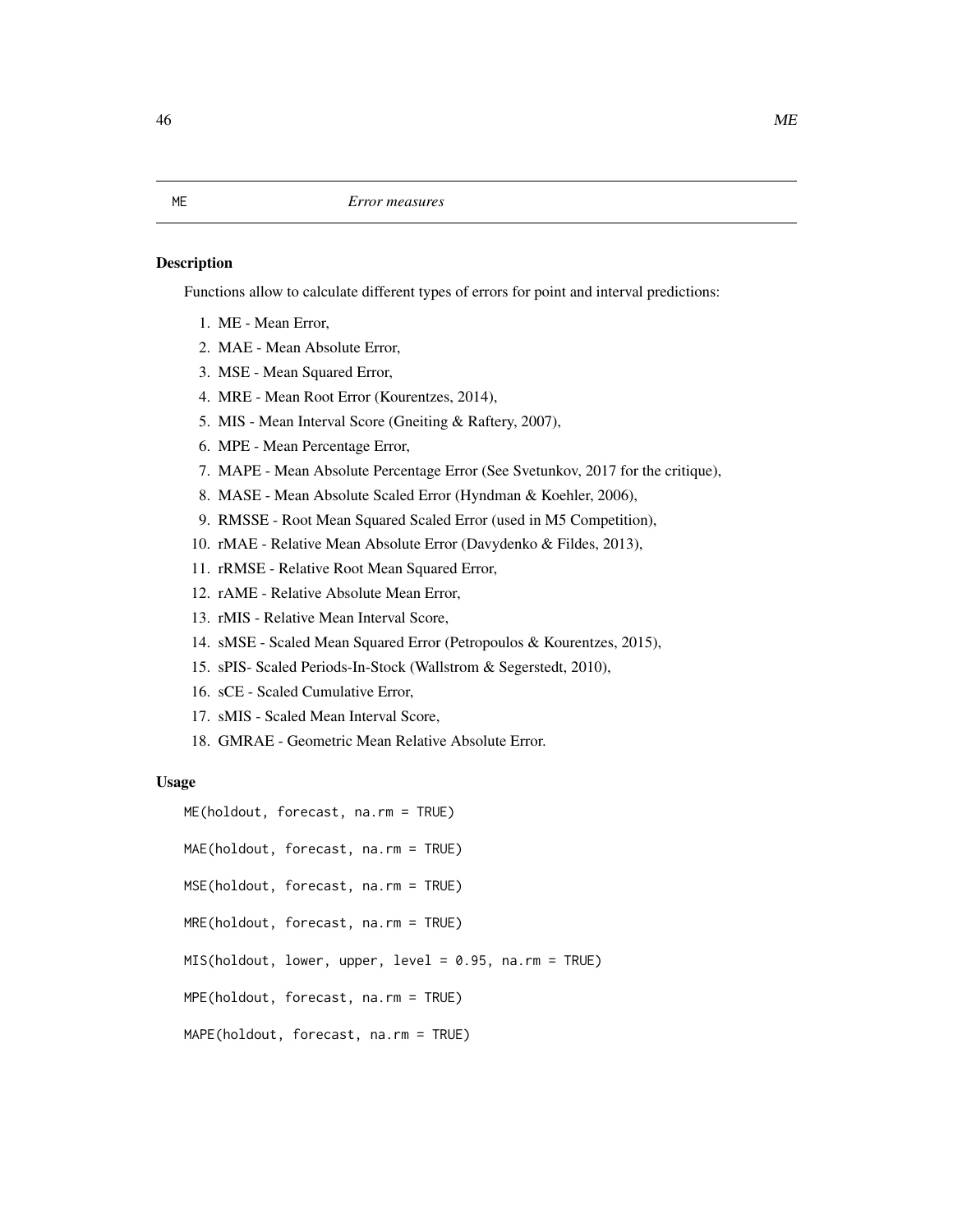```
MASE(holdout, forecast, scale, na.rm = TRUE)
RMSSE(holdout, forecast, scale, na.rm = TRUE)
rMAE(holdout, forecast, benchmark, na.rm = TRUE)
rRMSE(holdout, forecast, benchmark, na.rm = TRUE)
rAME(holdout, forecast, benchmark, na.rm = TRUE)
```
rMIS(holdout, lower, upper, benchmarkLower, benchmarkUpper, level = 0.95,  $na.rm = TRUE$ )

sMSE(holdout, forecast, scale, na.rm = TRUE)

sPIS(holdout, forecast, scale, na.rm = TRUE)

sCE(holdout, forecast, scale, na.rm = TRUE)

sMIS(holdout, lower, upper, scale, level = 0.95, na.rm = TRUE)

GMRAE(holdout, forecast, benchmark, na.rm = TRUE)

# Arguments

| holdout   | The vector or matrix of holdout values.                                                                                                                                                                                  |
|-----------|--------------------------------------------------------------------------------------------------------------------------------------------------------------------------------------------------------------------------|
| forecast  | The vector or matrix of forecasts values.                                                                                                                                                                                |
| na.rm     | Logical, defining whether to remove the NAs from the provided data or not.                                                                                                                                               |
| lower     | The lower bound of the prediction interval.                                                                                                                                                                              |
| upper     | The upper bound of the prediction interval.                                                                                                                                                                              |
| level     | The confidence level of the constructed interval.                                                                                                                                                                        |
| scale     | The value that should be used in the denominator of MASE. Can be anything but<br>advised values are: mean absolute deviation of in-sample one step ahead Naive<br>error or mean absolute value of the in-sample actuals. |
| benchmark | The vector or matrix of the forecasts of the benchmark model.                                                                                                                                                            |
|           | benchmarkLower The lower bound of the prediction interval of the benchmark model.                                                                                                                                        |
|           | benchmarkUpper The upper bound of the prediction interval of the benchmark model.                                                                                                                                        |

# Details

In case of sMSE, scale needs to be a squared value. Typical one – squared mean value of in-sample actuals.

If all the measures are needed, then [measures](#page-48-0) function can help.

There are several other measures, see details of [pinball](#page-54-0) and [hm.](#page-36-0)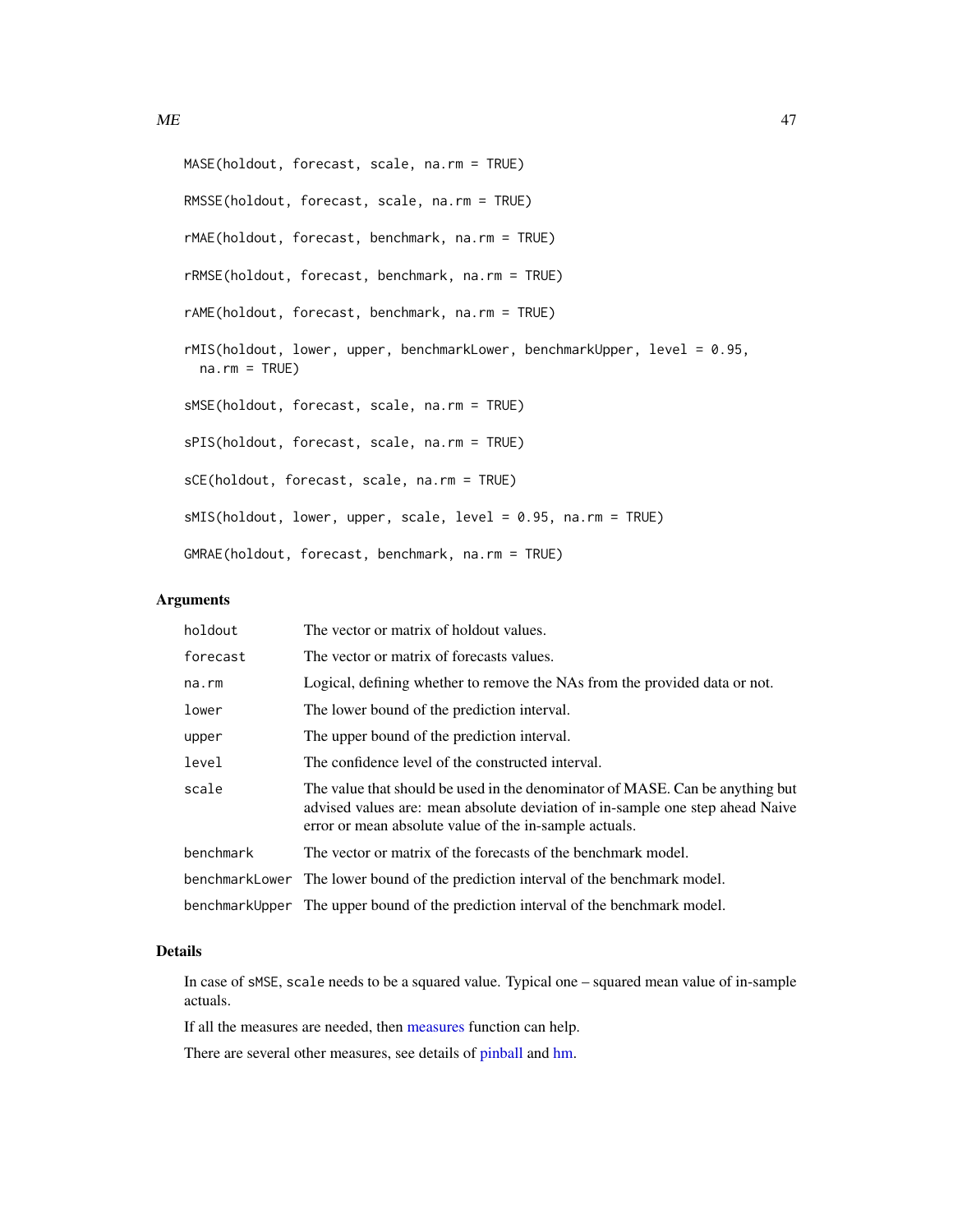# Value

All the functions return the scalar value.

# Author(s)

Ivan Svetunkov, <ivan@svetunkov.ru>

# References

- Kourentzes N. (2014). The Bias Coefficient: a new metric for forecast bias [https://kourentz](https://kourentzes.com/forecasting/2014/12/17/the-bias-coefficient-a-new-metric-for-forecast-bias/)es. [com/forecasting/2014/12/17/the-bias-coefficient-a-new-metric-for-forecast-bias/](https://kourentzes.com/forecasting/2014/12/17/the-bias-coefficient-a-new-metric-for-forecast-bias/)
- Svetunkov, I. (2017). Naughty APEs and the quest for the holy grail. [https://forecasting.](https://forecasting.svetunkov.ru/en/2017/07/29/naughty-apes-and-the-quest-for-the-holy-grail/) [svetunkov.ru/en/2017/07/29/naughty-apes-and-the-quest-for-the-holy-grail/](https://forecasting.svetunkov.ru/en/2017/07/29/naughty-apes-and-the-quest-for-the-holy-grail/)
- Fildes R. (1992). The evaluation of extrapolative forecasting methods. International Journal of Forecasting, 8, pp.81-98.
- Hyndman R.J., Koehler A.B. (2006). Another look at measures of forecast accuracy. International Journal of Forecasting, 22, pp.679-688.
- Petropoulos F., Kourentzes N. (2015). Forecast combinations for intermittent demand. Journal of the Operational Research Society, 66, pp.914-924.
- Wallstrom P., Segerstedt A. (2010). Evaluation of forecasting error measurements and techniques for intermittent demand. International Journal of Production Economics, 128, pp.625- 636.
- Davydenko, A., Fildes, R. (2013). Measuring Forecasting Accuracy: The Case Of Judgmental Adjustments To Sku-Level Demand Forecasts. International Journal of Forecasting, 29(3), 510-522. doi: [10.1016/j.ijforecast.2012.09.002](https://doi.org/10.1016/j.ijforecast.2012.09.002)
- Gneiting, T., & Raftery, A. E. (2007). Strictly proper scoring rules, prediction, and estimation. Journal of the American Statistical Association, 102(477), 359–378. doi: [10.1198/](https://doi.org/10.1198/016214506000001437) [016214506000001437](https://doi.org/10.1198/016214506000001437)

### See Also

[pinball,](#page-54-0) [hm,](#page-36-0) [measures](#page-48-0)

# Examples

```
y \le - rnorm(100, 10, 2)testForecast <- rep(mean(y[1:90]),10)
MAE(y[91:100],testForecast)
MSE(y[91:100],testForecast)
MPE(y[91:100],testForecast)
MAPE(y[91:100],testForecast)
```
<sup>#</sup> Measures from Petropoulos & Kourentzes (2015) MASE(y[91:100],testForecast,mean(abs(y[1:90])))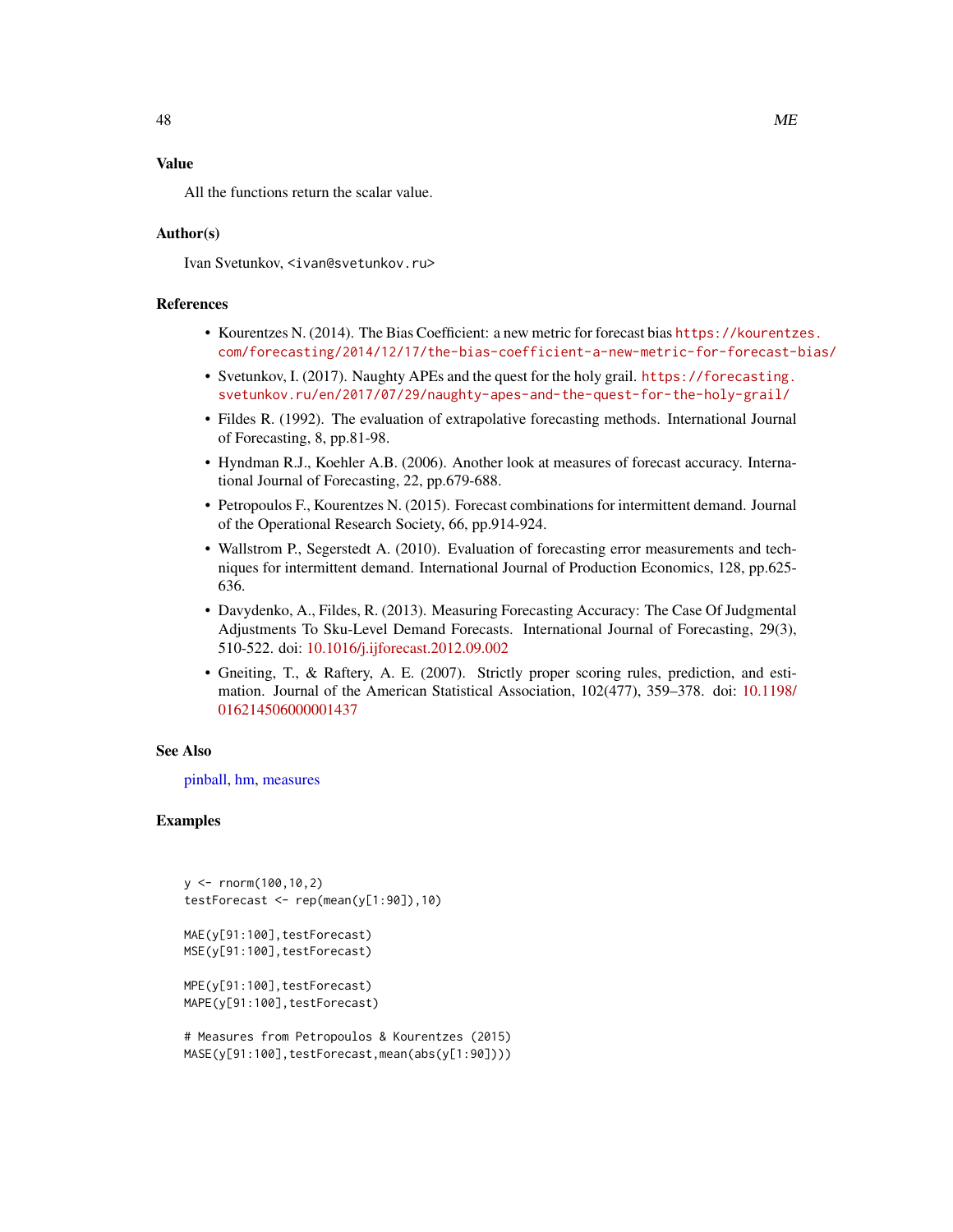#### measures and the contract of the contract of the contract of the contract of the contract of the contract of the contract of the contract of the contract of the contract of the contract of the contract of the contract of t

```
sMSE(y[91:100],testForecast,mean(abs(y[1:90]))^2)
sPIS(y[91:100],testForecast,mean(abs(y[1:90])))
sCE(y[91:100],testForecast,mean(abs(y[1:90])))
# Original MASE from Hyndman & Koehler (2006)
MASE(y[91:100],testForecast,mean(abs(diff(y[1:90]))))
testForecast2 < -rep(y[91], 10)# Relative measures, from and inspired by Davydenko & Fildes (2013)
rMAE(y[91:100],testForecast2,testForecast)
rRMSE(y[91:100],testForecast2,testForecast)
rAME(y[91:100],testForecast2,testForecast)
GMRAE(y[91:100],testForecast2,testForecast)
#### Measures for the prediction intervals
# An example with mtcars data
ourModel <- alm(mpg~., mtcars[1:30,], distribution="dnorm")
ourBenchmark <- alm(mpg~1, mtcars[1:30,], distribution="dnorm")
# Produce predictions with the interval
ourForecast <- predict(ourModel, mtcars[-c(1:30),], interval="p")
ourBenchmarkForecast <- predict(ourBenchmark, mtcars[-c(1:30),], interval="p")
MIS(mtcars$mpg[-c(1:30)],ourForecast$lower,ourForecast$upper,0.95)
sMIS(mtcars$mpg[-c(1:30)],ourForecast$lower,ourForecast$upper,mean(mtcars$mpg[1:30]),0.95)
rMIS(mtcars$mpg[-c(1:30)],ourForecast$lower,ourForecast$upper,
      ourBenchmarkForecast$lower,ourBenchmarkForecast$upper,0.95)
```
### Also, see pinball function for other measures for the intervals

<span id="page-48-0"></span>measures *Error measures for the provided forecasts*

### Description

Function calculates several error measures using the provided forecasts and the data for the holdout sample.

#### Usage

```
measures(holdout, forecast, actual, digits = NULL, benchmark = c("naive",
  "mean"))
```
### Arguments

| holdout  | The vector of the holdout values.            |
|----------|----------------------------------------------|
| forecast | The vector of forecasts produced by a model. |
| actual   | The vector of actual in-sample values.       |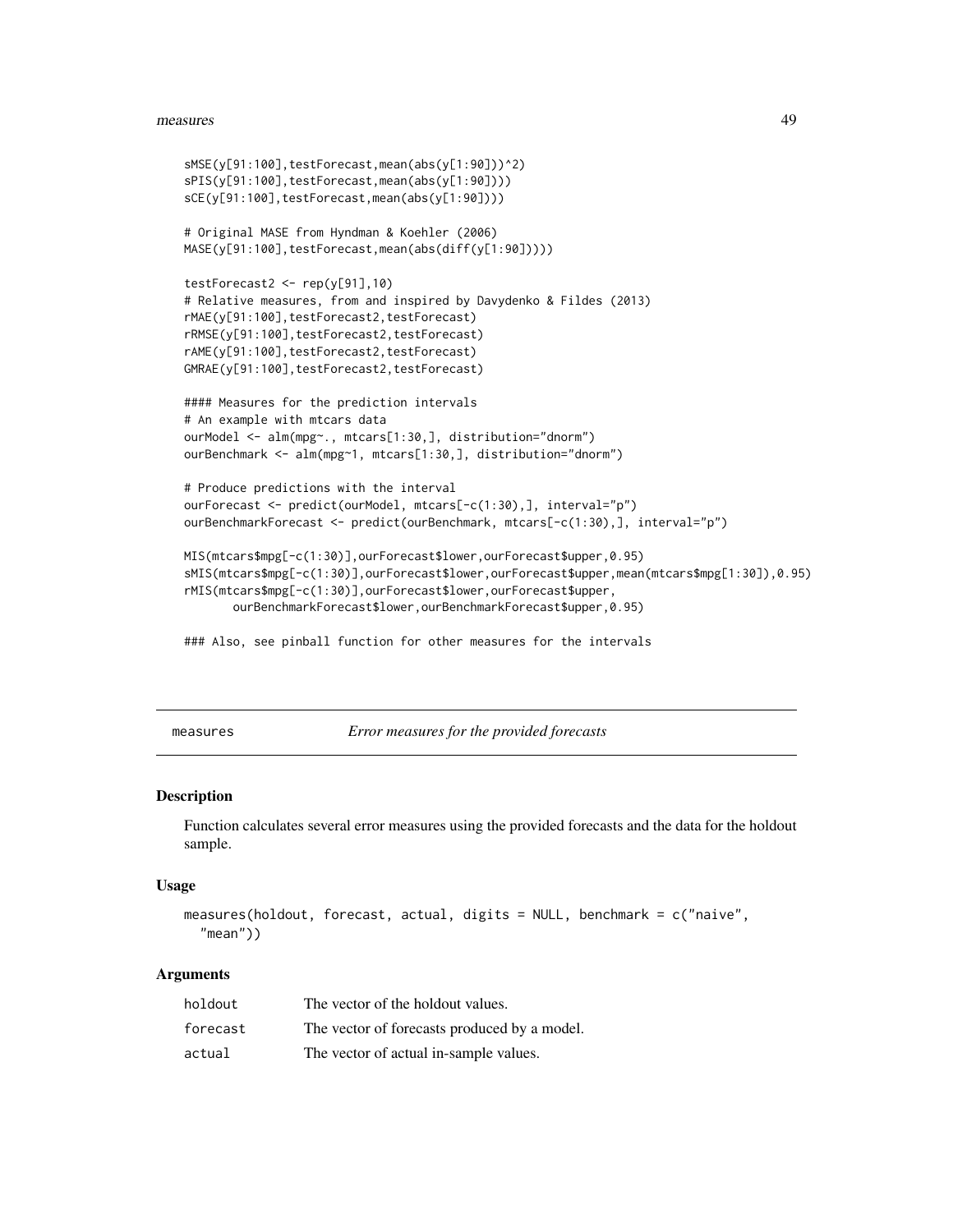| digits    | Number of digits of the output. If NULL then no rounding is done.                |  |  |
|-----------|----------------------------------------------------------------------------------|--|--|
| benchmark | The character variable, defining what to use as benchmark for relative measures. |  |  |
|           | Can be either "naive" or "mean" (arithmetic mean of the whole series. The        |  |  |
|           | latter can be useful when dealing with intermittent data.                        |  |  |

# Value

The functions returns the named vector of errors:

- ME,
- MAE,
- MSE
- MPE,
- MAPE,
- MASE,
- sMAE,
- RMSSE,
- sMSE,
- sCE,
- rMAE,
- rRMSE,
- rAME,
- asymmetry,
- sPIS.

For the details on these errors, see [Errors.](#page-45-0)

# Author(s)

Ivan Svetunkov, <ivan@svetunkov.ru>

# References

- Svetunkov, I. (2017). Naughty APEs and the quest for the holy grail. [https://forecasting.](https://forecasting.svetunkov.ru/en/2017/07/29/naughty-apes-and-the-quest-for-the-holy-grail/) [svetunkov.ru/en/2017/07/29/naughty-apes-and-the-quest-for-the-holy-grail/](https://forecasting.svetunkov.ru/en/2017/07/29/naughty-apes-and-the-quest-for-the-holy-grail/)
- Fildes R. (1992). The evaluation of extrapolative forecasting methods. International Journal of Forecasting, 8, pp.81-98.
- Hyndman R.J., Koehler A.B. (2006). Another look at measures of forecast accuracy. International Journal of Forecasting, 22, pp.679-688.
- Petropoulos F., Kourentzes N. (2015). Forecast combinations for intermittent demand. Journal of the Operational Research Society, 66, pp.914-924.
- Wallstrom P., Segerstedt A. (2010). Evaluation of forecasting error measurements and techniques for intermittent demand. International Journal of Production Economics, 128, pp.625- 636.
- Davydenko, A., Fildes, R. (2013). Measuring Forecasting Accuracy: The Case Of Judgmental Adjustments To Sku-Level Demand Forecasts. International Journal of Forecasting, 29(3), 510-522. doi: [10.1016/j.ijforecast.2012.09.002](https://doi.org/10.1016/j.ijforecast.2012.09.002)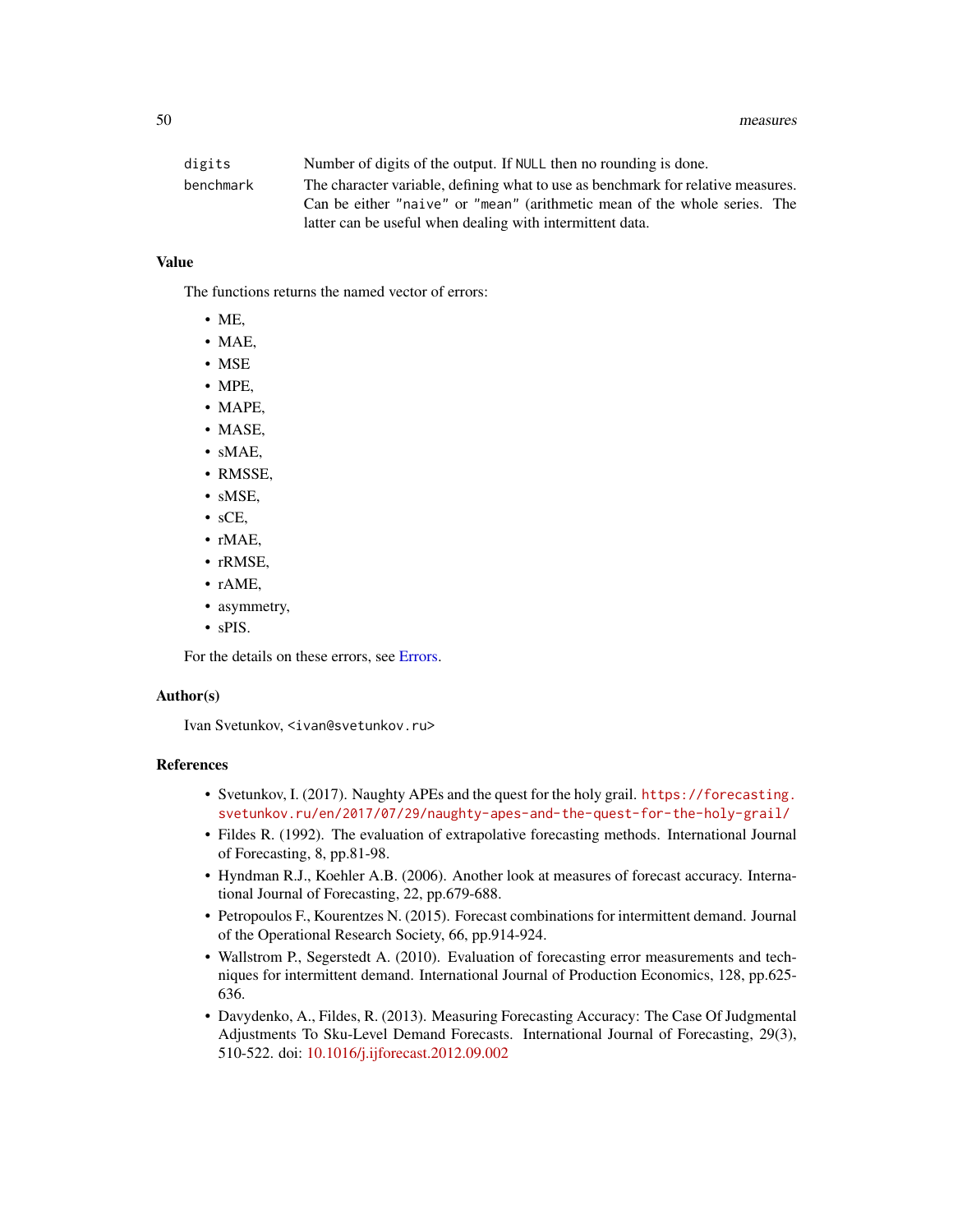#### nparam 51

# Examples

```
y \le - rnorm(100,10,2)
ourForecast <- rep(mean(y[1:90]),10)
```

```
measures(y[91:100],ourForecast,y[1:90],digits=5)
```
nparam *Number of parameters and number of variates in the model*

# Description

nparam() returns the number of estimated parameters in the model, while nvariate() returns number of variates for the response variable.

# Usage

```
nparam(object, ...)
```
nvariate(object, ...)

# Arguments

| object   | Time series model.                          |
|----------|---------------------------------------------|
| $\cdots$ | Some other parameters passed to the method. |

# Details

nparam() is a very basic and a simple function which does what it says: extracts number of estimated parameters in the model. nvariate() returns number of variates (dimensions, columns) for the response variable (1 for the univariate regression).

# Value

Both functions return numeric values.

#### Author(s)

Ivan Svetunkov, <ivan@svetunkov.ru>

# See Also

[nobs,](#page-0-0) [logLik](#page-0-0)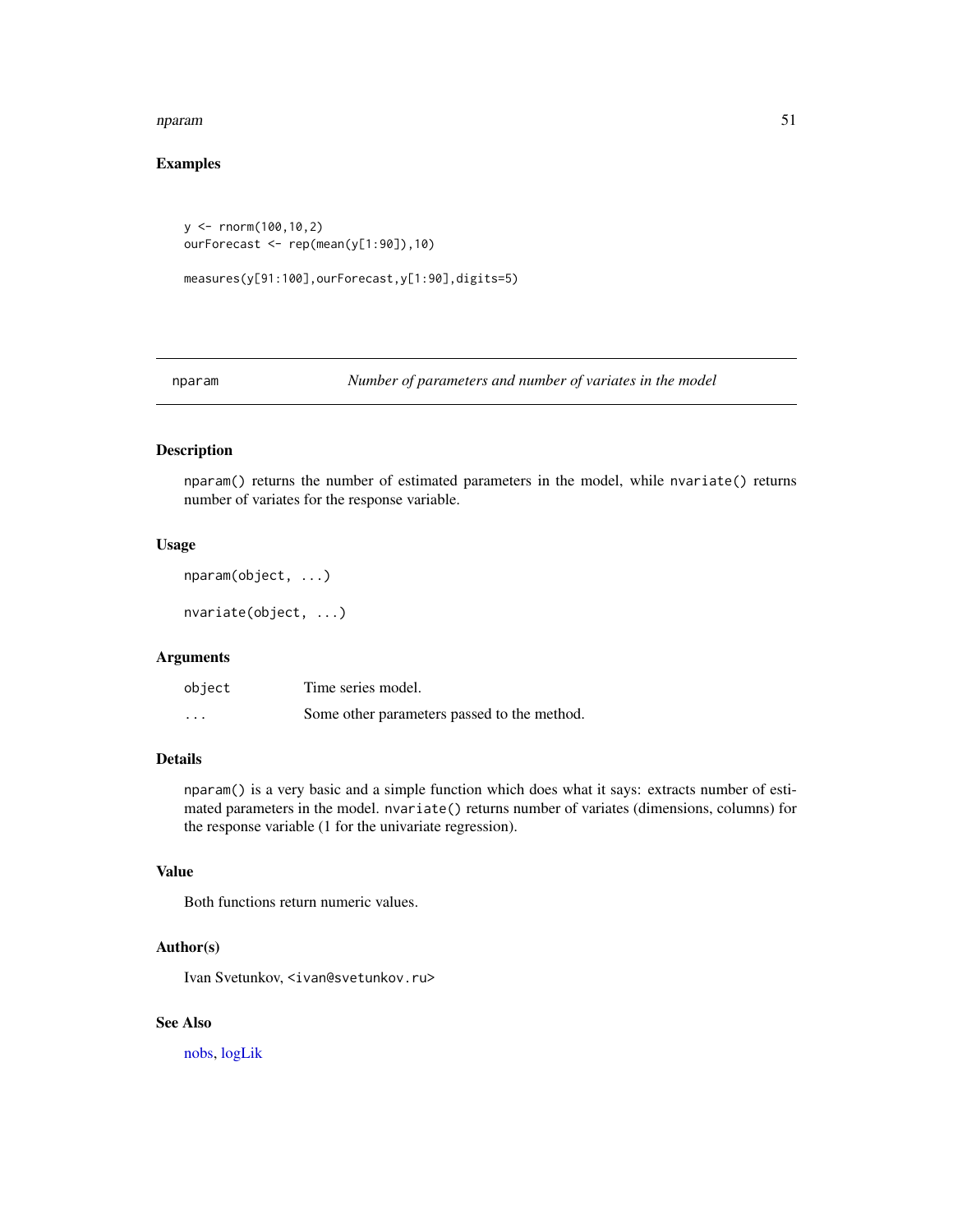# Examples

```
### Simple example
xreg <- cbind(rnorm(100,10,3),rnorm(100,50,5))
xreg <- cbind(100+0.5*xreg[,1]-0.75*xreg[,2]+rnorm(100,0,3),xreg,rnorm(100,300,10))
colnames(xreg) <- c("y","x1","x2","Noise")
ourModel <- lm(y~.,data=as.data.frame(xreg))
nparam(ourModel)
nvariate(ourModel)
```
outlierdummy *Outlier detection and matrix creation*

# Description

Function detects outliers and creates a matrix with dummy variables. Only point outliers are considered (no level shifts).

### Usage

```
outlierdummy(object, ...)
## Default S3 method:
outlierdummy(object, level = 0.999, type = c("rstandard", "rstudent"), ...)
## S3 method for class 'alm'
outlierdummy(object, level = 0.999, type = c("rstandard", "rstudent"), ...)
```
### Arguments

| object  | Model estimated using one of the functions of smooth package.                                                       |  |
|---------|---------------------------------------------------------------------------------------------------------------------|--|
| $\cdot$ | Other parameters. Not used yet.                                                                                     |  |
| level   | Confidence level to use. Everything that is outside the constructed bounds based<br>on that is flagged as outliers. |  |
| type    | Type of residuals to use: either standardised or studentised.                                                       |  |

# Details

The detection is done based on the type of distribution used and confidence level specified by user.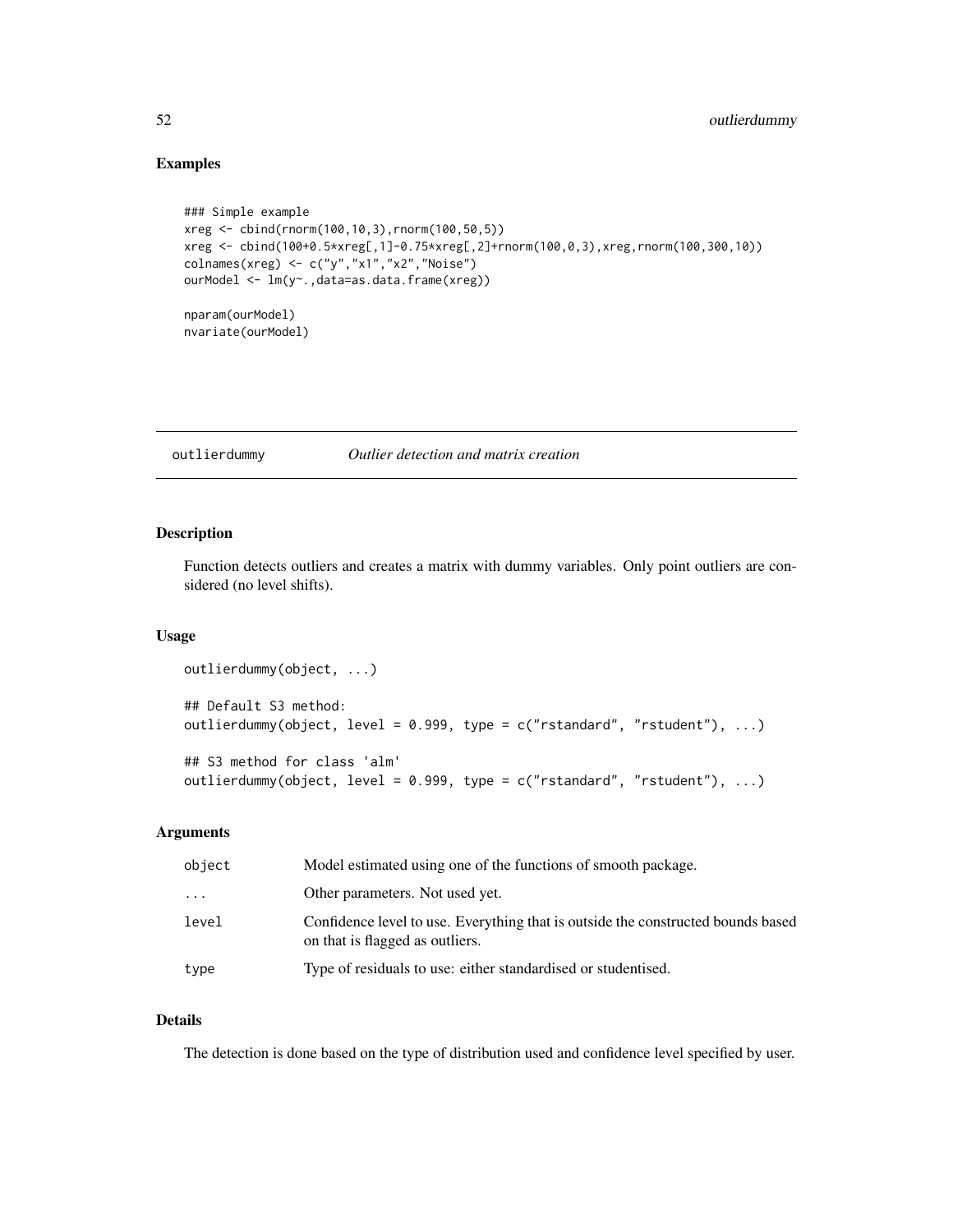#### $pAIC$  53

# Value

The class "outlierdummy", which contains the list:

- outliers the matrix with the dummy variables, flagging outliers;
- statistic the value of the statistic for the normalised variable;
- id the ids of the outliers (which observations have them);
- level the confidence level used in the process;
- type the type of the residuals used.

# Author(s)

Ivan Svetunkov, <ivan@svetunkov.ru>

# See Also

[influence.measures](#page-0-0)

# Examples

```
# Generate the data with S distribution
xreg <- cbind(rnorm(100,10,3),rnorm(100,50,5))
xreg <- cbind(100+0.5*xreg[,1]-0.75*xreg[,2]+rs(100,0,3),xreg)
colnames(xreg) <- c("y","x1","x2")
# Fit the normal distribution model
ourModel <- alm(y~x1+x2, xreg, distribution="dnorm")
```

```
# Detect outliers
xregOutlierDummy <- outlierdummy(ourModel)
```
pAIC *Point AIC*

# Description

This function returns a vector of AIC values for the in-sample observations

```
pAIC(object, ...)
pAICc(object, ...)
pBIC(object, ...)
pBICc(object, ...)
```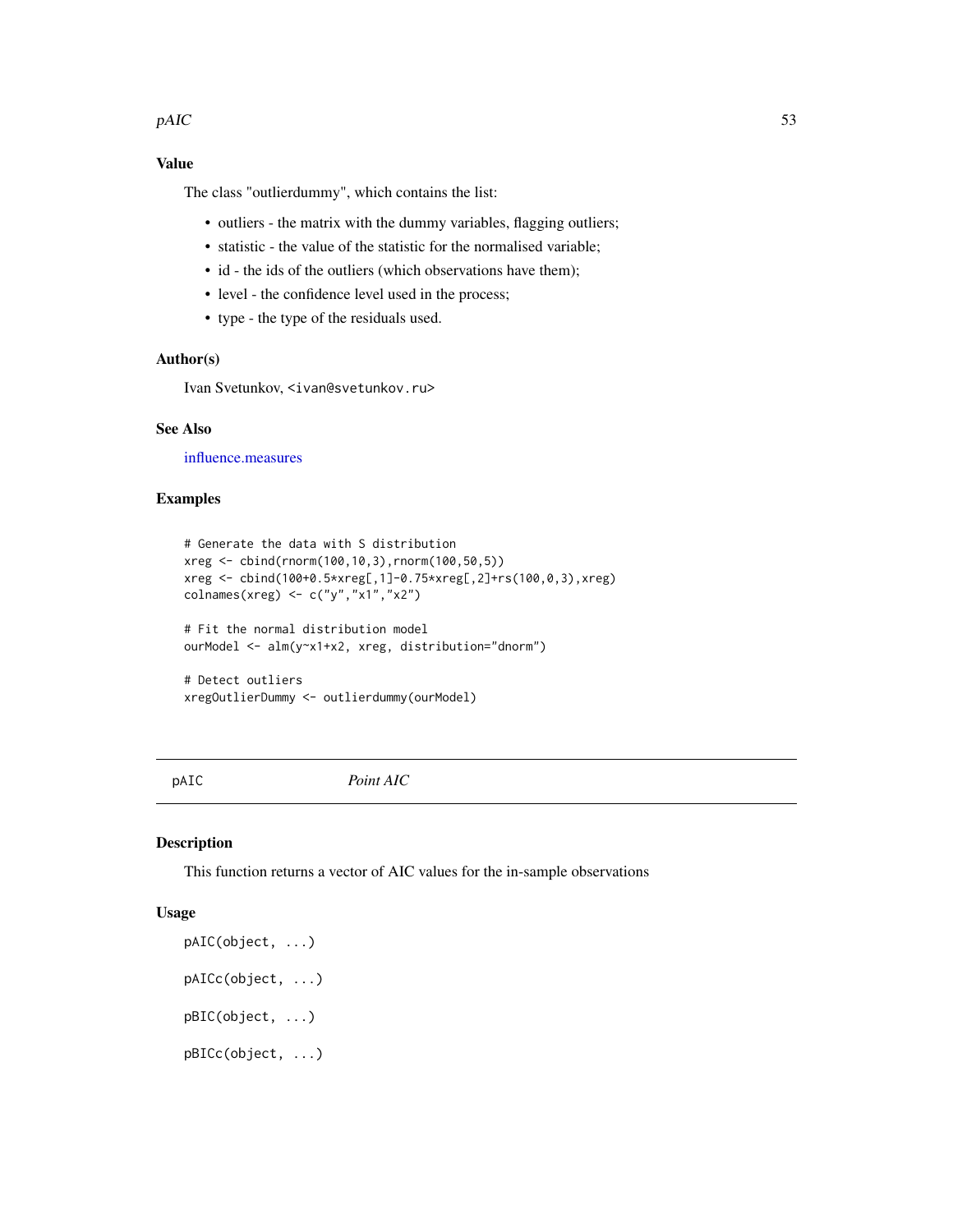### **Arguments**

| object  | Time series model. |
|---------|--------------------|
| $\cdot$ | Some stuff.        |

# Details

This is based on [pointLik](#page-58-0) function. The formula for this is:  $pAIC_t = 2 * k - 2 * T * l_t$ , where k is the number of parameters, T is the number of observations and l\_t is the point likelihood. This way we preserve the property that AIC = mean(pAIC).

# Value

The function returns the vector of point AIC values.

# Author(s)

Ivan Svetunkov, <ivan@svetunkov.ru>

#### See Also

[pointLik](#page-58-0)

# Examples

```
xreg <- cbind(rnorm(100,10,3),rnorm(100,50,5))
xreg <- cbind(100+0.5*xreg[,1]-0.75*xreg[,2]+rnorm(100,0,3),xreg,rnorm(100,300,10))
colnames(xreg) <- c("y","x1","x2","Noise")
ourModel <- alm(y~x1+x2,as.data.frame(xreg))
pAICValues <- pAIC(ourModel)
```
mean(pAICValues) AIC(ourModel)

pcor *Partial correlations*

# Description

Function calculates partial correlations between the provided variables

```
pcor(x, y = NULL, use = c("na.or.complete", "complete.obs", "everything",
  "all.obs"), method = c("pearson", "spearman", "kendall"))
```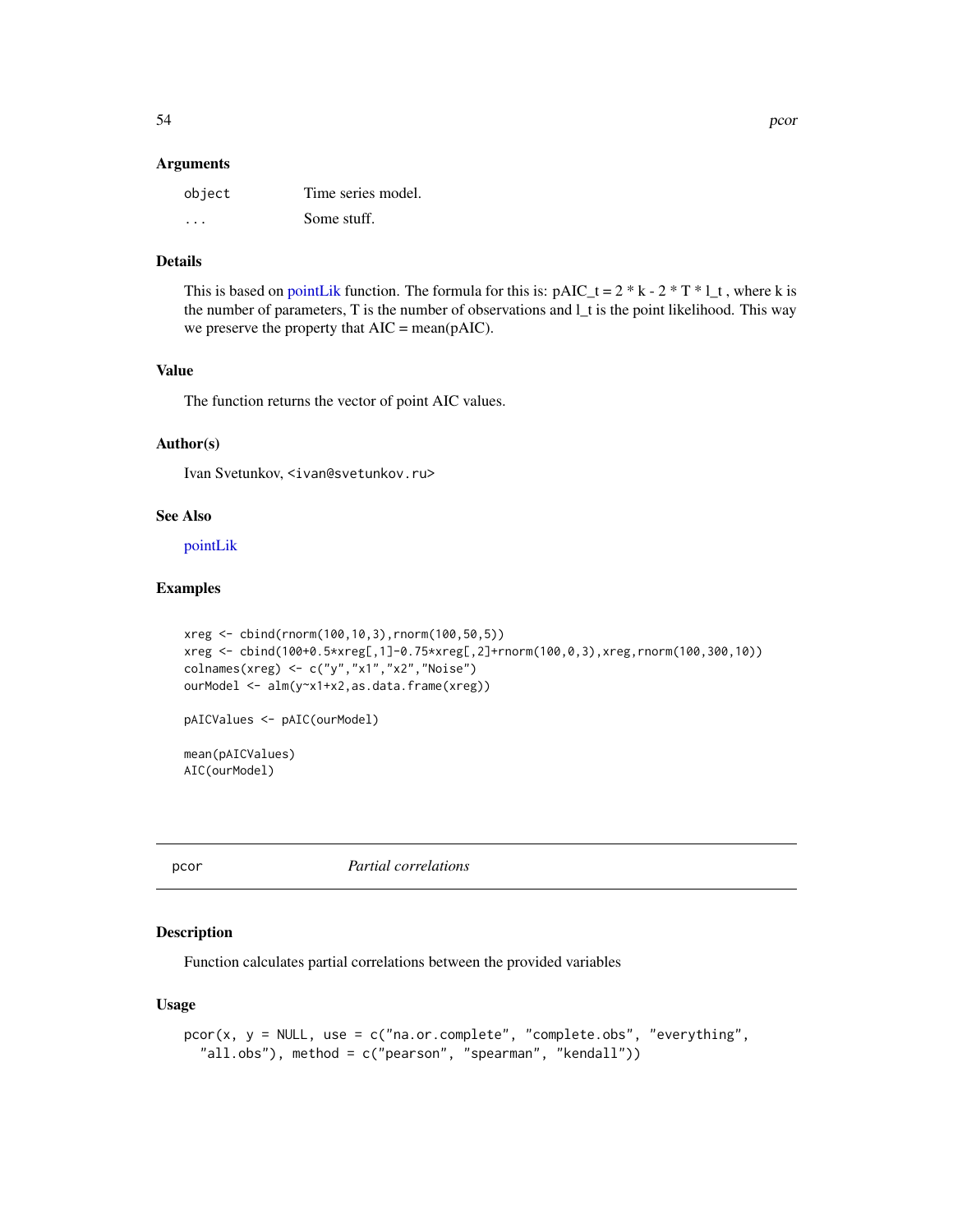#### pinball 55

# Arguments

| $\mathsf{x}$ | Either data frame or a matrix with numeric values.                                                                                                              |
|--------------|-----------------------------------------------------------------------------------------------------------------------------------------------------------------|
| y            | The numerical variable.                                                                                                                                         |
| use          | What observations to use. See cor function for details. The only option that is<br>not available here is "pairwise.complete.obs".                               |
| method       | Which method to use for the calculation of the partial correlations. This can be<br>either Pearson's, Spearman's or Kendall's coefficient. See cor for details. |

# Details

The calculation is done based on multiple linear regressions. The function calculates them for each pair of variables based on the residuals of linear models of those variables from the other variables in the dataset.

# Value

The following list of values is returned:

- value Matrix of the coefficients of partial correlations;
- p.value The p-values for the parameters;
- method The method used in the calculations.

# Author(s)

Ivan Svetunkov, <ivan@svetunkov.ru>

# See Also

[mcor](#page-43-0)[,cramer](#page-14-0)[,association](#page-10-0)

# Examples

pcor(mtcars)

<span id="page-54-0"></span>pinball *Pinball function*

# Description

The function returns the value from the pinball function for the specified level and the type of loss

```
pinball(holdout, forecast, level, loss = 1, na.rm = TRUE)
```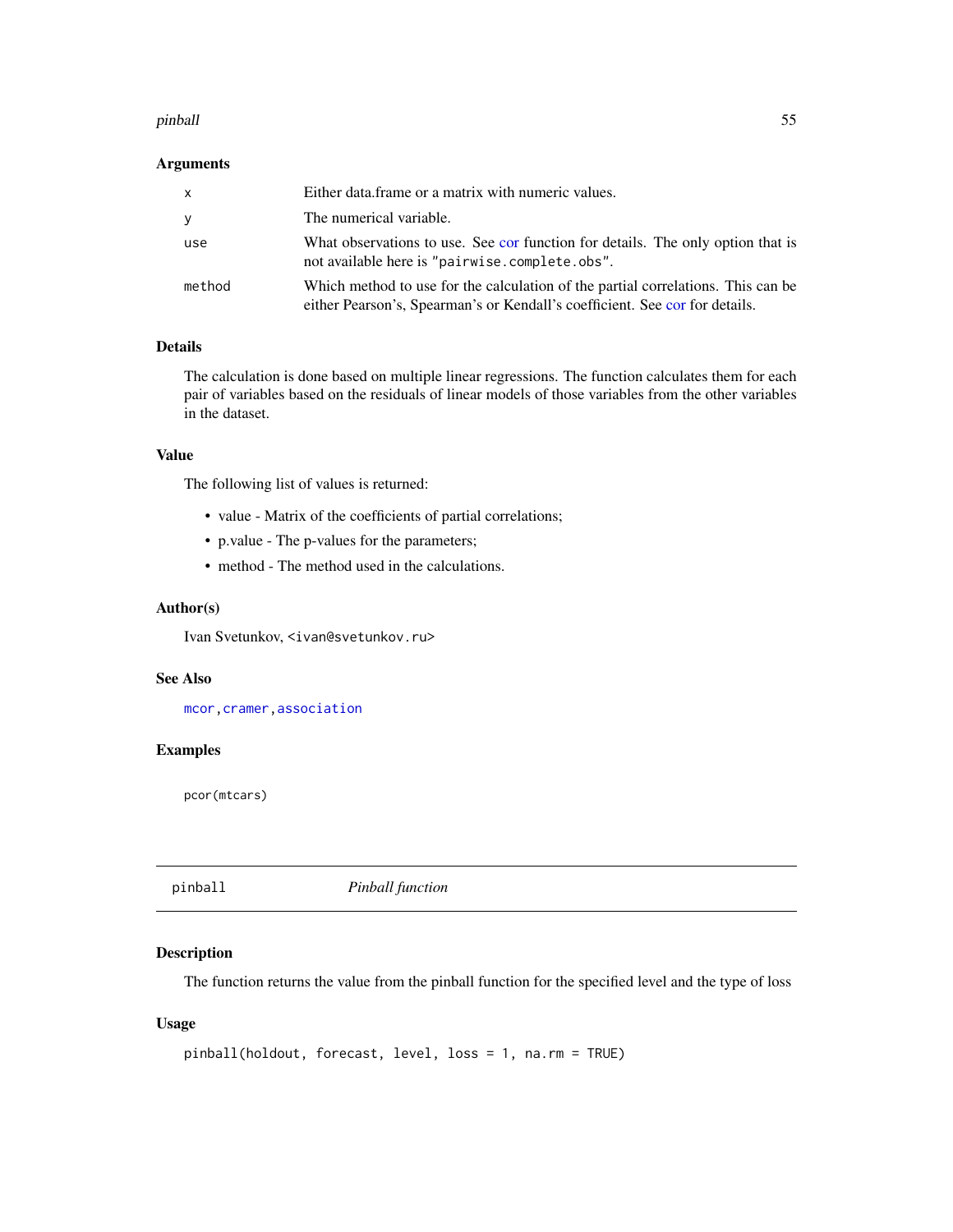### **Arguments**

| holdout  | The vector or matrix of the holdout values.                                     |
|----------|---------------------------------------------------------------------------------|
| forecast | The forecast of prediction interval (should be the same length as the holdout). |
| level    | The level of the prediction interval associated with the forecast.              |
| loss     | The type of loss to use. The number which corresponds to $L_1$ , $L_2$ etc.     |
| na.rm    | Logical, defining whether to remove the NAs from the provided data or not.      |

# Value

The function returns the scalar value.

### Author(s)

Ivan Svetunkov, <ivan@svetunkov.ru>

### Examples

```
# An example with mtcars data
ourModel <- alm(mpg~., mtcars[1:30,], distribution="dnorm")
# Produce predictions with the interval
ourForecast <- predict(ourModel, mtcars[-c(1:30),], interval="p")
# Pinball with the L1 (quantile value)
pinball(mtcars$mpg[-c(1:30)],ourForecast$upper,level=0.975,loss=1)
pinball(mtcars$mpg[-c(1:30)],ourForecast$lower,level=0.025,loss=1)
# Pinball with the L2 (expectile value)
pinball(mtcars$mpg[-c(1:30)],ourForecast$upper,level=0.975,loss=2)
pinball(mtcars$mpg[-c(1:30)],ourForecast$lower,level=0.025,loss=2)
```
plot.greybox *Plots of the fit and residuals*

### Description

The function produces diagnostics plots for a greybox model

```
## S3 method for class 'greybox'
plot(x, which = c(1, 2, 4, 6), level = 0.95,legend = FALSE, ask = prod(par("mfcol")) < length(which) &&
  dev.interactive(), lowess = TRUE, ...)
```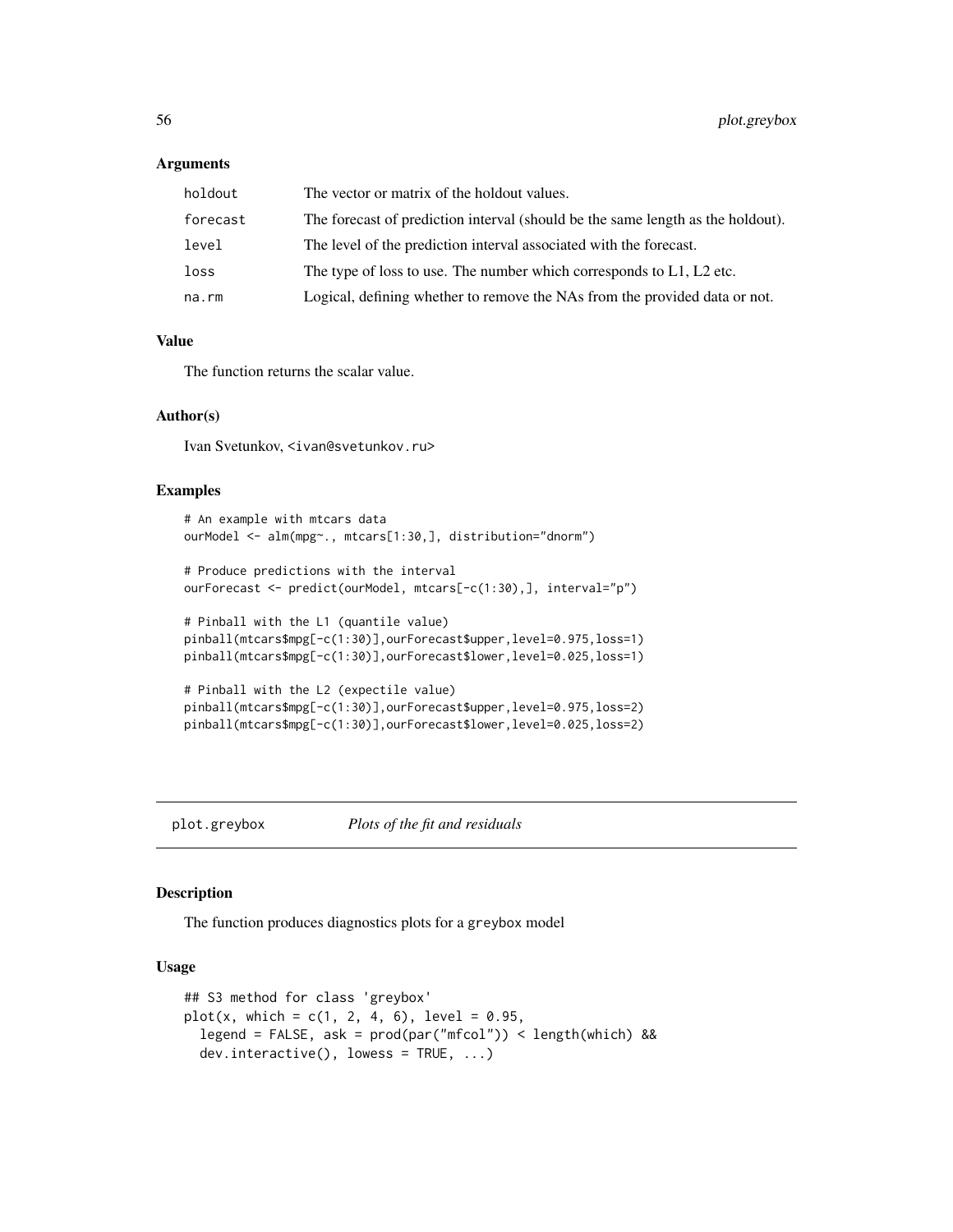# plot.greybox 57

# Arguments

| х      | Estimated greybox model.                                                                                                       |
|--------|--------------------------------------------------------------------------------------------------------------------------------|
| which  | Which of the plots to produce. The possible options (see details for explana-<br>tions):                                       |
|        | 1. Actuals vs Fitted values;                                                                                                   |
|        | 2. Standardised residuals vs Fitted:                                                                                           |
|        | 3. Studentised residuals vs Fitted;                                                                                            |
|        | 4. Absolute residuals vs Fitted;                                                                                               |
|        | 5. Squared residuals vs Fitted;                                                                                                |
|        | 6. Q-Q plot with the specified distribution;                                                                                   |
|        | 7. Fitted over time;                                                                                                           |
|        | 8. Standardised residuals vs Time;                                                                                             |
|        | 9. Studentised residuals vs Time;                                                                                              |
|        | 10. ACF of the residuals;                                                                                                      |
|        | 11. PACF of the residuals;                                                                                                     |
|        | 12. Cook's distance over time with 0.5, 0.75 and 0.95 quantile lines from Fisher's<br>distribution;                            |
|        | 13. Absolute standardised residuals vs Fitted;                                                                                 |
|        | 14. Squared standardised residuals vs Fitted.                                                                                  |
| level  | Confidence level. Defines width of confidence interval. Used in plots (2), (3),<br>$(7)$ , $(8)$ , $(9)$ , $(10)$ and $(11)$ . |
| legend | If TRUE, then the legend is produced on plots $(2)$ , $(3)$ and $(7)$ .                                                        |
| ask    | Logical; if TRUE, the user is asked to press Enter before each plot.                                                           |
| lowess | Logical; if TRUE, LOWESS lines are drawn on scatterplots, see lowess.                                                          |
| .      | The parameters passed to the plot functions. Recommended to use with separate<br>plots.                                        |

### Details

The list of produced plots includes:

- 1. Actuals vs Fitted values. Allows analysing, whether there are any issues in the fit. Does the variability of actuals increase with the increase of fitted values? Is the relation well captured? They grey line on the plot corresponds to the perfect fit of the model.
- 2. Standardised residuals vs Fitted. Plots the points and the confidence bounds (red lines) for the specified confidence level. Useful for the analysis of outliers;
- 3. Studentised residuals vs Fitted. This is similar to the previous plot, but with the residuals divided by the scales with the leave-one-out approach. Should be more sensitive to outliers;
- 4. Absolute residuals vs Fitted. Useful for the analysis of heteroscedasticity;
- 5. Squared residuals vs Fitted similar to (3), but with squared values;
- 6. Q-Q plot with the specified distribution. Can be used in order to see if the residuals follow the assumed distribution. The type of distribution depends on the one used in the estimation (see distribution parameter in [alm\)](#page-4-0);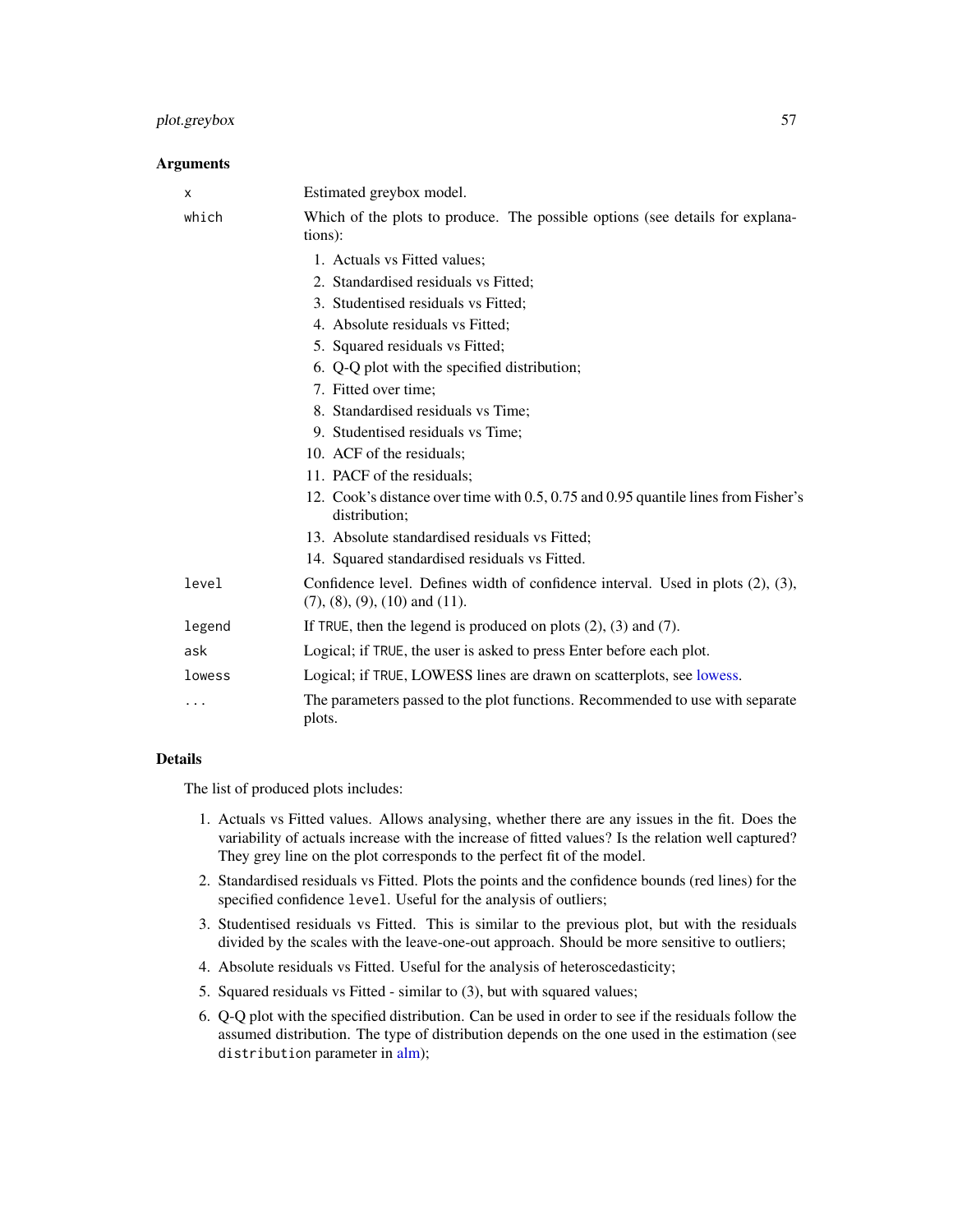- 7. Fitted over time. Plots actuals (black line), fitted values (purple line) and prediction interval (red lines) of width level, but only in the case, when there are some values lying outside of it. Can be used in order to make sure that the model did not miss any important events over time;
- 8. Standardised residuals vs Time. Useful if you want to see, if there is autocorrelation or if there is heteroscedasticity in time. This also shows, when the outliers happen;
- 9. Studentised residuals vs Time. Similar to previous, but with studentised residuals;
- 10. ACF of the residuals. Are the residuals autocorrelated? See [acf](#page-0-0) for details;
- 11. PACF of the residuals. No, really, are they autocorrelated? See [pacf](#page-0-0) for details;
- 12. Cook's distance over time. Shows influential observations. If a value is above 0.5, then this means that the observation influences the parameters of the model. This does not work well for non-normal distributions;
- 13. Absolute standardised residuals vs Fitted. Similar to the previous, but with absolute values. This is more relevant to the models where scale is calculated as an absolute value of something (e.g. Laplace);
- 14. Squared standardised residuals vs Fitted. This is an additional plot needed to diagnose heteroscedasticity in a model with varying scale. The variance on this plot will be constant if the adequate model for scale was constructed. This is more appropriate for normal and the related distributions.

Which of the plots to produce, is specified via the which parameter. The plots 2, 3, 7, 8 and 9 also use the parameters level, which specifies the confidence level for the intervals.

#### Value

The function produces the number of plots, specified in the parameter which.

# Author(s)

Ivan Svetunkov, <ivan@svetunkov.ru>

### See Also

[plot.lm,](#page-0-0) [rstandard,](#page-0-0) [rstudent](#page-0-0)

### Examples

```
xreg <- cbind(rlaplace(100,10,3),rnorm(100,50,5))
xreg <- cbind(100+0.5*xreg[,1]-0.75*xreg[,2]+rlaplace(100,0,3),xreg,rnorm(100,300,10))
colnames(xreg) <- c("y","x1","x2","Noise")
ourModel <- alm(y~x1+x2, xreg, distribution="dnorm")
```
 $par(mfcol=c(4,4))$ plot(ourModel, c(1:14))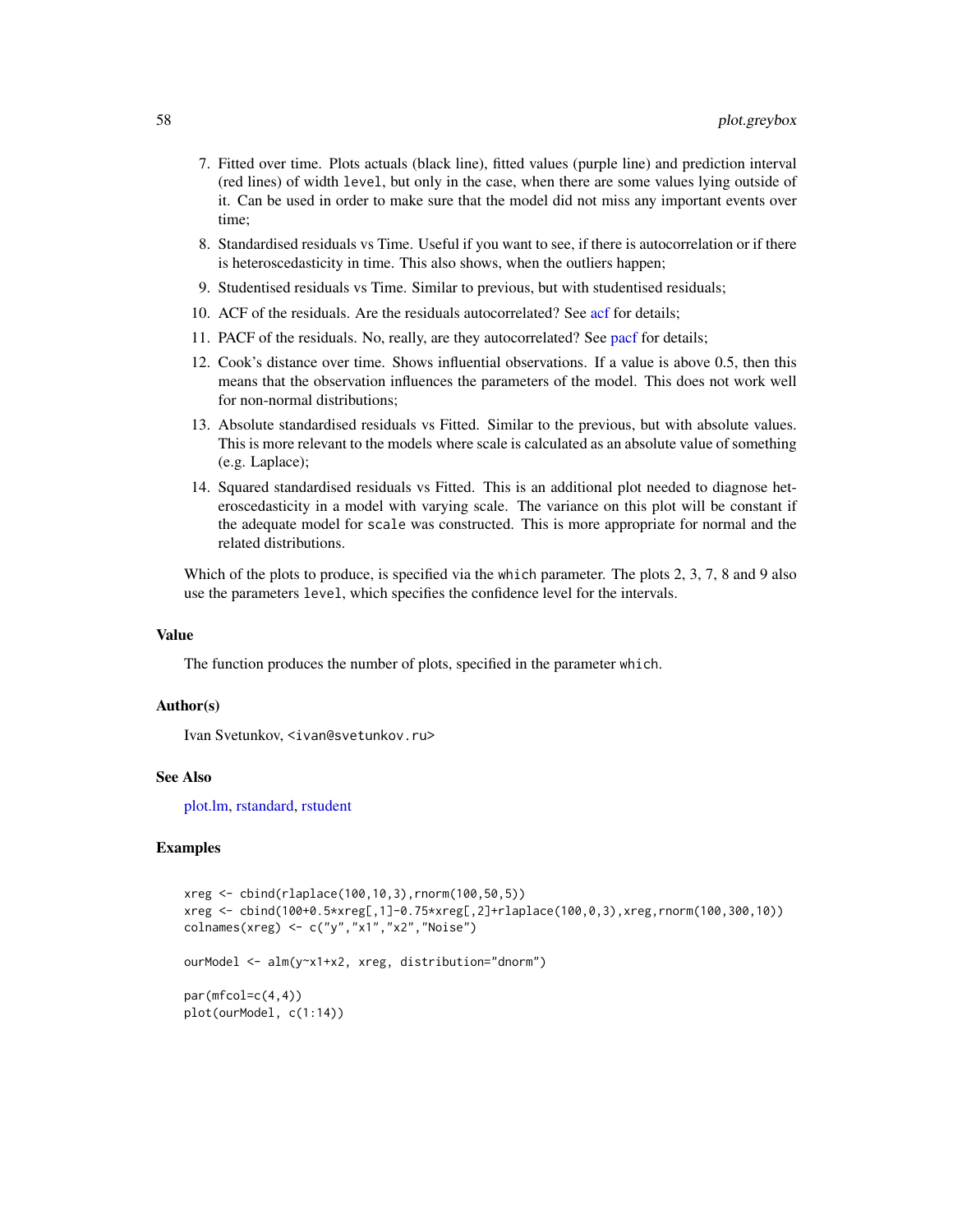<span id="page-58-0"></span>

### Description

This function returns a vector of logarithms of likelihoods for each observation

### Usage

```
pointLik(object, ...)
```
### Arguments

| object | Time series model. |
|--------|--------------------|
| .      | Some stuff.        |

# Details

Instead of taking the expected log-likelihood for the whole series, this function calculates the individual value for each separate observation. Note that these values are biased, so you would possibly need to take number of degrees of freedom into account in order to have an unbiased estimator.

This value is based on the general likelihood (not its concentrated version), so the sum of these values may slightly differ from the output of logLik.

# Value

This function returns a vector.

# Author(s)

Ivan Svetunkov, <ivan@svetunkov.ru>

#### See Also

[AIC,](#page-0-0) [BIC](#page-0-0)

# Examples

```
xreg <- cbind(rnorm(100,10,3),rnorm(100,50,5))
xreg <- cbind(100+0.5*xreg[,1]-0.75*xreg[,2]+rnorm(100,0,3),xreg,rnorm(100,300,10))
colnames(xreg) <- c("y","x1","x2","Noise")
ourModel <- alm(y~x1+x2,as.data.frame(xreg))
pointLik(ourModel)
# Bias correction
```
pointLik(ourModel) - nparam(ourModel)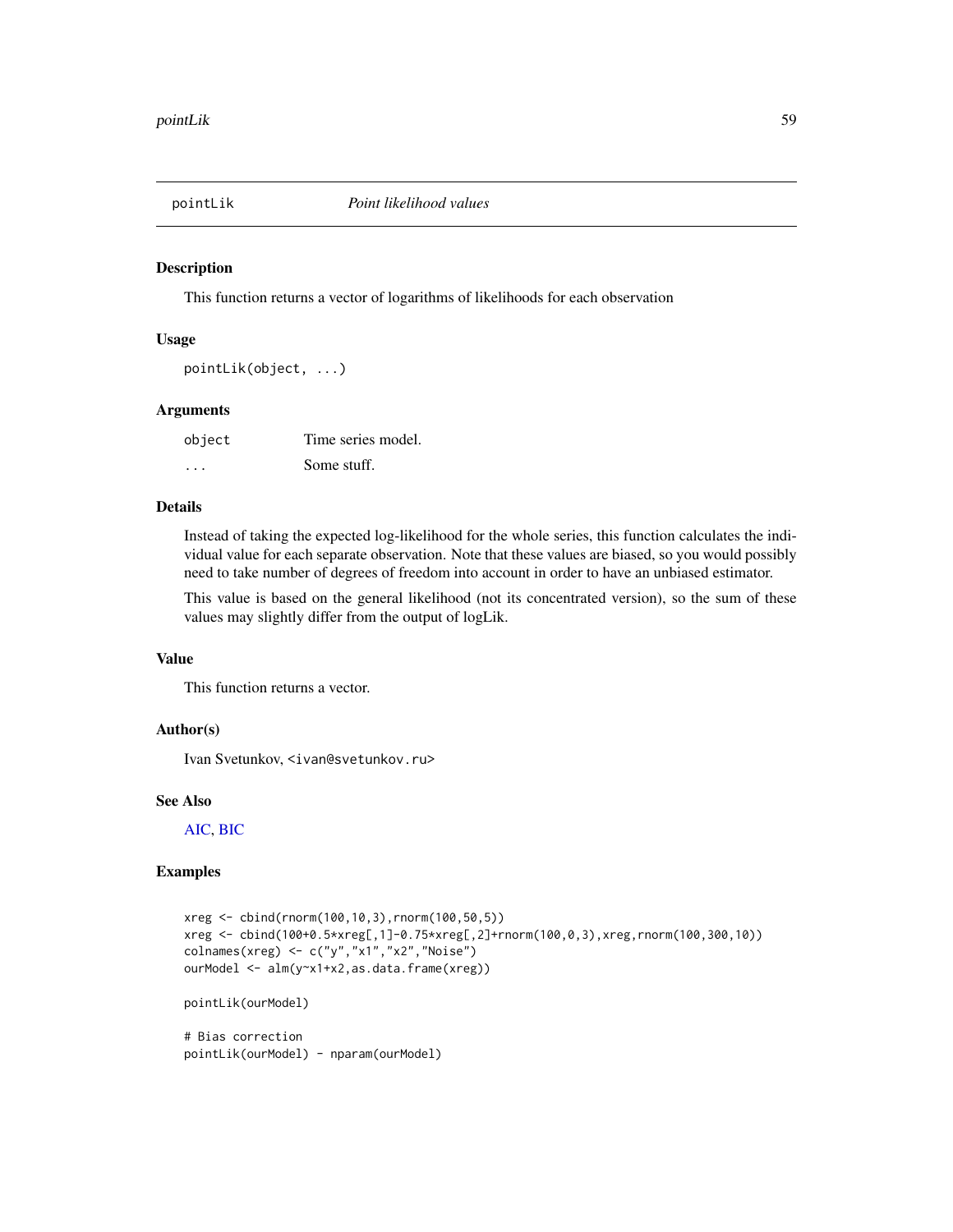```
# Bias correction in AIC style
2*(nparam(ourModel)/nobs(ourModel) - pointLik(ourModel))
# BIC calculation based on pointLik
log(nobs(ourModel))*nparam(ourModel) - 2*sum(pointLik(ourModel))
```
polyprod *This function calculates parameters for the polynomials*

# Description

The function accepts two vectors with the parameters for the polynomials and returns the vector of parameters after their multiplication. This can be especially useful, when working with ARIMA models.

# Usage

polyprod(x, y)

### Arguments

| The vector of parameters of the first polynomial.  |
|----------------------------------------------------|
| The vector of parameters of the second polynomial. |

# Value

The function returns a matrix with one column with the parameters for the polynomial, starting from the 0-order.

# Author(s)

Ivan Svetunkov, <ivan@svetunkov.ru>

# See Also

### [convolve](#page-0-0)

# Examples

## Not run: polyprod(c(1,-2,-1),c(1,0.5,0.3))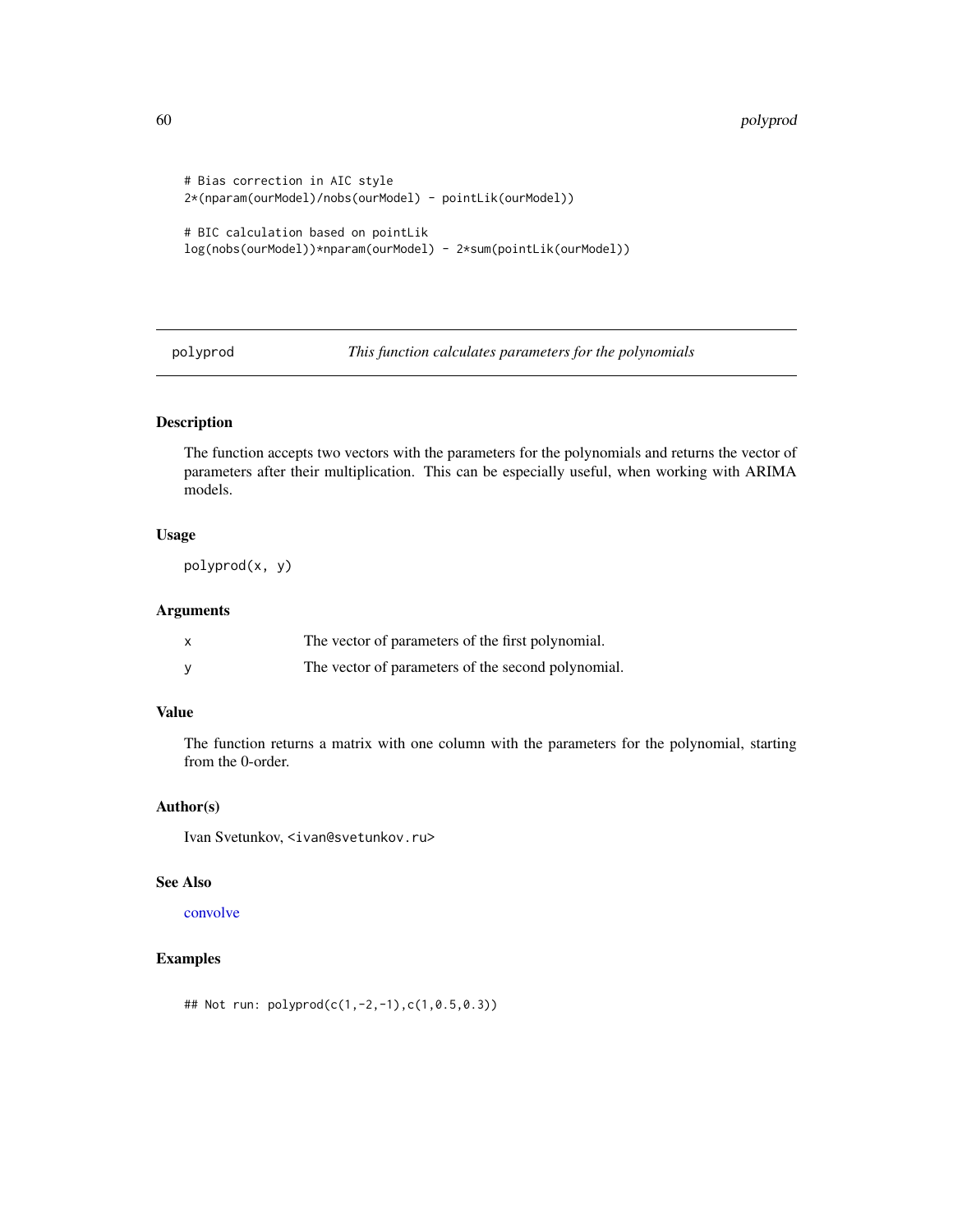# Description

The functions allow producing forecasts based on the provided model and newdata.

### Usage

```
## S3 method for class 'alm'
predict(object, new data = NULL, interval = c("none","confidence", "prediction"), level = 0.95, side = c("both", "upper",
  "lower"), \dots)
## S3 method for class 'greybox'
predict(object, newdata = NULL, interval = c("none",
  "confidence", "prediction"), level = 0.95, side = c("both", "upper",
  "lower"), \ldots)
## S3 method for class 'scale'
predict(object, newdata = NULL, interval = c("none","confidence", "prediction"), level = 0.95, side = c("both", "upper","lower", \ldots)## S3 method for class 'greybox'
forecast(object, newdata = NULL, h = NULL, ...)
## S3 method for class 'alm'
```
forecast(object, newdata = NULL,  $h = NULL$ , ...)

#### Arguments

| object   | Time series model for which forecasts are required.                                                                                                                                                                                                                                                                                                                                                                       |
|----------|---------------------------------------------------------------------------------------------------------------------------------------------------------------------------------------------------------------------------------------------------------------------------------------------------------------------------------------------------------------------------------------------------------------------------|
| newdata  | The new data needed in order to produce forecasts.                                                                                                                                                                                                                                                                                                                                                                        |
| interval | Type of intervals to construct: either "confidence" or "prediction". Can be ab-<br>breviated                                                                                                                                                                                                                                                                                                                              |
| level    | Confidence level. Defines width of prediction interval.                                                                                                                                                                                                                                                                                                                                                                   |
| side     | What type of interval to produce: "both" - produces both lower and upper<br>bounds of the interval, "upper" - upper only, "lower" - respectively lower<br>only. In the "both" case the probability is split into two parts: $((1-\text{level})/2,$<br>$(1+level)/2$ ). When "upper" is specified, then the intervals for $(0, level)$ are<br>constructed Finally, with "lower" the interval for (1-level, 1) is returned. |
| $\cdot$  | Other arguments passed to vcov function (see coef.alm for details).                                                                                                                                                                                                                                                                                                                                                       |
| h        | The forecast horizon.                                                                                                                                                                                                                                                                                                                                                                                                     |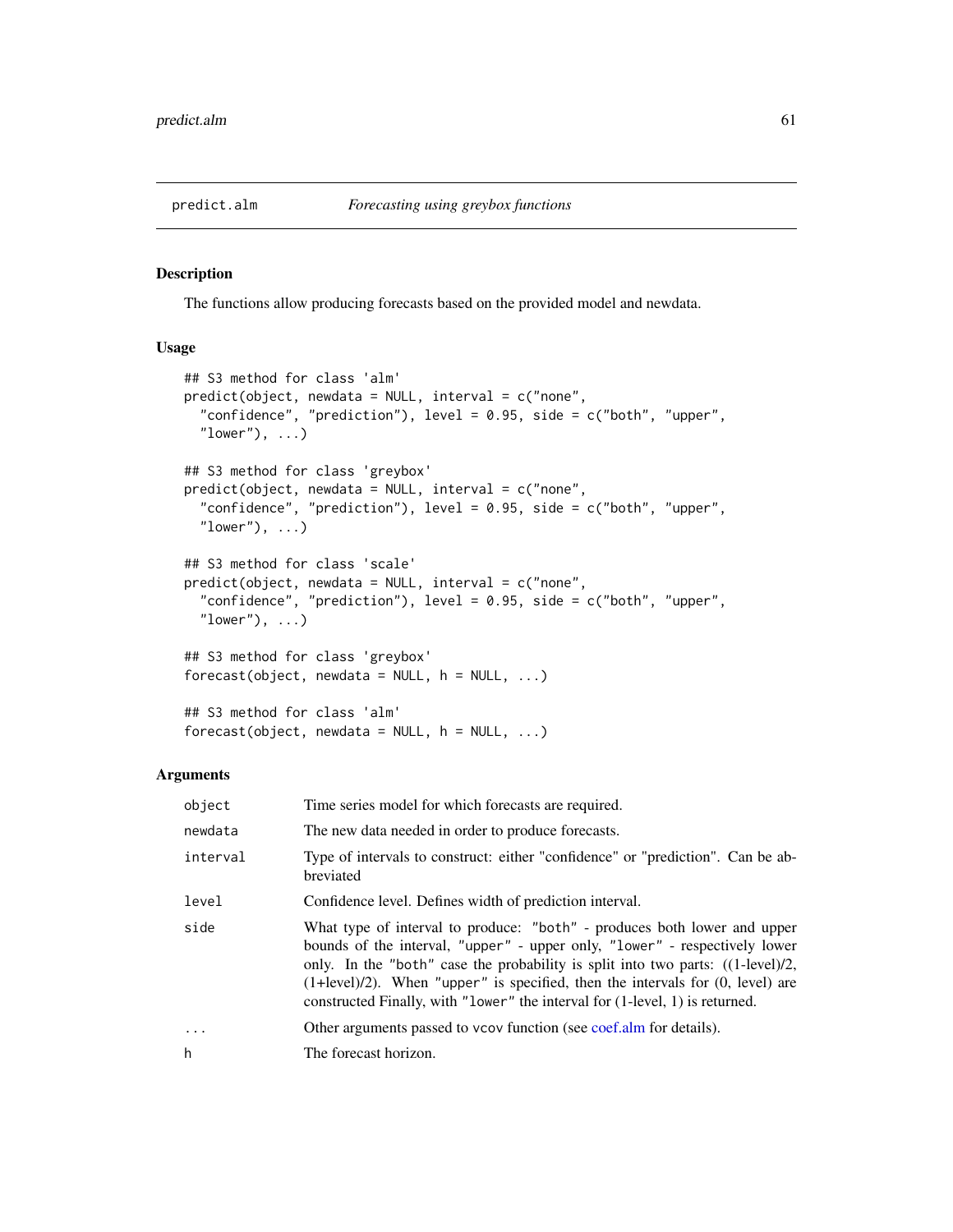# Details

predict produces predictions for the provided model and newdata. If newdata is not provided, then the data from the model is extracted and the fitted values are reproduced. This might be useful when confidence / prediction intervals are needed for the in-sample values.

forecast function produces forecasts for h steps ahead. There are four scenarios in this function:

- 1. If the newdata is not provided, then it will produce forecasts of the explanatory variables to the horizon h (using es from smooth package or using Naive if smooth is not installed) and use them as newdata.
- 2. If h and newdata are provided, then the number of rows to use will be regulated by h.
- 3. If h is NULL, then it is set equal to the number of rows in newdata.
- 4. If both h and newdata are not provided, then it will use the data from the model itself, reproducing the fitted values.

After forming the newdata the forecast function calls for predict, so you can provide parameters interval, level and side in the call for forecast.

### Value

predict.greybox() returns object of class "predict.greybox", which contains:

- model the estimated model.
- mean the expected values.
- fitted fitted values of the model.
- lower lower bound of prediction / confidence intervals.
- upper upper bound of prediction / confidence intervals.
- level confidence level.
- newdata the data provided in the call to the function.
- variances conditional variance for the holdout sample. In case of interval="prediction" includes variance of the error.

predict.alm() is based on predict.greybox() and returns object of class "predict.alm", which in addition contains:

- location the location parameter of the distribution.
- scale the scale parameter of the distribution.
- distribution name of the fitted distribution.

forecast() functions return the same "predict.alm" and "predict.greybox" classes, with the same set of output variables.

# Author(s)

Ivan Svetunkov, <ivan@svetunkov.ru>

# See Also

[predict.lm](#page-0-0)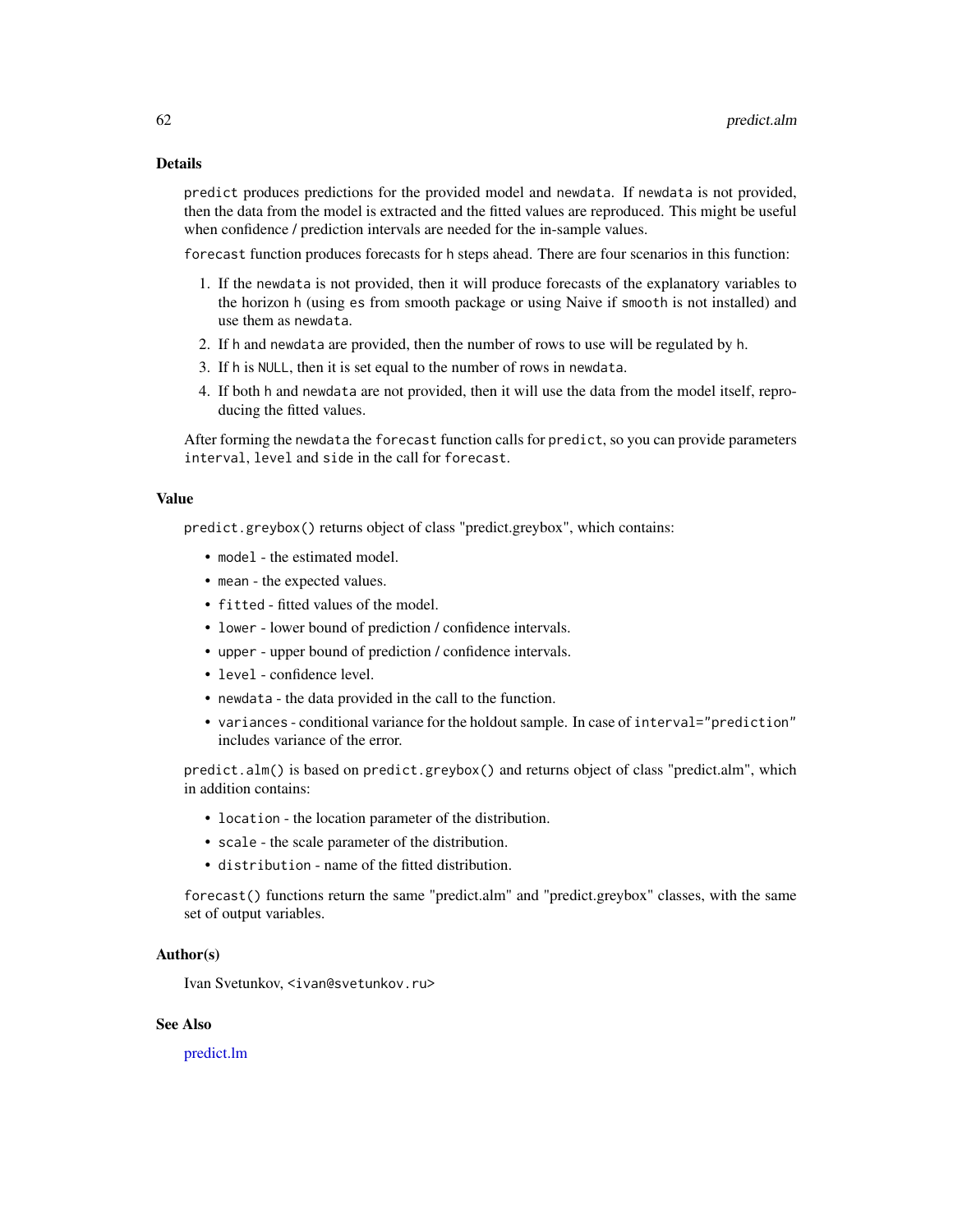#### $\mathsf{rm}$  63

# Examples

```
xreg <- cbind(rlaplace(100,10,3),rnorm(100,50,5))
xreg <- cbind(100+0.5*xreg[,1]-0.75*xreg[,2]+rlaplace(100,0,3),xreg,rnorm(100,300,10))
colnames(xreg) <- c("y","x1","x2","Noise")
insample < -xreg[1:80,]outSample <- xreg[-c(1:80),]
ourModel <- alm(y~x1+x2, inSample, distribution="dlaplace")
predict(ourModel,outSample)
predict(ourModel,outSample,interval="c")
plot(predict(ourModel,outSample,interval="p"))
plot(forecast(ourModel,h=10,interval="p"))
```
rmcb *Regression for Multiple Comparison with the Best*

### Description

RMCB stands for "Regression for Multiple Comparison with the Best", referring to the comparison of forecasting methods. This is a regression-based version of the Nemenyi / MCB test relies on the ranks of variables. This test is based on Nemenyi / MCB test (Demsar, 2006). It transforms the data into ranks and then constructs a regression on them of the type:

# Usage

```
rmcb(data, level = 0.95, output = c("mcb", "lines", "none"),select = NULL, ...)## S3 method for class 'rmcb'
plot(x, outputot = c("mcb", "lines"), select = NULL, ...)
```
# Arguments

| data      | Matrix or data frame with observations in rows and variables in columns.                                                                                                                                                          |
|-----------|-----------------------------------------------------------------------------------------------------------------------------------------------------------------------------------------------------------------------------------|
| level     | The width of the confidence interval. Default is 0.95.                                                                                                                                                                            |
| outplot   | What type of plot to use after the calculations. This can be either "MCB"<br>("mcb"), or "Vertical lines" ("lines"), or nothing ("none"). You can also use<br>plot method on the produced object in order to get the same effect. |
| select    | What column of data to highlight on the plot. If NULL, then the method with<br>the lowest value is selected.                                                                                                                      |
| $\ddotsc$ | Other parameters passed to rank function.                                                                                                                                                                                         |
| x         | The produced rmcb model.                                                                                                                                                                                                          |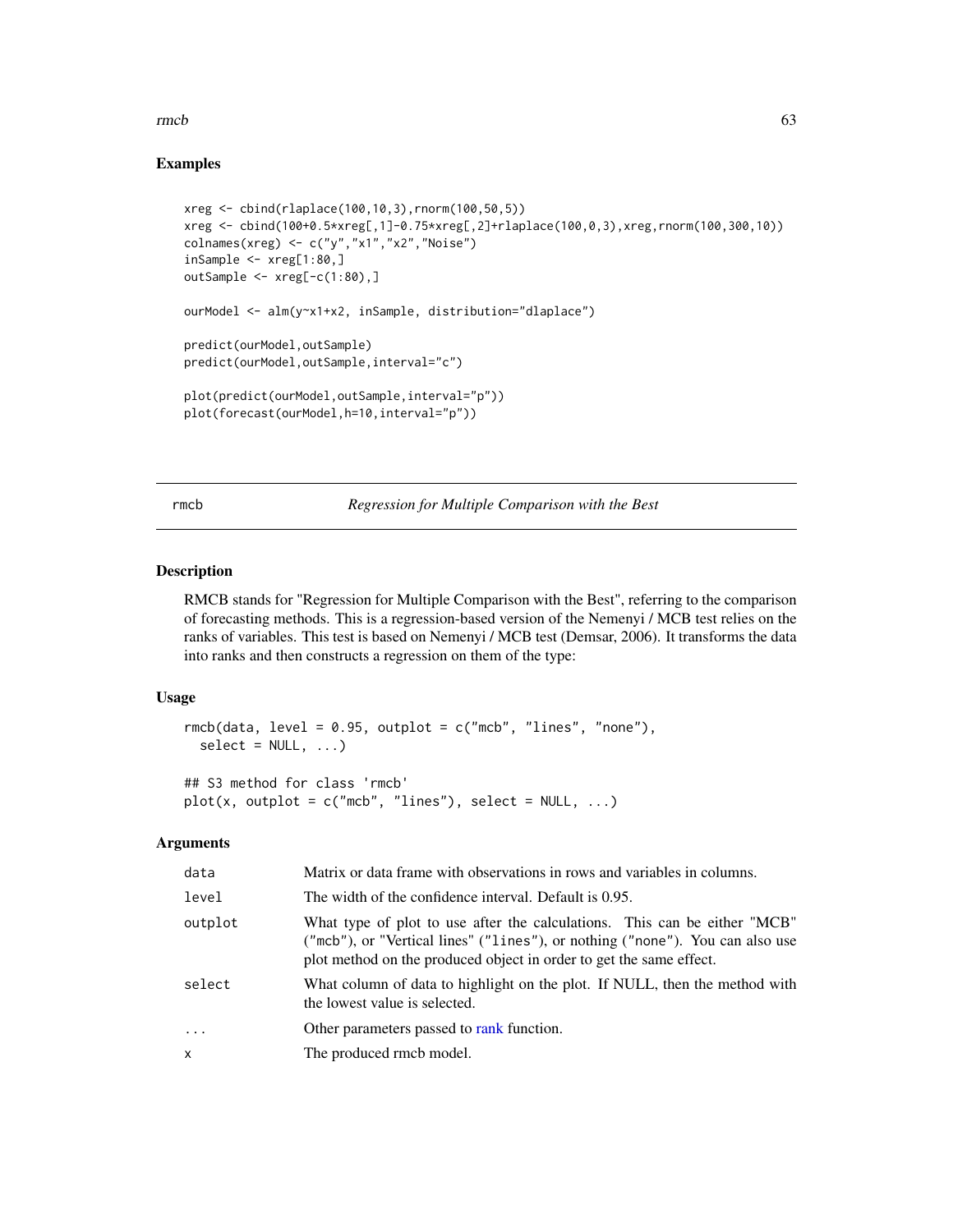# Details

 $y = b'$   $X + e$ ,

where y is the vector of the ranks of provided data (as.vector(data)),  $X$  is the matrix of dummy variables for each column of the data (forecasting method), b is the vector of coefficients for the dummies and e is the error term of the model. Given that the data is ranked, it test the differences in medians between the methods and then produces plots based on that.

There is also a plot() method that allows producing either "mcb" or "lines" style of plot. This can be regulated via plot(x,outplot="lines").

# Value

If outplot!="none", then the function plots the results after all the calculations using plot.rmcb() function.

Function returns a list of a class "rmcb", which contains the following variables:

- meanMean values for each method.
- intervalConfidence intervals for each method.
- vlinesCoordinates used for outplot="l", marking the groups of methods.
- groupsThe table containing the groups. TRUE methods are in the same group, FALSE they are not.
- methodsSimilar to group parameter, but with a slightly different presentation.
- p.valuep-value for the test of the significance of the model. This is the value from the F test of the linear regression.
- levelConfidence level.
- modellm model produced for the calculation of the intervals.
- outplotStyle of the plot to produce.
- selectThe selected variable to highlight.

#### Author(s)

Ivan Svetunkov, <ivan@svetunkov.ru>

### References

• Demsar, J. (2006). Statistical Comparisons of Classifiers over Multiple Data Sets. Journal of Machine Learning Research, 7, 1-30. [https://www.jmlr.org/papers/volume7/](https://www.jmlr.org/papers/volume7/demsar06a/demsar06a.pdf) [demsar06a/demsar06a.pdf](https://www.jmlr.org/papers/volume7/demsar06a/demsar06a.pdf)

#### Examples

```
N < -50M < -4ourData <- matrix(rnorm(N*M,mean=0,sd=1), N, M)
ourData[,2] <- ourData[,2]+4
ourData[,3] <- ourData[,3]+3
ourData[,4] <- ourData[,4]+2
```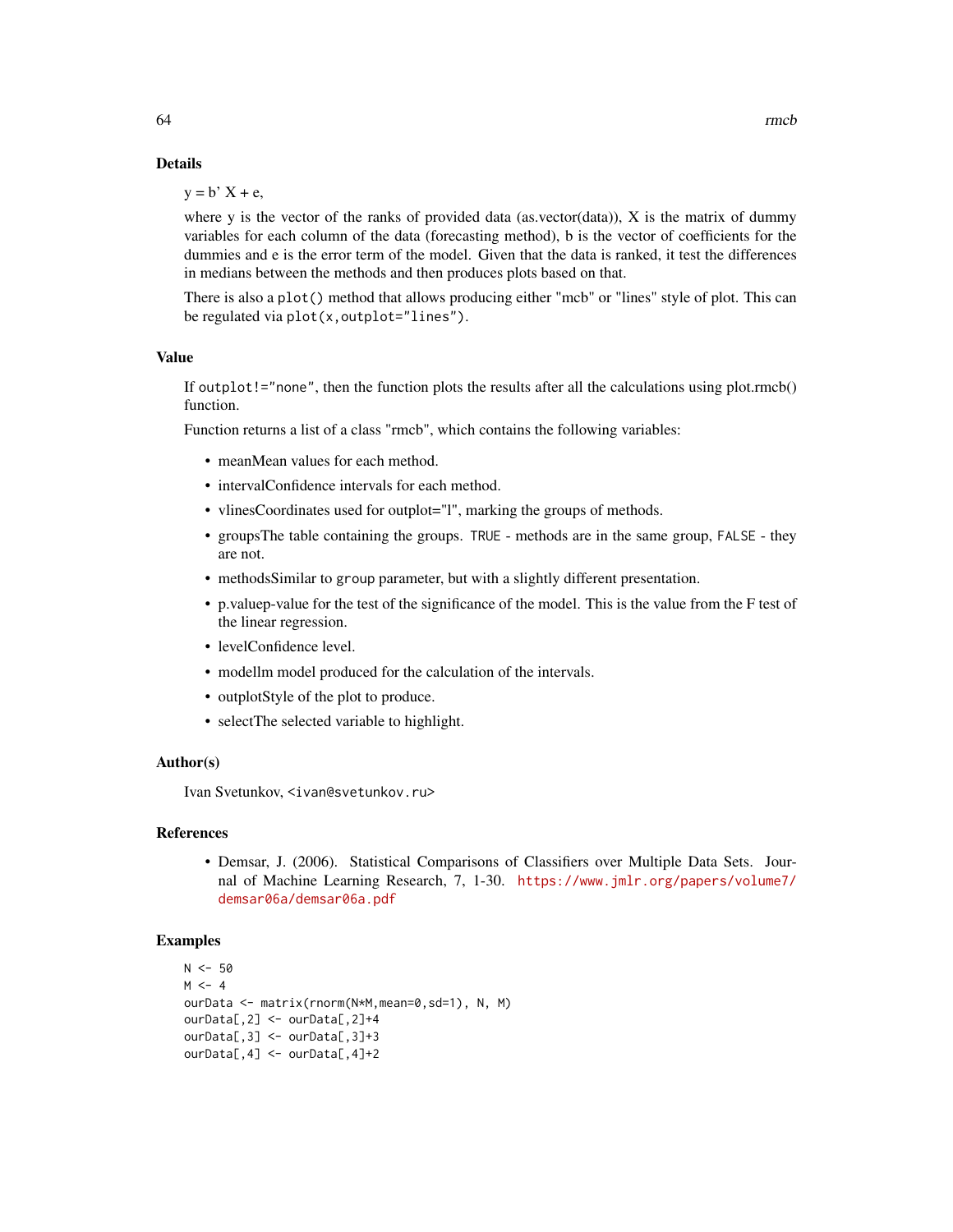```
colnames(ourData) <- c("Method A","Method B","Method C - long name","Method D")
ourTest <- rmcb(ourData, level=0.95)
# See the mean ranks:
ourTest$mean
# The same is for the intervals:
ourTest$interval
# You can also reproduce plots in different styles:
plot(ourTest, outplot="lines")
# Or you can use the default "mcb" style and set additional parameters for the plot():
par(mar=c(2,2,4,0)+0.1)
plot(ourTest, main="Four methods")
```
### ro *Rolling Origin*

# Description

The function does rolling origin for any forecasting function

# Usage

```
ro(data, h = 10, origins = 10, call, value = NULL, ci = FALSE,co = TRUE, silent = TRUE, parallel = FALSE, ...)
```
### Arguments

| data    | Data vector or ts object with the response variable passed to the function.                                                                                                                                                                                                                                                                                                                                                                                                                                                                                     |
|---------|-----------------------------------------------------------------------------------------------------------------------------------------------------------------------------------------------------------------------------------------------------------------------------------------------------------------------------------------------------------------------------------------------------------------------------------------------------------------------------------------------------------------------------------------------------------------|
| h       | The forecasting horizon.                                                                                                                                                                                                                                                                                                                                                                                                                                                                                                                                        |
| origins | The number of rolling origins.                                                                                                                                                                                                                                                                                                                                                                                                                                                                                                                                  |
| call    | The call that is passed to the function. The call must be in quotes. Exam-<br>ple: "forecast(ets(data), h)". Here data shows where the data is and h<br>defines where the horizon should be passed in the call. Some hidden parame-<br>ters can also be specified in the call. For example, parameters counti, counto<br>and count f are used in the inner loop and can be used for the regulation of<br>exogenous variables sizes. See examples for the details.                                                                                               |
| value   | The variable or set of variables returned by the call. For example, mean for<br>functions of forecast package. This can also be a vector of variables. See<br>examples for the details. If the parameter is NULL, then all the values from the<br>call are returned (could be really messy!). Note that if your function returns a<br>list with matrices, then ro will return an array. If your function returns a list,<br>then you will have a list of lists in the end. So it makes sense to understand what<br>you want to get before running the function. |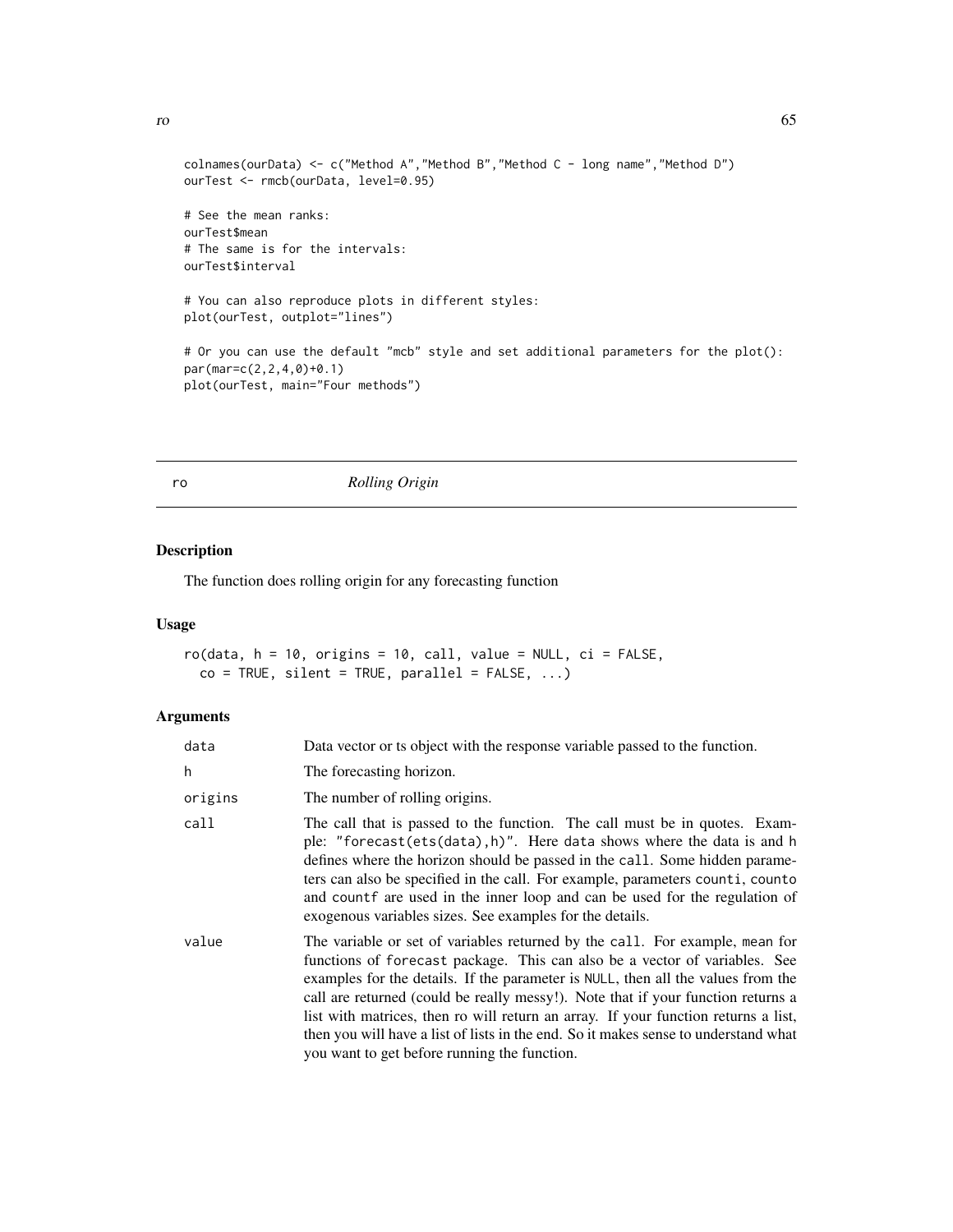| ci        | The parameter defines if the in-sample window size should be constant. If TRUE,<br>then with each origin one observation is added at the end of series and another<br>one is removed from the beginning. |
|-----------|----------------------------------------------------------------------------------------------------------------------------------------------------------------------------------------------------------|
| <b>CO</b> | The parameter defines whether the holdout sample window size should be con-<br>stant. If TRUE, the rolling origin will stop when less than h observations are left<br>in the holdout.                    |
| silent    | If TRUE, nothing is printed out in the console.                                                                                                                                                          |
| parallel  | If TRUE, then the model fitting is done in parallel. WARNING! Packages foreach<br>and either doMC (Linux and Mac only) or doParallel are needed in order to run<br>the function in parallel.             |
| .         | This is temporary and is needed in order to capture "silent" parameter if it is<br>provided.                                                                                                             |

# Details

This function produces rolling origin forecasts using the data and a call passed as parameters. The function can do all of that either in serial or in parallel, but it needs foreach and either doMC (Linux only) or doParallel packages installed in order to do the latter.

This is a dangerous function, so be careful with the call that you pass to it, and make sure that it is well formulated before the execution. Also, do not forget to provide the value that needs to be returned or you might end up with very messy results.

For more details and more examples of usage, please see vignette for the function. In order to do that, just run the command: vignette("ro","greybox")

# Value

Function returns the following variables:

- actuals the data provided to the function.
- holdout the matrix of actual values corresponding to the produced forecasts from each origin.
- value the matrices / array / lists with the produced data from each origin. Name of each object corresponds to the names in the parameter value.

#### Author(s)

Yves Sagaert

Ivan Svetunkov, <ivan@svetunkov.ru>

# References

• Tashman, (2000) Out-of-sample tests of forecasting accuracy: an analysis and review International Journal of Forecasting, 16, pp. 437-450. doi: [10.1016/S01692070\(00\)000650.](https://doi.org/10.1016/S0169-2070(00)00065-0)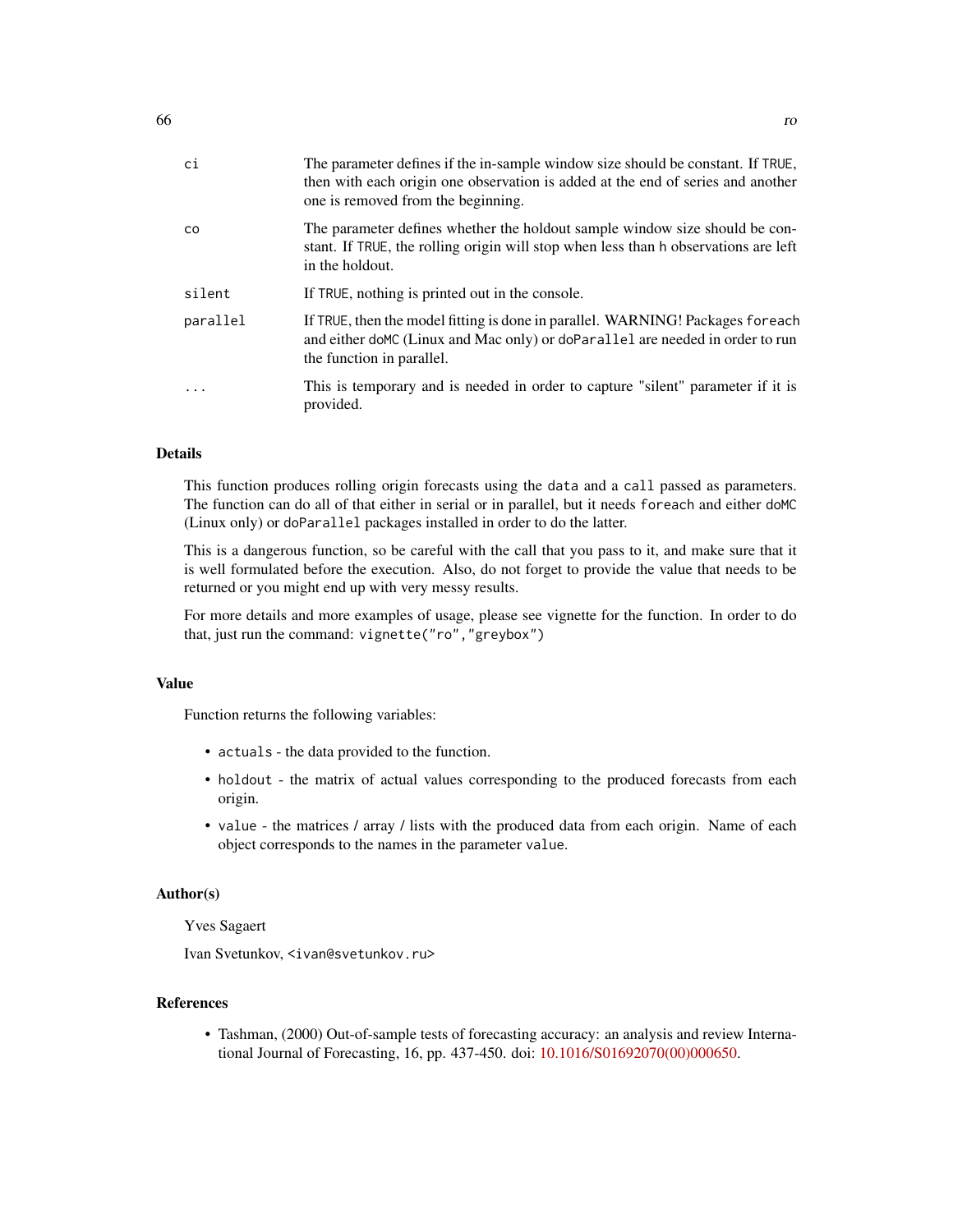#### Examples

```
y \le - rnorm(100,0,1)
ourCall <- "predict(arima(x=data,order=c(0,1,1)),n.ahead=h)"
# NOTE that the "data" needs to be used in the call, not "y".
# This way we tell the function, where "y" should be used in the call of the function.
# The default call and values
ourValue <- "pred"
ourRO <- ro(y, h=5, origins=5, ourCall, ourValue)
# We can now plot the results of this evaluation:
plot(ourRO)
# You can also use dolar sign
ourValue <- "$pred"
# And you can have constant in-sample size
ro(y, h=5, origins=5, ourCall, ourValue, ci=TRUE)
# You can ask for several values
ourValue <- c("pred","se")
# And you can have constant holdout size
ro(y, h=5, origins=20, ourCall, ourValue, ci=TRUE, co=TRUE)
#### The following code will give exactly the same result as above,
#### but computed in parallel using all but 1 core of CPU:
## Not run: ro(y, h=5, origins=20, ourCall, ourValue, ci=TRUE, co=TRUE, parallel=TRUE)
#### If you want to use functions from forecast package, please note that you need to
#### set the values that need to be returned explicitly. There are two options for this.
# Example 1:
## Not run: ourCall <- "forecast(ets(data), h=h, level=95)"
ourValue <- c("mean", "lower", "upper")
ro(y,h=5,origins=5,ourCall,ourValue)
## End(Not run)
# Example 2:
## Not run: ourCall <- "forecast(ets(data), h=h, level=c(80,95))"
ourValue <- c("mean", "lower[,1]", "upper[,1]", "lower[,2]", "upper[,2]")
ro(y,h=5,origins=5,ourCall,ourValue)
## End(Not run)
#### A more complicated example using the for loop and
#### several time series
x <- matrix(rnorm(120*3,0,1), 120, 3)
## Form an array for the forecasts we will produce
## We will have 4 origins with 6-steps ahead forecasts
ourForecasts <- array(NA,c(6,4,3))
## Define models that need to be used for each series
```
ourModels <- list( $c(0,1,1)$ ,  $c(0,0,1)$ ,  $c(0,1,0)$ )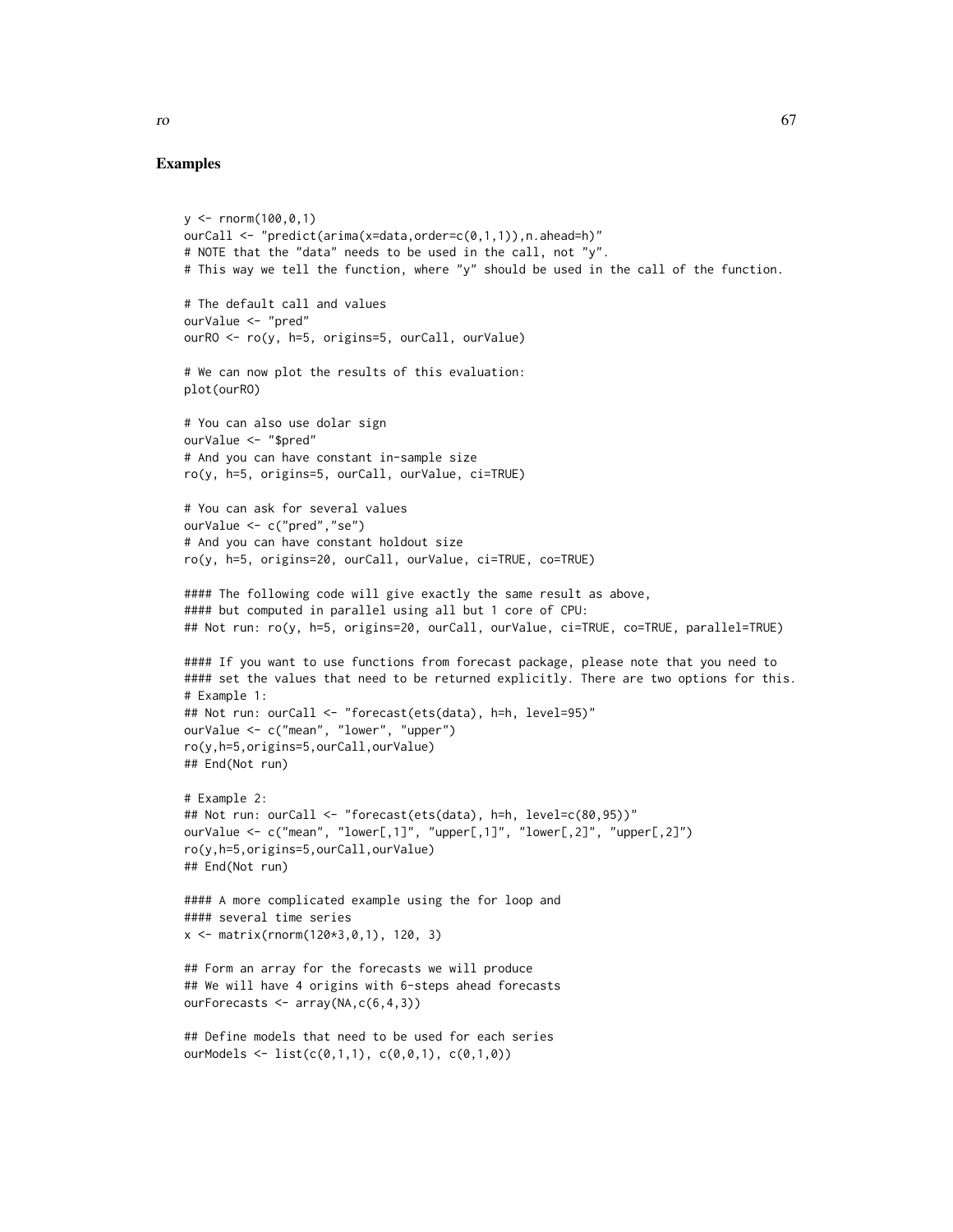```
## This call uses specific models for each time series
ourCall <- "predict(arima(data, order=ourModels[[i]]), n.ahead=h)"
ourValue <- "pred"
## Start the loop. The important thing here is to use the same variable 'i' as in ourCall.
for(i in 1:3){
    ourData <- x[,i]
    ourForecasts[,,i] <- ro(data=ourData,h=6,origins=4,call=ourCall,
                            value=ourValue,co=TRUE,silent=TRUE)$pred
}
## ourForecasts array now contains rolling origin forecasts from specific
## models.
##### An example with exogenous variables
x \le - rnorm(100,0,1)
xreg <- matrix(rnorm(200,0,1),100,2,dimnames=list(NULL,c("x1","x2")))
## 'counti' is used to define in-sample size of xreg,
## 'counto' - the size of the holdout sample of xreg
ourCall <- "predict(arima(x=data, order=c(0,1,1), xreg=xreg[counti,,drop=FALSE]),
            n.ahead=h, newxreg=xreg[counto,,drop=FALSE])"
ourValue <- "pred"
ro(x,h=5,origins=5,ourCall,ourValue)
##### Poisson regression with alm
x < - rpois(100,2)
xreg <- cbind(x,matrix(rnorm(200,0,1),100,2,dimnames=list(NULL,c("x1","x2"))))
ourCall <- "predict(alm(x~., data=xreg[counti,,drop=FALSE], distribution='dpois'),
                    newdata=xreg[counto,,drop=FALSE])"
ourValue <- "mean"
testRO <- ro(xreg[,1],h=5,origins=5,ourCall,ourValue,co=TRUE)
plot(testRO)
## 'countf' is used to take xreg of the size corresponding to the whole
## sample on each iteration
## This is useful when working with functions from smooth package.
## The following call will return the forecasts from es() function of smooth.
## Not run: ourCall <- "es(data=data, h=h, xreg=xreg[countf,,drop=FALSE])"
ourValue <- "forecast"
ro(x,h=5,origins=5,ourCall,ourValue)
## End(Not run)
```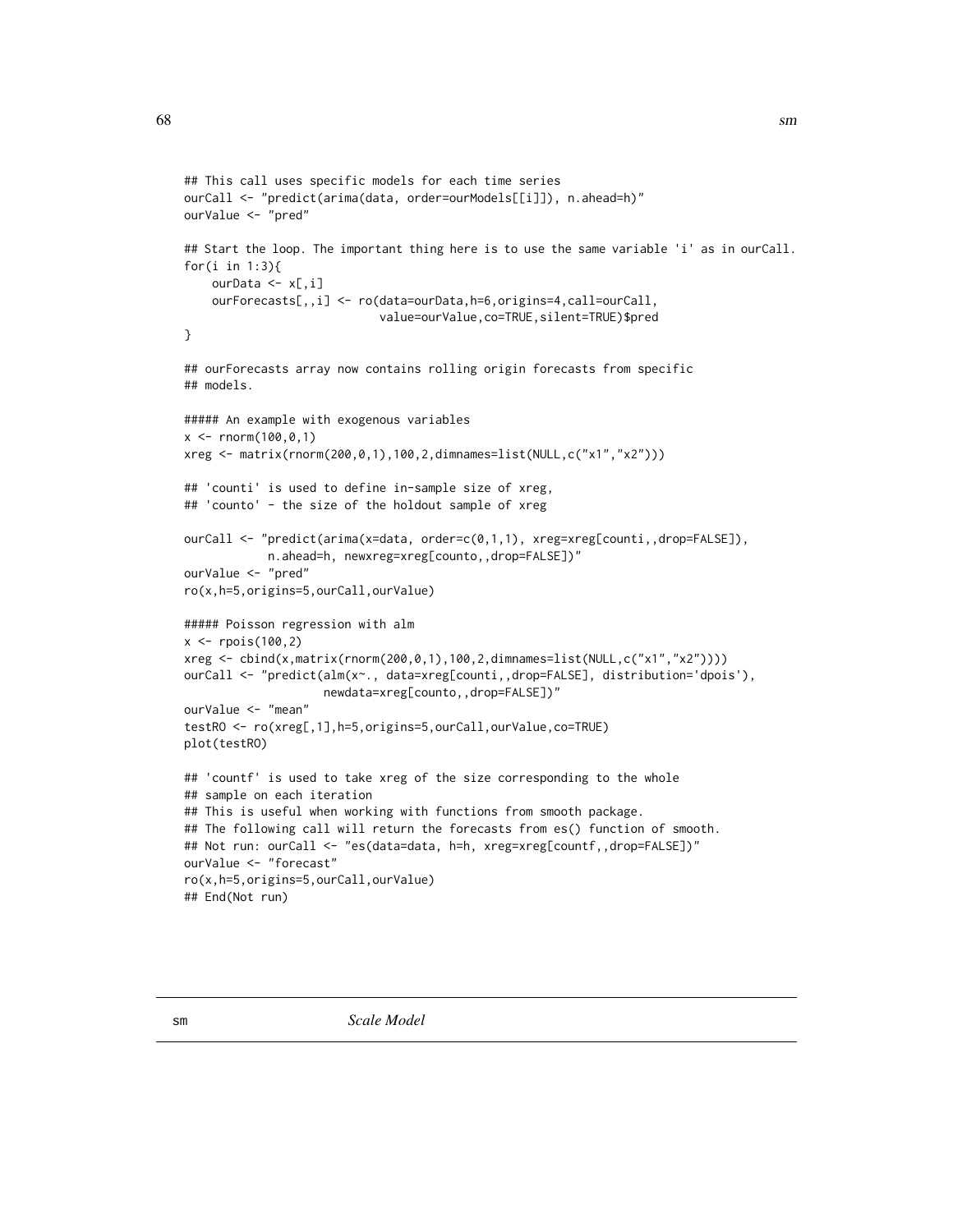This method produces a model for scale of distribution for the provided pre-estimated model. The model can be estimated either via lm or alm.

### Usage

```
sm(object, ...)
## Default S3 method:
sm(object, formula = NULL, data = NULL, parameters = NULL, ...)## S3 method for class 'lm'
sm(object, formula = NULL, data = NULL, parameters = NULL, ...)
## S3 method for class 'alm'
sm(object, formula = NULL, data = NULL, parameters = NULL, ...)
```
# Arguments

| object     | The pre-estimated alm or lm model.                                                                                     |
|------------|------------------------------------------------------------------------------------------------------------------------|
| .          | Other parameters to pass to the method, including those explained in alm (e.g.<br>parameters for optimiser).           |
| formula    | The formula for scale. It should start with $\sim$ and contain all variables that should<br>impact the scale.          |
| data       | The data, on which the scale model needs to be estimated. If not provided, then<br>the one used in the object is used. |
| parameters | The parameters to use in the model. Only needed if you know the parameters in<br>advance or want to test yours.        |

# Details

This function is useful, when you suspect a heteroscedasticity in your model and want to fit a model for the scale of the pre-specified distribution. This function is complementary for lm or alm.

### Author(s)

Ivan Svetunkov, <ivan@svetunkov.ru>

### Examples

```
xreg <- cbind(rnorm(100,10,3),rnorm(100,50,5))
xreg <- cbind(100+0.5*xreg[,1]-0.75*xreg[,2]+sqrt(exp(0.8+0.2*xreg[,1]))*rnorm(100,0,1),
              xreg,rnorm(100,300,10))
colnames(xreg) <- c("y","x1","x2","Noise")
# Estimate the location model
ourModel <- alm(y~.,xreg)
# Estimate the scale model
```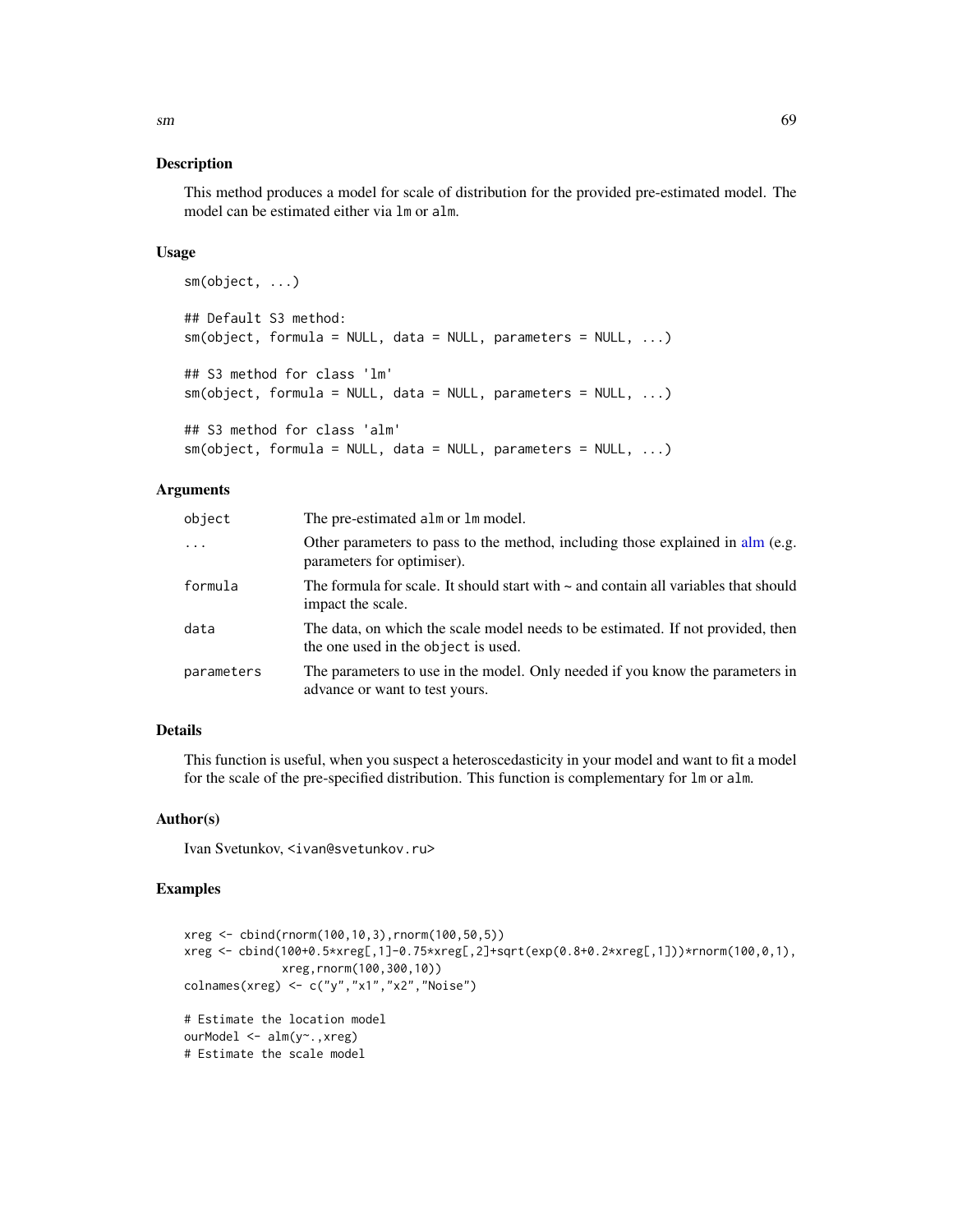70 spread to the contract of the contract of the contract of the contract of the contract of the contract of the contract of the contract of the contract of the contract of the contract of the contract of the contract of t

```
ourScale <- sm(ourModel,formula=~x1+x2)
# Summary of the scale model
summary(ourScale)
```
<span id="page-69-0"></span>spread *Construct scatterplot / boxplots for the data*

# Description

Function constructs the plots depending on the types of variables in the provided matrix / data frame.

### Usage

```
spread(data, histograms = FALSE, log = FALSE, lowess = FALSE, ...)
```
### Arguments

| data       | Either matrix or data frame with the data.                                                                                                       |
|------------|--------------------------------------------------------------------------------------------------------------------------------------------------|
| histograms | If TRUE, then the histograms and barplots are produced on the diagonal of the<br>matrix. Otherwise the names of the variables are written there. |
| log        | If TRUE, then the logarithms of all numerical variables are taken.                                                                               |
| lowess     | If TRUE, then LOWESS lines are added to scatterplots and means are connected<br>with lines on boxplots, see lowess for details.                  |
| $\cdot$    | Other parameters passed to the plot function. Currently only "main" parameter<br>is accepted.                                                    |

# Details

If both variables are in metric scale, then the classical scatterplot is constructed. If one of them is either integer (up to 10 values) or categorical (aka 'factor'), then boxplots (with grey dots corresponding to mean values) are constructed. Finally, for the two categorical variables the tableplot is returned (see [tableplot](#page-72-0) function for the details). All of this is packed in a matrix.

See details in the vignette "Marketing analytics with greybox": vignette("maUsingGreybox","greybox")

# Value

Function does not return anything. It just plots things.

### Author(s)

Ivan Svetunkov, <ivan@svetunkov.ru>

# See Also

plot, table, tableplot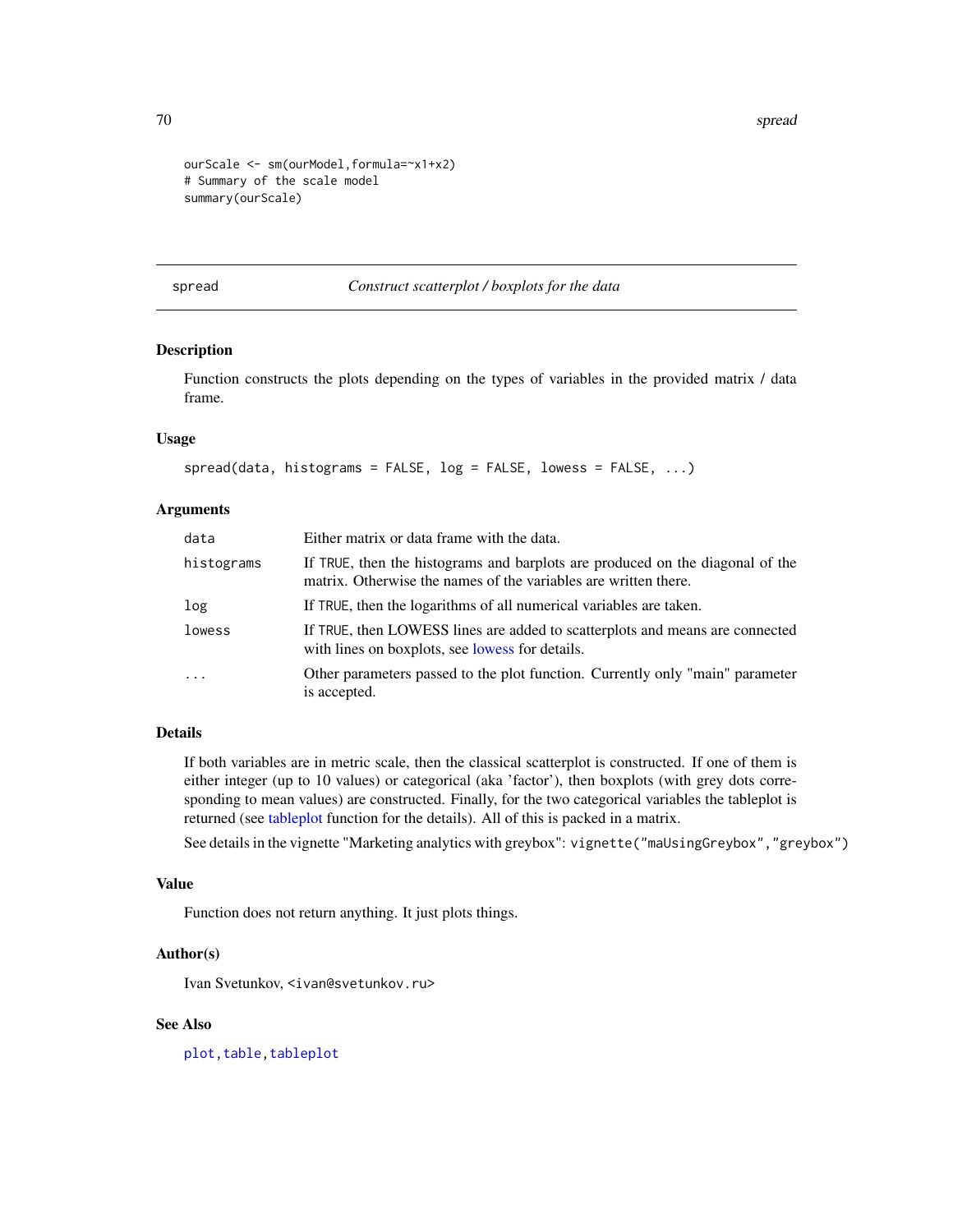#### stepwise 71

# Examples

```
### Simple example
spread(mtcars)
spread(mtcars,log=TRUE)
```
<span id="page-70-0"></span>stepwise *Stepwise selection of regressors*

# Description

Function selects variables that give linear regression with the lowest information criteria. The selection is done stepwise (forward) based on partial correlations. This should be a simpler and faster implementation than step() function from 'stats' package.

### Usage

```
stepwise(data, ic = c("AICc", "AIC", "BIC", "BICc"), silent = TRUE,
 df = NULL, method = c("pearson", "kendall", "spearman"),
  distribution = c("dnorm", "dlaplace", "ds", "dgnorm", "dlogis", "dt",
  "dalaplace", "dlnorm", "dllaplace", "dls", "dlgnorm", "dbcnorm", "dfnorm",
  "dinvgauss", "dgamma", "dpois", "dnbinom", "dlogitnorm", "plogis", "pnorm"),
 occurrence = c("none", "plogis", "pnorm"), ...
```
### Arguments

| data         | Data frame containing dependant variable in the first column and the others in<br>the rest.                                                          |
|--------------|------------------------------------------------------------------------------------------------------------------------------------------------------|
| ic           | Information criterion to use.                                                                                                                        |
| silent       | If silent=FALSE, then nothing is silent, everything is printed out. silent=TRUE<br>means that nothing is produced.                                   |
| df           | Number of degrees of freedom to add (should be used if stepwise is used on<br>residuals).                                                            |
| method       | Method of correlations calculation. The default is Pearson's correlation, which<br>should be applicable to a wide range of data in different scales. |
| distribution | Distribution to pass to $\alpha$ lm(). See $\alpha$ lm for details.                                                                                  |
| occurrence   | what distribution to use for occurrence part. See alm for details.                                                                                   |
| $\ddotsc$    | This is temporary and is needed in order to capture "silent" parameter if it is<br>provided.                                                         |

# Details

The algorithm uses alm() to fit different models and cor() to select the next regressor in the sequence. Some details and examples of application are also given in the vignette "Greybox": vignette("greybox","greybox")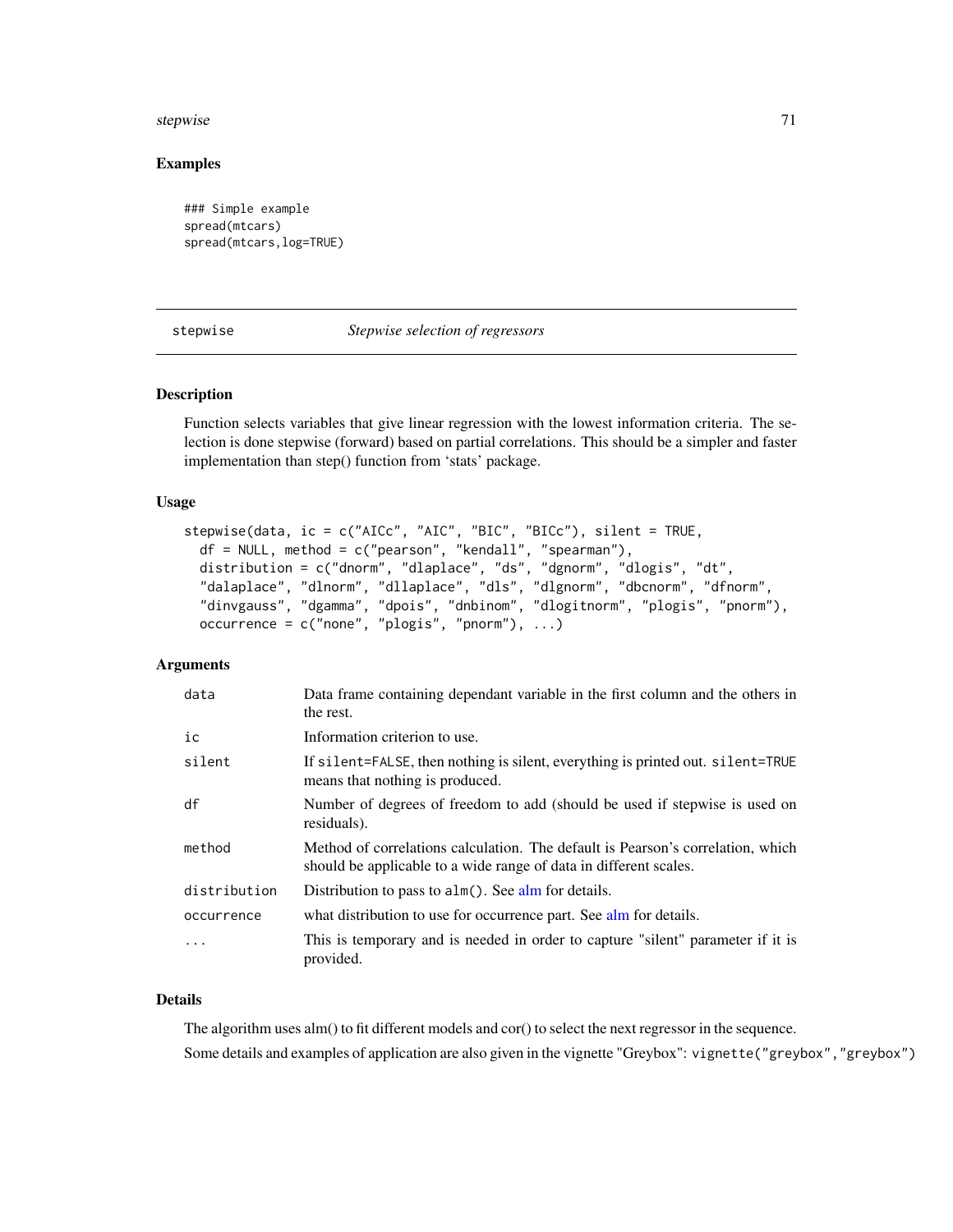#### Value

Function returns model - the final model of the class "alm". See [alm](#page-4-0) for details of the output.

# Author(s)

Ivan Svetunkov, <ivan@svetunkov.ru>

#### References

- Burnham Kenneth P. and Anderson David R. (2002). Model Selection and Multimodel Inference. A Practical Information-Theoretic Approach. Springer-Verlag New York. DOI: [10.1007/b97636](http://dx.doi.org/10.1007/b97636).
- McQuarrie, A. D. (1999). A small-sample correction for the Schwarz SIC model selection criterion. Statistics & Probability Letters, 44(1), 79–86. [10.1016/S0167-7152(98)00294- 6](https://doi.org/10.1016/S0167-7152(98)00294-6).

### See Also

[step](#page-0-0), xregExpander, lmCombine

### Examples

```
### Simple example
xreg <- cbind(rnorm(100,10,3),rnorm(100,50,5))
xreg <- cbind(100+0.5*xreg[,1]-0.75*xreg[,2]+rnorm(100,0,3),xreg,rnorm(100,300,10))
colnames(xreg) <- c("y","x1","x2","Noise")
stepwise(xreg)
### Mixture distribution of Log Normal and Cumulative Logit
xreg[,1] \leftarrow xreg[,1] * round(exp(xreg[,1] - 70) / (1 + exp(xreg[,1] - 70)),0)colnames(xreg) <- c("y","x1","x2","Noise")
ourModel <- stepwise(xreg, distribution="dlnorm",
                     occurrence=stepwise(xreg, distribution="plogis"))
summary(ourModel)
### Fat regression example
xreg <- matrix(rnorm(20000,10,3),100,200)
xreg <- cbind(100+0.5*xreg[,1]-0.75*xreg[,2]+rnorm(100,0,3),xreg,rnorm(100,300,10))
colnames(xreg) <- c("y",paste0("x",c(1:200)),"Noise")
ourModel <- stepwise(xreg,ic="AICc")
plot(ourModel$ICs,type="l",ylim=range(min(ourModel$ICs),max(ourModel$ICs)+5))
points(ourModel$ICs)
text(c(1:length(ourModel$ICs))+0.1,ourModel$ICs+5,names(ourModel$ICs))
```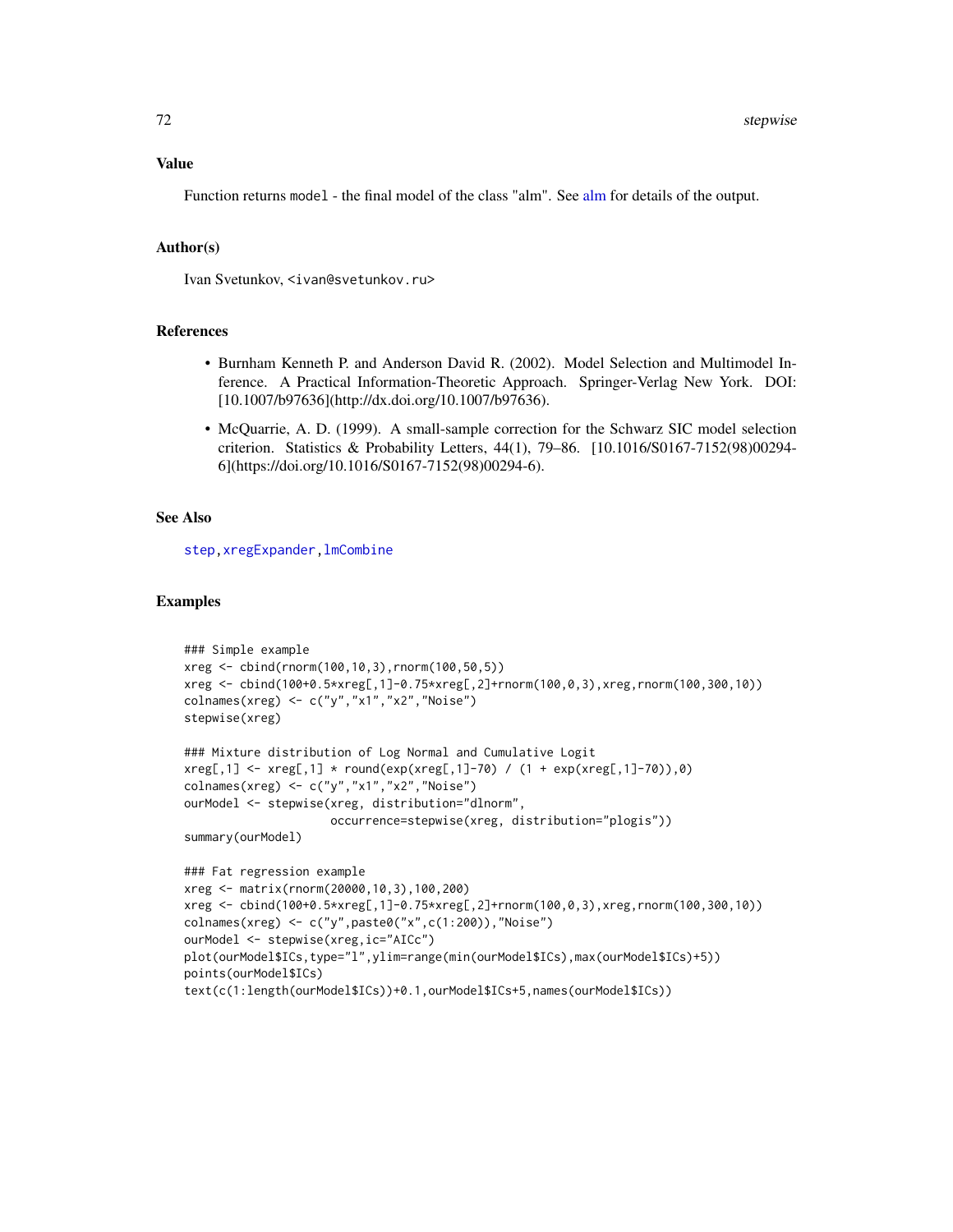<span id="page-72-0"></span>

# Description

Function constructs a plot for two categorical variables based on table function

## Usage

 $tableplot(x, y = NULL, labels = TRUE, legend = FALSE, points = TRUE, ...)$ 

# Arguments

| $\mathsf{x}$ | First categorical variable. Can be either vector, factor, matrix or a data frame. If<br>y is NULL and x is either matrix of a data frame, then the first two variables of<br>the data will be plotted against each other. |
|--------------|---------------------------------------------------------------------------------------------------------------------------------------------------------------------------------------------------------------------------|
| У            | Second categorical variable. If not provided, then only x will be plotted.                                                                                                                                                |
| labels       | Whether to print table labels inside the plot or not.                                                                                                                                                                     |
| legend       | If TRUE, then the legend for the tableplot is drawn. The plot is then produced on<br>a separate canvas (new par $()$ ).                                                                                                   |
| points       | Whether to plot points in the areas. They help in understanding how many values<br>lie in specific categories.                                                                                                            |
| $\ddots$     | Other parameters passed to the plot function.                                                                                                                                                                             |

# Details

The function produces the plot of the table() function with colour densities corresponding to the respective frequencies of appearance. If the value appears more often than the other (e.g. 0.5 vs 0.15), then it will be darker. The frequency of 0 corresponds to the white colour, the frequency of 1 corresponds to the black.

See details in the vignette "Marketing analytics with greybox": vignette("maUsingGreybox","greybox")

#### Value

Function does not return anything. It just plots things.

#### Author(s)

Ivan Svetunkov, <ivan@svetunkov.ru>

## See Also

plot, table, spread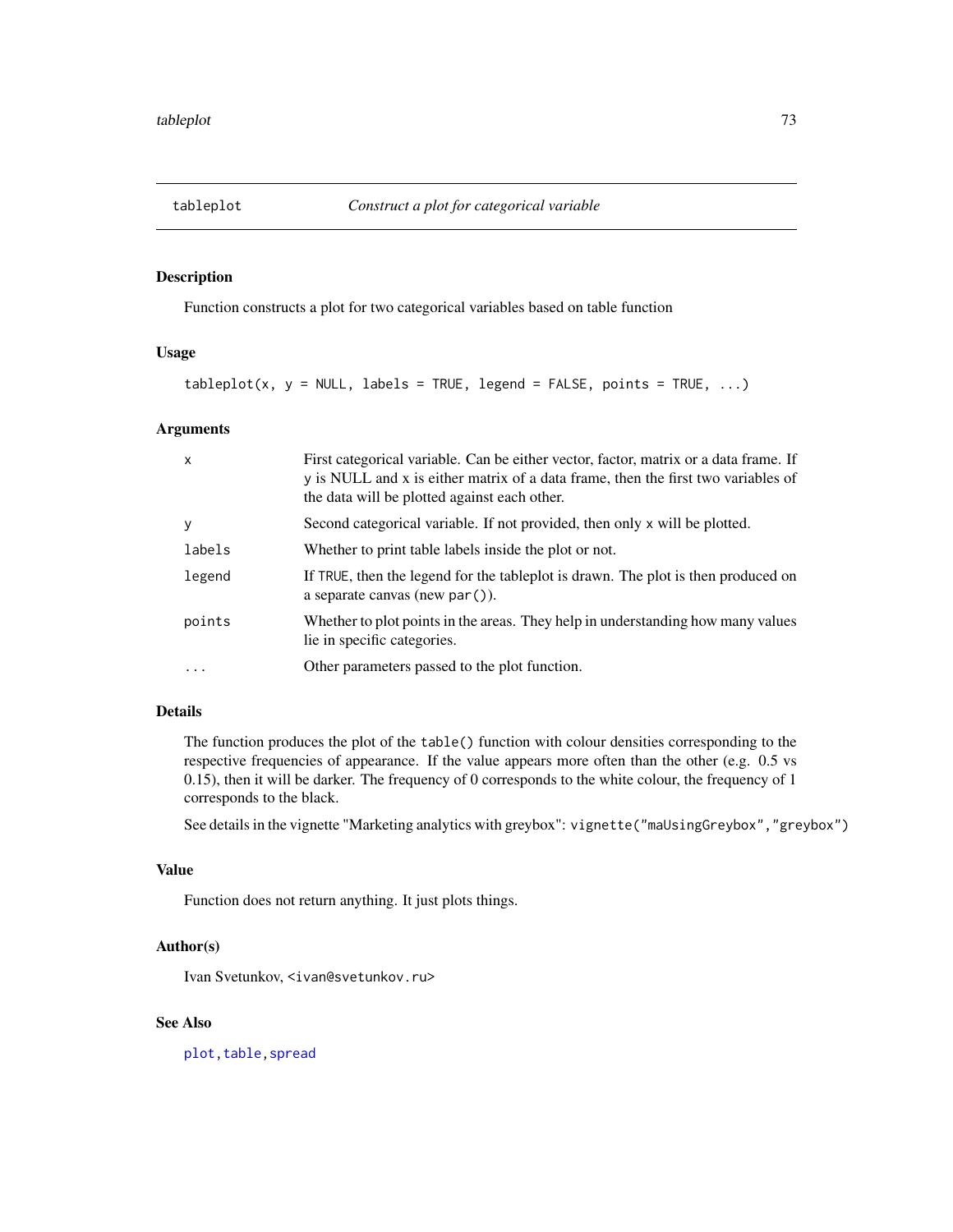# <span id="page-73-0"></span>Examples

tableplot(mtcars\$am, mtcars\$gear)

temporaldummy *Dummy variables for provided seasonality type*

#### **Description**

Function generates the matrix of dummy variables for the months / weeks / days / hours / minutes / seconds of year / month / week / day / hour / minute.

## Usage

```
temporaldummy(object, ...)
## Default S3 method:
temporaldummy(object, type = c("month", "quarter", "week",
 "day", "hour", "halfhour", "minute", "second"), of = c("year", "quarter",
 "month", "week", "day", "hour", "minute"), factors = FALSE, h = 0, ...## S3 method for class 'ts'
temporaldummy(object, type = c("month", "quarter", "week",
 "day", "hour", "halfhour", "minute", "second"), of = c("year", "quarter",
 "month", "week", "day", "hour", "minute"), factors = FALSE, h = 0, ...## S3 method for class 'Date'
temporaldummy(object, type = c("month", "quarter", "week",
 "day", "hour", "halfhour", "minute", "second"), of = c("year", "quarter",
 "month", "week", "day", "hour", "minute"), factors = FALSE, h = 0, ...## S3 method for class 'POSIXt'
temporaldummy(object, type = c("month", "quarter", "week",
 "day", "hour", "halfhour", "minute", "second"), of = c("year", "quarter",
 "month", "week", "day", "hour", "minute"), factors = FALSE, h = 0, ...## S3 method for class 'zoo'
temporaldummy(object, type = c("month", "quarter", "week",
 "day", "hour", "halfhour", "minute", "second"), of = c("year", "quarter",
 "month", "week", "day", "hour", "minute"), factors = FALSE, h = 0, ...
```
#### **Arguments**

| object | Either a ts / msts / zoo / xts / tsibble object or a vector of dates. |
|--------|-----------------------------------------------------------------------|
| .      | Other parameters.                                                     |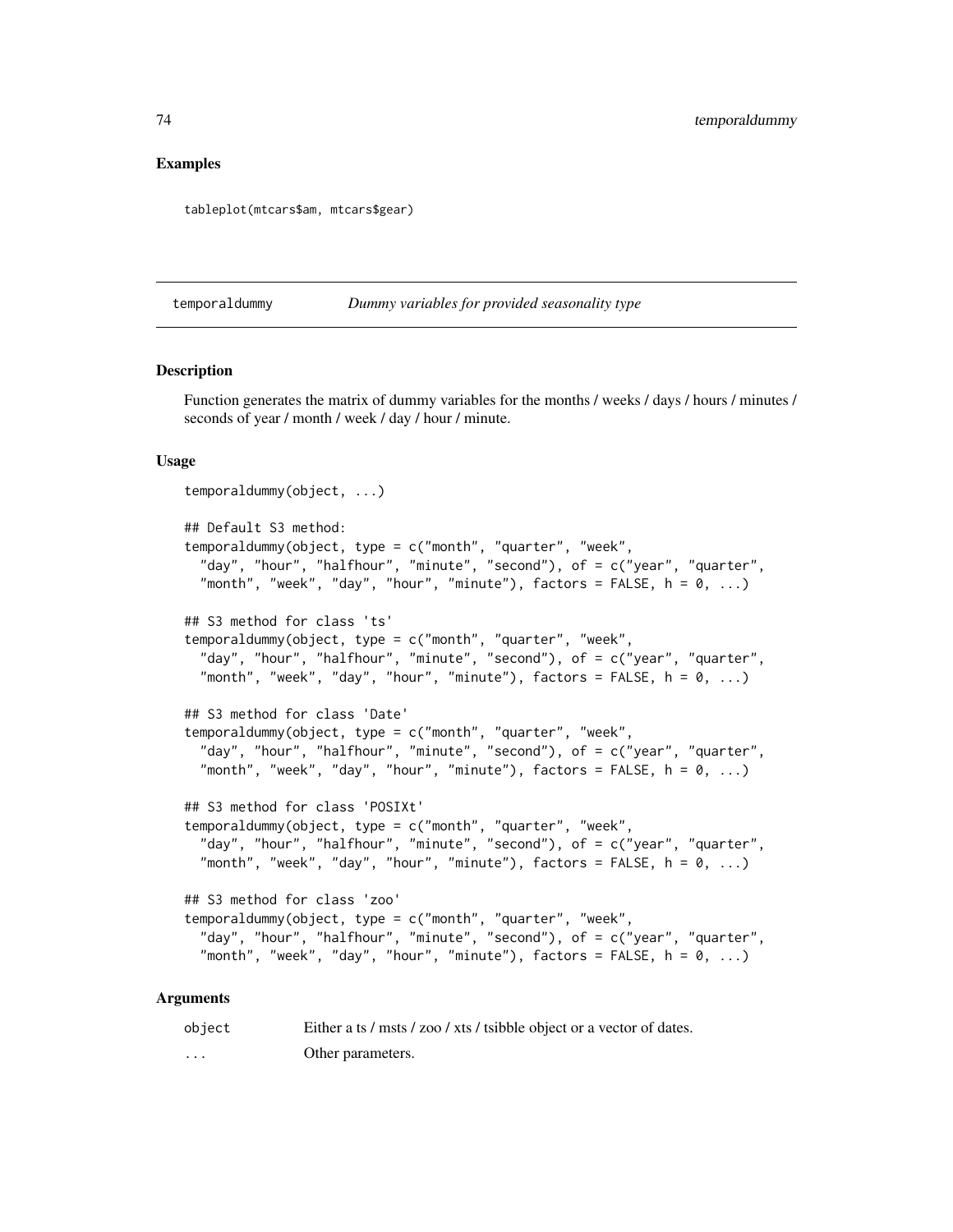## <span id="page-74-0"></span>temporaldummy 75

| type    | Specifies what type of frequency to produce. For example, if type="month",<br>then the matrix with dummies for months of the year will be created.                          |
|---------|-----------------------------------------------------------------------------------------------------------------------------------------------------------------------------|
| of      | Specifies the frequency of what is needed. Used together with type e.g. type="day"<br>and of="month" will produce a matrix with dummies for days of month (31)<br>dummies). |
| factors | If TRUE, the function will return the categorical variable instead of the matrix<br>with dummies.                                                                           |
| h       | If not NULL, then the function will produce dummies for this set of observations<br>ahead as well, binding them to the original matrix.                                     |

#### Details

The function extracts dates from the provided object and returns a matrix with dummy variables for the specified frequency type, with the number of rows equal to the length of the object + the specified horizon. If a numeric vector is provided then it will produce dummies based on typical values (e.g. 30 days in month). So it is recommended to use proper classes with this method.

Several notes on how the dummies are calculated in some special cases:

• In case of weeks of years, the first week is defined according to ISO 8601.

Note that not all the combinations of type and of are supported. For example, there is no such thing as dummies for months of week. Also note that some combinations are not very useful and would take a lot of memory (e.g. minutes of year).

The function will return all the dummy variables. If you want to avoid the dummy variables trap, you will need to exclude one of them manually.

If you want to have a different type of dummy variables, let me know, I will implement it.

# Value

One of the two is returned, depending on the value of factors variable:

- factors=FALSE: Class "dgCMatrix" with all the dummy variables is returned in case of numeric variable. Feel free to drop one (making it a reference variable) or convert the object into matrix (this will consume more memory than the returned class). In other cases the object of the same class as the provided is returned.
- factors=TRUE: The categorical variable (factor) containing specific values for each observation.

#### Author(s)

Ivan Svetunkov, <ivan@svetunkov.ru>

## See Also

[xregExpander](#page-75-0)[,xregMultiplier,](#page-76-0)[outlierdummy](#page-51-0)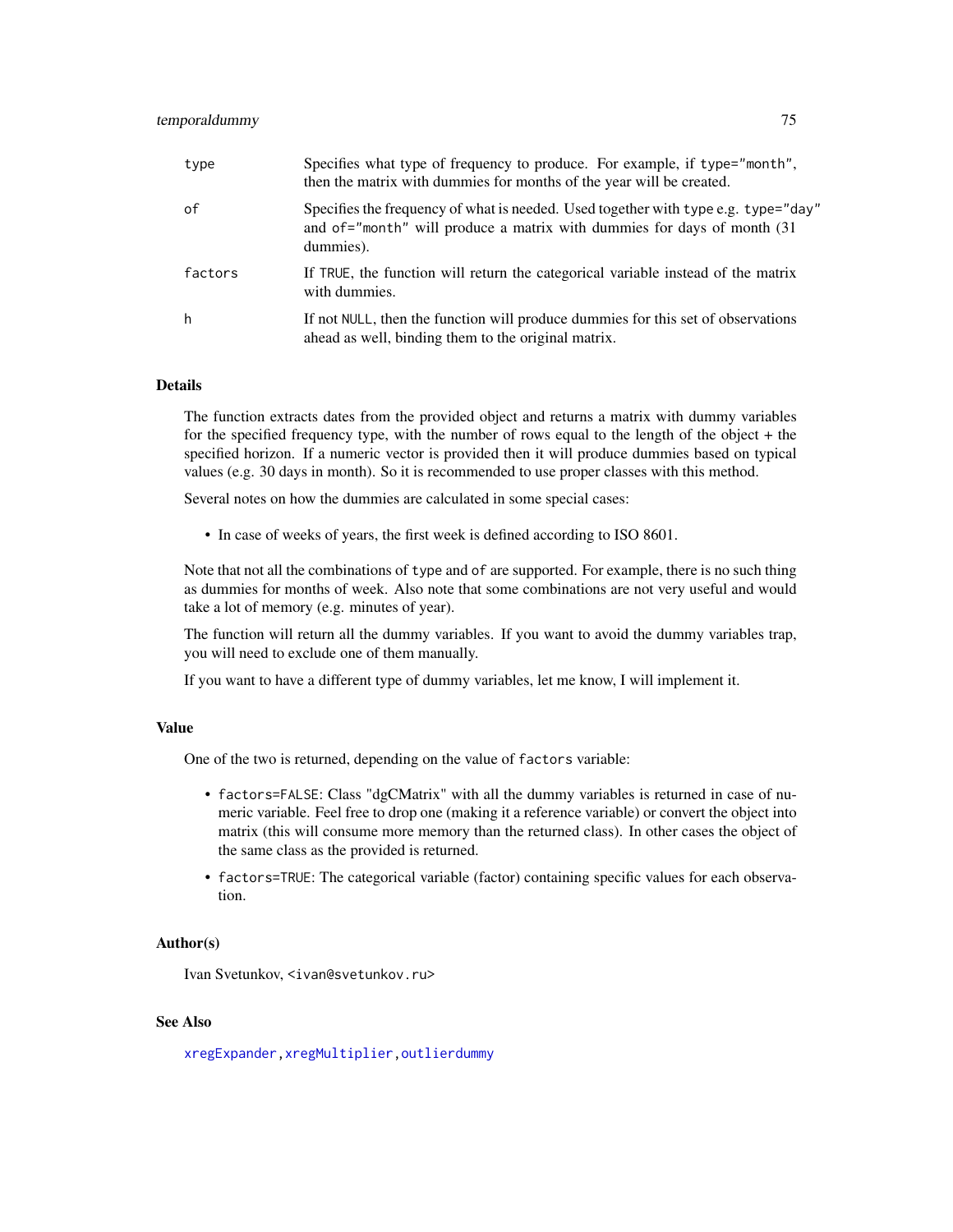## Examples

```
# Generate matrix with dummies for a ts object
x <- ts(rnorm(100,100,1),frequency=12)
temporaldummy(x)
# Generate matrix with monthly dummies for a zoo object
x <- as.Date("2003-01-01")+0:99
temporaldummy(x, type="month", of="year", h=10)
```
<span id="page-75-0"></span>xregExpander *Exogenous variables expander*

# Description

Function expands the provided matrix or vector of variables, producing values with lags and leads specified by lags variable.

# Usage

```
xregExpander(xreg, lags = c(-frequency(xreg):frequency(xreg)),
  silent = TRUE, gaps = c("auto", "NAs", "zero", "naive", "extrapolate"))
```
# Arguments

| xreg   | Vector / matrix / data.frame, containing variables that need to be expanded. In<br>case of vector / matrix it is recommended to provide ts object, so the frequency<br>of the data is taken into account.                                                                                                                                                                                                                            |
|--------|--------------------------------------------------------------------------------------------------------------------------------------------------------------------------------------------------------------------------------------------------------------------------------------------------------------------------------------------------------------------------------------------------------------------------------------|
| lags   | Vector of lags / leads that we need to have. Negative values mean lags, positive<br>ones mean leads.                                                                                                                                                                                                                                                                                                                                 |
| silent | If silent=FALSE, then the progress is printed out. Otherwise the function won't<br>print anything in the console.                                                                                                                                                                                                                                                                                                                    |
| gaps   | Defines how to fill in the gaps in the data. "NAs" will leave missing values,<br>"zero" will substitute them by zeroes, "naive" will use the last / the first ac-<br>tual value, while "extrapolate" will use es function from smooth package (if<br>present, otherwise - naive) in order to fill in values. Finally, "auto" will let the<br>function select between "extrapolate" and "naive" depending on the length<br>of series. |

# Details

This function could be handy when you want to check if lags and leads of a variable influence the dependent variable. Can be used together with xregDo="select" in [adam,](#page-0-0) [es,](#page-0-0) [ces](#page-0-0) and [ssarima.](#page-0-0) All the missing values in the beginning and at the end of lagged series are substituted by mean forecasts produced using [adam.](#page-0-0)

<span id="page-75-1"></span>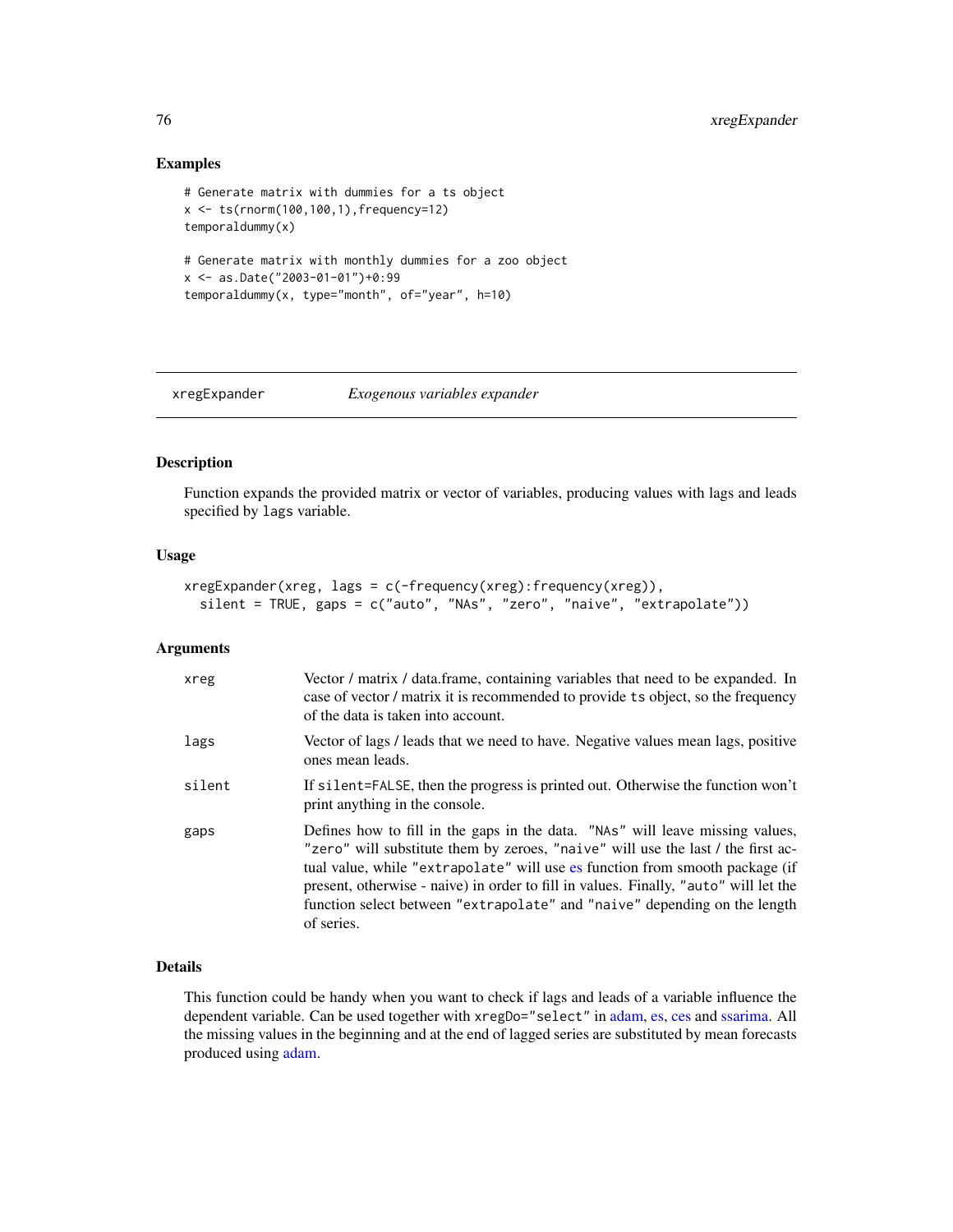# <span id="page-76-1"></span>xregMultiplier 77

# Value

ts matrix with the expanded variables is returned.

## Author(s)

Ivan Svetunkov, <ivan@svetunkov.ru>

# See Also

[es](#page-0-0)[,stepwise](#page-70-0)

# Examples

```
# Create matrix of two variables, make it ts object and expand it
x \le - \text{cbind}(rnorm(100, 100, 1), rnorm(100, 50, 3))x \le -ts(x, frequency=12)xregExpander(x)
```
<span id="page-76-0"></span>xregMultiplier *Exogenous variables cross-products*

## Description

Function generates the cross-products of the provided exogenous variables.

# Usage

```
xregMultiplier(xreg, silent = TRUE)
```
#### Arguments

| xreg   | matrix or data frame, containing variables that need to be expanded. This matrix<br>needs to contain at least two columns. |
|--------|----------------------------------------------------------------------------------------------------------------------------|
| silent | If silent=FALSE, then the progress is printed out. Otherwise the function won't<br>print anything in the console.          |

# Details

This function might be useful if you have several variables and want to introduce their crossproducts. This might be useful when introducing the interactions between dummy and continuous variables.

#### Value

ts matrix with the transformed and the original variables is returned.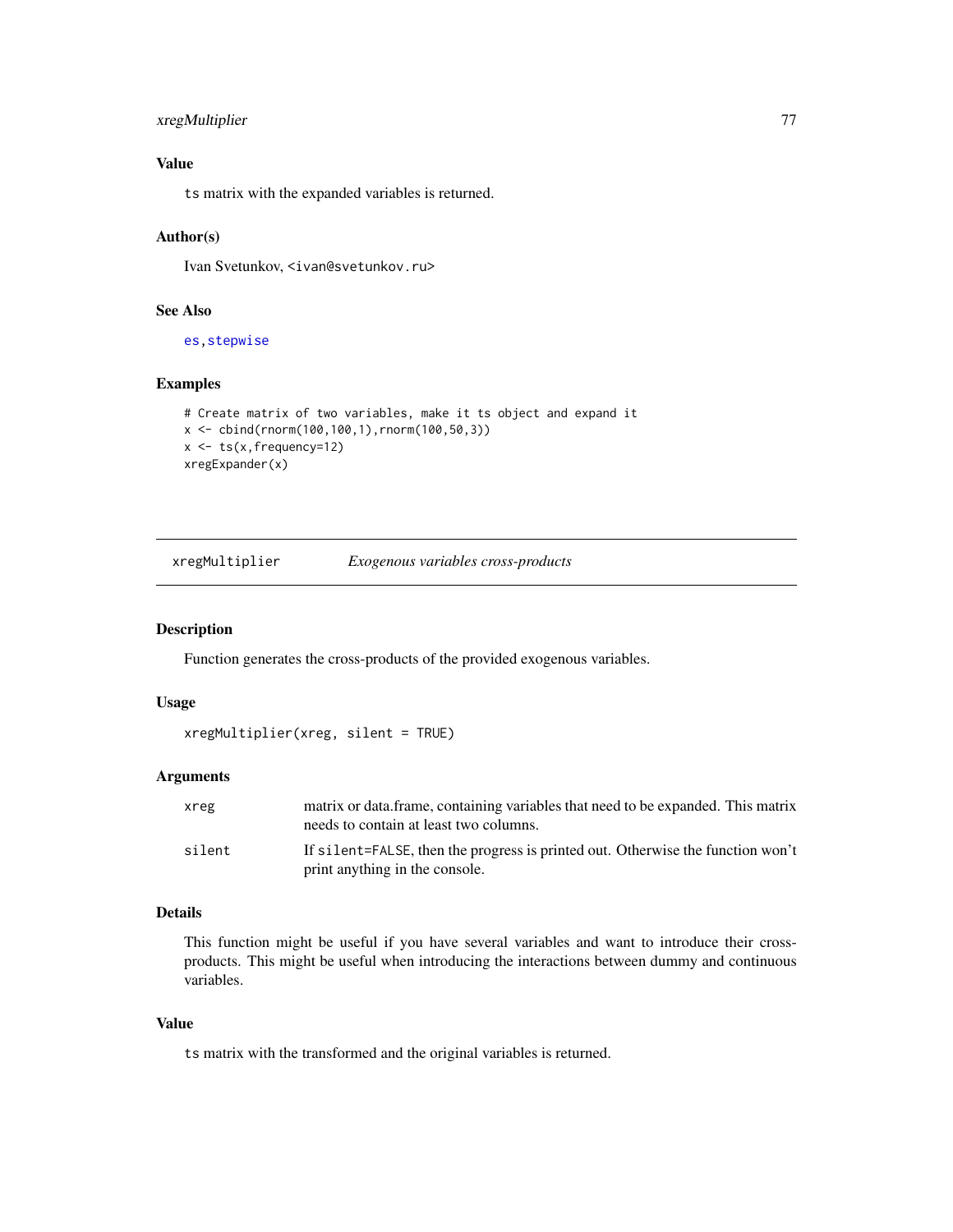## <span id="page-77-1"></span>Author(s)

Ivan Svetunkov, <ivan@svetunkov.ru>

# See Also

[es](#page-0-0)[,stepwise](#page-70-0)[,xregExpander,](#page-75-0)[xregTransformer](#page-77-0)

# Examples

```
# Create matrix of two variables and expand it
x <- cbind(rnorm(100,100,1),rnorm(100,50,3))
xregMultiplier(x)
```
<span id="page-77-0"></span>xregTransformer *Exogenous variables transformer*

#### Description

Function transforms each variable in the provided matrix or vector, producing non-linear values, depending on the selected pool of functions.

# Usage

```
xregTransformer(xreg, functions = c("log", "exp", "inv", "sqrt", "square"),
  silent = TRUE)
```
#### Arguments

| xreg      | Vector / matrix / data.frame, containing variables that need to be expanded. In<br>case of vector / matrix it is recommended to provide ts object, so the frequency |
|-----------|---------------------------------------------------------------------------------------------------------------------------------------------------------------------|
|           | of the data is taken into account.                                                                                                                                  |
| functions | Vector of names for functions used.                                                                                                                                 |
| silent    | If silent=FALSE, then the progress is printed out. Otherwise the function won't<br>print anything in the console.                                                   |

#### Details

This function could be useful when you want to automatically select the necessary transformations of the variables. This can be used together with xregDo="select" in [es,](#page-0-0) [ces,](#page-0-0) [gum](#page-0-0) and [ssarima.](#page-0-0) However, this might be dangerous, as it might lead to the overfitting the data. So be reasonable when you produce the transformed variables.

# Value

ts matrix with the transformed and the original variables is returned.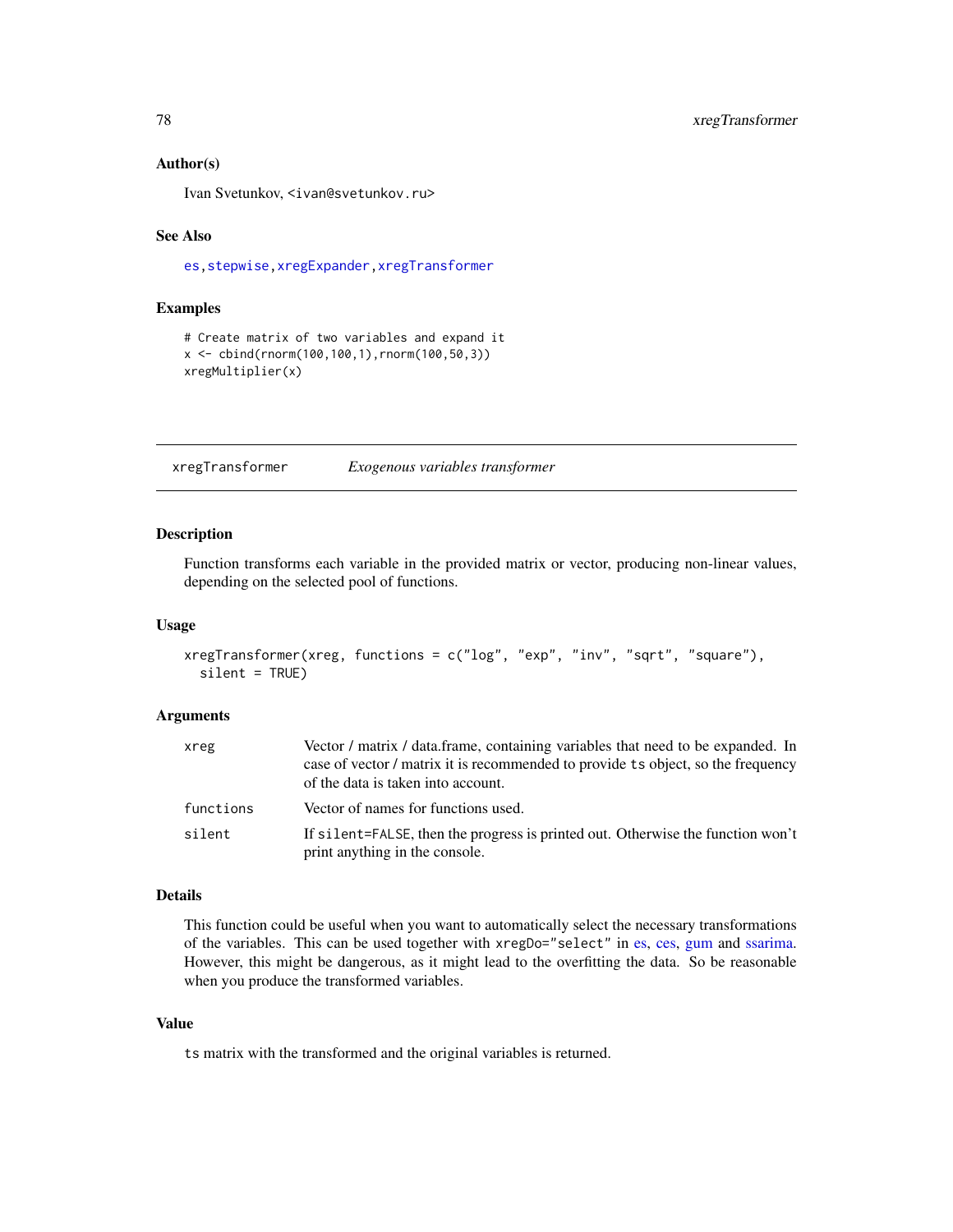# <span id="page-78-0"></span>xregTransformer 79

# Author(s)

Ivan Svetunkov, <ivan@svetunkov.ru>

# See Also

[es](#page-0-0)[,stepwise](#page-70-0)[,xregExpander](#page-75-0)

# Examples

```
# Create matrix of two variables and expand it
x <- cbind(rnorm(100,100,1),rnorm(100,50,3))
xregTransformer(x)
```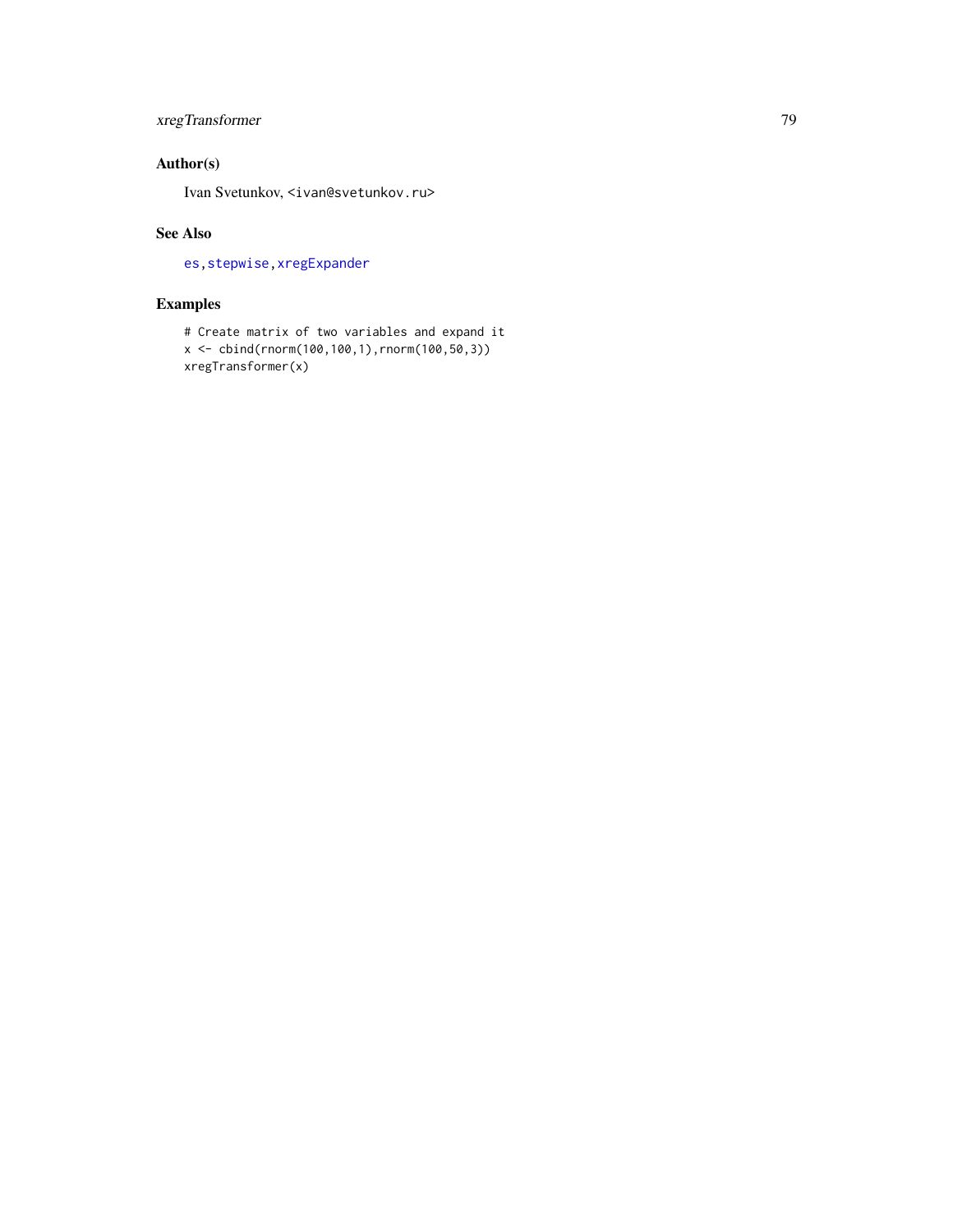# Index

∗ distribution dalaplace , [16](#page-15-0) dbcnorm , [18](#page-17-0) dfnorm , [22](#page-21-0) dgnorm , [23](#page-22-0) dlaplace , [25](#page-24-0) dlogitnorm , [27](#page-26-0) ds , [28](#page-27-0) dtplnorm , [29](#page-28-0) ∗ graph graphmaker , [33](#page-32-0) spread , [70](#page-69-1) tableplot , [73](#page-72-0) ∗ htest AICc , [4](#page-3-0) association , [11](#page-10-0) cramer , [15](#page-14-0) mcor , [44](#page-43-0) nparam , [51](#page-50-0) pAIC, [53](#page-52-0) pcor , [54](#page-53-0) pointLik , [59](#page-58-0) rmcb , [63](#page-62-0) ∗ linear graphmaker , [33](#page-32-0) ∗ models alm , [5](#page-4-0) coef.greybox , [12](#page-11-0) coefbootstrap , [14](#page-13-0) detectdst , [20](#page-19-0) determination , [21](#page-20-0) errorType , [31](#page-30-0) extractScale, [32](#page-31-0) greybox , [35](#page-34-0) implant , [38](#page-37-0) lmCombine , [40](#page-39-0) lmDynamic , [42](#page-41-0) sm , [68](#page-67-0) stepwise , [71](#page-70-1)

temporaldummy , [74](#page-73-0) xregExpander , [76](#page-75-1) xregMultiplier , [77](#page-76-1) xregTransformer , [78](#page-77-1) ∗ nonlinear alm , [5](#page-4-0) coef.greybox , [12](#page-11-0) coefbootstrap , [14](#page-13-0) detectdst , [20](#page-19-0) errorType , [31](#page-30-0) extractScale, [32](#page-31-0) greybox , [35](#page-34-0) implant , [38](#page-37-0) lmCombine , [40](#page-39-0) lmDynamic , [42](#page-41-0) sm , [68](#page-67-0) stepwise , [71](#page-70-1) temporaldummy , [74](#page-73-0) xregExpander , [76](#page-75-1) xregMultiplier , [77](#page-76-1) xregTransformer , [78](#page-77-1) ∗ plots graphmaker , [33](#page-32-0) spread , [70](#page-69-1) tableplot , [73](#page-72-0) ∗ regression alm , [5](#page-4-0) coef.greybox , [12](#page-11-0) coefbootstrap , [14](#page-13-0) detectdst , [20](#page-19-0) errorType , [31](#page-30-0) extractScale, [32](#page-31-0) greybox , [35](#page-34-0) implant , [38](#page-37-0) lmCombine , [40](#page-39-0) lmDynamic , [42](#page-41-0) sm , [68](#page-67-0) stepwise , [71](#page-70-1) temporaldummy , [74](#page-73-0)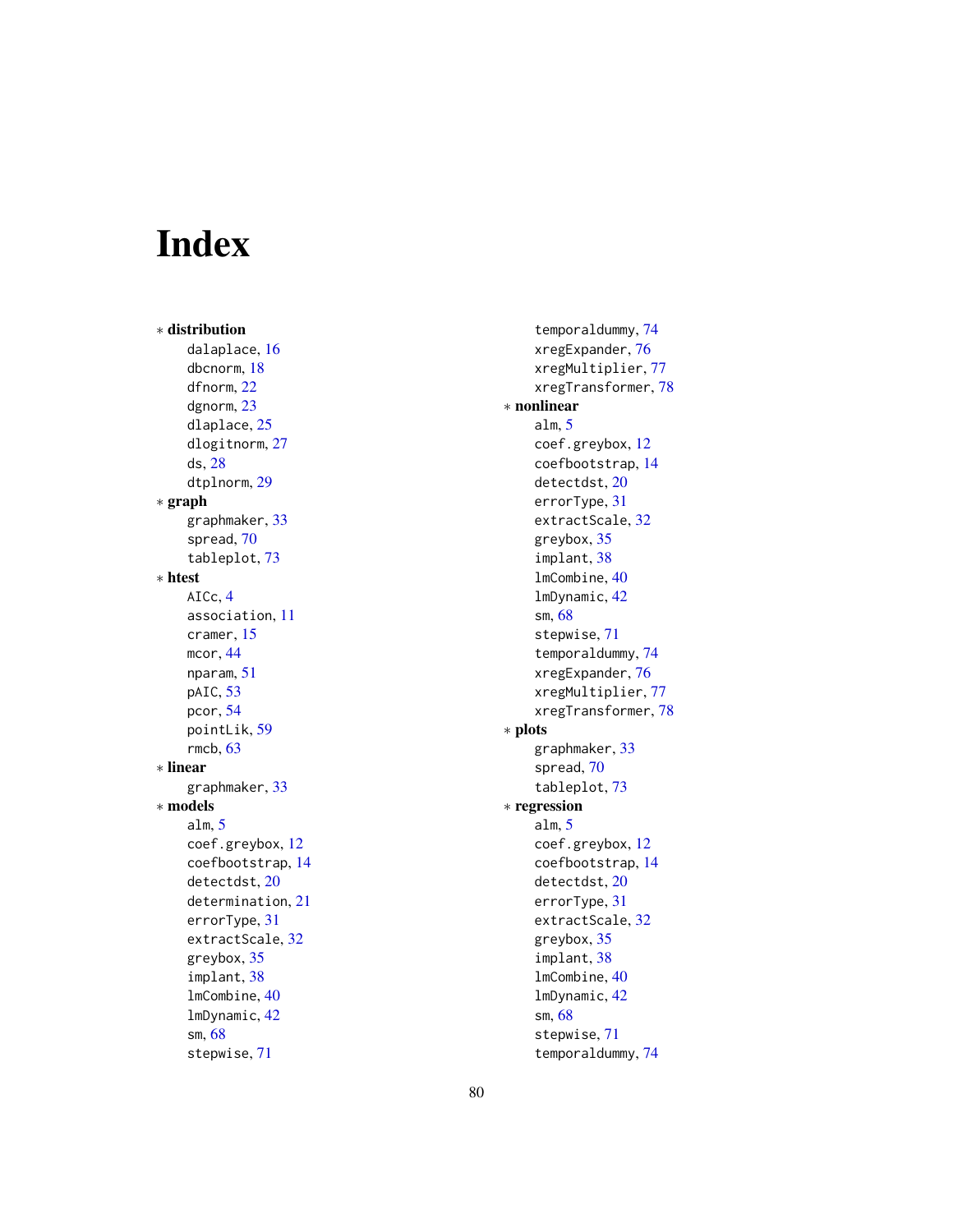## INDEX  $81$

xregExpander, [76](#page-75-1) xregMultiplier, [77](#page-76-1) xregTransformer, [78](#page-77-1) ∗ ts alm, [5](#page-4-0) coef.greybox, [12](#page-11-0) coefbootstrap, [14](#page-13-0) detectdst, [20](#page-19-0) errorType, [31](#page-30-0) extractScale, [32](#page-31-0) greybox, [35](#page-34-0) implant, [38](#page-37-0) is.greybox, [39](#page-38-0) lmCombine, [40](#page-39-0) lmDynamic, [42](#page-41-0) plot.greybox, [56](#page-55-0) predict.alm, [61](#page-60-0) ro, [65](#page-64-0) sm, [68](#page-67-0) stepwise, [71](#page-70-1) temporaldummy, [74](#page-73-0) xregExpander, [76](#page-75-1) xregMultiplier, [77](#page-76-1) xregTransformer, [78](#page-77-1) ∗ univar is.greybox, [39](#page-38-0) plot.greybox, [56](#page-55-0) predict.alm, [61](#page-60-0) acf, *[58](#page-57-0)* actuals, [3](#page-2-0) adam, *[38](#page-37-0)*, *[76](#page-75-1)* AIC, *[5](#page-4-0)*, *[59](#page-58-0)* AICc, [4,](#page-3-0) *[35](#page-34-0)* ALaplace *(*dalaplace*)*, [16](#page-15-0) alm, [5,](#page-4-0) *[14,](#page-13-0) [15](#page-14-0)*, *[35](#page-34-0)*, *[38,](#page-37-0) [39](#page-38-0)*, *[41](#page-40-0)*, *[43](#page-42-0)*, *[57](#page-56-0)*, *[69](#page-68-0)*, *[71,](#page-70-1) [72](#page-71-0)* assoc, *[36](#page-35-0)* assoc *(*association*)*, [11](#page-10-0) association, [11,](#page-10-0) *[16](#page-15-0)*, *[45](#page-44-0)*, *[55](#page-54-0)* asymmetry *(*hm*)*, [37](#page-36-0) BCNormal *(*dbcnorm*)*, [18](#page-17-0) BIC, *[5](#page-4-0)*, *[59](#page-58-0)* BICc, *[35](#page-34-0)* BICc *(*AICc*)*, [4](#page-3-0) ces, *[76](#page-75-1)*, *[78](#page-77-1)*

coef.alm, *[61](#page-60-0)* coef.alm *(*coef.greybox*)*, [12](#page-11-0) coef.greybox, [12](#page-11-0) coefbootstrap, *[13,](#page-12-0) [14](#page-13-0)*, [14](#page-13-0) confint.alm *(*coef.greybox*)*, [12](#page-11-0) confint.scale *(*coef.greybox*)*, [12](#page-11-0) convolve, *[60](#page-59-0)* cor, *[11](#page-10-0)*, *[16](#page-15-0)*, *[22](#page-21-0)*, *[45](#page-44-0)*, *[55](#page-54-0)* cramer, *[11,](#page-10-0) [12](#page-11-0)*, [15,](#page-14-0) *[45](#page-44-0)*, *[55](#page-54-0)* dalaplace, *[8](#page-7-0)*, [16,](#page-15-0) *[36](#page-35-0)* dbcnorm, *[8](#page-7-0)*, [18,](#page-17-0) *[36](#page-35-0)* dbeta, *[8](#page-7-0)* detectdst, [20](#page-19-0) detectleap *(*detectdst*)*, [20](#page-19-0) determ *(*determination*)*, [21](#page-20-0) determination, [21,](#page-20-0) *[35](#page-34-0)* dexp, *[8](#page-7-0)* dfnorm, *[8](#page-7-0)*, [22,](#page-21-0) *[36](#page-35-0)* dgamma, *[8](#page-7-0)* dgnorm, *[8](#page-7-0)*, [23](#page-22-0) dinvgauss, *[8](#page-7-0)* dlaplace, *[8](#page-7-0)*, [25,](#page-24-0) *[36](#page-35-0)* dlnorm, *[8](#page-7-0)* dlogis, *[8](#page-7-0)* dlogitnorm, *[8](#page-7-0)*, [27](#page-26-0) dnbinom, *[8](#page-7-0)* dnorm, *[6](#page-5-0)*, *[8](#page-7-0)* dpois, *[8](#page-7-0)* ds, *[8](#page-7-0)*, [28,](#page-27-0) *[36](#page-35-0)* dt, *[8](#page-7-0)* dtplnorm, [29,](#page-28-0) *[36](#page-35-0)* Errors, *[50](#page-49-0)* Errors *(*ME*)*, [46](#page-45-0) errorType, [31](#page-30-0) es, *[76–](#page-75-1)[79](#page-78-0)* extractScale, [32](#page-31-0) extractSigma *(*extractScale*)*, [32](#page-31-0) extremity *(*hm*)*, [37](#page-36-0) FNormal *(*dfnorm*)*, [22](#page-21-0) forecast.alm *(*predict.alm*)*, [61](#page-60-0) forecast.greybox *(*predict.alm*)*, [61](#page-60-0) glm, *[8](#page-7-0)* GMRAE *(*ME*)*, [46](#page-45-0) graphmaker, [33](#page-32-0) greybox, [35](#page-34-0) gum, *[78](#page-77-1)* ham *(*hm*)*, [37](#page-36-0)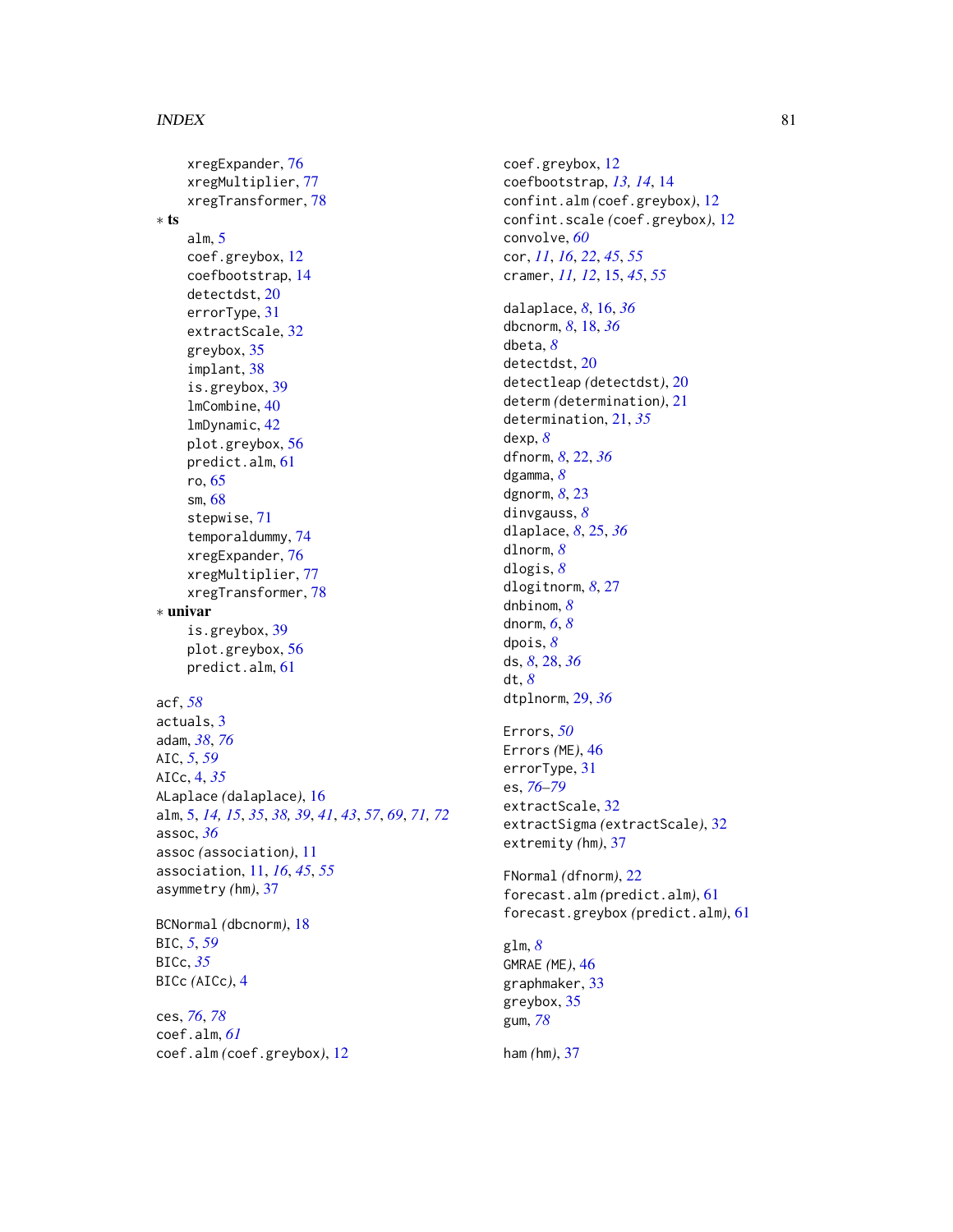## 82 INDEX

hm, [37,](#page-36-0) *[47,](#page-46-0) [48](#page-47-0)*

implant, [38](#page-37-0) influence.measures, *[53](#page-52-0)* is.alm *(*is.greybox*)*, [39](#page-38-0) is.greybox, [39](#page-38-0) is.greyboxC *(*is.greybox*)*, [39](#page-38-0) is.greyboxD *(*is.greybox*)*, [39](#page-38-0) is.occurrence *(*is.greybox*)*, [39](#page-38-0) is.rmc *(*is.greybox*)*, [39](#page-38-0) is.rollingOrigin *(*is.greybox*)*, [39](#page-38-0) is.scale *(*is.greybox*)*, [39](#page-38-0) Laplace *(*dlaplace*)*, [25](#page-24-0) lm, *[8](#page-7-0)* lmCombine, *[9](#page-8-0)*, *[36](#page-35-0)*, *[39](#page-38-0)*, [40,](#page-39-0) *[43,](#page-42-0) [44](#page-43-0)*, *[72](#page-71-0)* lmDynamic, *[36](#page-35-0)*, *[39](#page-38-0)*, [42](#page-41-0) LogitNormal *(*dlogitnorm*)*, [27](#page-26-0) logLik, *[51](#page-50-0)* lowess, *[57](#page-56-0)*, *[70](#page-69-1)* MAE *(*ME*)*, [46](#page-45-0) MAPE *(*ME*)*, [46](#page-45-0) MASE *(*ME*)*, [46](#page-45-0) mcor, *[11,](#page-10-0) [12](#page-11-0)*, *[16](#page-15-0)*, *[22](#page-21-0)*, [44,](#page-43-0) *[55](#page-54-0)* ME, [46](#page-45-0) measures, *[47,](#page-46-0) [48](#page-47-0)*, [49](#page-48-0) MIS *(*ME*)*, [46](#page-45-0) MPE *(*ME*)*, [46](#page-45-0) MRE *(*ME*)*, [46](#page-45-0) MSE *(*ME*)*, [46](#page-45-0) na.exclude, *[6](#page-5-0)* na.fail, *[6](#page-5-0)* na.omit, *[6](#page-5-0)* nloptr.print.options, *[7](#page-6-0)* nobs, *[51](#page-50-0)* nparam, [51](#page-50-0) nvariate *(*nparam*)*, [51](#page-50-0) options, *[6](#page-5-0)* outlierdummy, *[20](#page-19-0)*, *[35](#page-34-0)*, [52,](#page-51-1) *[75](#page-74-0)* pacf, *[58](#page-57-0)* pAIC, *[35](#page-34-0)*, [53](#page-52-0) pAICc, *[35](#page-34-0)* pAICc *(*pAIC*)*, [53](#page-52-0) palaplace, *[36](#page-35-0)* palaplace *(*dalaplace*)*, [16](#page-15-0)

pbcnorm, *[36](#page-35-0)*

pbcnorm *(*dbcnorm*)*, [18](#page-17-0) pBIC, *[35](#page-34-0)* pBIC *(*pAIC*)*, [53](#page-52-0) pBICc, *[35](#page-34-0)* pBICc *(*pAIC*)*, [53](#page-52-0) pcor, [54](#page-53-0) pfnorm, *[36](#page-35-0)* pfnorm *(*dfnorm*)*, [22](#page-21-0) pgnorm *(*dgnorm*)*, [23](#page-22-0) pinball, *[47,](#page-46-0) [48](#page-47-0)*, [55](#page-54-0) plaplace, *[36](#page-35-0)* plaplace *(*dlaplace*)*, [25](#page-24-0) plogis, *[8](#page-7-0)* plogitnorm *(*dlogitnorm*)*, [27](#page-26-0) plot, *[70](#page-69-1)*, *[73](#page-72-0)* plot.alm *(*plot.greybox*)*, [56](#page-55-0) plot.greybox, [56](#page-55-0) plot.lm, *[58](#page-57-0)* plot.rmcb *(*rmcb*)*, [63](#page-62-0) pnorm, *[8](#page-7-0)* pointLik, *[35](#page-34-0)*, *[54](#page-53-0)*, [59](#page-58-0) polyprod, [60](#page-59-0) predict.alm, [61](#page-60-0) predict.greybox *(*predict.alm*)*, [61](#page-60-0) predict.lm, *[62](#page-61-0)* predict.scale *(*predict.alm*)*, [61](#page-60-0) ps, *[36](#page-35-0)* ps *(*ds*)*, [28](#page-27-0) ptplnorm, *[36](#page-35-0)* ptplnorm *(*dtplnorm*)*, [29](#page-28-0) qalaplace, *[36](#page-35-0)* qalaplace *(*dalaplace*)*, [16](#page-15-0) qbcnorm, *[36](#page-35-0)* qbcnorm *(*dbcnorm*)*, [18](#page-17-0) qfnorm, *[36](#page-35-0)* qfnorm *(*dfnorm*)*, [22](#page-21-0) qgnorm *(*dgnorm*)*, [23](#page-22-0)

qlaplace, *[36](#page-35-0)* qlaplace *(*dlaplace*)*, [25](#page-24-0) qlogitnorm *(*dlogitnorm*)*, [27](#page-26-0) qs, *[36](#page-35-0)* qs *(*ds*)*, [28](#page-27-0) qtplnorm, *[36](#page-35-0)* qtplnorm *(*dtplnorm*)*, [29](#page-28-0)

ralaplace, *[36](#page-35-0)* ralaplace *(*dalaplace*)*, [16](#page-15-0) rAME *(*ME*)*, [46](#page-45-0)